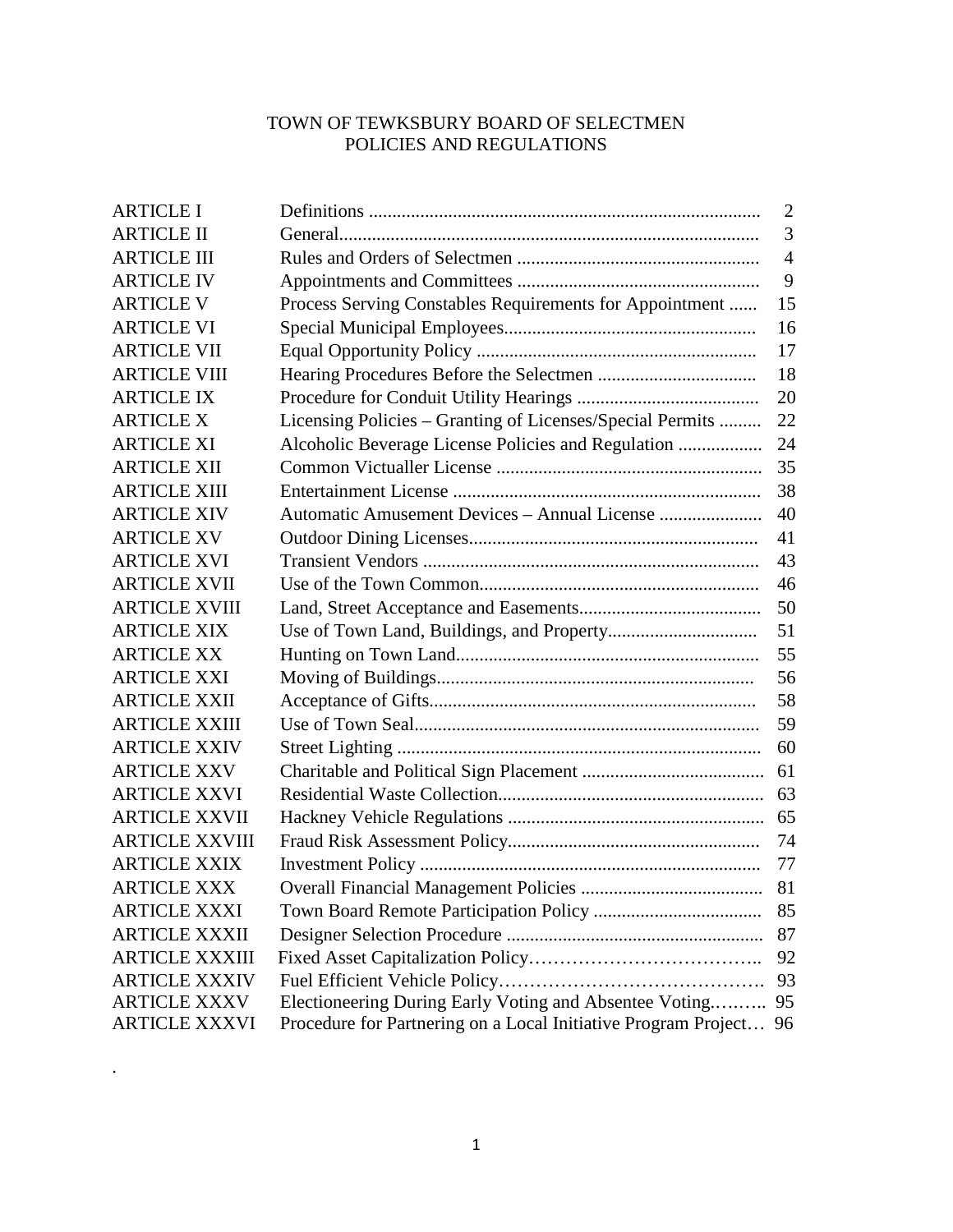## **ARTICLE I: DEFINITIONS**

Charter: The Tewksbury Town Charter

Committee: A Town board, committee, or commission.

Commonwealth: The Commonwealth of Massachusetts.

DPW: Department of Public Works.

M.G.L. c. \_\_\_\_\_, § \_\_\_\_\_: Massachusetts General Laws Chapter \_\_\_\_\_, Section \_\_\_\_\_, as amended.

M.G.L. c. 30A, §§ 18 – 25: The Open Meeting Law.

Policy: The general principle guiding the Selectmen's management of its public affairs and regulations.

Regulations: A rule or order prescribed by the Selectmen for matters under its jurisdiction.

Selectmen: The Board of Selectmen.

Town: Town of Tewksbury.

Town Manager: The Town Manager including his or her designee.

Quorum: A majority of the elected or appointed Committee unless otherwise provided by statute or bylaw.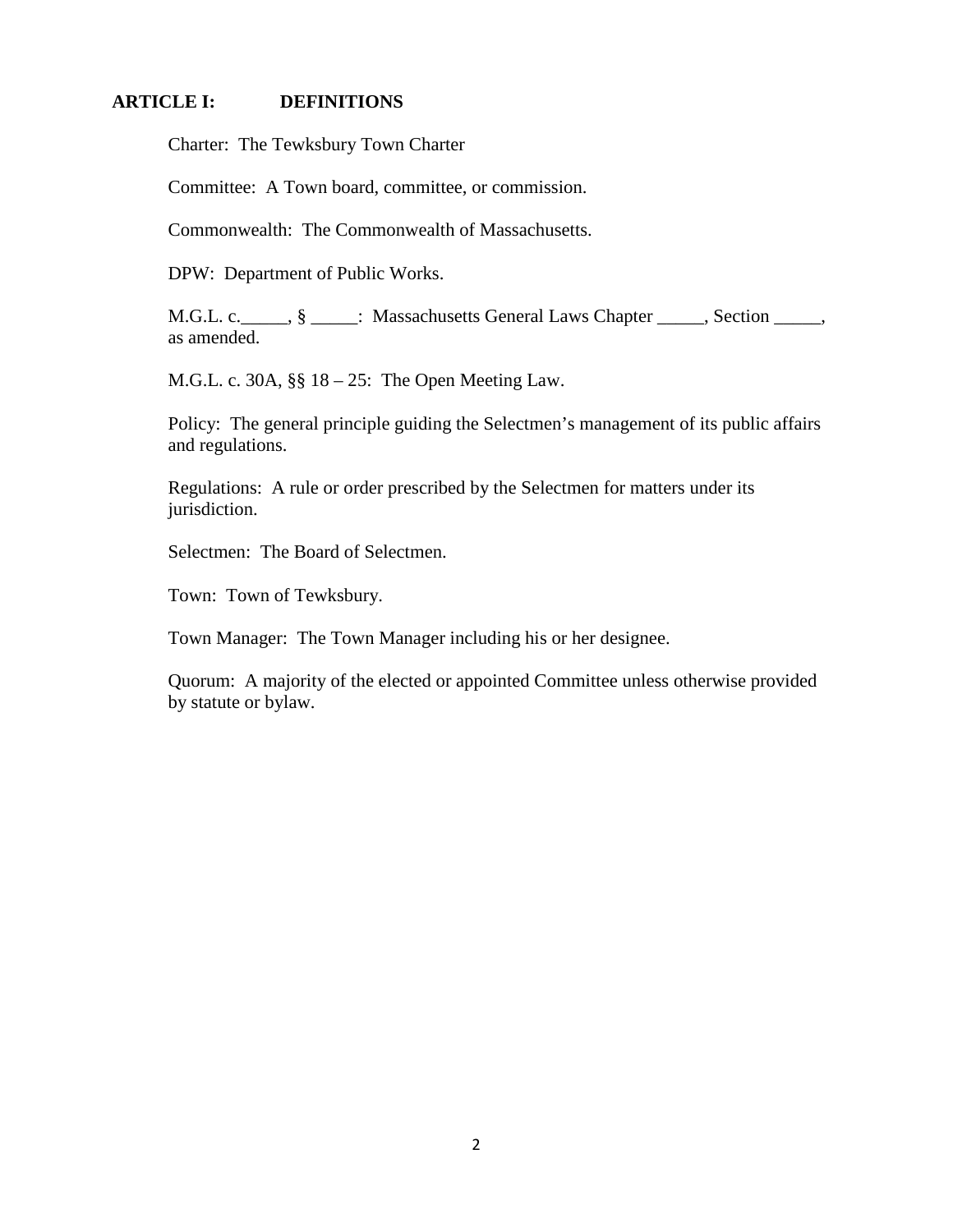# **ARTICLE II GENERAL**

# **2.1 Purpose**

To insure good administration through equitable enforcement and continuity of decisions, with the understanding that all matters brought before the Selectmen are reviewed on a case by case basis, and that the Selectmen at any time may determine that a particular Policy and/ or Regulation and in that particular instance is no longer applicable to the general good.

## **2.2 Adoption of Policies and Regulations**

Votes taken at the Selectmen meetings fall into two categories:

- 1) Votes specific to one issue and not applicable to other issues,
- 2) Votes that may be applied to future matters. The latter may be adopted as a Policy or Regulation.

A Policy or Regulation may be requested by the Selectmen's staff or the public. Once a request has been made to the Chair of the Selectmen, the matter requested shall be placed on the agenda of a future Selectmen's meeting. At that time, a Policy or Regulation will be adopted if a majority of the full Selectmen so votes or be amended or revoked in like manner. An annual review of the Policies and Regulations shall be initiated by the Chair of the Selectmen.

## **2.3 Index and file of Town Manager**

The Town Manager shall maintain an index and a file on all Policies and Regulations. Copies of the Policies and Regulations shall be filed with the Town Clerk, uploaded to the Town website, and distributed to appropriate staff and Committees.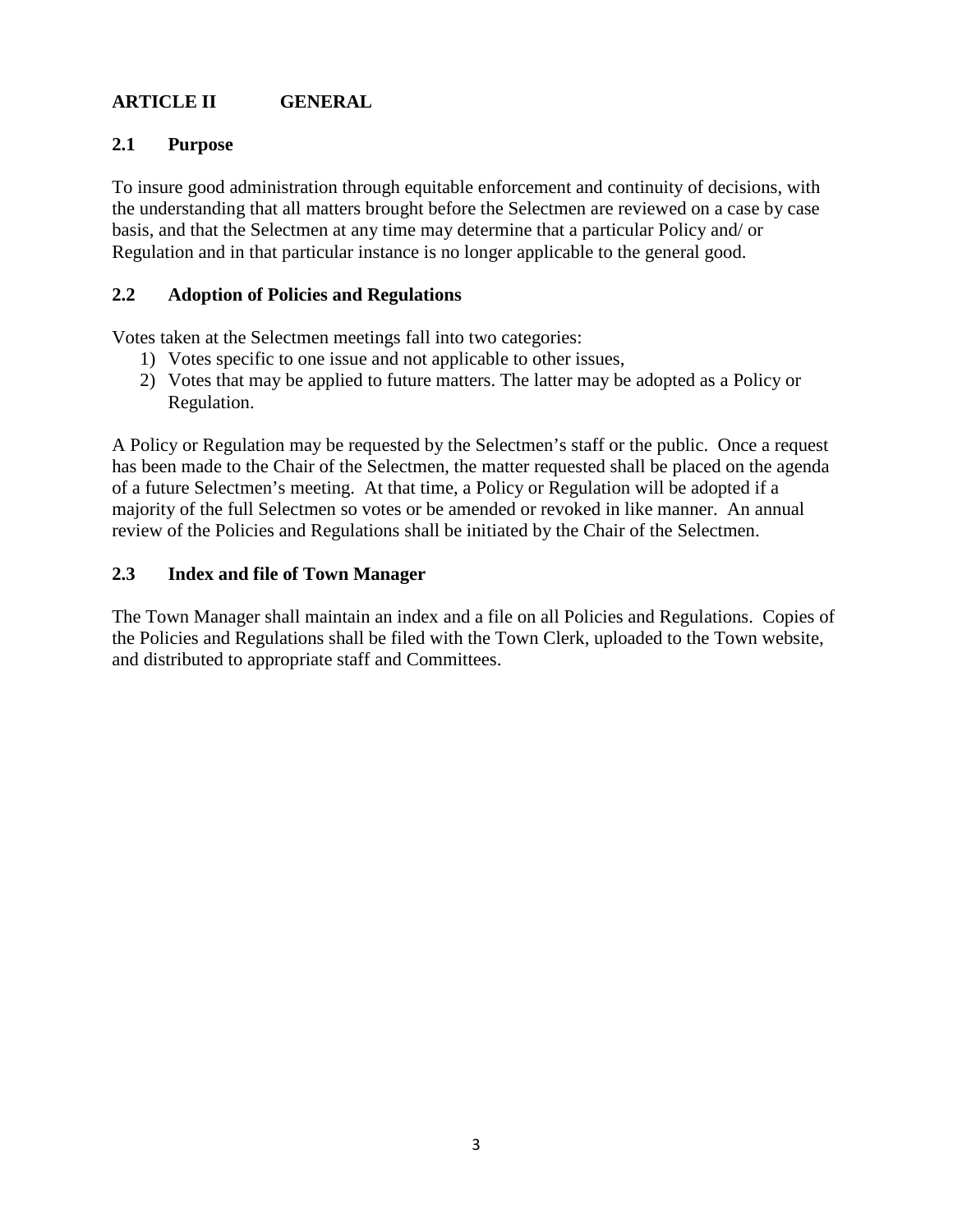# **ARTICLE III RULES OF ORDER AND PROCEDURE FOR SELECTMEN**

# **3.1 Election of Officers**

The Selectmen shall meet in regular session each year on the Tuesday following the annual Town election for the purpose of electing its own officers and conducting such other business as may come before it.

# **3.2 Terms of Office**

Officers shall serve one year and until new officers are elected, or until their term as Selectmen has expired through resignation or the election of a replacement.

# **3.3 Officers of the Board**

From among its members the Selectmen shall elect a Chair, a Vice-Chair, and a Clerk. The Chair shall preside at all meetings of the Selectmen at which he or she is present. The Chair shall be the ceremonial chief civil officer of the Town. The Chair, when representing the Selectmen, shall be careful to take only positions on subjects which have been approved by the Selectmen. When necessary to make observations on other matters, the Chair shall state that the opinion expressed is his or her own opinion as an individual Selectman and not necessarily that of the Selectmen.

The Vice-Chair shall perform the functions of the Chair in the Chair's absence. Should the Chair resign, the Vice-Chair shall automatically succeed him or her.

The Clerk shall be responsible for the accuracy of the minutes of the meetings of the Selectmen and, when prepared, sign those minutes which become part of the official public records of the Town.

# **3.4 Recording Secretary**

The Selectmen shall retain on an hourly salaried basis a Recording Secretary who is experienced in recording the proceedings of meetings, both live and from tape recordings. The Recording Secretary shall attend all meetings of the Selectmen and shall be responsible for preparing minutes of those meetings in draft form, under the direction of the Clerk, for approval of the Selectmen at its next regular meeting.

# **3.5 Liaison with Town Committees**

Each Selectman may be assigned as a liaison between the Selectmen and a Committee, whose meetings the Selectman may attend when considered appropriate and may acquire currant information to be delivered to the Selectmen upon request or where the individual Selectmen may deem it desirable.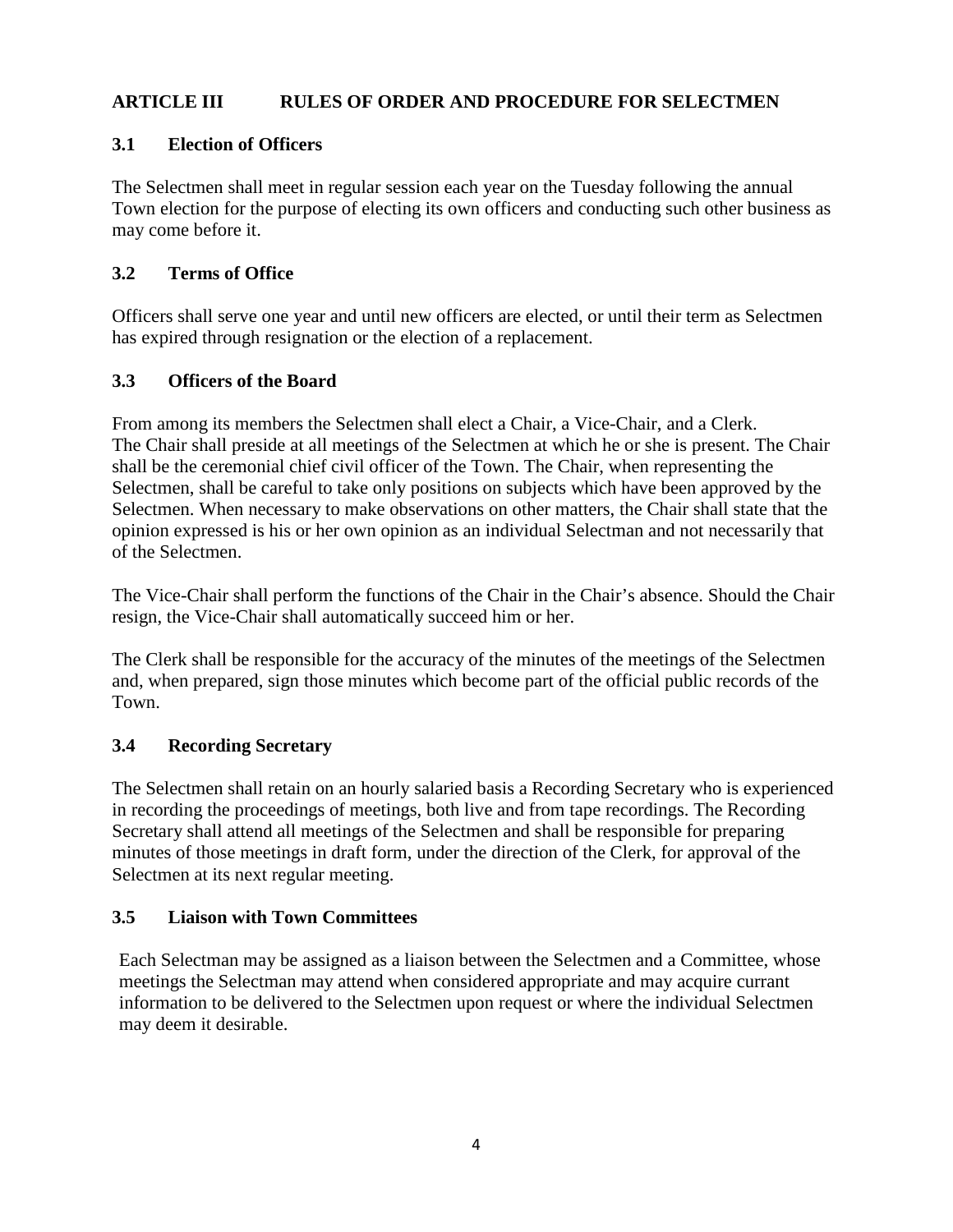# **3.6 Place of Selectmen Meetings**

The designated place for regular and special meetings of the Selectmen shall be at the Tewksbury Town Hall, unless otherwise designated by the Selectmen.

# **3.7 Regular Meetings**

The Selectmen shall meet in regular session on the second and fourth Tuesday of each month at 7:00 p.m. except on holidays or when another day and hour has been fixed by the Selectmen

# **3.8 Special Meetings**

Special Meetings of the Selectmen may be called at the request of three Selectmen or by the Chair.

# **3.9 Work Sessions**

The Selectmen, in compliance with the Open Meeting Law, may meet in a Work Session as needed. The Work Session shall be devoted primarily to any matter when the interchange of information is deemed desirable or essential by the Selectmen or Town Manager, and particularly when a preliminary discussion is deemed necessary prior to the regular meetings of the Selectmen. No formal vote shall be taken on any matter under discussion nor shall any Selectman enter into a commitment with another respecting the vote to be taken subsequently in a regular meeting of the Selectmen; provided, however, that nothing shall prevent a polling of the Selectmen or the taking of an informal vote on any matter under discussion. Agenda procedures shall be the same as for regular meetings, except that matters not included on a work session agenda shall be taken up by the Selectmen only after listed agenda items have been considered. To consider a non-agenda item, the Selectmen shall vote to approve such consideration.

# **3.10 Executive Session**

The Selectmen, as part of a regular or special Selectmen meeting, may convene an Executive Session. Attendance at the Executive Session shall be limited to the Selectmen and persons as may be required for advice and information. Executive Sessions shall be convened solely for purposes permitted by the Open Meeting Law.

# **3.11 Quorum**

Three Selectmen shall constitute a quorum. In the event a quorum is not obtained, the Selectmen present may adjourn the meeting to a specific date and time. A majority vote shall be required to approve any matter acted upon by the Selectmen except as otherwise provided by the Regulations of the Selectmen, By-laws, or statute.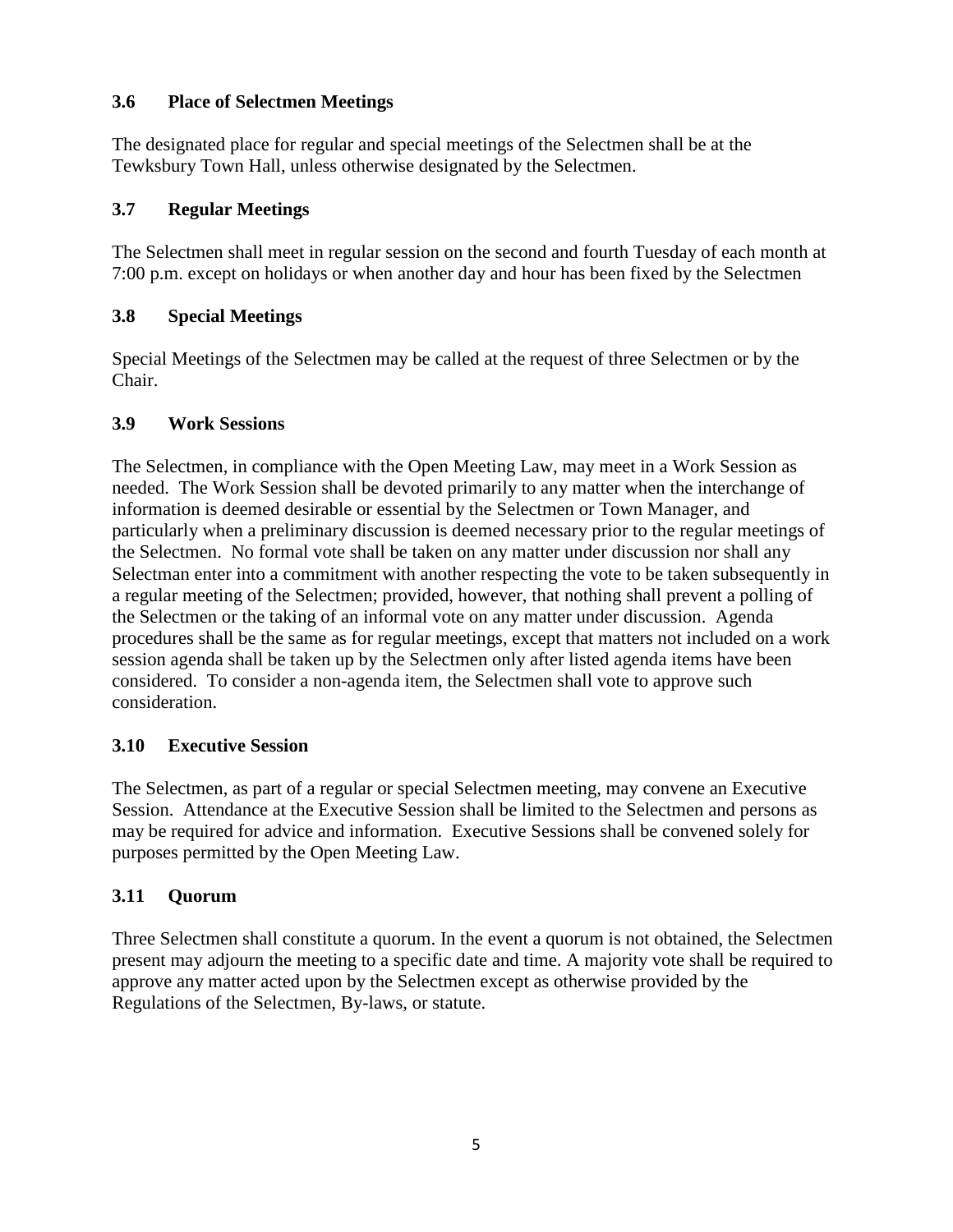# **3.12 Open Meeting Law**

All meetings of the Selectmen shall be held and conducted in strict compliance with the requirements of the Open Meeting Law. Each newly-elected Selectman shall be given a copy of the Open Meeting Law by the Town Clerk and shall sign a statement acknowledging that he or she has received it.

# **3.13 Posting of Meetings**

All meetings and work sessions of the Selectmen shall be posted in accordance with the Open Meeting Law. The law allows that, in the case of an emergency, defined as "a sudden, generally unexpected occurrence or set of circumstances demanding immediate action," a meeting may be held although notice was not posted in time. Notice of such meetings shall be posted as much in advance of the meeting as possible.

# **3.14 Recording of Meeting**

Any person in attendance at an open meeting may record the meeting by any means of sonic reproduction, including videotaping, provided that there is no active interference with the conduct of the meeting. If requested, persons intending to make such recordings must so declare.

# **3.15 Suspension of Regulations**

Any provision of these Regulations of the Selectmen not governed by statute or otherwise governed specifically by these Regulations of the Selectmen may be temporarily suspended by a majority of the full Selectmen.

# **3.16 Meeting Agenda**

The agenda for a meeting will be prepared by the Town Manager after conferring with the Selectmen Chair. The agenda will close at 10:00 A.M. on the third day before the meeting, excluding Saturdays, Sundays, and legal holidays; and no changes to the agenda shall take place thereafter except as follows: Any matter coming to the attention of the Town Manager or a Selectman after the above-stated closing time and considered to be an emergency matter may be included on the agenda. The Selectmen Chair will be notified of any such changes. Consideration of matters of a non-emergency nature may be allowed at the discretion of the Chair, if permitted under the Open Meeting Law.

# **3.17 Order of Agenda**

The business of all regular meetings of the Selectmen shall be transacted in the following order:

Scheduled Items Residents(s) Comments New Business Old Business Town Manager Report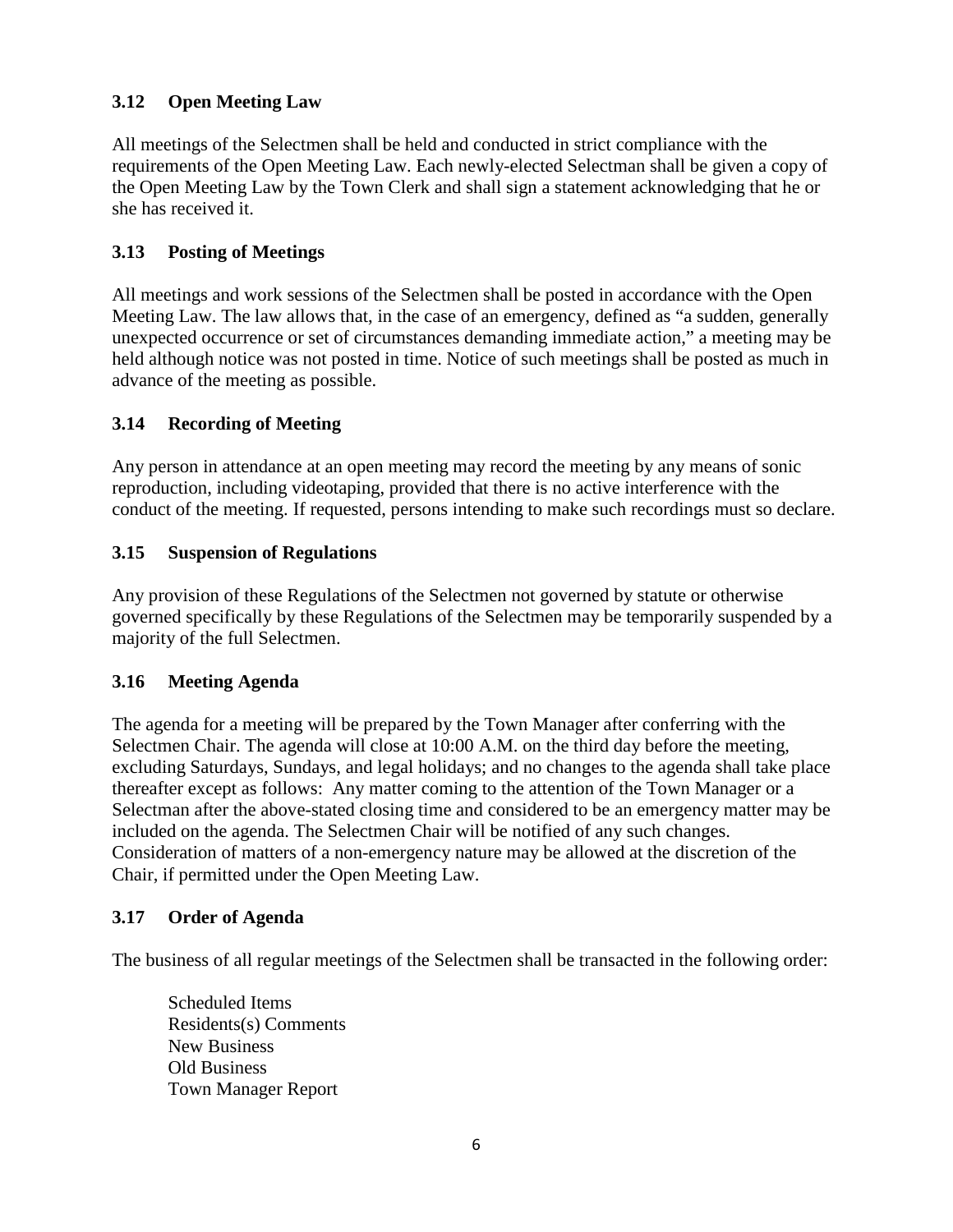Outstanding Minutes Board Member Reports Adjourn

## **3.18 Submission of Proposed Agenda Items**

All reports, communications, resolutions or other matters submitted to the Selectmen shall be delivered to the Town Manager by the time specified or the close of the agenda, whereupon the Town Manager shall immediately arrange or cause to be arranged a list of such matters according to the Order of Agenda. The agenda shall be included in the meeting notice to be posted in conformity with the Open Meeting Law.

No action will be taken by the Selectmen on documents circulated for the first time in any regular meeting unless the matter is of an emergency and/or routine nature.

# **3.19 Supporting Information**

All matters included on the agenda, unless clearly self-explanatory, shall have been preceded by or shall be accompanied by written explanations or descriptive materials; such information is to be provided by the sponsor of the agenda item and/or the Town Manager. This background information is intended to aid in the Selectmen's consideration of matters to be brought before the Selectmen. All supporting information shall be provided to the Selectmen in advance of the meeting and, if not, action on the matter may be postponed to a future meeting.

# **3.20 Distribution of Agenda**

Copies of the agenda shall be made available to the Selectmen and to the Recording Secretary. A sufficient number of copies of the agenda shall also be available to the public at the Selectmen's meetings.

# **3.21 Town Manager Recommendations**

All agenda matters relating to the administration of the Town, shall be acted upon by the Selectmen only when accompanied by written or oral recommendations of the Town Manager and are to be made a part of the official record of the Selectmen.

# **3.22 Residents' Comments and Presentations**

The Selectmen reserve the right to defer action or comment on any matter brought before them as part of the Resident(s)' Comments section of a meeting agenda. In general and at the Chair's discretion, to allow full and fair discussion of items previously placed on the agenda, the time allotted to unannounced Residents' Comments shall be limited to five (5) minutes unless the Selectmen, by vote, allow otherwise. Matters brought before the Selectmen relating to the administration of the Town shall be referred to the Town Manager for necessary or appropriate action in each individual case.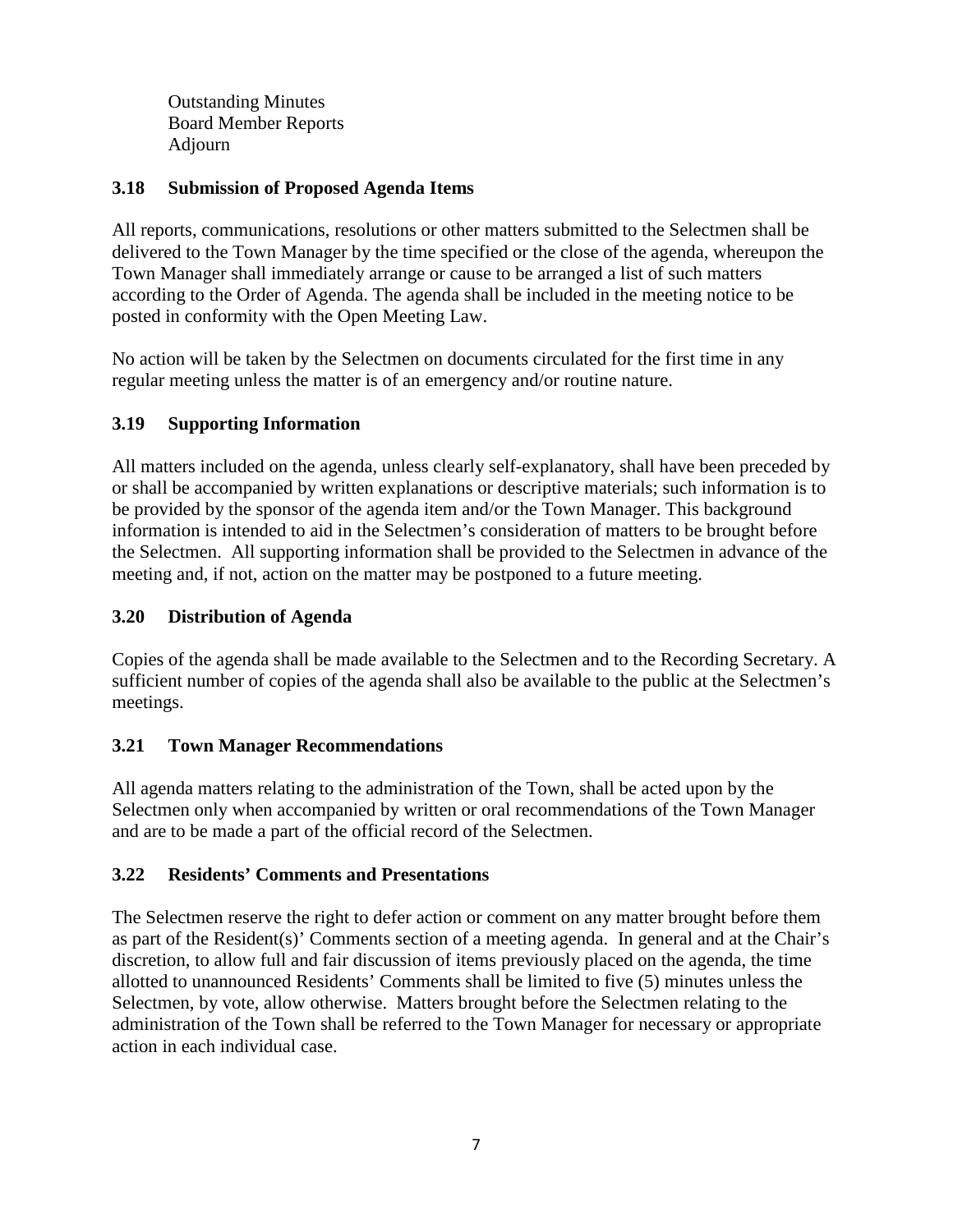# **3.23 Complaints**

All complaints involving the Town shall be acted upon by the Selectmen when appropriate; and, except in the most unusual cases, such action shall be preceded by a report and recommendation of the Town Manager who shall have been given sufficient opportunity to investigate and prepare a report.

## **3.24 Agenda for Special Meetings**

Only matters set forth in the notice of special meetings shall be discussed or acted upon during such a meeting. This provision may not be suspended.

## **3.25 Motions**

No motions shall be made, except under emergency conditions, unless pursuant to an item specifically set forth on the agenda.

## **3.26 Decorum & Procedures**

The Selectmen Chair shall maintain decorum and procedure during Selectmen's meetings. The Chair will moderate the meeting according to the dictates of reason established by Selectmen practice and the law. The expressed purpose of this policy is to ensure that the Selectmen are not unduly inhibited in its operations by strict conformance to inflexible rules of conduct, such as "Roberts Rules of Order." The Chair shall have the right of seconding motions but shall not make motions but may state that he or she will entertain a specific motion.

## **3.27 Circulation of Minutes**

Minutes of the meeting of the Selectmen shall not be circulated until after the Selectmen have approved the minutes. Draft minutes are considered a public record. The Selectmen will act on the minutes of its meetings as an item on the agenda.

## **3.28 Minutes, Executive Session**

Executive session minutes shall be available to all the Selectmen, who are bound to maintain their confidentiality. Executive session minutes, or sections thereof, shall be released in accordance with Massachusetts General Laws, only when by doing so the lawful purpose of the executive session will not be defeated. Executive session minutes, or sections thereof, will be released only by an affirmative vote of at least three (3) Selectmen. All requests for unreleased executive session minutes will be immediately forwarded to the Selectmen Chair and placed on the next available Selectmen's meeting agenda for resolution. Notwithstanding periodic reviews, the Selectmen Clerk shall conduct a review of all existing executive session minutes, together with the Chair or his or her designee; and recommendations as to their release shall be presented to the Selectmen in the month of September.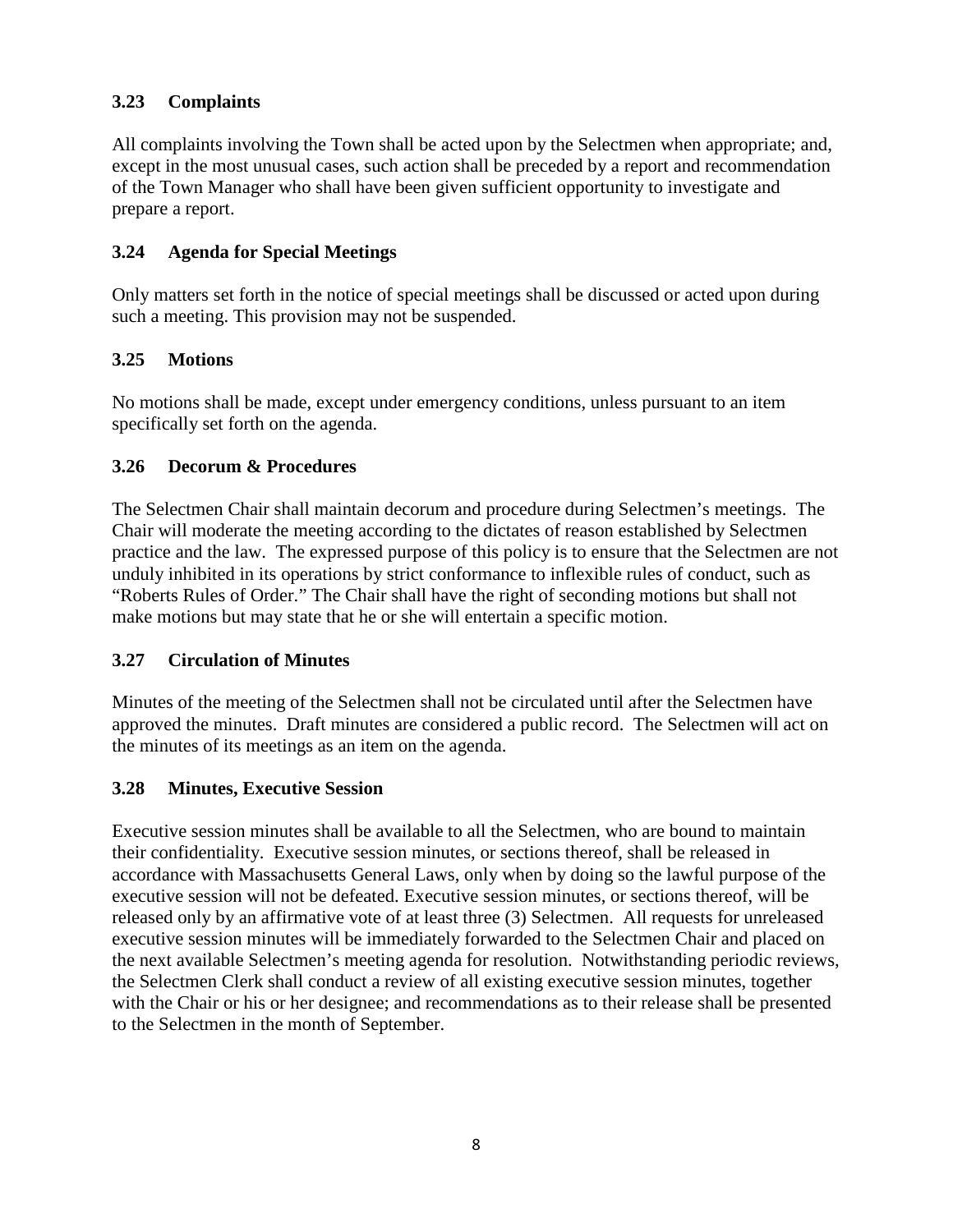# **ARTICLE IV APPOINTMENTS AND COMMITTEES**

# **4.1 Application**

This policy of the Selectmen as the appointing authority applies to all of its Committees.

# **4.2 Powers and Duties**

Effective local government requires that all Committees respect the duties and responsibilities of other Committees and coordinate their activities to the greatest extent possible. The overall best interest of the Town is that each Committee carries out its responsibilities in a consistent and professional manner and in harmony with the general policies of Selectmen.

Once appointed, Committees shall operate with a high degree of autonomy. However, Committees shall keep the best interests of the Town in mind and be guided by the general Policies promulgated by the Selectmen to the extent possible.

# **4.3 Officers of Committees**

Each Committee shall annually elect from among its members a Chair and a Clerk. Certain Committees may also find it desirable to elect a Vice-Chair who may act in the absence of the Chair. In the case of new Committees, or Committees that have become inactive, the Selectmen may appoint a chair pro-tem to serve until the Committee itself elects a Chair for the balance of the current year. Except in unusual circumstances, the Chair and the Clerk should rotate yearly amongst the Committee membership.

# **4.4 Open Meeting Law and Minutes**

All Committees shall operate in accordance with the Open Meeting Law and shall keep minutes of their proceedings. Each Committee shall establish its own procedures for approval and submission of minutes to the Town Clerk on a timely basis. Committees are urged to prepare, review, and approve minutes as expeditiously as possible in order to maximize the public's access to information concerning Committee activity. In most instances, Committee minutes should be reviewed and approved within six (6) weeks of the original meeting date. All Committees shall submit electronically a copy of approved minutes to the Town Clerk immediately upon approval. Draft copies of a Committee's of non-executive session minutes are public records and must be made available to the public upon request, although the Committee has not reviewed and adopted the minutes.

Upon the dissolution of any Committee, either by action of the Selectmen or pursuant to an expiration date provided in the Committee's charge, all records, documents, correspondence, and files concerning the Committee's work shall be promptly turned over to the Town Clerk for appropriate filing and archival storage.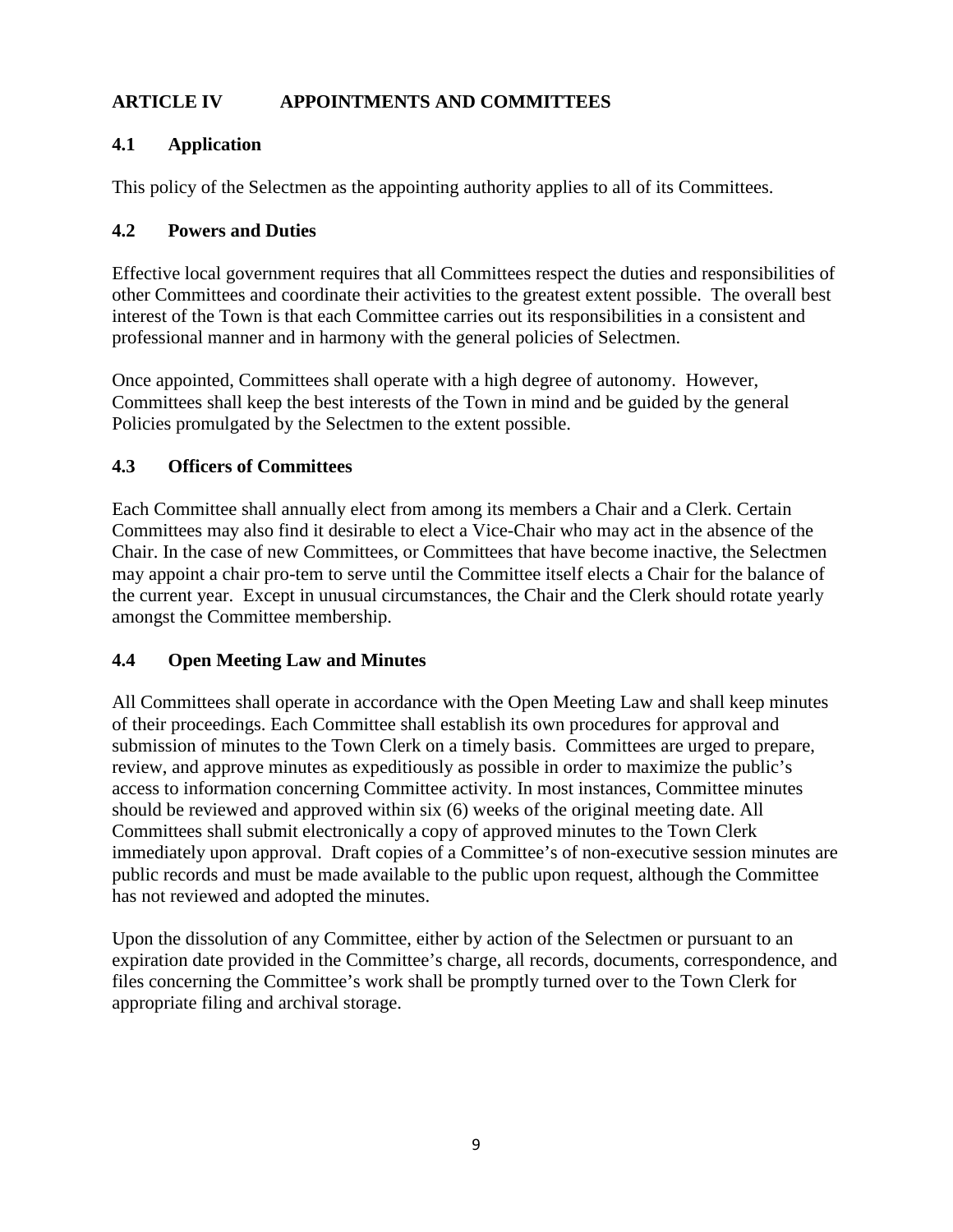# **4.5 Conflict of Interest**

All Committee members are subject to the requirements of M.G.L. c. 268A, Conduct of Public Employees. The statute addresses:

- a. Gifts or receipt of compensation or gratuities from anyone other than the Town;
- b. Offers or promises to influence official acts;
- c. Financial interest in contracts or other particular matters;
- d. Acting as agent or attorney before a Committee; and
- e. Unfair advantage in relation to a particular matter.

If a prospective Committee member has any question concerning a potential conflict of interest under M.G.L. c. 268A, the member shall raise the question in advance of appointment. Those members currently serving should discuss questions of conflict of interest with the Committee Chair and the Selectmen as soon as possible. The State Ethics Commission and Town Counsel are useful resources for information concerning the application of the law, and Committee members are expected to follow guidance provided by the State Ethics Commission.

In addition, all Committee members must avoid the appearance of conflict of interest in all matters coming before the Committee. Committee members shall seek guidance from the State Ethics Commission or Town Counsel, as appropriate, and shall file with their Committee Chair and the Selectmen any required disclosure statements.

# **4.6 Term of Office**

Unless otherwise prescribed by statute, Town Meeting vote, or specific Committee charge, one year shall be the standard term of office for Committee members unless otherwise determined by vote of the Selectmen.

The terms of office on Committees shall be set on a staggered basis in the interest of fostering continuity of knowledge and experience on all Committees. The Selectmen shall determine the year in which a given term expires at the time of appointment.

Each Committee member shall hold office until his or her successor has been appointed and qualifies, unless his or her office shall become vacant by reason of resignation or removal or the Committee by its charge is dissolved.

# **4.7 Eligibility for Appointment**

All residents of the Town aged eighteen or over are eligible for appointment.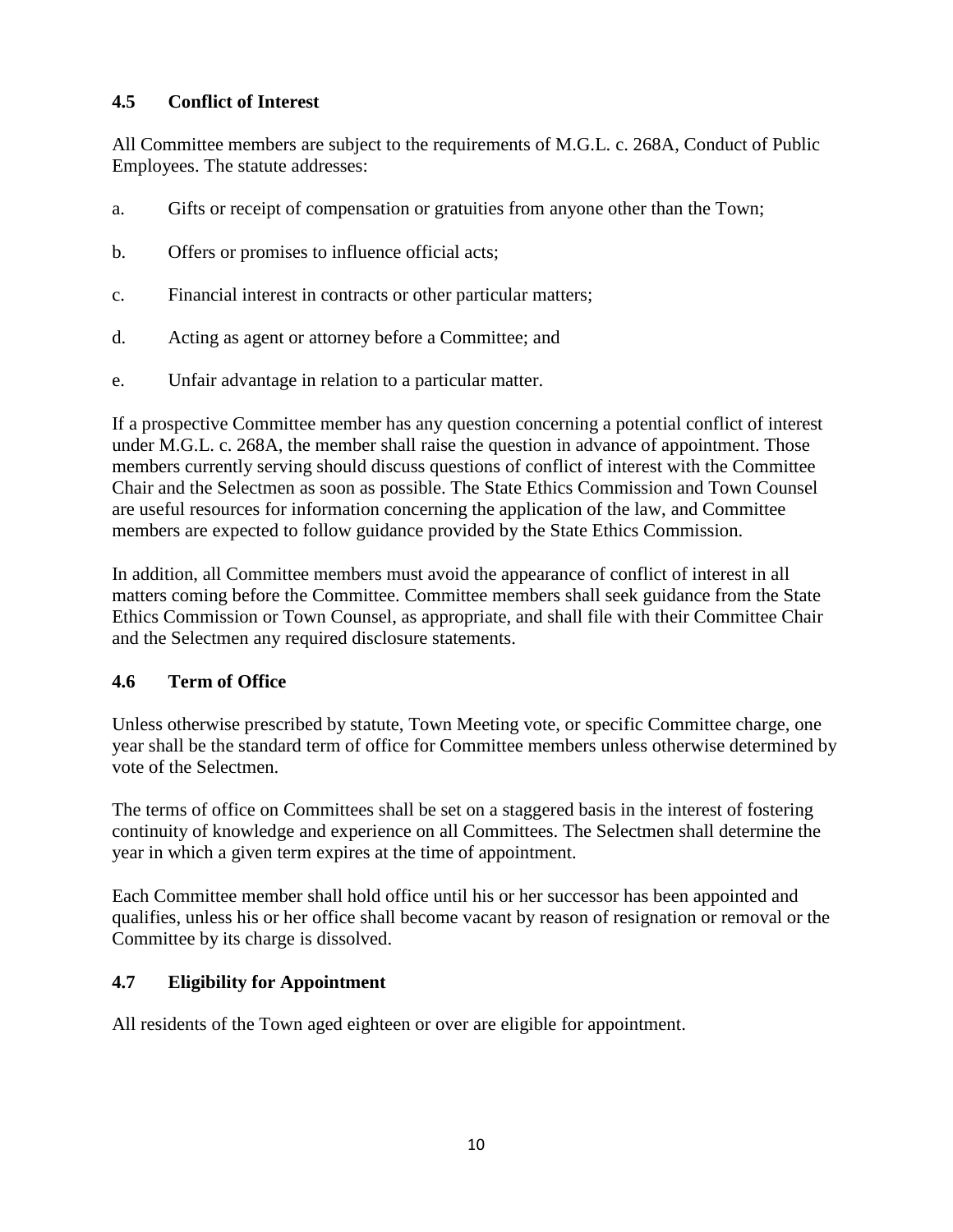# **4.8 Criteria for Selection**

Actual appointments from the pool of applicants shall be made by the Selectmen based upon the following:

- a. The level of applicant's interest in serving and interest in the work of the Committee.
- b. The need for diversity on the Committee, taking into account the educational and professional background of the applicant, as well as the need for diversity among all Committee members in terms of neighborhood representation, gender, age, and other demographic characteristics.
- c. Special skills needed by a particular Committee.

# **4.9 Residency**

In most instances, Committee members should be residents of the Town. There may be occasional exceptions when an individual's unique skill or experience supports the appointment of a non-resident and would be beneficial to the Committee's work; however, this should be relatively rare. Non-residents shall not be eligible for appointment to any Committee responsible for exercising statutory or regulatory authority.

# **4.10 Removal from Committees**

As provided by the Town Bylaws the Selectmen may remove, after such hearing as the Selectmen deem advisable, any Committee members appointed by the Selectmen. Cause shall include the repeated failure to attend Committee meetings, the commission of an ethical violation (as found by the State Ethics Commission or a violation of the Open Meeting Law, as found by the Office of the Attorney General), or if the Selectmen and Town Manager believe such action is necessary to preserve public confidence in Town government.

# **4.11 Conflicts with Law**

In case of a conflict between any provision of this Appointment Policy and the laws of Massachusetts, the Charter, or Town Bylaws, as the case may be, the laws of Massachusetts and the Charter shall take precedence.

# **4.12 Appointive Powers**

The Selectmen shall make appointments for Committees and in accordance with the Charter, Section 2.

# **4.13 Advertising**

Whenever appointments are to be made by the Selectmen, vacancies shall be publicized by bringing the vacancies to the attention of the news media and posting the vacancies on the Town Website.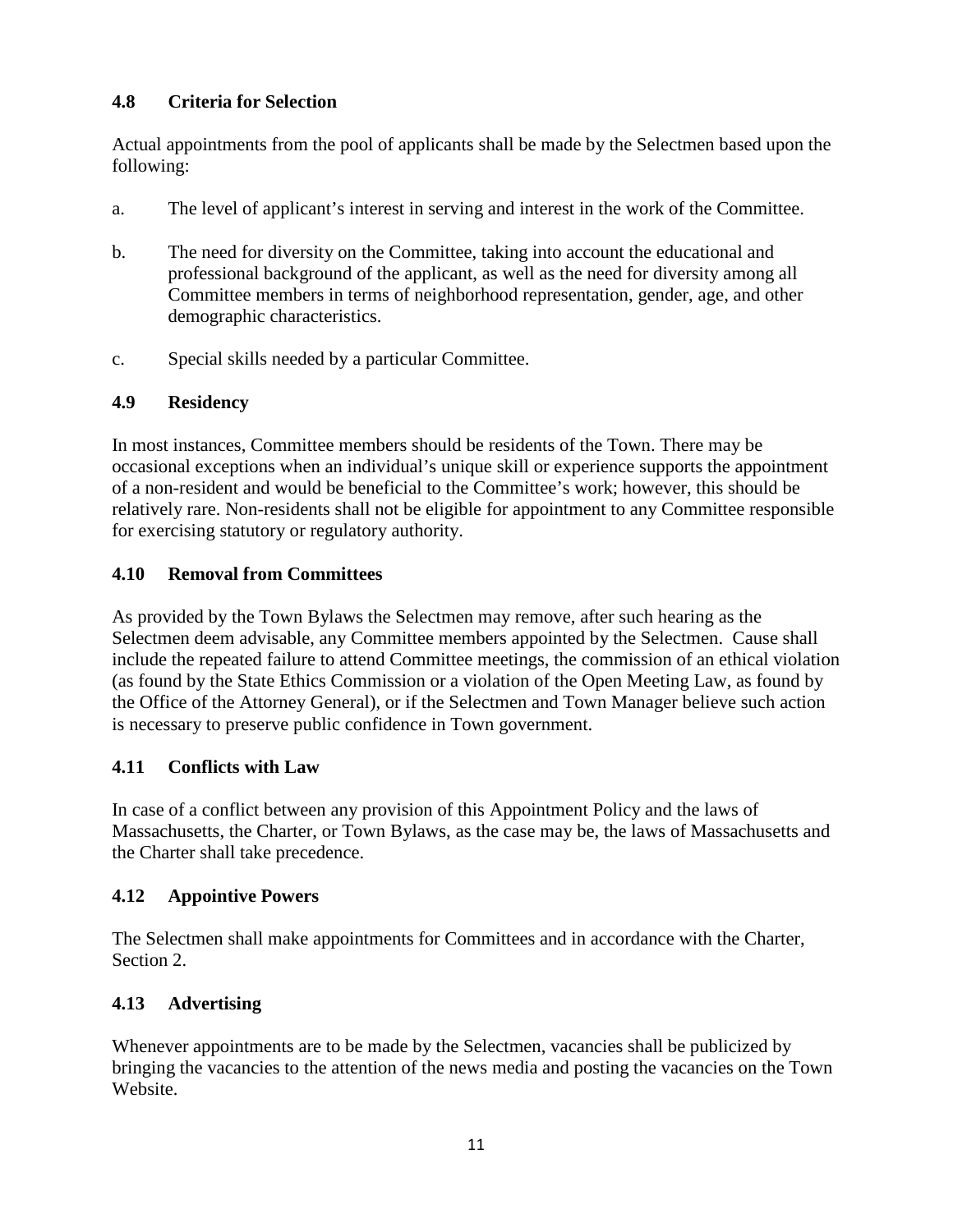# **4.14 Incumbents**

Committees on which members spend a significant amount of time in service to become knowledgeable and useful members, present members will be given every consideration if they desire to be reappointed. Incumbents who wish to be reappointed must indicate so in writing to the Selectmen.

## **4.15 Applicants**

Anyone wishing to serve on a Committee shall submit a completed Citizens Activity Form.

## **4.16 Screening**

The Selectmen shall receive copies of all Citizen Activity Forms submitted to the Selectmen's Office prior to each position being filled. Citizen Activity Forms shall remain on record with the Selectmen's Office for three years from the date of application. The Selectmen may interview applicants prior to making a decision on an appointment.

## **4.17 Committee Appointments**

Unless required by state or federal law, no Selectman shall be appointed to any permanent Committee that is appointed by the Selectmen. If such member when elected is a sitting member of such Committee, he or she shall resign from that Committee. Liaison assignments are excluded from this policy.

## **4.18 Removal of an Appointed Committee Member**

Step 1. When a Selectman wishes to schedule a hearing to determine if there is cause to rescind an appointment made by the Selectmen of any Committee member (Member) or when the Selectmen respond to a complaint requesting that such an appointment be rescinded, the Selectmen or the Town Manager, acting on the Selectmen's behalf, shall notify the Member in writing that the Selectmen will be voting to go into executive session to consider whether to schedule a hearing to determine if there is cause to rescind his or her appointment. This written notice shall provide the Member with the following:

- a. The date, time, and place of the Selectmen's meeting, giving the Member at least five business days advanced notice of the meeting, excluding Saturdays, Sundays, and legal holidays;
- b. That the Member may request the meeting be held in open session instead of executive session;
- c. That the Member has the right to be present during the discussion that pertains to him or her;
- d. That the Member may have legal counsel or a representative of choice;
- e. That the Member may speak on his or her own behalf;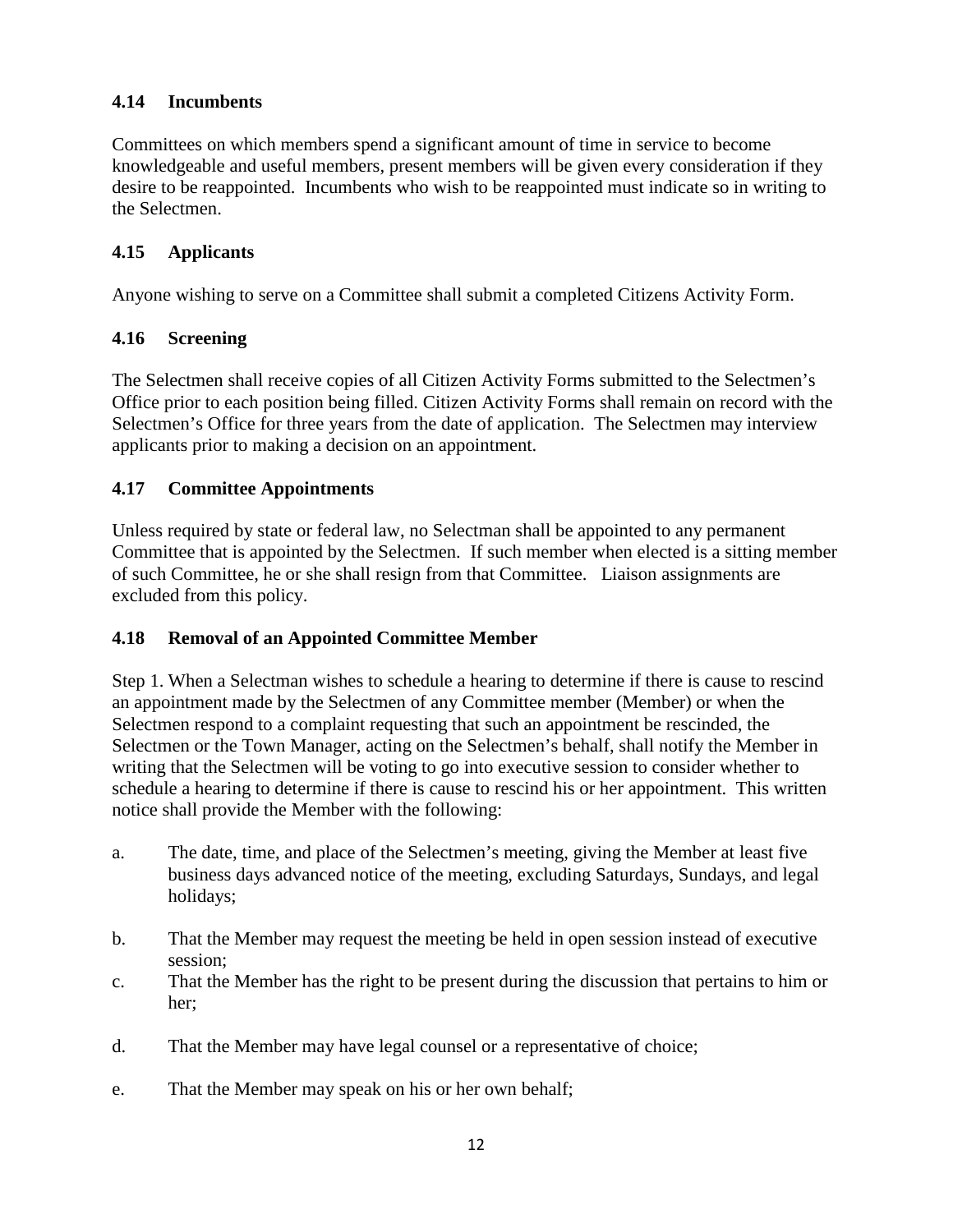f. That the Member may cause an independent record to be created;

or as otherwise provided by the Open Meeting Law if more restrictive.

Step 2. At the Selectmen's scheduled meeting, prior to making a motion to go into executive session to discuss whether to schedule a hearing, the Selectmen shall ask the Member, if present, if he or she requests that the meeting take place in open session**.** If the Member requests to have the meeting in open session, the Selectmen shall not vote to go into executive session. The Selectmen then shall discuss whether or not to hold a hearing to determine whether there is cause to rescind the Member's appointment. The Member, if present, shall be given an opportunity to speak on his or her own behalf. After discussion, a majority of the full Selectmen shall vote in the affirmative to hold a hearing as to whether to rescind the appointment, and if such a majority does not so vote, the matter shall be dismissed. If the Member has not requested an open session, the vote and discussion shall remain as executive session material.

Step 3. If the Selectmen vote to hold a hearing, the Selectmen, or the Town Manager, acting on the Selectmen's behalf, shall provide the Member with written notice of the hearing. The notice will include the following:

- a. A statement that the Selectmen will be voting to go into executive session for the purpose of holding a hearing to determine whether or not there is cause to rescind the Member's appointment;
- b. A summary of the allegations or charges that have led to the hearing being scheduled;
- c. The date, time, and place of the Selectmen's hearing, giving the Member at least five business days advanced notice of the hearing, excluding Saturdays, Sundays, and legal holidays;
- d. That the Member may request the hearing be held in open session instead of executive session;
- e. That the Member has the right to be present during the discussion that pertains to him or her;
- f. That the Member has the right to have legal counsel or a representative of choice;
- g. That the Member may speak on his or her behalf, and to respond to allegations or charges;
- h. That the Member may cause an independent record to be created;

or as otherwise provided by the Open Meeting Law if more restrictive.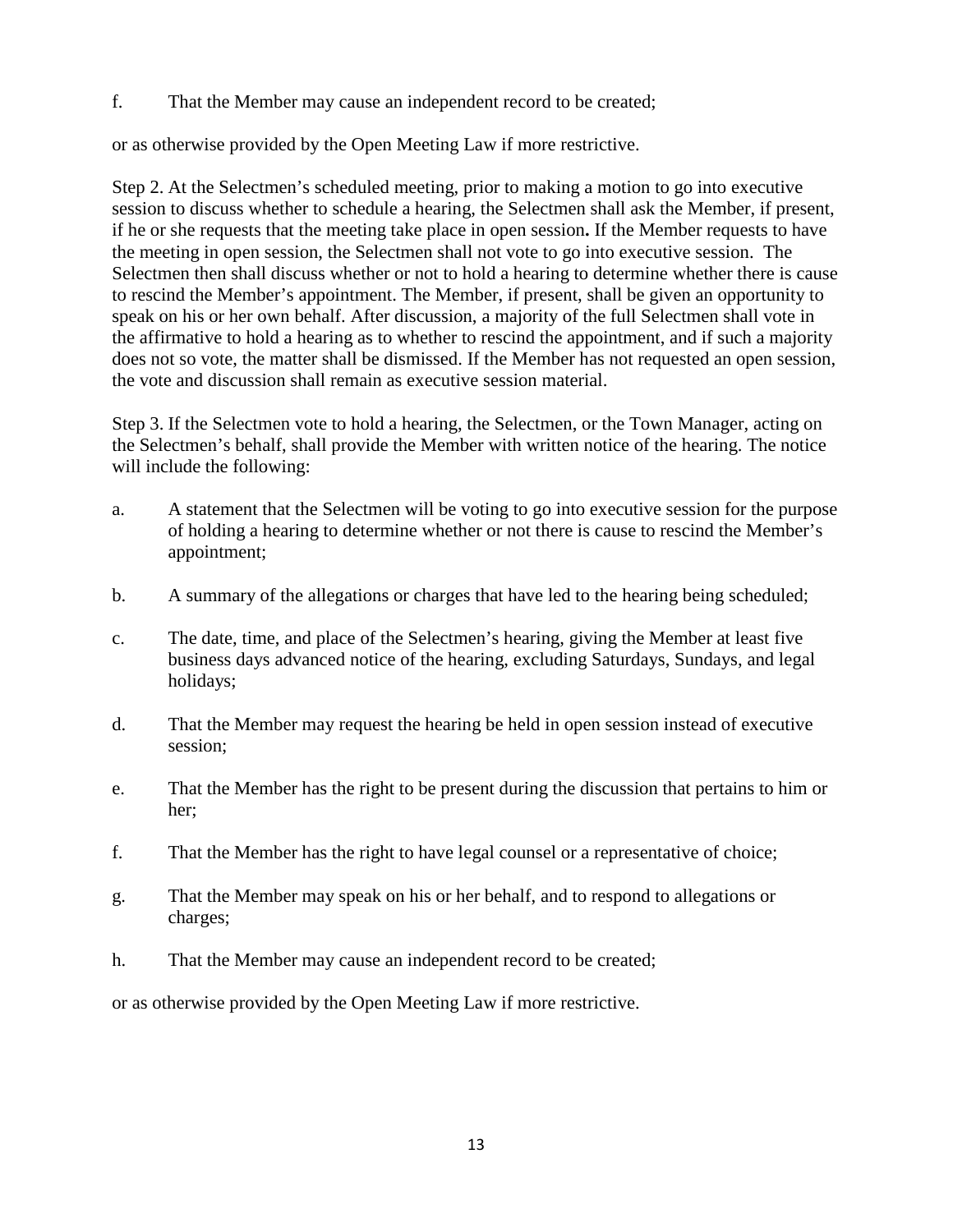Step 4: At the Selectmen's scheduled hearing, a motion shall be made to go into executive session to consider the possible dismissal of a Member. If the Selectmen vote to go into executive session, an executive session will be convened for such purpose. Prior to voting to go into executive session, the Member will be asked whether he or she requests that the hearing take place in open session. The Selectmen shall hear and/or review evidence to determine whether or not there is cause to rescind the Member's appointment. The Member shall be given an opportunity to then respond to the charges or allegations. After the Member has had an opportunity to respond to the charges or allegations, the Selectmen shall entertain any appropriate motion regarding the rescinding of the Member's appointment for cause. At any time during this hearing, the Selectmen may discuss or ask questions about any of the issues related to whether or not there is cause to rescind the Member's appointment. To rescind a Member's appointment for cause, a majority vote of the full membership of the Selectmen in open session is required.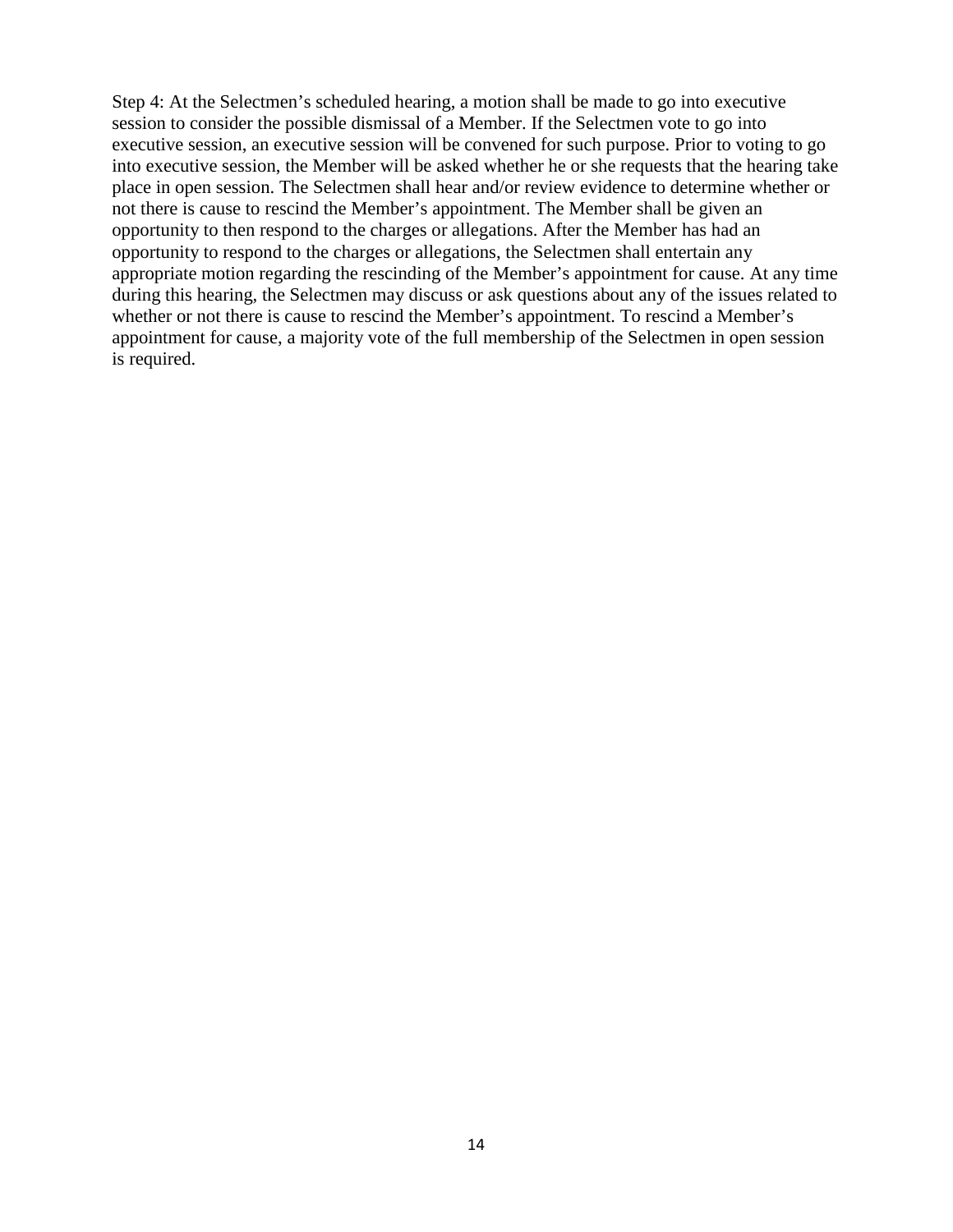## **ARTICLE V PROCESS SERVING CONSTABLES REQUIREMENTS FOR APPOINTMENT**

## **5.1 Appointment Procedures and Qualifications**

Appointment procedures and qualifications for process-serving constables are as defined in M.G.L. c. 41, § 91B.

## **5.2 Requirements for Re-appointment of Constables**

- a. Written application for re-appointment;
- b. Documentation of bond required by M.G.L. c. 41, § 92.
- c. Documentation of compliance with M.G.L. c. 262, § 8A.
- d. After two years of service, applicants for re-appointment shall show that they have been active in serving process or shall possess special qualifications or hold special position where re-appointment is deemed necessary.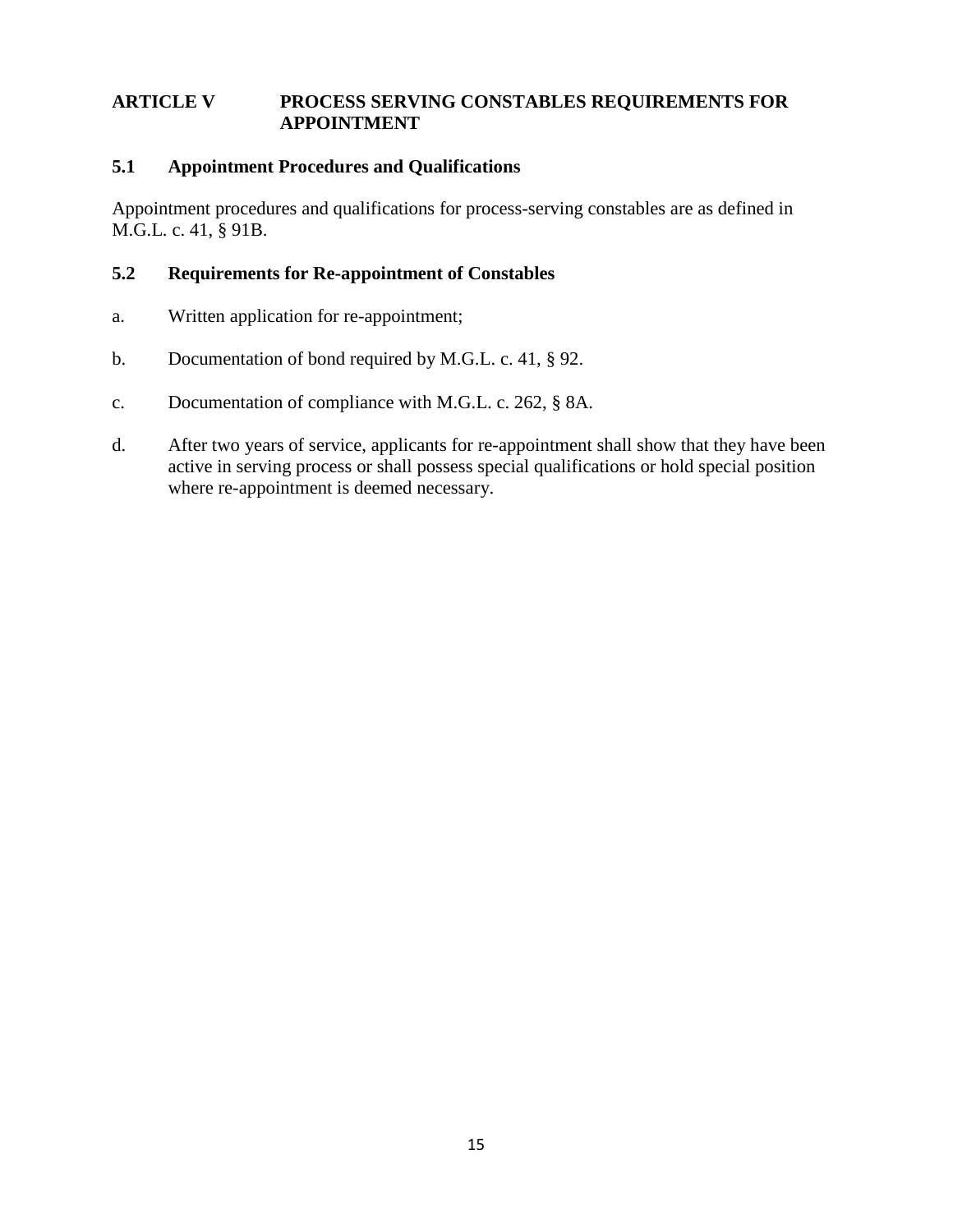# **ARTICLE VI SPECIAL MUNICIPAL EMPLOYEES**

### **6.1 Designation of Special Municipal Employee**

Designation of special town employee shall be limited to nonpaid Committee members and paid employees who work under twenty hours each week. Such designation shall be granted only in areas where there is definitely no connection with the type of business that the individual wishes to do with the Town and the activity that he or she is involved in on behalf of the Town. The designation of special town employee shall not be given to full-time employees under any circumstances. Selectmen cannot be designated special town employees. All special town employee designations shall be filed with the Town Clerk.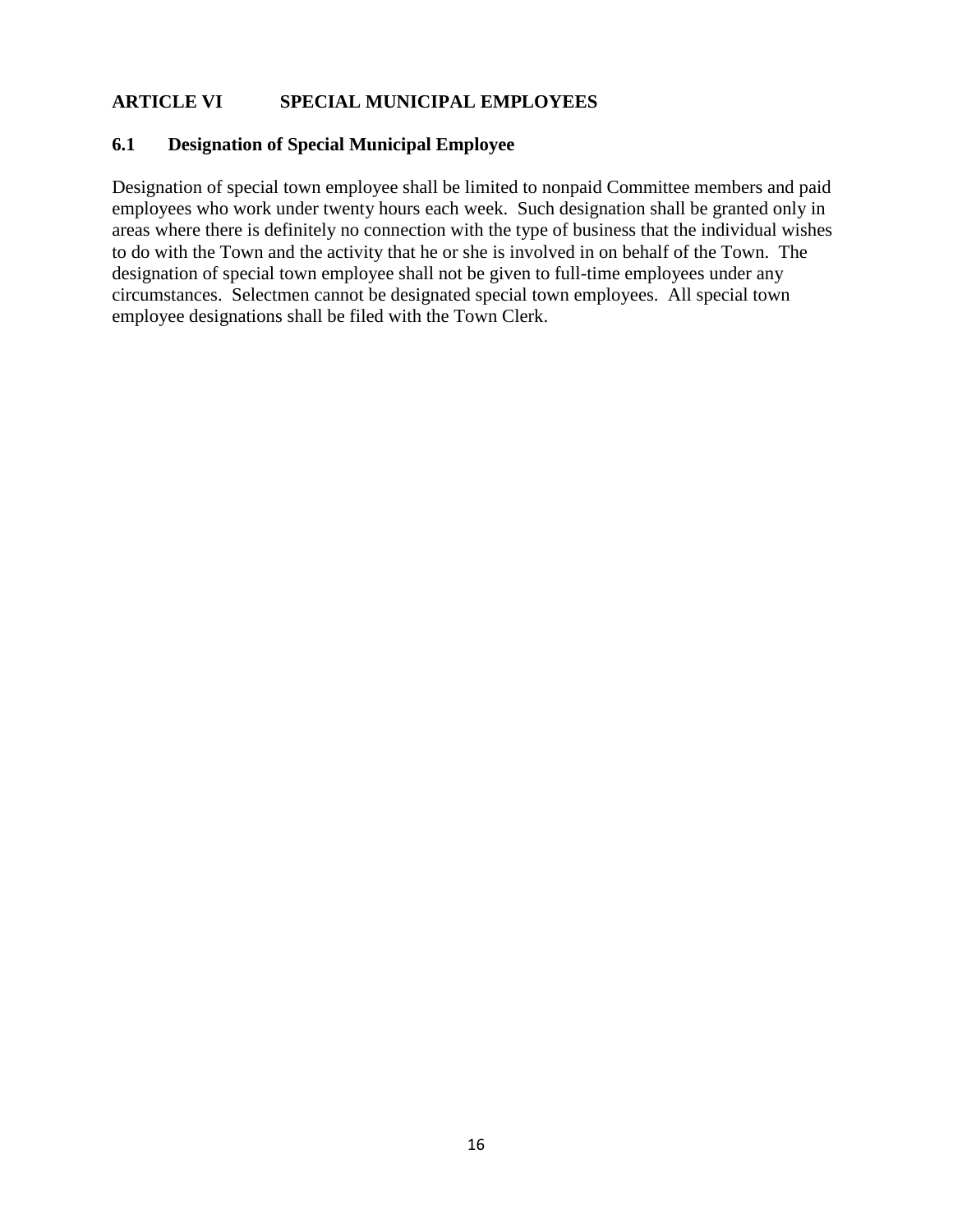# **ARTICLE VII EQUAL OPPORTUNITY POLICY**

## **7.1 Town Policy**

The policy of the Town is to provide equal employment opportunities to all employees and qualified applicants for employment without regard to race, color, religion, gender, or sexual orientation, as defined by law; national origin, age as defined by law; disability, genetic information, or status as a covered veteran in accordance with applicable federal and state law. To this end, the Town complies with all applicable federal and state laws governing nondiscrimination in employment. This policy applies to all terms and conditions of employment, including, but not limited to, recruitment, recruitment advertising, hiring, placement, promotion, termination, leaves of absence, compensation, and training. In addition, the Town expressly prohibits any form of unlawful employee harassment based the above-described items.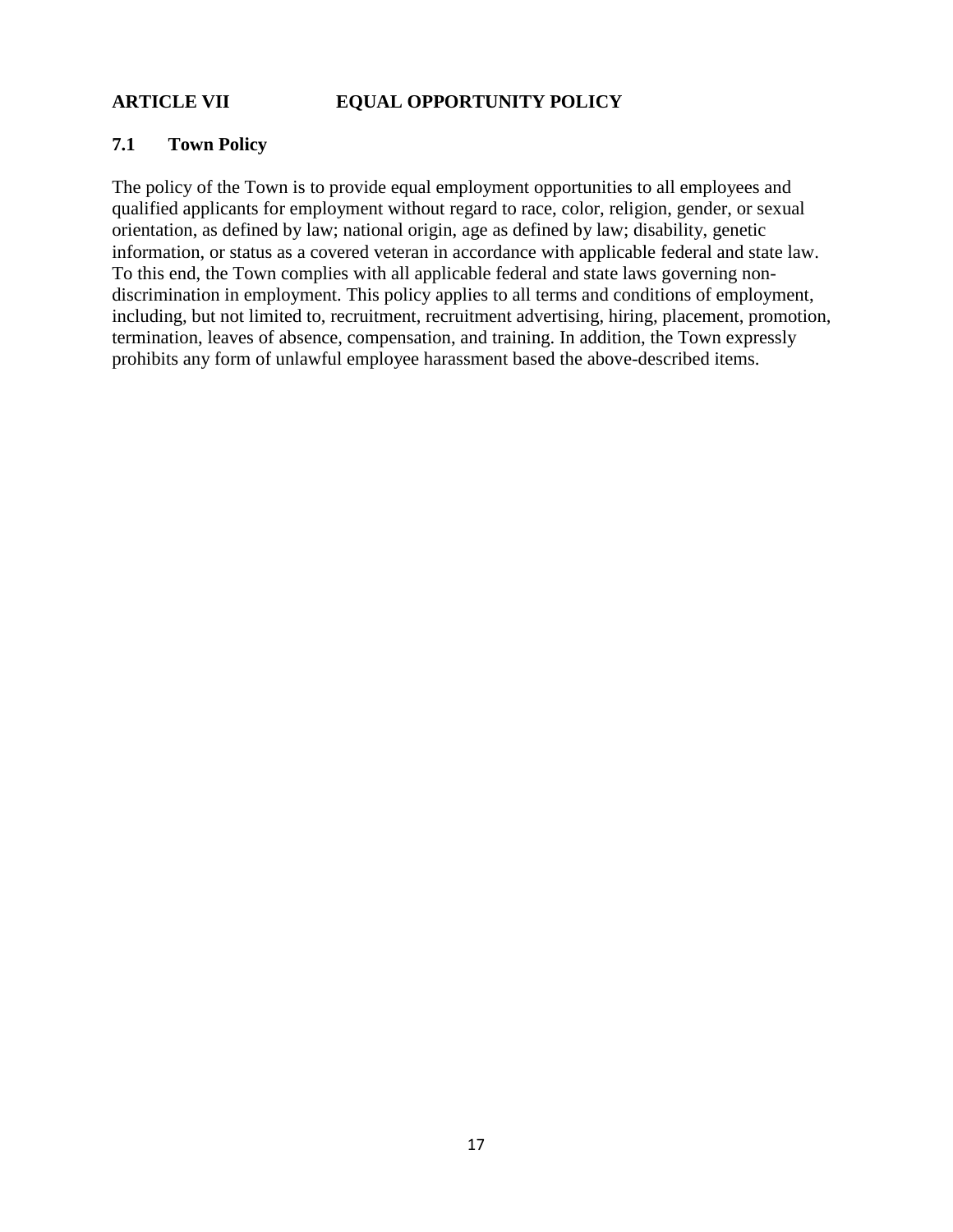# **ARTICLE VIII HEARING PROCEDURES BEFORE THE SELECTMEN**

## **8.1 Hearings before the Selectmen**

Hearings generally shall be conducted in accordance with the following procedures. Variations may be necessary to comply with statutory requirements applicable to particular matters.

## **8.2 Hearing Agenda**

Upon receipt of a request for a hearing, the hearing will normally be included in the agenda for a regular meeting, under the appropriate section.

## **8.3 Notice of Hearing**

The Town Manager or applicant will be responsible for the advertising of the hearing and the notification of interested persons, such as abutters, as required by statute or regulation or as directed by the Chair in the absence of statutory or regulatory requirements.

## **8.4 Hearing Procedures**

Hearings will be held in open session unless otherwise voted and by the Selectmen and authorized by law in compliance with the Open Meeting Law.

## **8.4 Opening the Hearing**

The Chair will announce the nature and the purpose of the hearing, identify the particular matter, and recite the notice given. Where appropriate, the Chair will outline the procedure to be followed. The order of presentation generally will be:

- a. Each party has a right to be represented by a person of his or her choice.
- b. No person shall address the Selectmen unless recognized by the Chair.
- c. Each party will have the opportunity to present facts orally and to submit documents.
- d. The rules of evidence observed by the courts will not be observed.
- e. Only evidence introduced at this hearing and made part of the record shall be considered by the Selectmen in making a decision.
- f. Recommendations from any Town officer or department will be received.
- g. A party or individual who wishes to speak will, when recognized, rise, address the Chair, give his or her name and address, and then proceed.
- h. The applicant or proponent will proceed first and present its position, and the opponent will proceed next to present its position.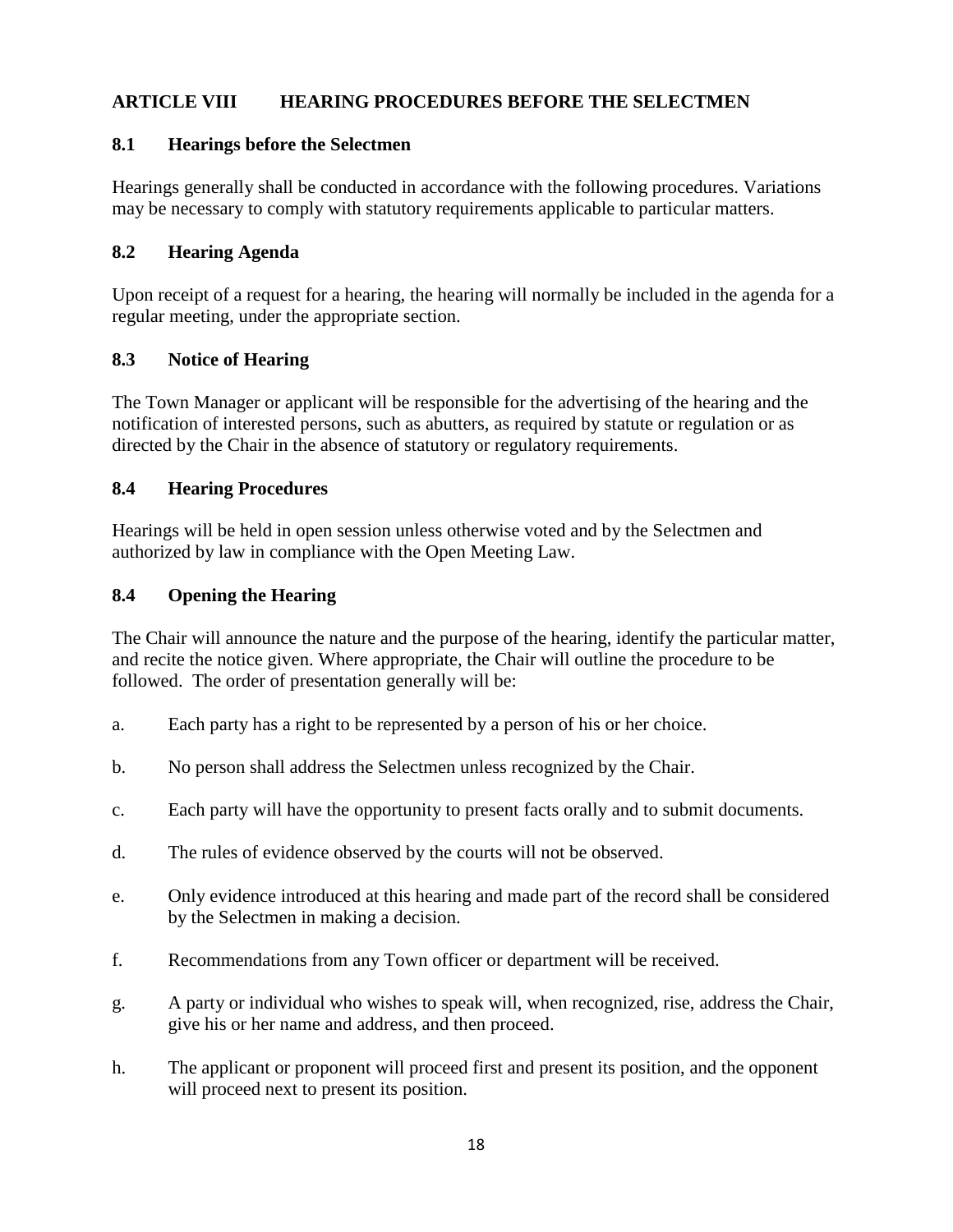- i. Persons in the audience in favor will be given an opportunity to address the Selectmen.
- j. Persons in the audience in opposition will be given an opportunity to address the Selectmen.
- k. After recognition by the Chair, the Selectmen may direct appropriate questions during the hearing.
- l. Rebuttal statements by proponents and opponents will be heard.
- m. The Chair will have the discretion to vary the order of presentations to expedite the hearing and to focus on specific issues or facts.
- n. The presentations should not be repetitious, irrelevant, or immaterial.
- o. When the evidentiary and presentation portions of the hearing are over, the Selectmen will vote to close the evidentiary portion of the hearing.
- p. After the closing of the evidentiary portion of the hearing, the Selectmen will not receive any further comments or documents and will deliberate as to a decision.
- q. The Chair may permit persons not desiring to speak to record themselves as in favor or against and/or a show of hands may be taken.
- r. At the conclusion of the evidentiary portion of the hearing, the Selectmen may render its decision or take the matter under advisement and continue the hearing to a place, date, and time certain.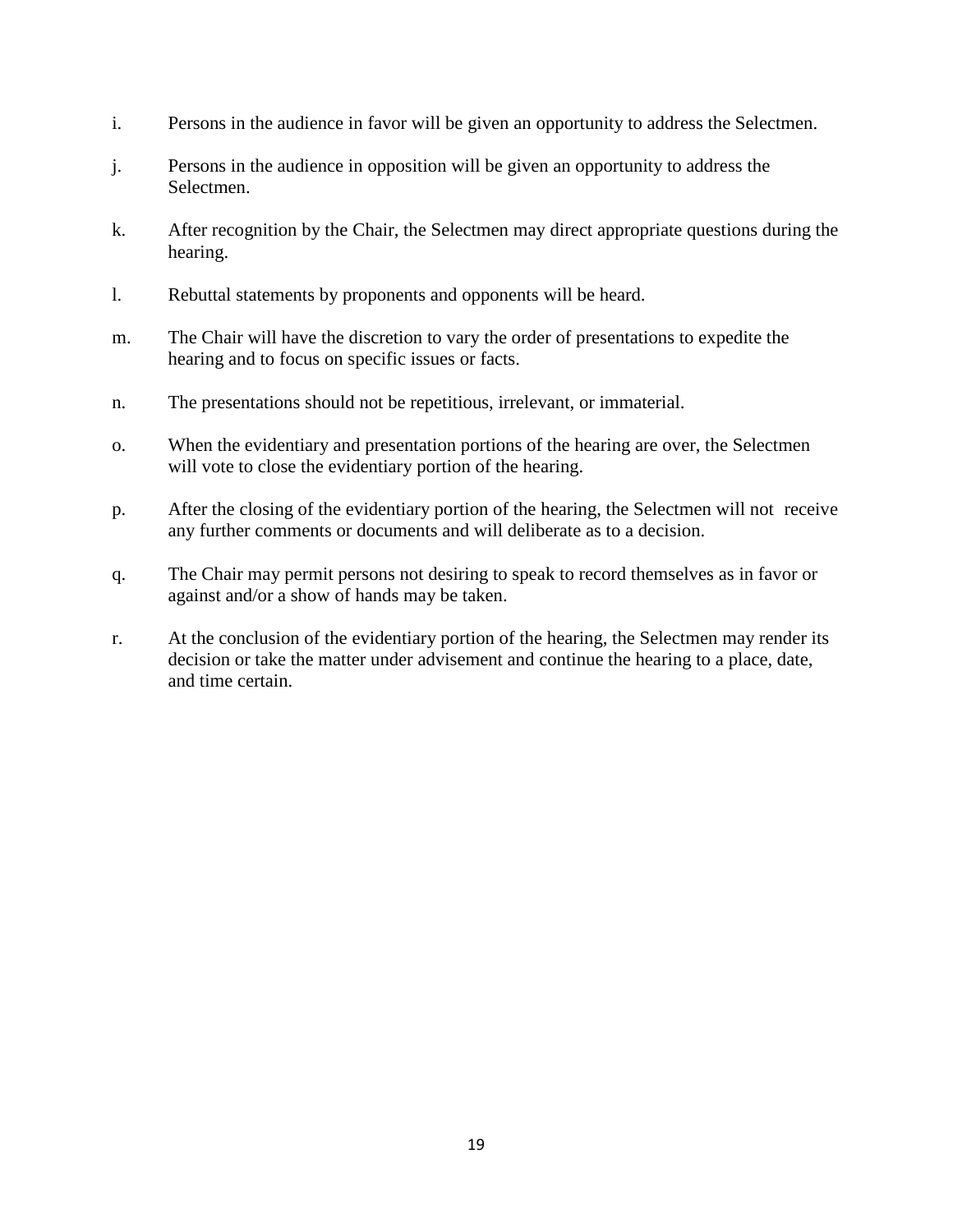# **ARTICLE IX PROCEDURE FOR CONDUIT UTILITY HEARINGS**

## **9.1 Town Pole and Conduit Location Petitions**

M.G.L. c. 166, § 22, authorizes the Selectmen "of the town where it is proposed to construct such line to grant permission to erect or construct upon, along, under or across said way the wires, poles, piers, abutments or conduits necessary therefor. A public hearing shall be held on the petition, and written notice of the, time, and place of the hearing shall be mailed at least seven days prior thereto by the ... selectmen of the town to all owners of real estate abutting upon that part of the way…" Accordingly, this policy prescribes the procedure to be followed by a petitioner in applying for a permit for a pole or conduit location. All petitions shall be filed on the appropriate petition form at the Selectmen's Office. In addition to the petition form, the petition shall be accompanied by:

- a. A copy of an appropriate map marked with the location of existing poles and/or conduits, proposed poles and/or conduits, any other applicable structures, and approximate property lines of abutters.
- b. The name and telephone number of the petitioner's representative to be contacted by abutters with questions.

## **9.2 Scheduling Public Hearings**

Receipt of the materials outlined above, the Town Manager's Office will schedule the public hearing and forward to each abutting property owner a copy of the notice indicating that the map is available and the name and telephone number of the petitioner's representative. The Town Engineer or his or her representative will review the application and indicate his or her recommendation on the petition along with any special conditions recommended. At the hearing, the petitioner shall be represented by an individual who is familiar with the actual existing site conditions as well as the proposal. The petitioner shall explain the petition. Interested abutters and citizens will be provided with an opportunity to ask questions and comment.

The order of the hearing is as follows:

- a. Open hearing upon petition for permission to install overhead or underground conduit or locate or relocated poles.
- b. Confirm that notices have been sent to abutters, as shown on plan of petitioner(s) and that the plan is on file with the Department of Public Works (DPW) and the Selectmen's Office.
- c. Recognize the representative of the petitioner.
- d. Accept verbal or written recommendation from the DPW representative, Town Manager, or other Town officers.
- e. Receive questions from the Selectmen.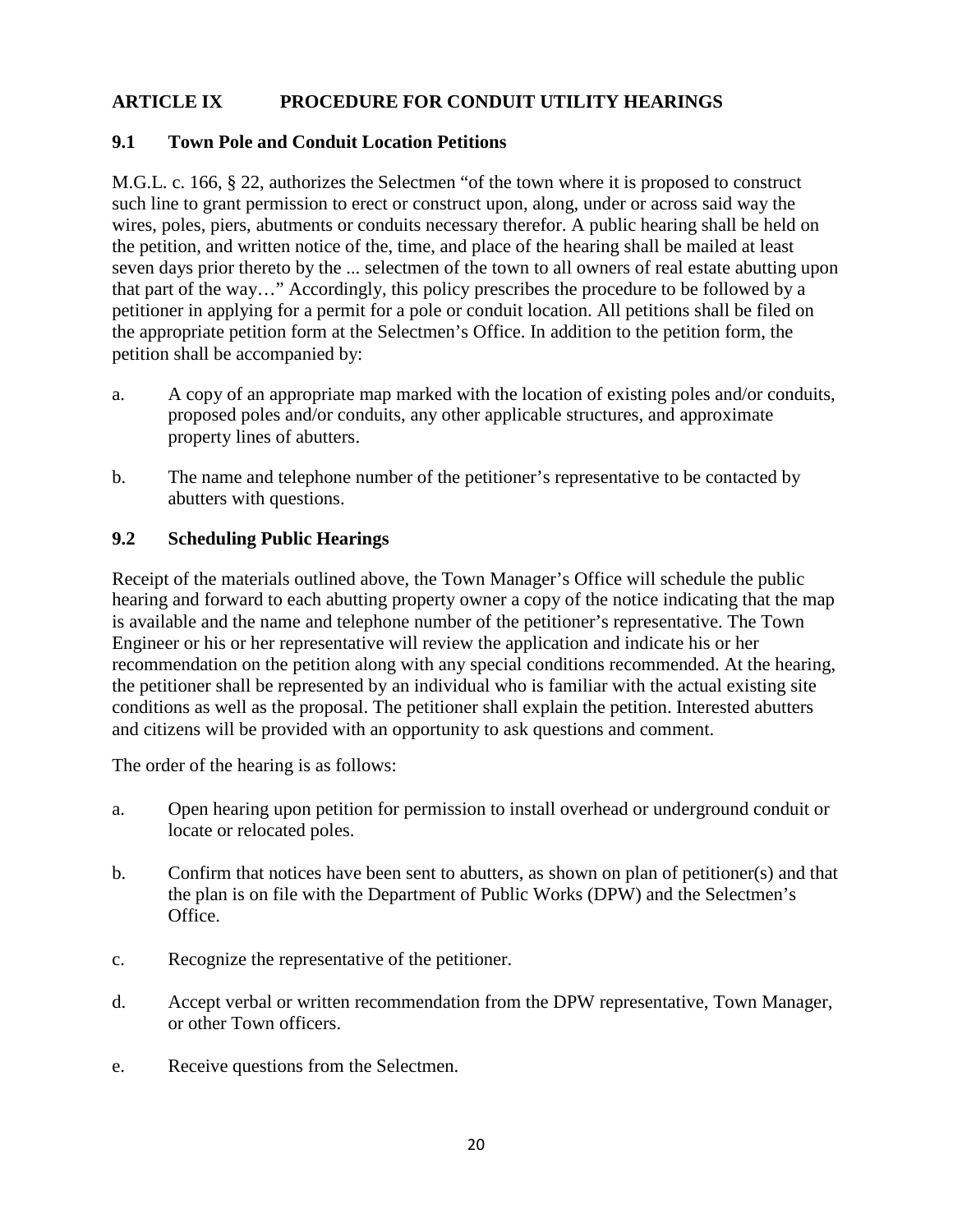- f. Receive questions from the public.
- g. Inquire as to whether anyone else present wishes to be recorded as in favor or in opposition to the petition. Allow questions if applicable.
- h. Close the hearing.
- i. Render a decision.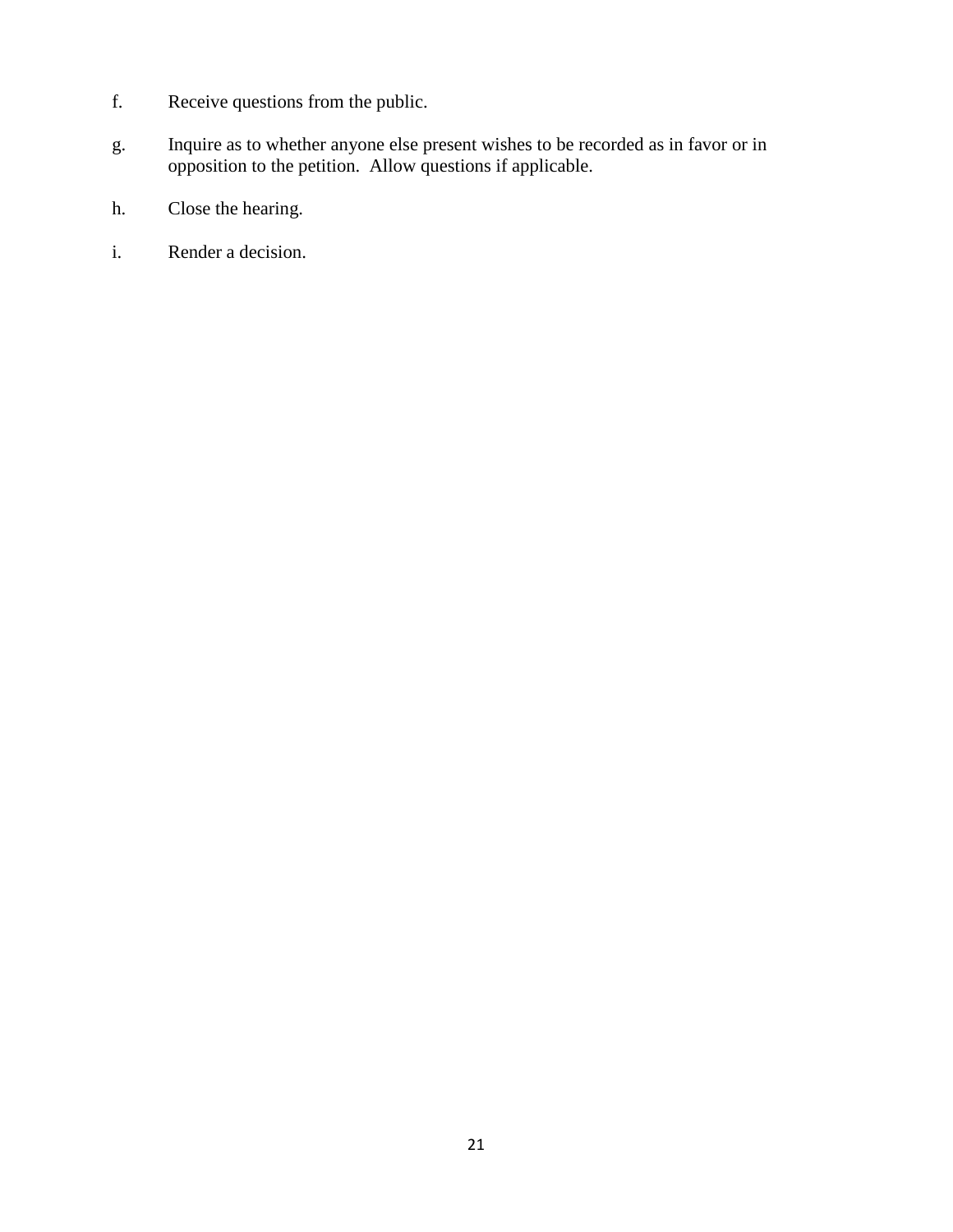# **ARTICLE X LICENSING POLICIES – GRANTING OF LICENSES AND SPECIAL PERMITS**

## **10.1 List of Common Licenses and Permits**

The following is a list of licenses and permits most commonly granted by the Selectmen:

Alcoholic Beverage Licenses Entertainment Licenses Automobile Sales – New, used and Junk Dealers Common Victualler Licenses Lodging Houses Outdoor Dining Licenses Pawnbroker/Second Hand Dealer Licenses Storage of Inflammables Taxi/Livery Licenses Auctioneer Automatic Amusement Devices Automobile Grave Yards Bike-a-thons Bicycle Races Block Parties Carnivals/Exhibitions Transient Vendors Junk Collector or Dealer Moving Buildings in Public Ways Road Races Street Closings Vigils

## **10.2 Additional Licenses**

Additional licenses and permits shall be reviewed according to state statute and Town Bylaws. Every license or permit application which requires a public hearing with newspaper publication or notice to abutters, all liquor license change of manager applications, and all Outdoor Dining License applications shall go before the Selectmen for hearing in conformity with the General Laws or Town Bylaws.

## **10.3 Denial of Application for License**

The Town shall deny the application for any license or permit to any individual, business, or corporation that is in tax delinquency with the Town. The Town Manager, his or her administration, and the various licensing committees and agencies in the Town will develop and enforce the necessary procedures to implement this policy within the framework of the prevailing local and state laws.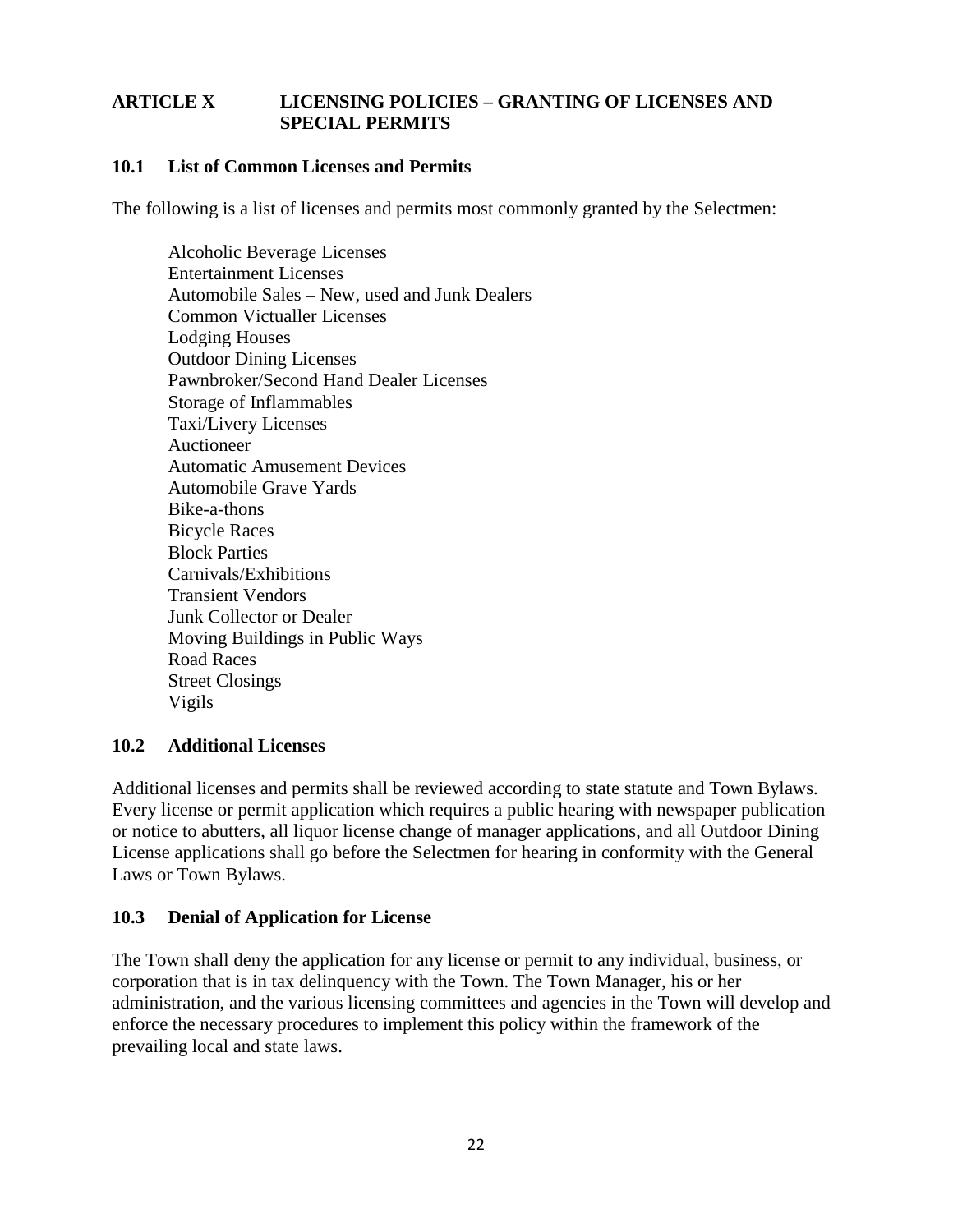# **10.4 Denial of Application to Renew License**

The Town shall not renew any license or permit previously granted to any individual, business, or corporation that is in tax delinquency with the Town. Again, the Town Manager, his or her administration, and the various licensing boards and agencies in the Town will develop and enforce the necessary procedures to implement this policy within the framework of the prevailing local and state laws.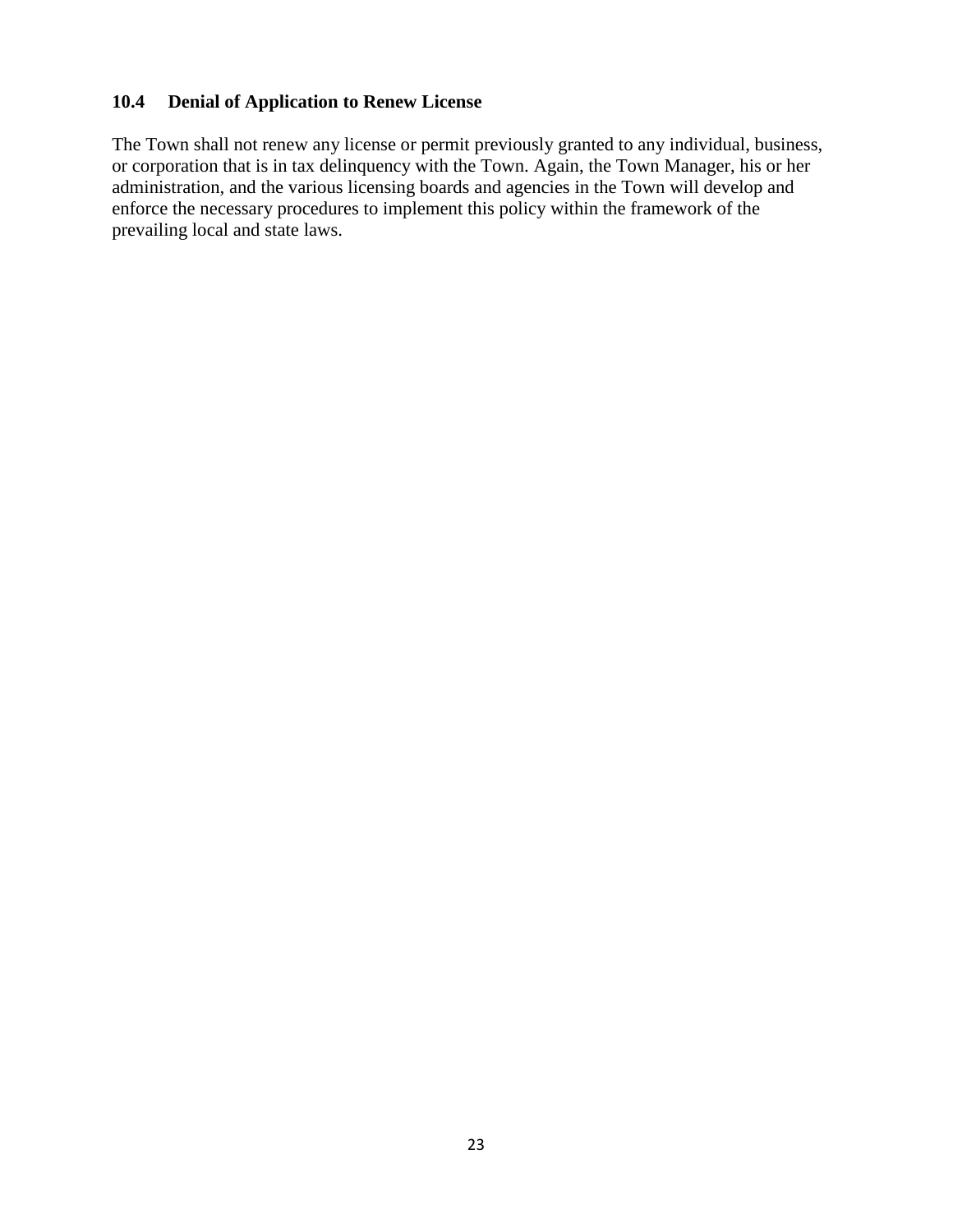## **ARTICLE XI ALCOHOLIC BEVERAGE LICENSE POLICIES AND REGULATIONS**

## **11.1 Administration of Liquor Licenses**

The adoption of uniform policies and guidelines is desirable for the administration of liquor licenses; therefore, the Selectmen as the Local Licensing Authority for alcoholic beverage licenses, under M.G.L. c. 138, does hereby adopt the following policies and guidelines:

- a. The Town Manager is the designated Licensing Agent of the Selectmen. The Licensing Agent has the authority to accept and reject applications that do not meet the minimum requirements of the Alcoholic Beverages Control Commission (ABCC) and/or the Town.
- b. Applications regarding premises not actually in existence at the time of the application will not be approved unless and until a building permit has been issued by the Town and the applicant has filed with the application a plan showing the actual dimensions of the premises which are to be constructed on which the license is to be exercised. If construction of the premises is not completed at the time the license is approved, the license may be approved on the condition that construction shall be completed and asbuilt plans shall be filed prior to the issuance of the license.
- c. Approvals of applications by the Selectmen are valid for six months from the date of approval by the ABCC. If such time expires before the license is issued, due to the applicant's failure to meet all of the conditions imposed by the Selectmen, the license will not be issued and the applicant must reapply and be reheard by the Selectmen. Prior to the expiration of the six month approval period, the applicant may petition the Selectmen for an extension of the approval period not to exceed two months. The extension may be granted for good cause. No more than one extension may be granted.
- d. The Town, like other Massachusetts municipalities, is granted under M.G.L. c. 138, a certain number of wine-and- malt-beverages-only pouring licenses and a certain number of all-alcohol pouring licenses based on population. In the event a municipality has issued its maximum allowable wine-and-malt-beverages pouring licenses, the local licensing authority has the discretion to issue additional wine-and-malt-beverages pouring licenses, provided that an all-alcohol pouring license is retired for each such wine-and-maltbeverage pouring license issued. The Selectmen will consider applications for the issuance of wine-and-malt-beverages pouring licenses under these circumstances on a case by case basis. The Selectmen may issue the same if determined to be in the best interests of the Town.

## **11.2 Liquor Law Violations**

When, after hearing, the Selectmen determine that a violation of the liquor laws of the Commonwealth of Massachusetts has occurred, or a licensee has failed to comply with the conditions of the license or these policies and regulations, the Selectmen shall consider the appropriate disciplinary action. In determining the appropriate disciplinary action to be taken, the Selectmen shall consider the following: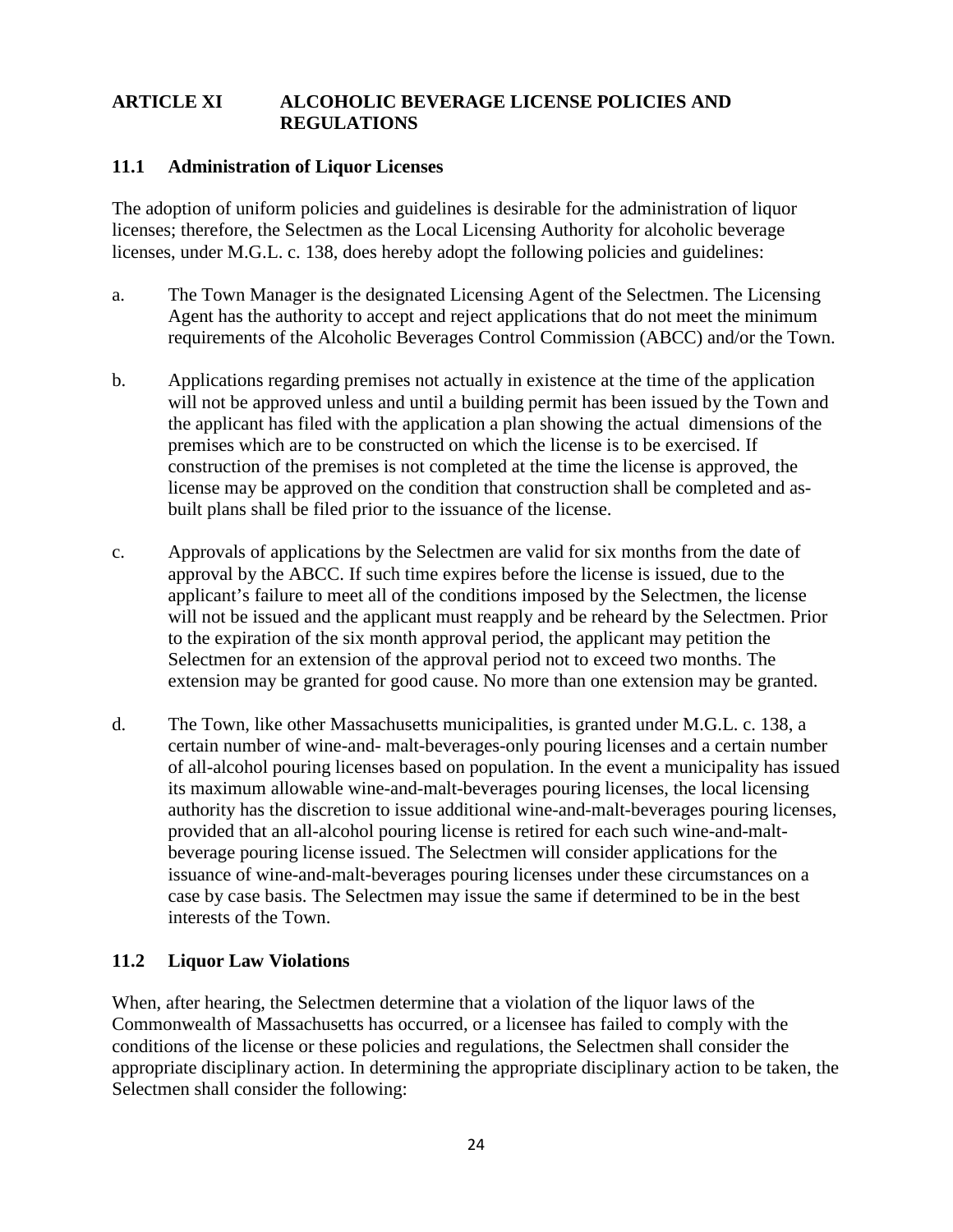- a. The written record of the licensee on file within the Office of the Town Manager during the preceding thirty-six calendar months and any prior infractions during this period.
- b. The particular merits of the case presented at the hearing inclusive of such factors as intent, culpability of the parties, and such other factors as the Selectmen may deem relevant.
- c. Cooperation of the licensee with the Town Manager, Police Department, Town Inspectors, and other Town officials in the conduct of its business.
- d. Such recommendations as the Town Manager may present.

# **11.3 First Offense**

In general, in matters of first offense, the Selectmen shall consider the issuance of a letter of reprimand to the licensee, a copy of which shall be placed on file in the licensee's record or issue a suspension of the license for a period of one to seven days.

# **11.4 Second Offense**

In matters of a second offense within the period of thirty-six calendar months, the Selectmen shall consider the issuance of a suspension for a period of one to fourteen consecutive calendar days.

# **11.5 Third Offense**

In matters of a third or subsequent offense within thirty-six calendar months, the Selectmen shall consider a second suspension for a period of two to thirty consecutive calendar days and/or revocation of the license.

# **11.6 General Guidelines Regarding Infractions**

All of the above are general guidelines for the Selectmen in its deliberations regarding infractions found against the licensee. Each case shall be considered upon its individual merits. The Selectmen reserve the right to impose penalties in excess of the above if deemed appropriate.

# **11.7 Last Drink Policy**

Background:

The Report identifies establishments where defendants convicted of operating a motor vehicle while under the influence of intoxication liquors state they were served alcohol before being arrested. M.G.L. c. 90, § 24J, requires courts to ask defendants convicted of operating a motor vehicle while under the influence of intoxicating liquors whether they were served alcohol at any licensed establishment before the violation and the name and location of any such establishment.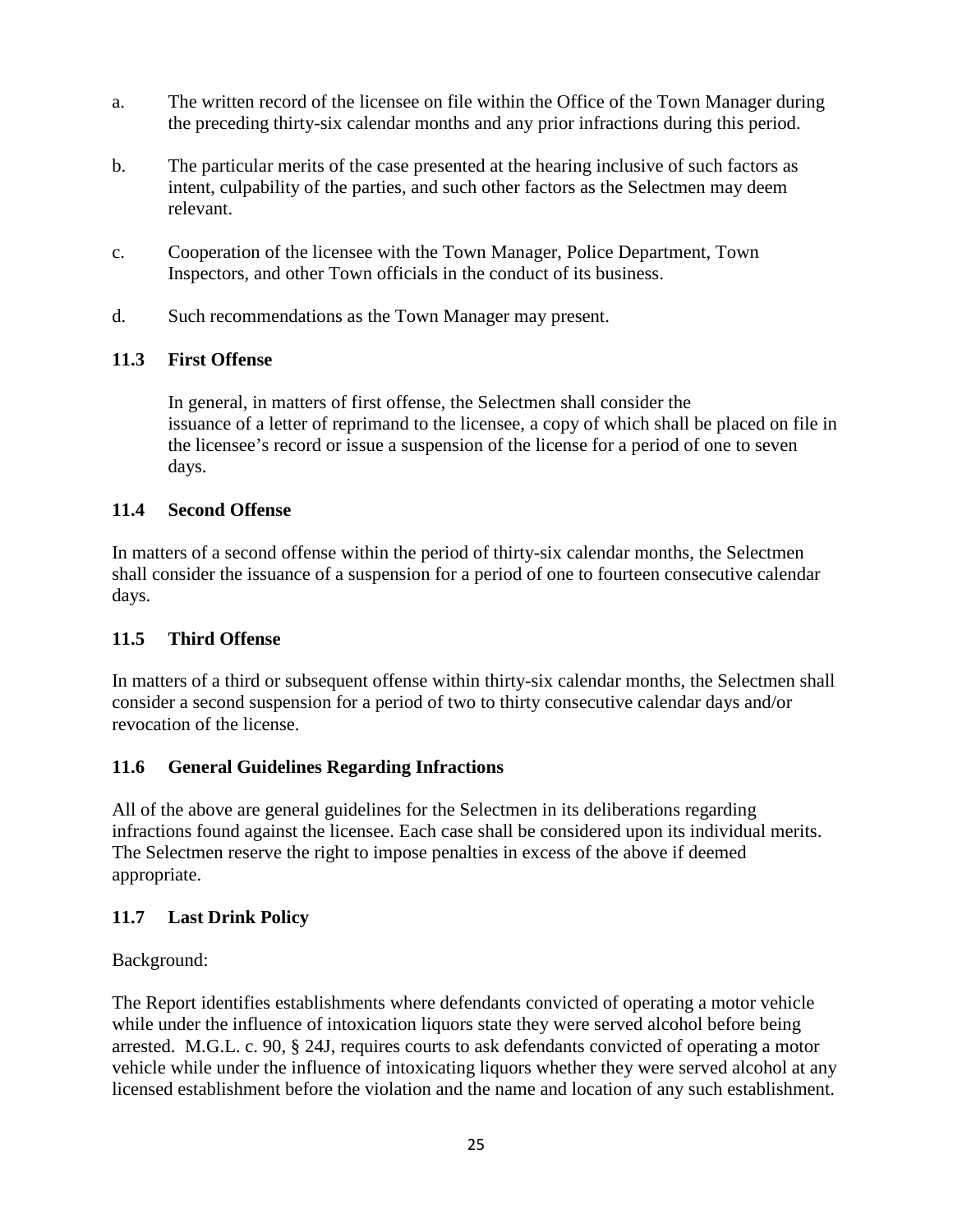The Attorney General provides this information to the Town in view of the public safety issue that operating a motor vehicle while under the influence presents.

The information in the Report does not constitute an accusation of criminal or negligent conduct by any establishment and is not a substitute for such establishments' license monitoring and enforcement practices. [The Attorney General has not conducted an independent review of the information contained in the Report and notes that Section 24J does not require that defendants' statements regarding such establishments be made under oath.]

Policy:

The Selectmen will review the Report which identifies such establishments located within the Town. The Town Manager shall send a letter to such establishments, informing them that they are identified in the Report and to remind them of the following requirements of their licenses:

- a. Licensees shall insure careful selection of its manager and of qualified employees of the licensed business, including servers, clerks, and persons who are engaged with the public in any capacity.
- b. Licensees shall provide frequent training of employees in all matters relating to the sale and service of alcoholic beverages.
- c. The Selectmen strongly advise licensees to require their managers and all employees who serve or sell alcoholic beverages, as they are hired, to participate in a State-recognized alcohol training program such as a TIPS or like alcoholic server training.

# **11.8 Liquor Licenses – General**

The following applies to all liquor licenses:

- a. Liquor licenses are issued under authority of M.G.L. c. 138. Any new application for a license to sell alcoholic beverages, or for a change in an existing license, must be accompanied by the appropriate application fee.
- b. Every liquor license application which requires a public hearing with newspaper publication or notice to abutters and all applications for change of manager shall go before the Selectmen for hearing in conformity with the General Laws.
- c. If approved, the application generally shall be transmitted to the ABCC for its approval. If disapproved the applicant may appeal to the ABCC under the provisions of M.G.L. c. 138.
- d. The Selectmen, under the authority granted by M.G.L. c. 138, shall set the hours of operation for any on premise establishment. Once the operating hours are granted to any licensee, a change in these hours can be made only after a public hearing before the Selectmen.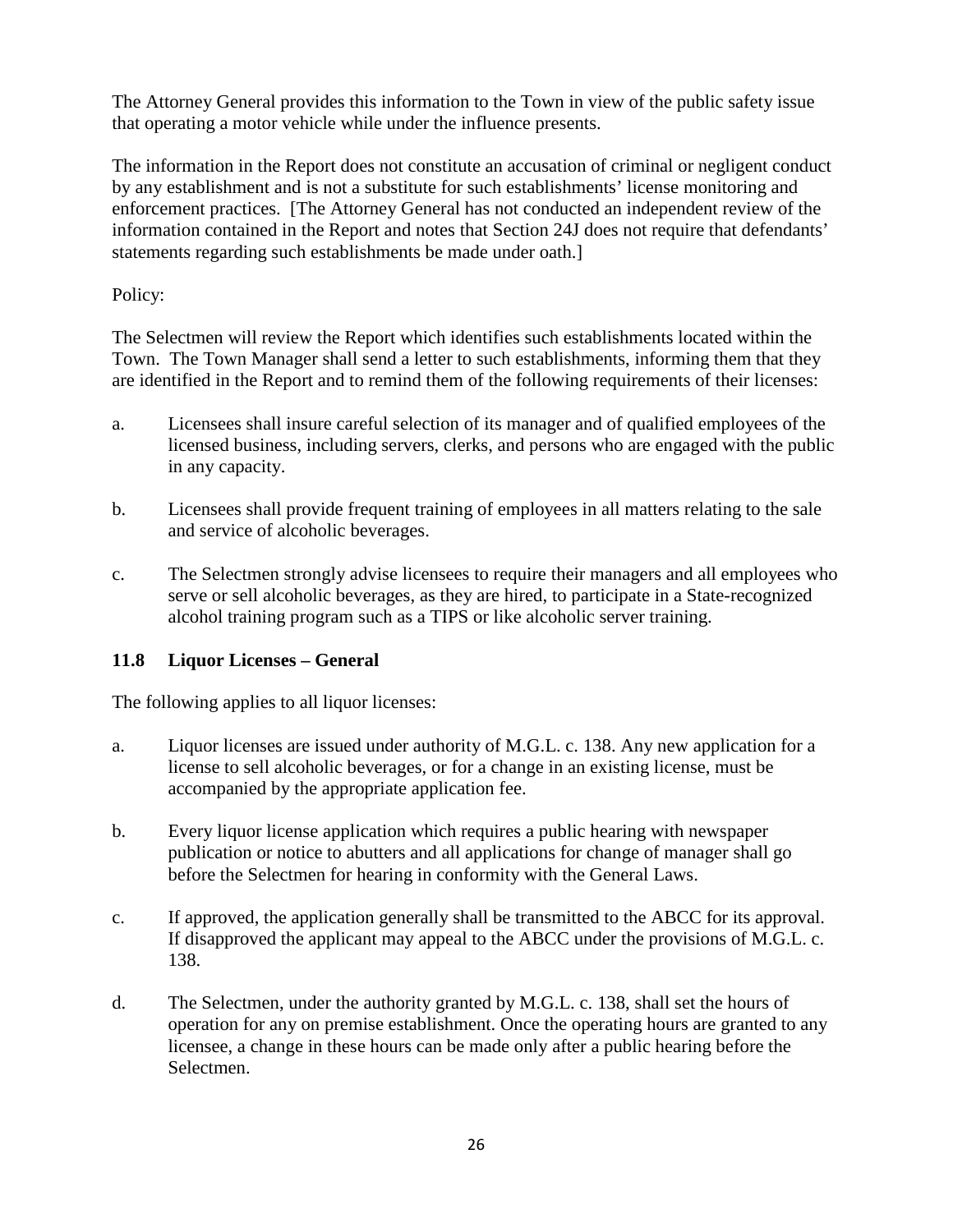- e. Any licensee intending to close the licensed premises must notify the Selectmen in writing ten days before such closing and shall state in the notice the reason for such closing and the estimated length of such closing. Any licensee intending to close for more than sixty days must appear before the Selectmen to discuss the status of the license. Any licensee who closes and does not reopen or relocate, unless otherwise agreed, within one hundred eighty days shall be subject to the Selectmen's convening a show cause hearing to cancel the license.
- f. No licensee shall conduct business under any corporate or trade name other than that under which it is licensed.

# **11.9 Manager**

The Manager of the licensed premises is the principal representative of the licensee with full authority and control of the licensed premises and of the conduct of all business therein relative to alcoholic beverages as provided in M.G.L. c. 138, § 26.

Except as otherwise provided in the Massachusetts General Laws or approved by the Selectmen, the Manager must be a full time employee or a corporate officer of the licensee and must be engaged exclusively in the management of the licensed business.

The Manager shall be on the licensed premises regularly in the course of business, consistent with the permitted hours of operation. When the Manager is not upon the premises, a method of contacting the Manager promptly must be arranged so that the Manager can be reached at all times by the person designated to be in charge of the premises. The Manager shall designate an Assistant Manager to be responsible in his or her absence. However, the Manager will continue to be responsible for the operation of the licensed premises whether or not on the premises.

Without limiting the scope of the previous subsections and without limiting the penalties which may be imposed on the licensee for violation of these regulations, the Manager shall be responsible for the following:

- a. Careful selection of qualified employees of the licensed business, including servers, clerks and persons who are engaged with the public in any capacity.
- b. Training of employees in all matters relating to the sale or service of alcoholic beverages. The Selectmen advise managers and all employees to participate in a State recognized alcohol training program.
- c. Failure of the Manager to comply with these Policies and Regulations or to properly discharge the duties of Manager may result in suspension or revocation of the license as may be appropriate to the circumstances.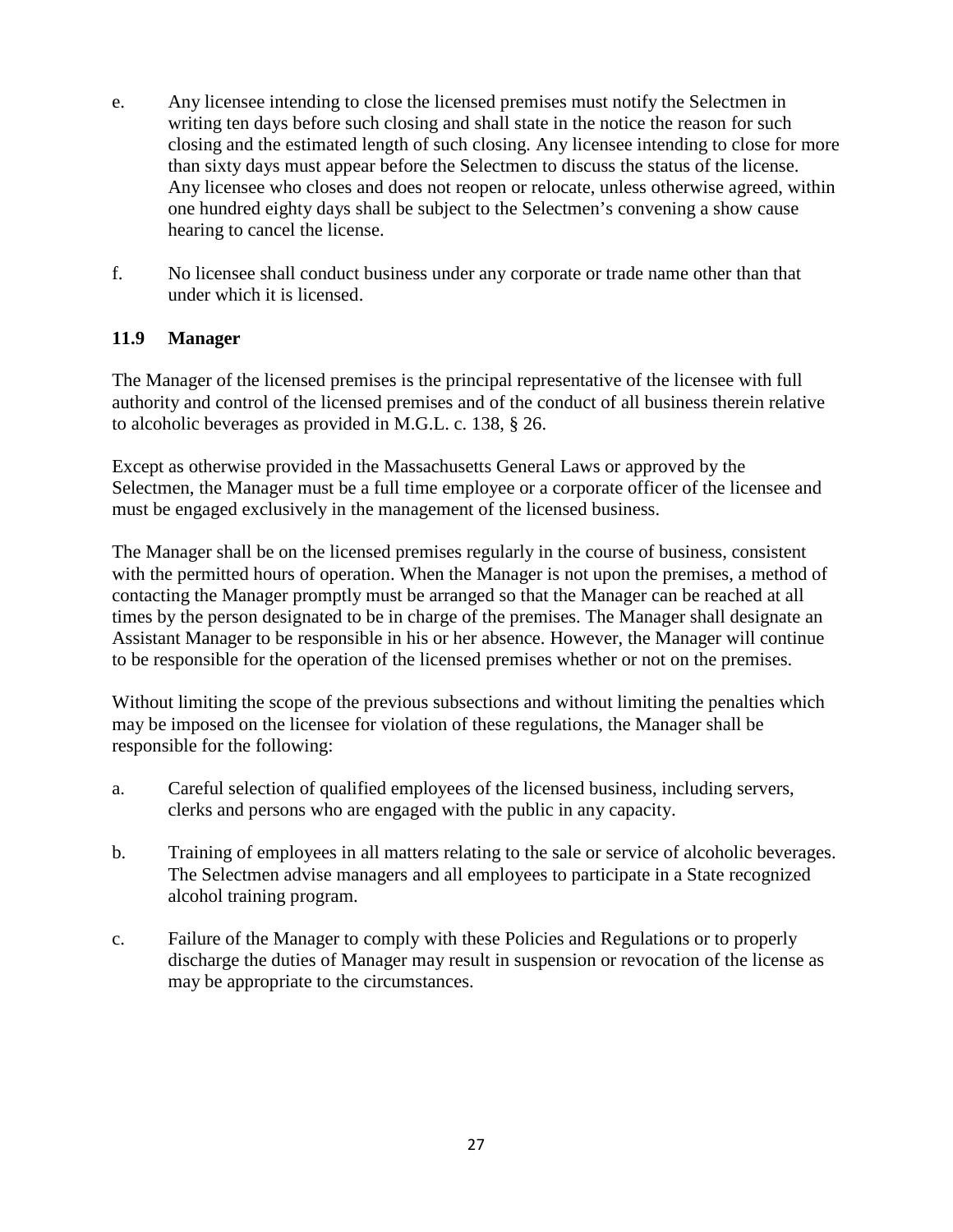# **11.10 Change of Manager**

The Selectmen may impose a penalty for failure to file a timely application for change of Manager, which may include a penalty of suspension that may be up to one day of suspension for each day of non-compliance, unless the Selectmen find that there were circumstances which excused the non-compliance.

# **11.11 Additional Provisions**

The following additional provisions apply to all owners and licensees:

- a. The Selectmen do not approve the pledge of stock in a licensee's corporation...
- b. A licensee shall immediately notify the Selectmen of any proceedings brought against it or any proceedings brought by it under the bankruptcy laws.
- c. Licensees shall immediately notify the Selectmen of any court or administrative proceedings which may affect the status of the license.
- d. No person may have a direct or indirect beneficial interest in any type of license without obtaining approval from the Selectmen and the ABCC.
- e. All alcoholic beverages sold pursuant to M.G.L. c. 138, § 12, must be opened and consumed on the premises unless removed in accordance with the provisions of Section 12. (Applicable to Section 12 Licenses.)
- f. Last call shall be no later than thirty minutes before the licensed closing hour. No alcoholic beverages may be served after last call. (Applicable to Section 12 Licenses.)
- g. All tables and bars must be cleared of all glasses, bottles, and containers of alcoholic beverages by the licensed closing hour, and all customers must be off the premises by the licensed closing hour. (Applicable to Section 12 Licenses.)
- h. Owners and employees must be off the premises no later than thirty minutes after the licensed closing hour, except that such owners and employees may be on the premises for the purpose of cleaning, making emergency repairs, providing security for such premises, or preparing food for the next day's business or opening or closing the business in an orderly manner. No employee or owner shall serve or consume any alcoholic beverage on the premises before the licensed opening hour or after the licensed closing hour. (Applicable to Section 12 Licenses.)
- i. No licensee shall keep for sale or store or sell alcoholic beverages in any part of the premises not specified on the license.
- j. No licensee shall make any distinction, discrimination or restriction on account of race, color, religious creed, national origin, sex, sexual preference or ancestry relative to the admission or treatment of customers.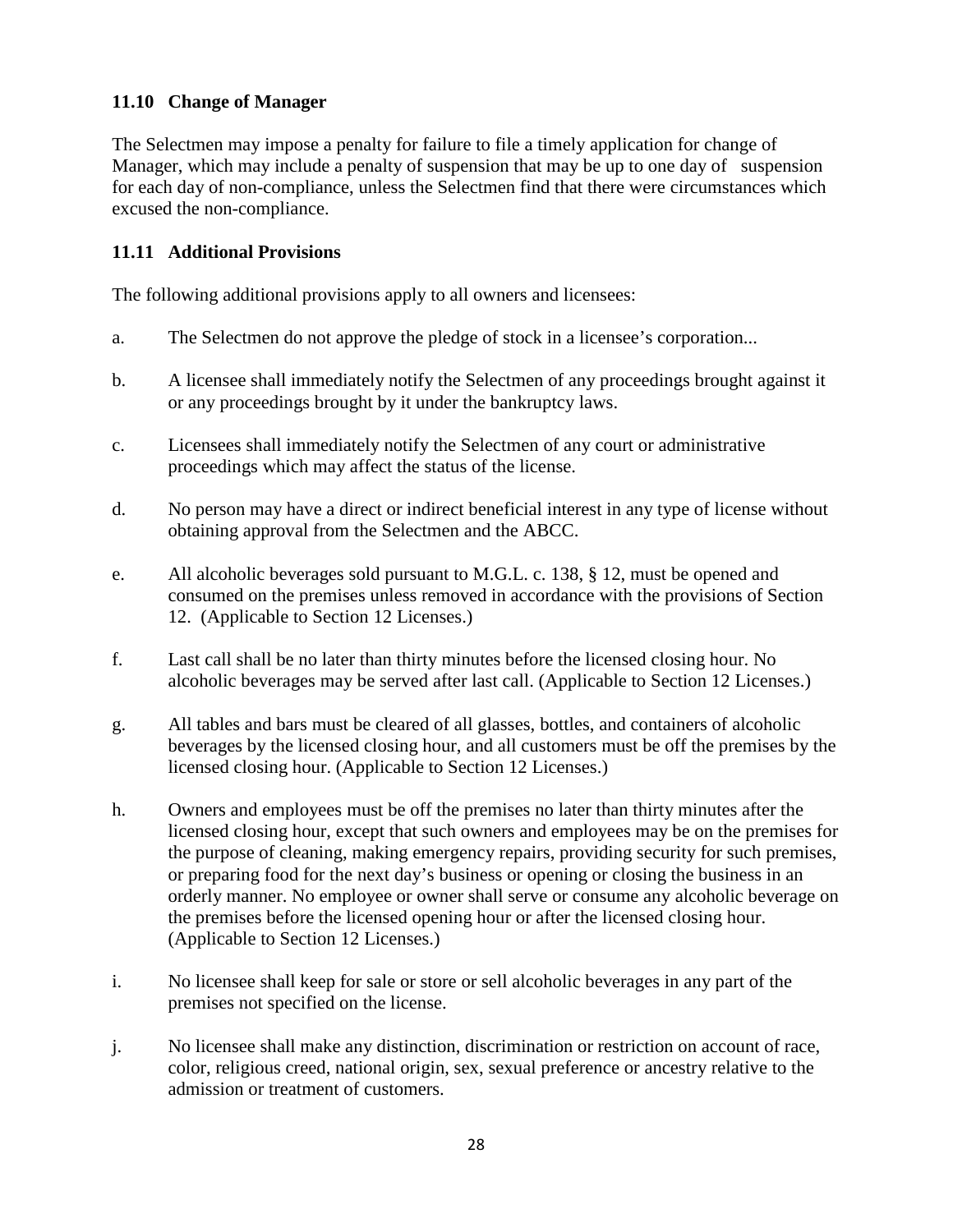- k. A license is subject to suspension, revocation, or forfeiture for breach of any of its conditions or regulations, or any law of the Commonwealth.
- l. All licenses and building certificates shall be displayed on the premises in a conspicuous manner where they may easily be seen and read.
- m. Any changes to an license must be approved by the Selectmen under the authority of M.G.L. c. 138, including but not limited to: transfer of license, change of manager, transfer of stock, new officers and/or directors of a corporation, change of stockholders in a closely held corporation, pledge of license, change of corporation name, change of d/b/a, change of premises including reduction or extension of the area of the licensed premises, or a change in the physical layout of the premises.
- n. Licensed premises shall be subject to inspection by the Police Department, Fire Department, Inspector of Buildings and/or any duly authorized agent of the Selectmen or ABCC.

# **11.12 Events with Alcohol in General**

Alcohol served at events held outside of a private residence, but on the owners property is presumed to result in a sale of alcohol. As such, a Special License under M.G.L. c. 138, § 14, 4 shall be required for such events, unless such event falls within an exception stated herein. In the case of events held by private residents, outside of their private residence, the Town shall not require a Special License where:

- a. The event is by invitation only,
- b. Money is not exchanged for alcohol,
- c. Tickets are not sold,
- d. A donation is not required or solicited, or
- e. An entrance fee is not charged.

# **11.13 Special Licenses Issued Under M.G.L. c. 138, § 14**

Businesses or charities which hold events where liquor is served are required to obtain a Special License unless evidence is provided to the Selectmen which rebuts the presumption of a sale. The Selectmen shall determine whether a Special License is required under M.G.L. c. 138, § 14, and applicable regulations. In making such a determination, the Selectmen shall consider such the evidence as the location of the event, the purpose of the event, who is invited to the event, what fees are charged for the event, and other relevant information. In addition:

- a. Charities which have wine donated must apply for a Charitable Wine Pouring or Charitable Wine Auction License.
- b. For events that require a Special License, all alcohol must be purchased from a licensed Massachusetts wholesaler, in compliance with M.G.L. c. 138, § 14, or a caterer licensed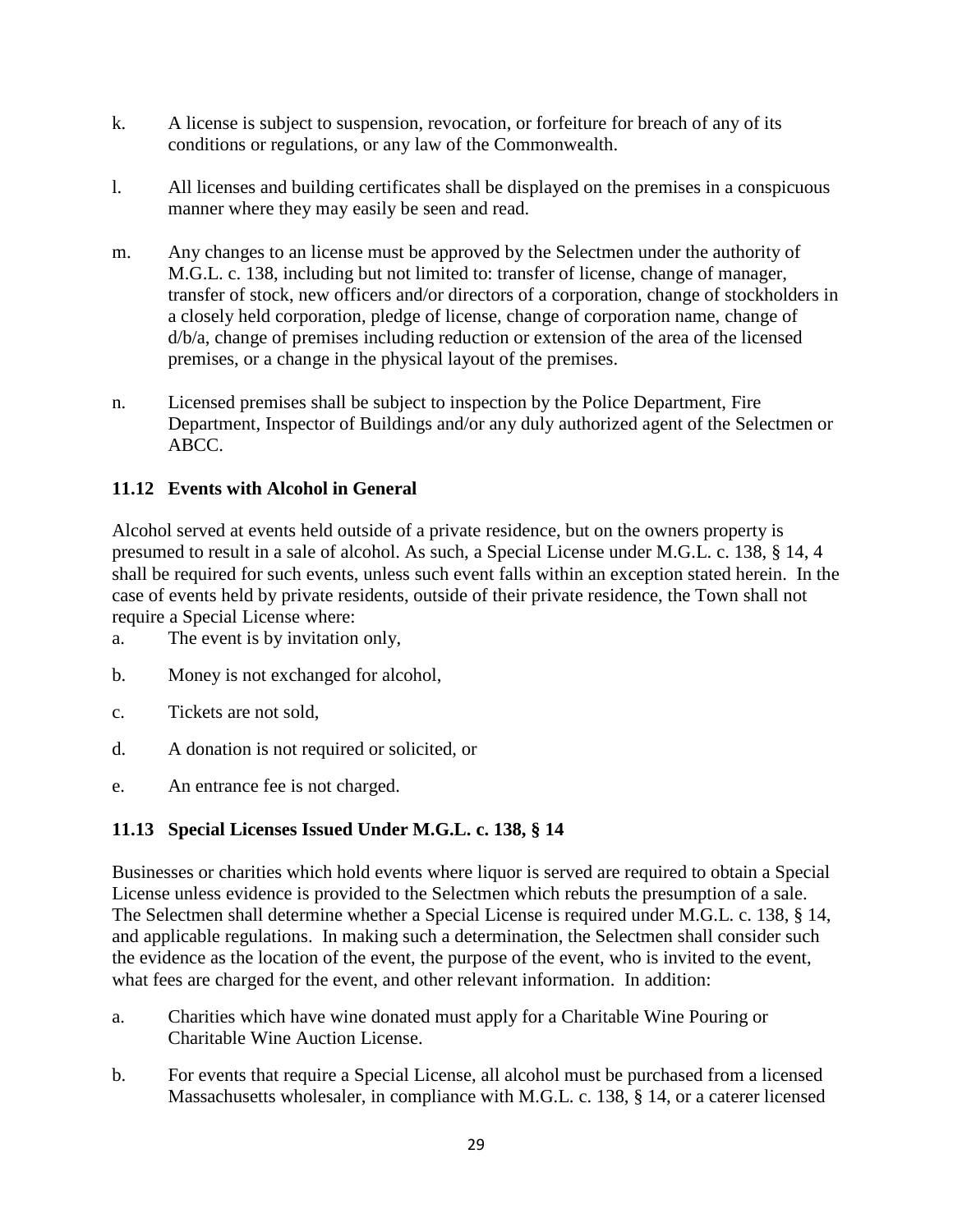under M.G.L. c. 138, § 12C. Alcohol may not be purchased from any other source. A list of wholesalers is available at the Town Manager's Office or through the ABCC.

- c. Special Licenses may be issued only to a natural person or a natural person in conjunction with a business, organization, or charity. The person named on the Special License must sign the application for the license, shall be responsible for management of the Special License, and shall be on the premises for the entire event. The person named on the license shall be a United States citizen.
- d. All Special Licenses shall only be issued to a non-profit organization. Proof of an organization's non-profit status may be required.
- e. A person or entity may only be issued a maximum of thirty Special Licenses in any calendar year.
- f. Holders of M.G.L. c. 138, § 12 or Section 15, licenses that are not Massachusetts licensed wholesalers, are subject to disciplinary action by the Selectmen if such licensee is found to have illegally sold alcohol to Section 14 Special License holders.
- g. No alcohol may be stored on any unlicensed premise. For special events covered under a Special License, alcohol must be delivered the day of the event and removed from the premises after the event at the expiration of the Special License. Under the M.G.L. c. 138, § 22, holders of a Special License may not transport alcohol without a permit. A caterer may transport alcohol on behalf of a Special License holder only if that caterer has a current transport permit issued by the ABCC.
- h. The licensee shall post the Special License in a conspicuous location during the event.
- i. No Special License holder may sell or deliver any alcoholic beverages between the hours of 2:00 a.m. and 8:00 a.m. Special Licenses holders may sell or serve alcoholic beverages between the hours of 11:00 a.m. to 1:00 a.m., Monday through Saturday, and 12:00 p.m. to 1:00 a.m. on Sundays. Notwithstanding the foregoing, the Selectmen may alter the specific hours and terms of sale and service of alcohol.
- j. The Selectmen may to refuse to issue or reissue a Special License, if the licensee fails to comply with state or local regulations or any reasonable requirements of the local licensing authority. The Selectmen may suspend, cancel or revoke a Special License, after a hearing, if the licensee fails to comply with state or local regulations or any reasonable requirements of the local licensing authority.

# **11.14 Special License Issued Under M.G.L. c. 138, § 15F, (Farmer-Winery)**

Pursuant to M.G.L. c. 138 § 15F, the Selectmen may issue to an applicant authorized to operate a farmer-winery under Section 19B, or any other statute a Special License for the sale of wine produced by or for the licensee for off-premises consumption at an indoor or outdoor agricultural event, provided that:

a. All sales shall be conducted by an agent, representative, or solicitor of the licensee to customers who are at least twenty-one years of age.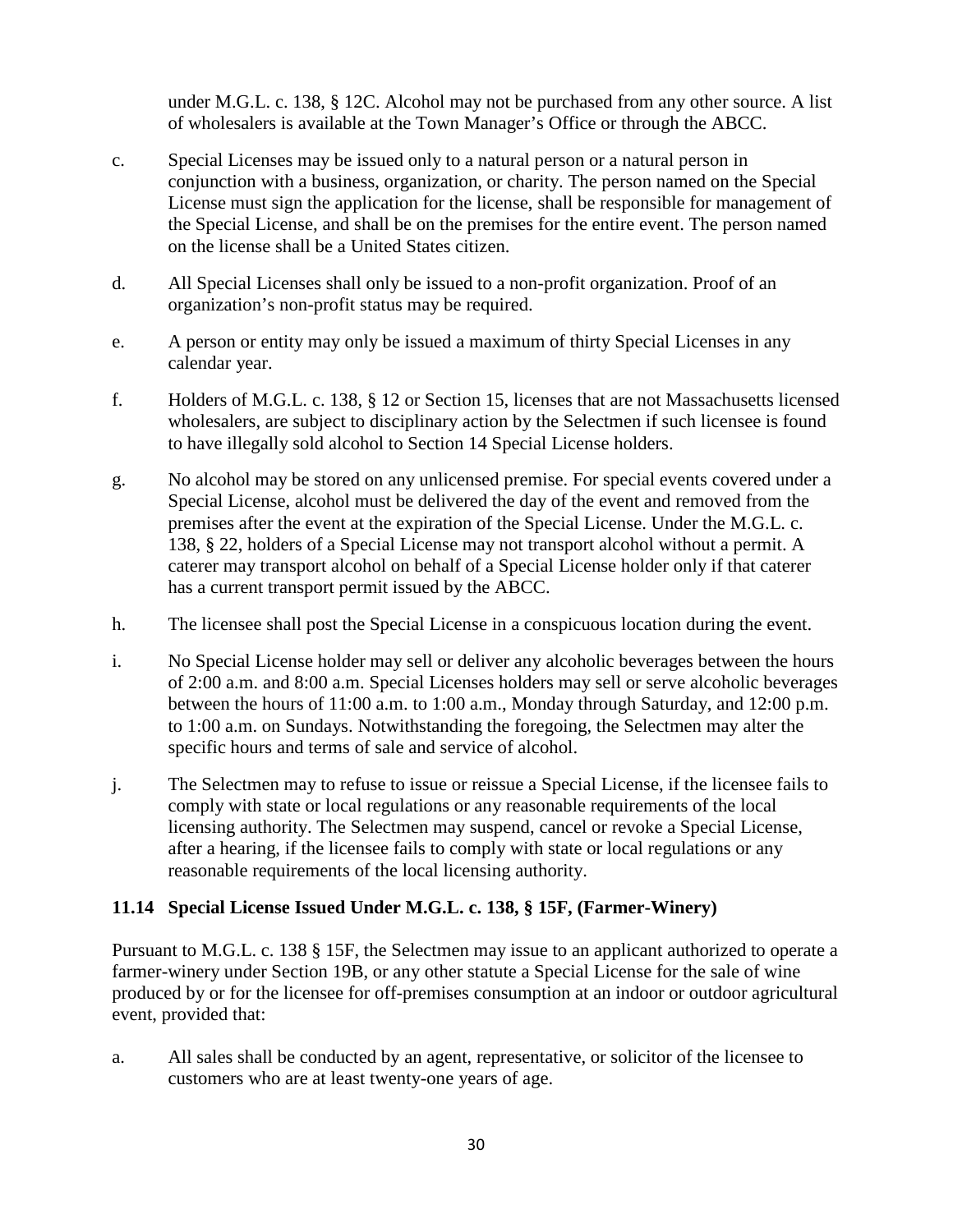- b. A licensee under this section of this Policy may provide, without charge, samples of wine to prospective customers at an indoor or outdoor agricultural event in compliance with said M.G.L. c. 138, § 15F, as the same may be from time to time amended.
- c. The term "agricultural event" shall be limited to those events certified by the Department of Agricultural Resources as set forth in said M.G.L. c. 138, § 15F. A copy of the certification, with all supporting documentation submitted to the Department, shall be submitted to the Town Clerk with the license application.
- d. A license may be granted for an indoor or outdoor agricultural event which takes place on multiple dates and/or times during a single calendar year, but no Special License shall be granted for an agricultural event that will not take place within one calendar year.
- e. The license application form shall be prepared by the Town Clerk and shall be made available on request. The application shall be signed on behalf of the applicant by a natural person duly authorized by the applicant and by the agent, representative or solicitor (as those terms are used in Section 15F) on his or her own behalf. The authorized signer for the applicant and the agent, representative or solicitor may be the same person.

# **11.15 Pouring License May Be Granted to Golf Courses Pursuant to M.G.L. c. 138, § 12**

Pouring licenses may be granted to golf courses by the Selectmen as provided below:

- a. When acting on an application to license the sale and service of alcohol on a golf course, the Selectmen shall take into account the distance from residential dwellings, schools, and/or churches, the character of the surrounding neighborhood, noise, lighting, other licenses in the area and any and all other reasonable and proper concerns.
- b. The specific location of stationary stands and/or structures for the sale and service of alcohol within golf course premises shall be approved the Selectmen. Stationary stands and/or structures must serve within the approved location. Approval of the serving location shall take into account the distance from residential dwellings, schools, and/or churches, the character of the surrounding neighborhood, noise, lighting, other licenses in the area and any and all other reasonable and proper concerns.
- d. The Selectmen's approval of premises that are intersected, interrupted or divided by public ways is conditional upon the applicant receiving a transportation permit from the ABCC.
- e. No licensee shall permit any patron to possess alcoholic beverages on the grounds of approved golf course premises other than those alcoholic beverages purchased from that licensee.
- f. No licensee shall permit any patron to carry or transport any alcoholic beverages off the grounds of approved golf course premises.
- g. No licensee shall permit any patron to carry or transport any alcoholic beverages on any public way.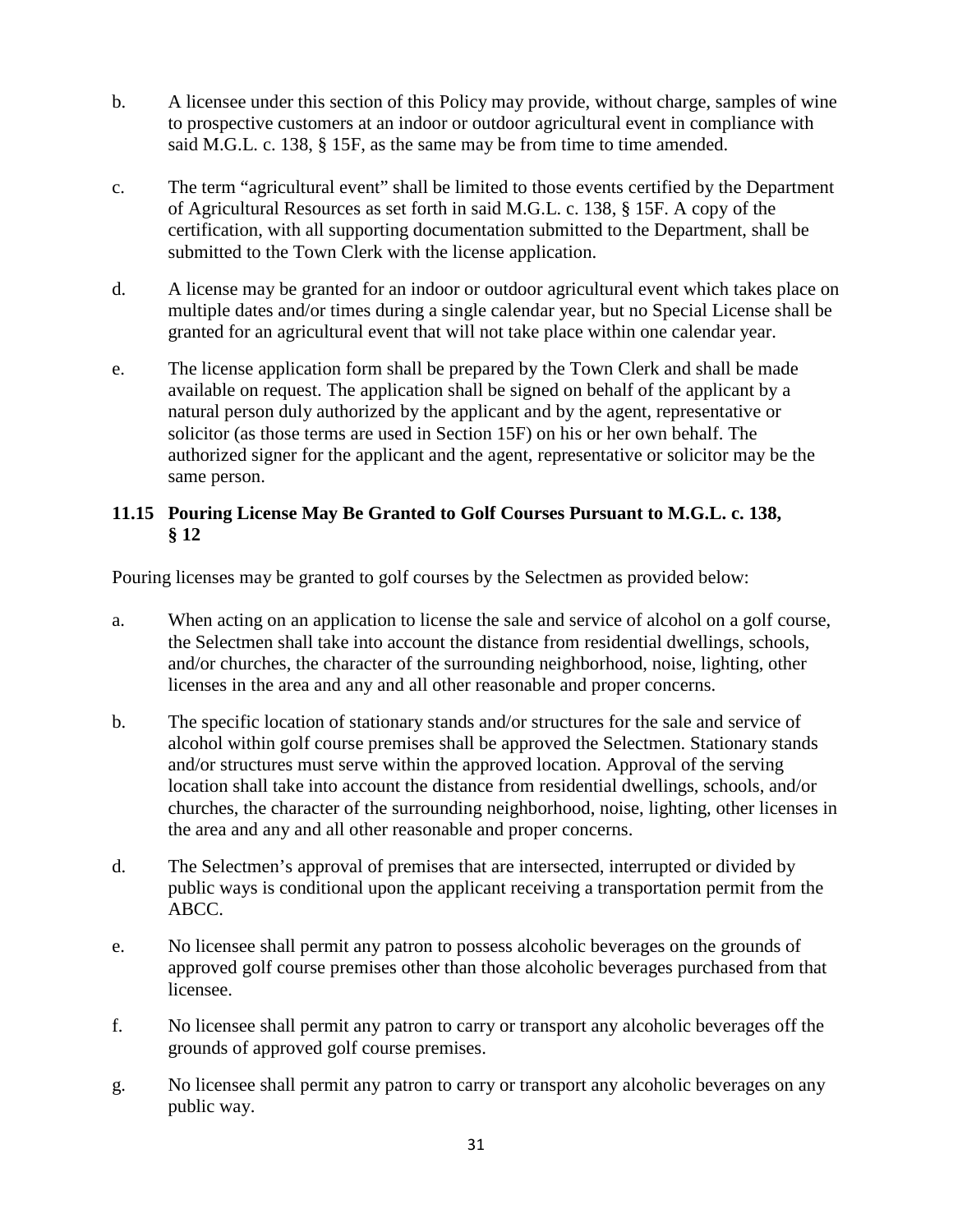- f. Alcohol is not permitted in parking lots. No parking lot shall be included in the description of the licensed premises. Parking lots of a golf course will be treated the same as a public way.
- g. At the intersection of each cart path with a public way, at the edge of parking lots, and other approved locations bordering the course the licensee shall erect sign posts with the following required signage and information:

"No alcoholic beverages permitted beyond this point."

"Operating a golf cart while under the influence is a criminal offense punishable by law."

"Possessing an open container of alcohol on a public way is a criminal offense."

- h. These signs shall be in a conspicuous place where these signs can be easily read. The licensee shall post these signs regardless of whether or not the licensed premises extend beyond the public way or not.
- i. At the intersection of each cart path with a public way, at the edge of parking lots, and other approved locations bordering the course the licensee shall place receptacles for beverage containers.
- j. No more than two drinks shall be sold, delivered or in the possession of any one patron at any time while on the grounds of the approved golf course premises.
- k. Alcohol must be properly stored and secured at all times. Alcohol shall not be stored overnight in wheeled carts.

## **11.16 Pouring License for Outdoor Dining Areas Premises Pursuant to M.G.L. c. 138, § 12**

Pouring licenses for outdoor dining areas may be granted by the Selectmen pursuant to M.G.L. c. 138, § 12, as follows:

- a. When acting on an application to license the sale and service of alcohol on a patio and/or outdoor area the Selectmen shall take into account the distance from residential dwellings, schools and/or churches, the character of the surrounding neighborhood, noise, lighting, other licenses in the area and any and all other reasonable and proper concerns.
- b. Preferred are areas where alcohol is served to patrons who are seated at tables and where food is available.
- c. The patio and/or outdoor area must be contiguous to the licensed premises, and the licensee shall have a view of the outdoor premises from inside, or staff shall be present in the serving area at all times. A clear path of ingress and egress from the inside to the outside shall be clearly established to ensure safe, uninterrupted travel of patrons and the service of alcoholic beverages. The patio and/or outdoor area must have adequate exits in case of emergency.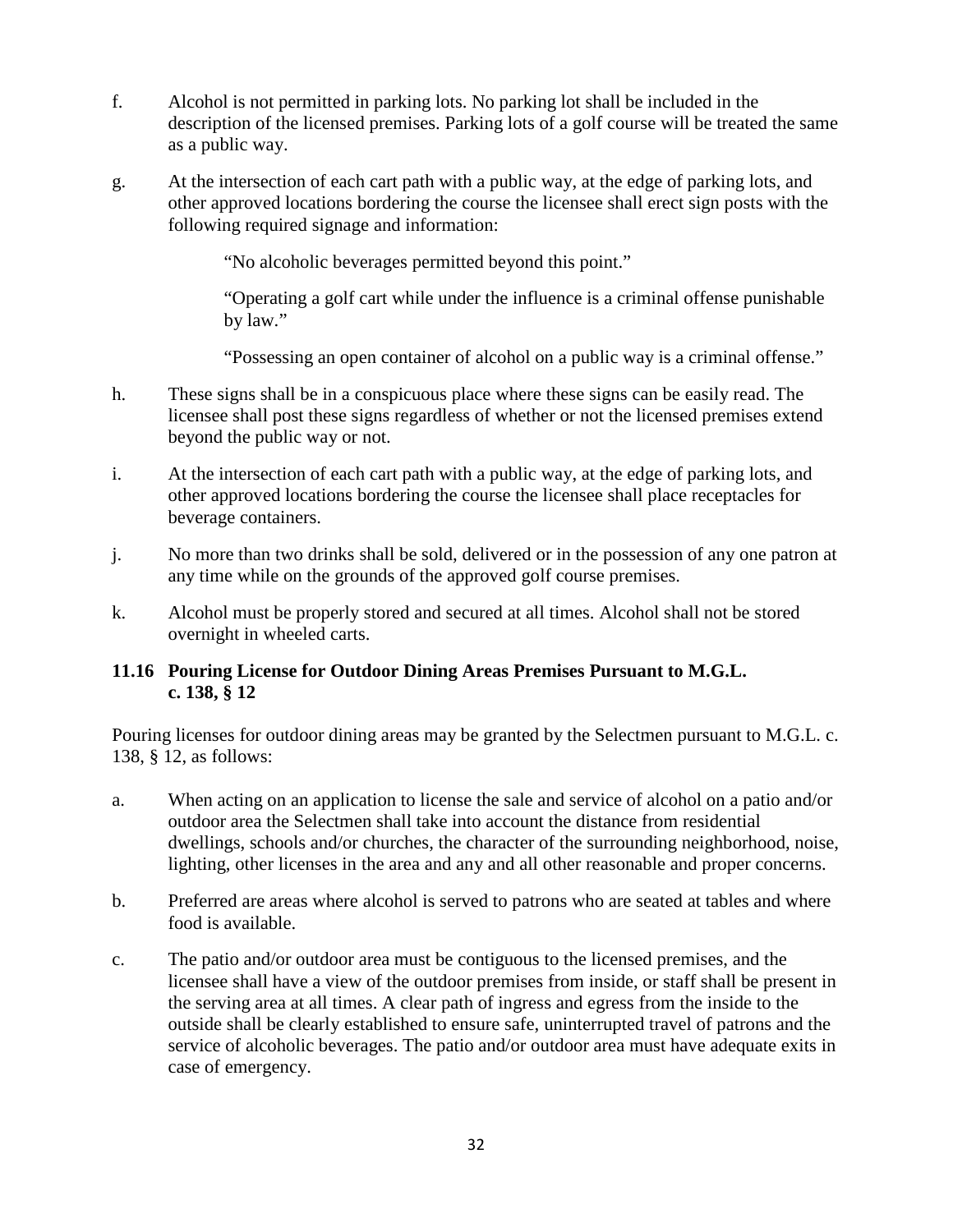- d. The premises shall be enclosed by a fence, rope or other means to prevent patrons or members of the public from wandering in or out and to ensure that the licensee has control of the area.
- e. No licensee shall permit any patron to possess alcoholic beverages on the licensed patio or outdoor area other than those alcoholic beverages purchased from that licensee.
- f. No licensee shall permit any patron to carry or transport any alcoholic beverages off the grounds of the approved patio and/or outdoor premises unless otherwise authorized by State Law.
- g. Alcohol is not permitted in parking lots. A parking lot shall not be considered a patio or outdoor area under this policy. No parking lot shall be included in the description of licensed premises.
- h. Licensees shall act reasonably and diligently to disperse loiterers or patrons who attempt to congregate outside the licensed patio and/or outdoor premises, especially those on public sidewalks and those in parking lots.
- i. Alcohol shall be properly stored and secured at all times. Alcohol shall not be stored overnight in outdoor areas and/or on patios.
- j. Nothing in this policy shall be interpreted as an endorsement of the drinking and or serving of alcohol on public sidewalks or any outdoor area owned, maintained, or controlled by the Town, except pursuant to a license issued under this Policy "Regulations for Outdoor Dining Licenses".

## **11.17 Hours of Operations**

M.G.L. c. 138, § 12, On-Premises Pouring Licenses:

| Monday through Saturday: | 11:00 A.M. to 1:00 A.M. |
|--------------------------|-------------------------|
| Sunday:                  | 12:00 P.M. to 1:00 A.M. |

Licensees may apply for permission to open at 10:00 A.M. on Sundays.

## M.G.L. c. 138, § 15, Package Stores:

| Monday through Saturday: 8:00 A.M. to 11:00 P.M. |                                                          |
|--------------------------------------------------|----------------------------------------------------------|
|                                                  | $(11:30 \text{ P.M.}$ on the day before a legal holiday) |
| Sunday:                                          | Noon to $11:00$ P.M.                                     |
|                                                  | (11:30 P.M. on the day before a Monday legal holiday)    |

## M.G.L. c. 138, Clubs:

| Monday through Saturday: 9 A.M. to 1 A.M. |                      |
|-------------------------------------------|----------------------|
| Sunday                                    | 12:00 P.M. to 1 A.M. |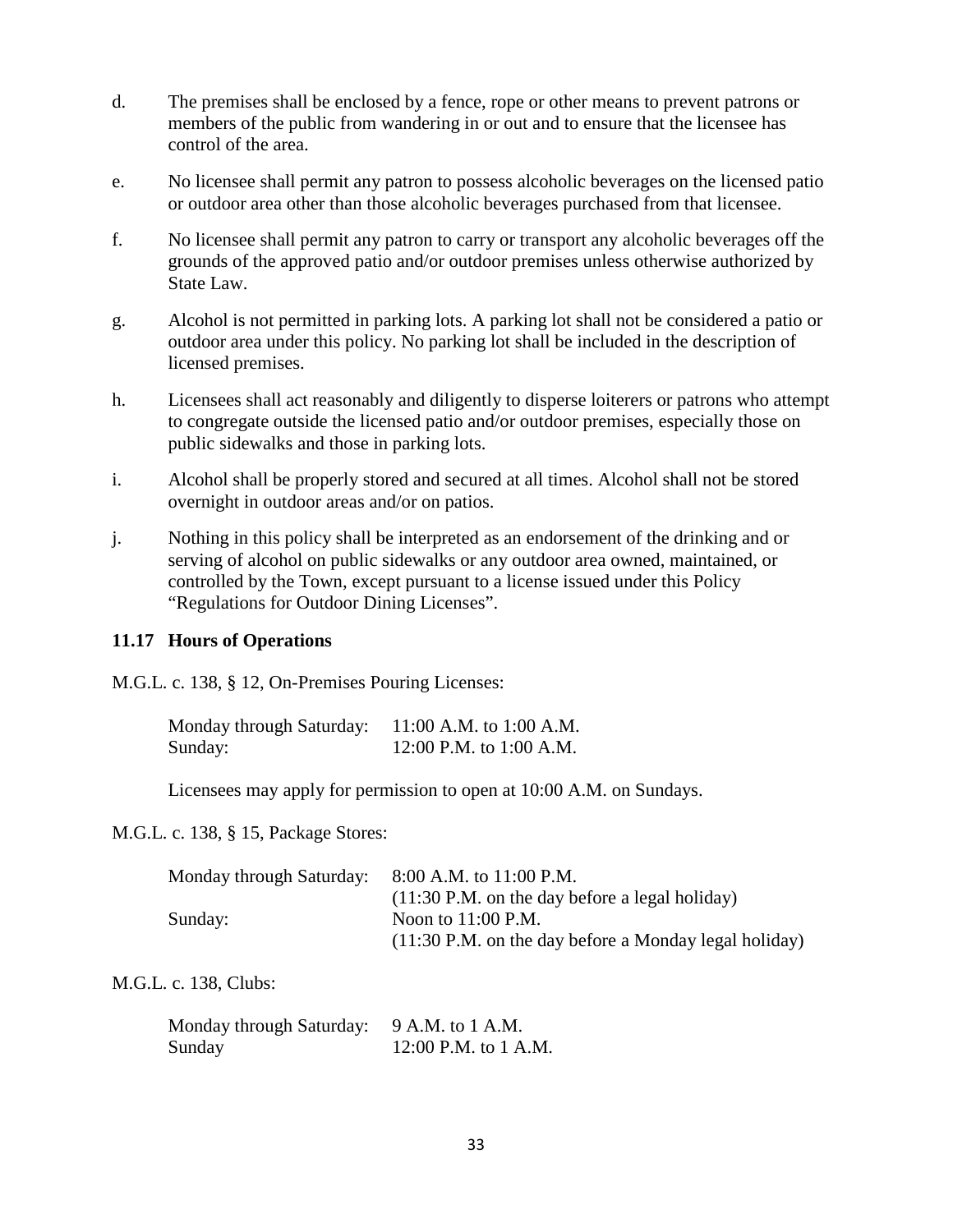# **11.18 Sunday Package Store Openings**

The retail sale of alcoholic beverages not to be drunk on the premises is permitted on Sundays by retail establishments licensed under M.G.L. c. 138, § 15; provided, however, that there shall be no such sales prior to the hour of 12:00 noon or on Christmas Day if Christmas occurs on a Sunday; and provided further, that establishments operating under this clause which employ more than seven persons shall compensate all employees for work performed on a Sunday at a rate of not less than one and one-half of the employee's regular rate. No employee shall be required to work on a Sunday; and refusal to work on a Sunday shall not be grounds for discrimination, dismissal, discharge, reduction of hours or any other penalty. (See M.G.L. c. 136, § 6, clause 52.)

## **11.19 Alcoholic Beverage Licenses on Town Owned Property**

The Consumption of alcohol is not allowed on Town owned property, except with a one day special license in accordance with M.G.L. c 138, § 14.

### **11.20 Fees: Alcoholic Beverages Licenses**

The following are the fees that are charged in the Town of Tewksbury for Alcoholic Beverage Licenses at the time of the issuance of the license and for the renewal of the license.

| Inn Holder – All Alcoholic Application Fee         | \$3,500.00 |
|----------------------------------------------------|------------|
| Restaurant – All Alcoholic Application Fee         | \$2,500.00 |
| Retail Pkg. Goods – All Alcoholic Application Fee  | \$1,800.00 |
| Club - All Alcoholic Application Fee               | \$1,000.00 |
| Retail Package Goods – Wine & Malt Application Fee | \$1,200.00 |
| Restaurant – Wine & Malt Application Fee           | \$1,200.00 |
| One-Day All Alcoholic                              | \$100.00   |
| One-Day Wine & Malt                                | \$100.00   |
| <b>Charitable Wine Pouring</b>                     | \$75.00    |
| Farmer-winery (M.G.L. c. 138, § 15F)               | \$50.00    |
|                                                    |            |

Fees for a new license, other than a one-day Special License, a Charitable Wine Pouring License or a Farmer-winery License will not be adjusted or prorated.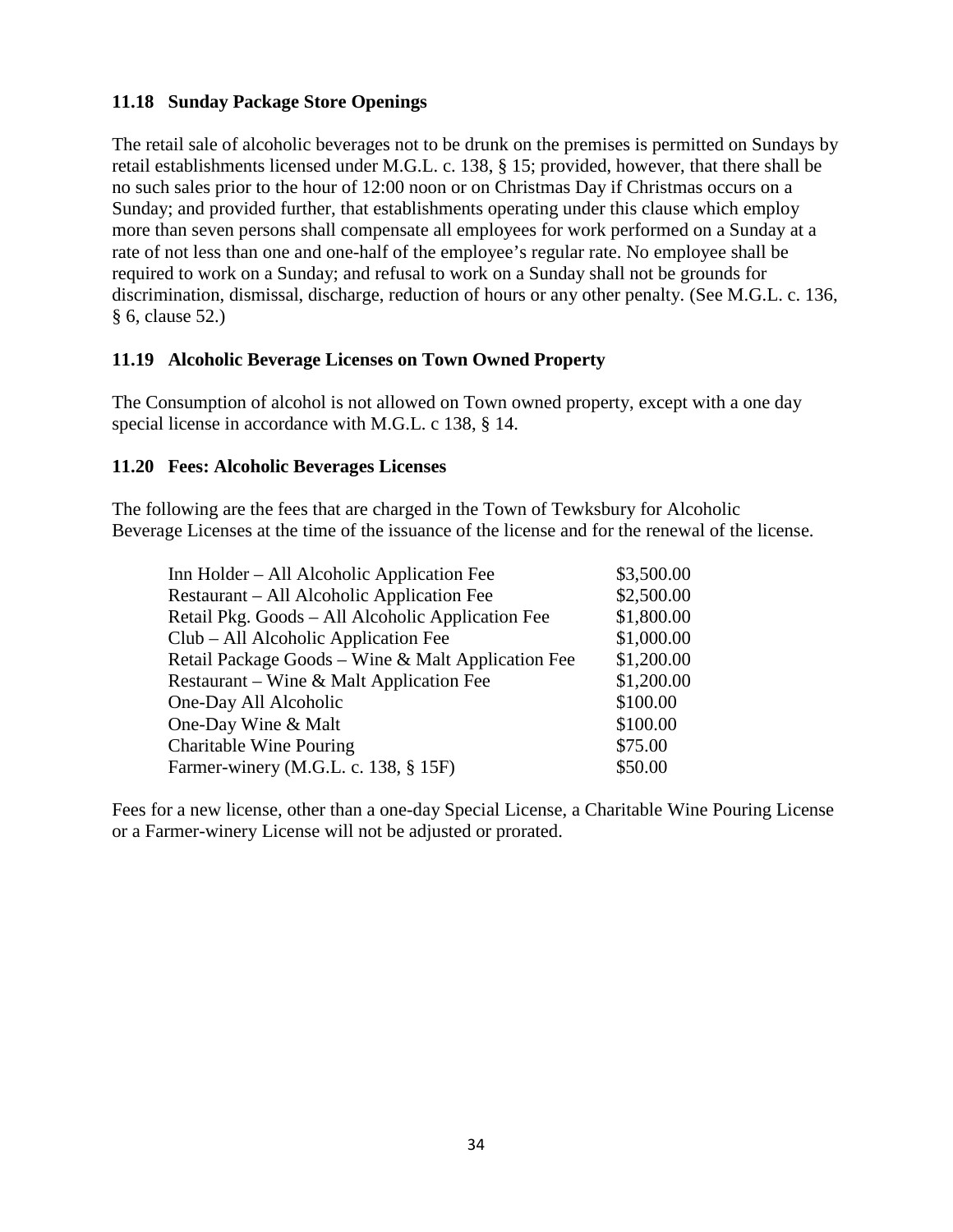# **ARTICLE XII COMMON VICTUALLER LICENSE**

# **12.1 General**

Any person who engages in the business of cooking, preparing and/or providing food for seated patrons on the premises must obtain a Common Victualler License from the Selectmen. Any Common Victualler License issued shall be in compliance with and pursuant to M.G.L 140.

## **12.2 Inspection of Licensed Premises**

Any person to whom a Common Victualler License is issued shall ensure that order and decorum is maintained in the licensed premises at all times, and shall cooperate in every respect with Town officials including, but not limited to, representatives of the Selectmen, Fire and Police Departments, and the Board of Health. The licensed premises shall be available for inspection by said officials or any other department or official of the Town so directed by the Selectmen.

## **12.3 Conditions Applicable to All Common Victualler Licenses**

All licenses issued shall be subject to the following conditions:

- a. Licensee shall ensure that the licensed premises is kept clean, neat and sanitary at all times.
- b. Unless otherwise authorized pursuant to a license duly issued by the Selectmen, no employee of the licensee shall consume any alcoholic beverage or unlawful controlled substance while on duty, or during the eight-hour period preceding his or her tour of duty.
- c. Deliveries between the hours of 11:00 p.m. and 5:00 a.m. are prohibited without specific permission.
- d. In accordance with the Board of Selectmen's Annual License Process all Common Victualler Licenses expire on December  $31<sup>st</sup>$  and are automatically renewed unless the Selectmen are notified of a violation of any State law, Town By-law, or Board of Health violation.
- e. All Common Victualler licensees must be in compliance with all Board of Health rules and regulations and have the proper licenses from the Board of Health.
- f. All Common Victualler licensees must be up to date for payment to the Town of all real estate and personal property taxes and water and sewer charges.

## **12.4 Requirements of Applicants**

All applicants for a Common Victualler License are required, as follows:

a. Complete and sign the application form. (Application is available at the Board of Selectmen's Office or online at [www.tewksbury-ma.gov/board-of-selectmen](http://www.tewksbury-ma.gov/board-of-selectmen) )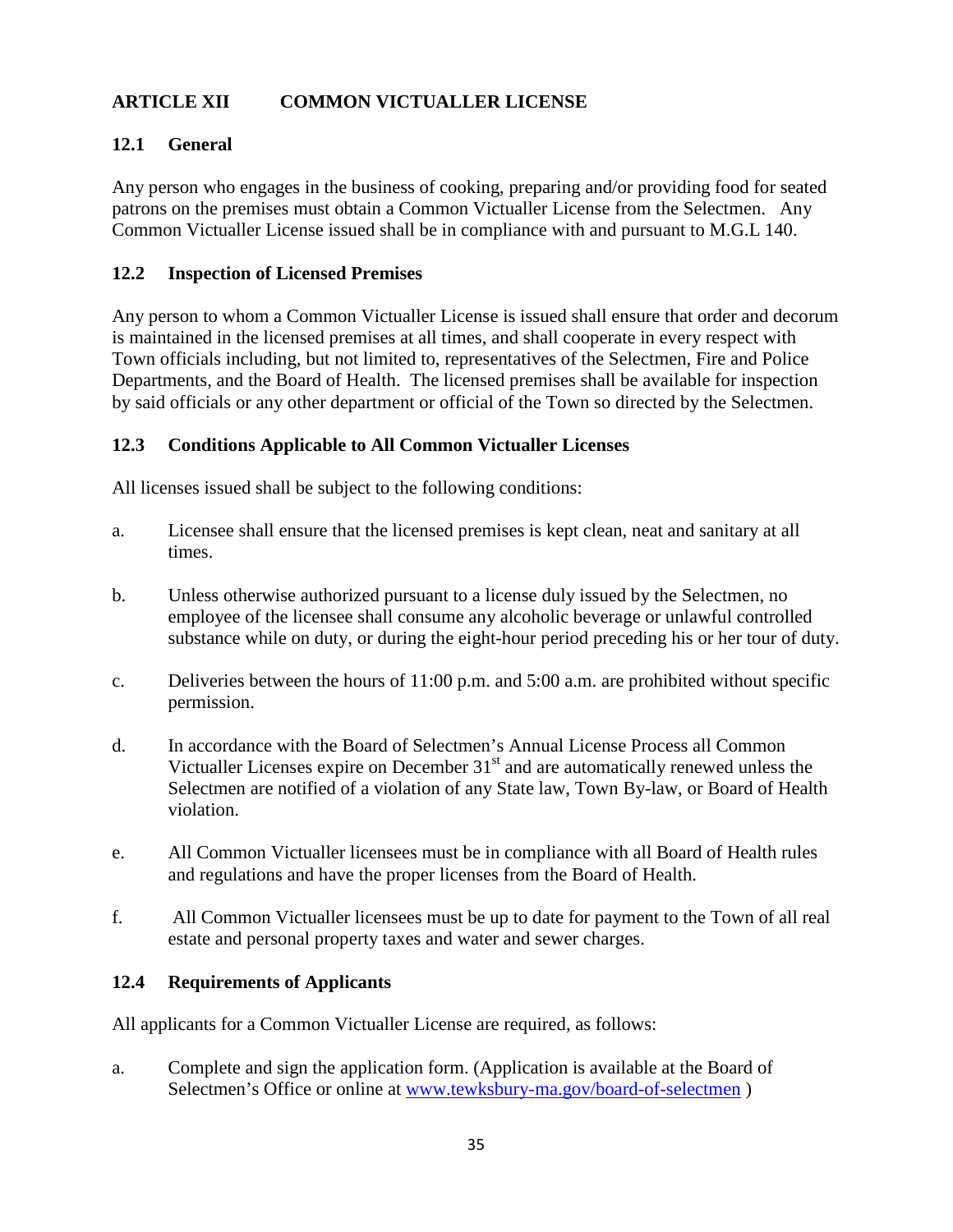- b. Submit a set of floor plans, site plan, and description.
- c. Consult with the Board of Health for the required applications and permits.
- d. Consult with the Department of Public Works.
- e. Obtain a business certificate from the Town Clerk's Office if the applicant is not incorporated or is not an individual.
- f. Pay the annual (calendar year) cost of a Common Victualler License of \$50.00, which is not pro-rated.
- g. If the proposed establishment is not replacing an existing business site, the applicant may require from the special permit granting authorities a special permit to conduct business.
- h. Before obtaining the Common Victualler License, applicants shall have obtained a Food Service License from the Town's Health Department.
- i. When the applicant has obtained all necessary departmental signatures, or will obtain such signatures prior to a Selectmen's meeting, call the Selectmen's secretary at 978-640- 4300, to be placed on the Selectmen's meeting agenda

# **12.5 Floor Plans, Description and Proposed Date of Opening**

If the premises is to be constructed or refitted, floor plans showing elevations shall be filed with the application with the following information:

- a. Type of building,
- b. Entrance and exits,
- c. Number of rooms,
- d. Number of tables and chairs,
- e. Bar area: Number of seats,
- f. Storage area (Square Feet),
- g. Kitchen area (Square Feet),
- h. Dance area / Band Area, and
- i. Outside serving area.
- j. Proposed date of opening

## **12.6 Site Plan**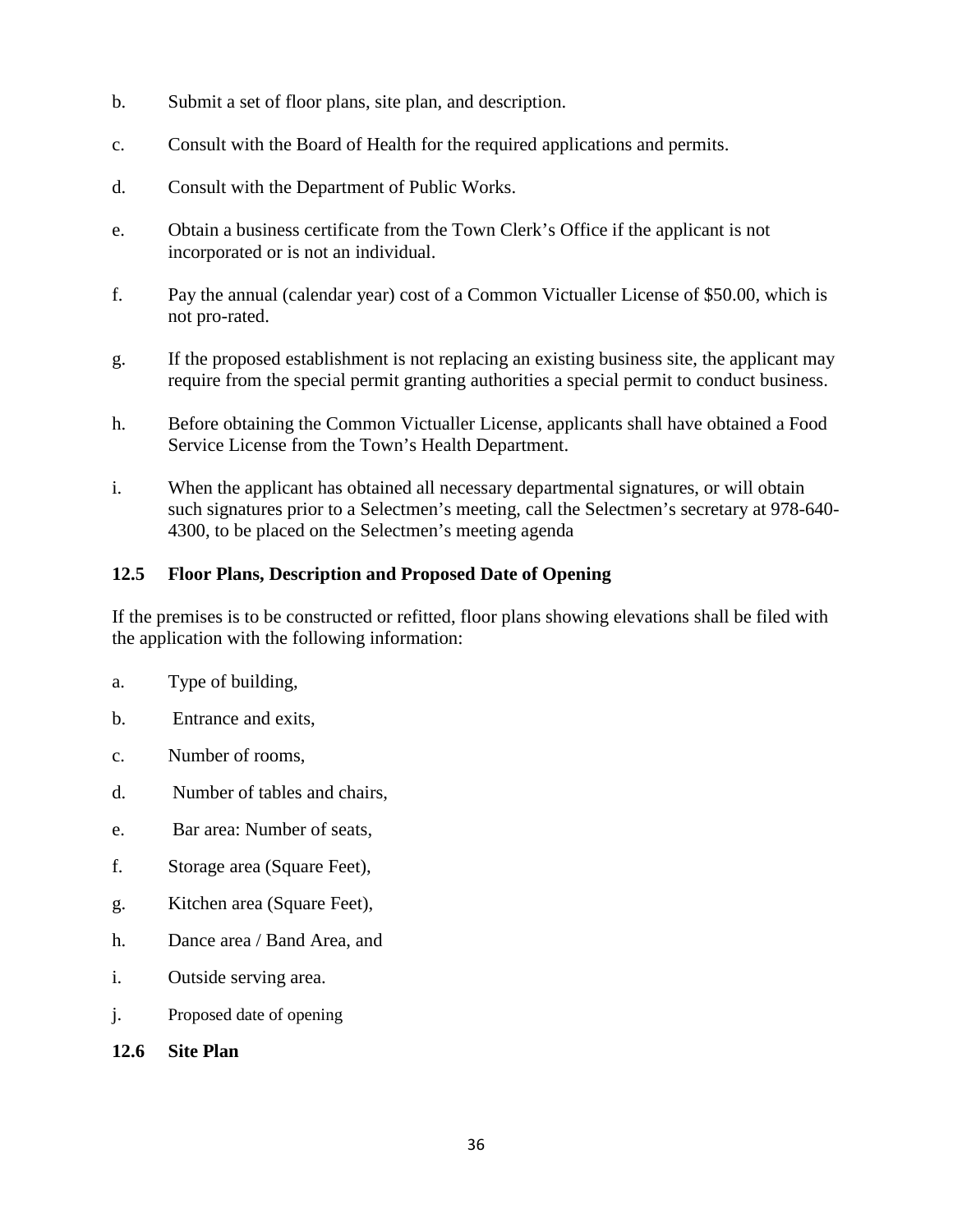All applicants for a Common Victualler License shall submit to the Selectmen as part of the application a site plan showing the following information:

- a. Layout of parking lot,
- b. Landscaping,
- c. Curb cuts and location of driveways,
- d. Existing utility easements,
- f. Parking lot lighting,
- g. Parking lot drainage, and
- h. List of abutting property owners and their uses within 300 feet of property lines.

The submission of a Site Plan will not be required for annual renewals of the Common Victualler License if current plan is on file and there have been no changes proposed at the time of the annual renewal.

#### **12.7 Procedure for Review by Selectmen for Newly Constructed or Renovated Premises**

If an applicant appears before the Selectmen for a Common Victualler License on premises that require construction or renovation, the Selectmen may grant the license subject to the completion of the construction or renovation work in accordance with the approved plans. The license would not, however, be issued to the applicant until the Selectmen receive verification that the construction or renovation has been completed in accordance with those plans.

The applicant will be scheduled to have a public hearing with the Selectmen when the Licensing Office receives notification from the Building Department and the Board of Health that the application is in compliance with their regulations. The Selectmen shall determine whether or not to issue a Common Victualler License after conducting a public hearing. If the application is approved by the Selectmen, a license will be issued after payment of the license fee to the Town of Tewksbury, upon the completion of the premises according to the plans submitted, the payment of all taxes, fees, fines, etc., to the Town, and the receipt of a Business Certificate, if required, from the Town Clerk.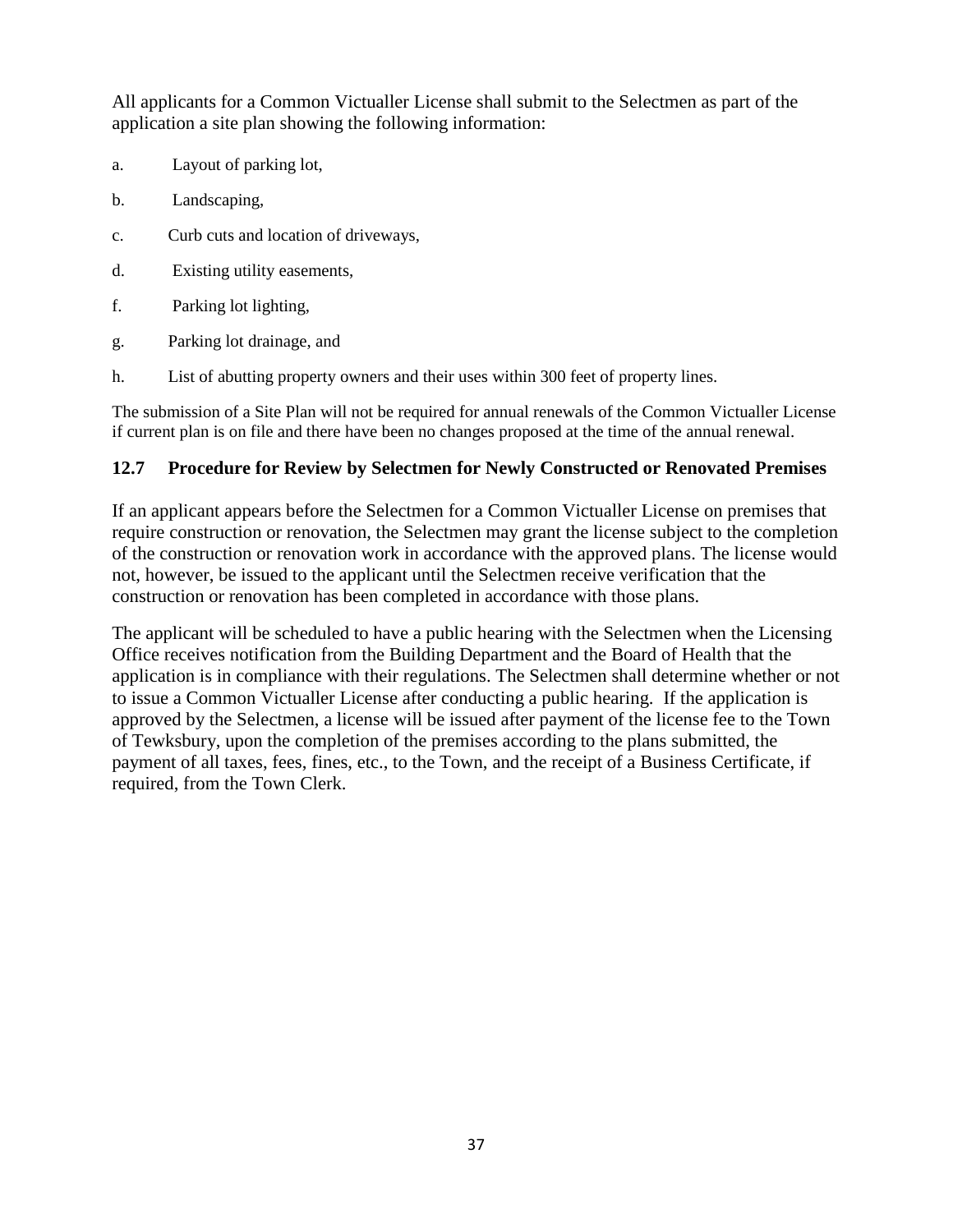# **ARTICLE XIII ENTERTAINMENT LICENSE**

#### **13.1 License Conditions**

The Selectmen may impose reasonable limitations and conditions on any Entertainment License issued. Such limitations may include, but are not limited to, the type of entertainment, the number of performers, and the number and kinds of instruments. The entertainment must be conducted in such a manner so as to protect employees, patrons, and members of the public inside or outside the premises from disruptive conduct, from criminal activity, and from health, safety, or fire hazards. The entertainment shall be conducted in such a manner as to prevent an unreasonable increase in the level of noise in the area caused by the licensed activity or caused by patrons entering or leaving the premises. The entertainment shall also be conducted in a manner designed to prevent an unreasonable increase in the level of pedestrian or vehicular traffic in the area of the premises or an unreasonable increase in the number of vehicles to be parked in the area of the premises. To the maximum extent possible, the noise from the entertainment should not be heard outside the boundaries of the licensed premises.

#### **13.2 Space Provided for Entertainment, Violations**

The space provided for entertainment shall be confined to areas described on the Entertainment License Application and approved by the Selectmen. The holder of an Entertainment License, issued by the Selectmen, shall be subject to the terms and conditions as imposed by the Selectmen and by M.G.L. c. 140, § 183A. Any license issued under this policy may be suspended, modified, or revoked if any of the terms or conditions are violated or for other reasonable cause related to the public good and the licensee's fitness to hold a license.

## **13.3 Hours of Operation**

The hours of the Entertainment License shall not extend beyond the hours of operation as stated on the establishment's Alcoholic Beverage License or Common Victualler License, and may be further limited at the discretion of the Selectmen.

#### **13.4 Schedule of Fees for Town**

The following schedule of fees shall apply to establishments issued an Entertainment License. No fee shall be collected in cases where the license is denied. There will be no automatic renewal of licenses issued on a yearly basis. Establishments must re-apply each year by completing an Application for Entertainment License form. Fees shall not be pro-rated.

| Yearly Entertainment License (Monday through Saturday only) | \$25.00 |
|-------------------------------------------------------------|---------|
| One-Time Entertainment License (Includes Sundays)           | \$25.00 |
| <b>Yearly Sunday Entertainment License</b>                  | \$25.00 |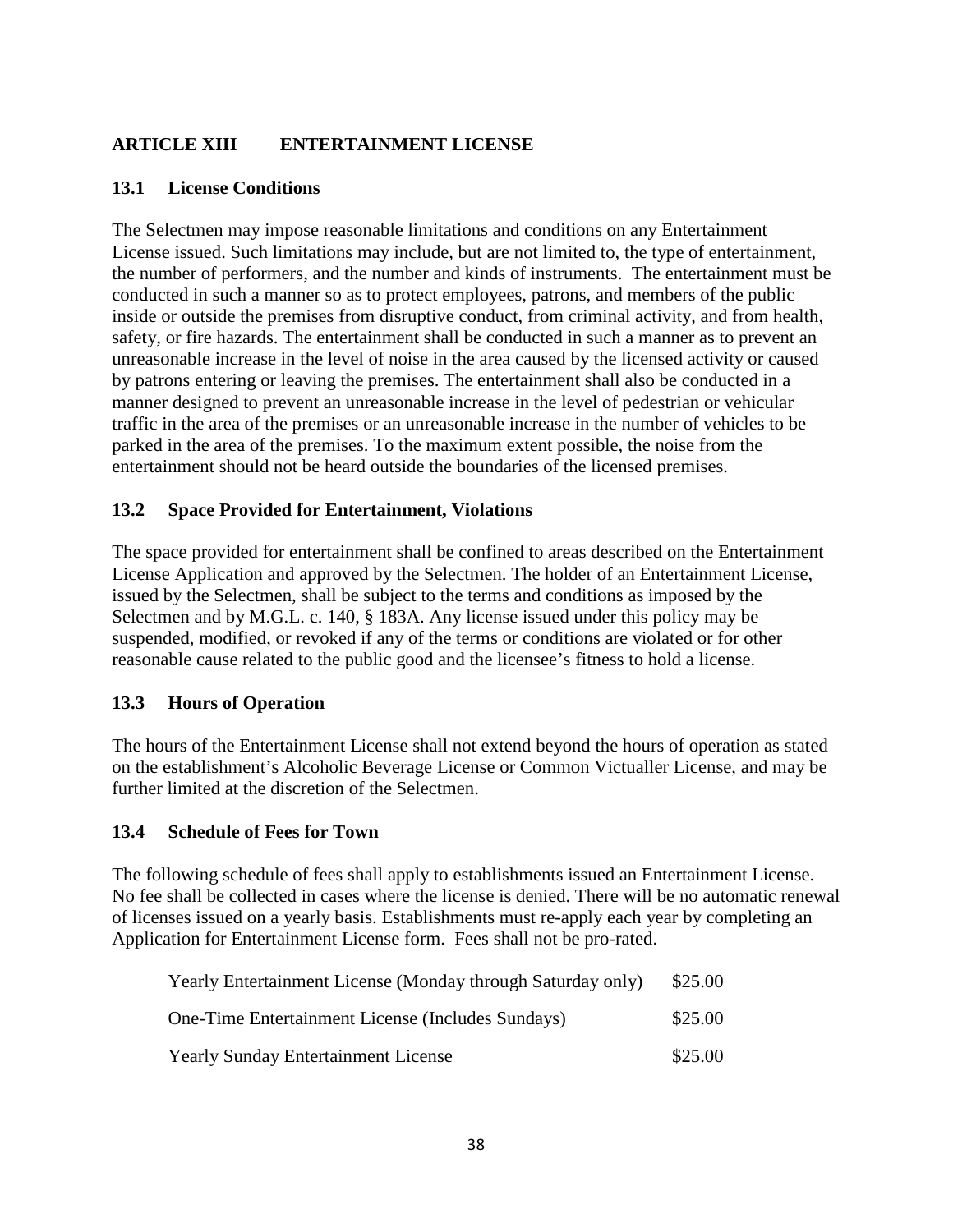#### **13.5 Schedule of Fees for Massachusetts Department of Public Safety**

NOTE: These are additional State fees for Sunday Entertainment Licenses. Under M.G.L. c. 136, § 4, any entertainment held on a Sunday requires the approval of the Department of Public Safety, in addition to the Town. If approval for entertainment on a Sunday has been granted by the Town, the Town Manager or the Town Manager's designee, shall forward to the Department of Public Safety three (3) copies of each of the completed application and license, along with the state fee.

Fees Per Occurrence Individual Sunday(s):

| Regular Hours Sunday 1:00 P.M. through 12:00 Midnight      | \$2.00   |
|------------------------------------------------------------|----------|
| Special Hours Sunday prior to 1:00 P.M.                    | \$5.00   |
| Annual Fee for Operation on Every Sunday in Calendar Year: |          |
| Regular Hours Sunday 1:00 P.M. through 12:00 Midnight      | \$50.00  |
| Special Hours Sunday prior to 1:00 P.M.                    | \$100.00 |

#### **13.6 Compliance/Monitoring**

The Town Manager or his designee will be responsible for following up with any complaints against a holder of an Entertainment License and to insure their compliance with the conditions and terms of the license.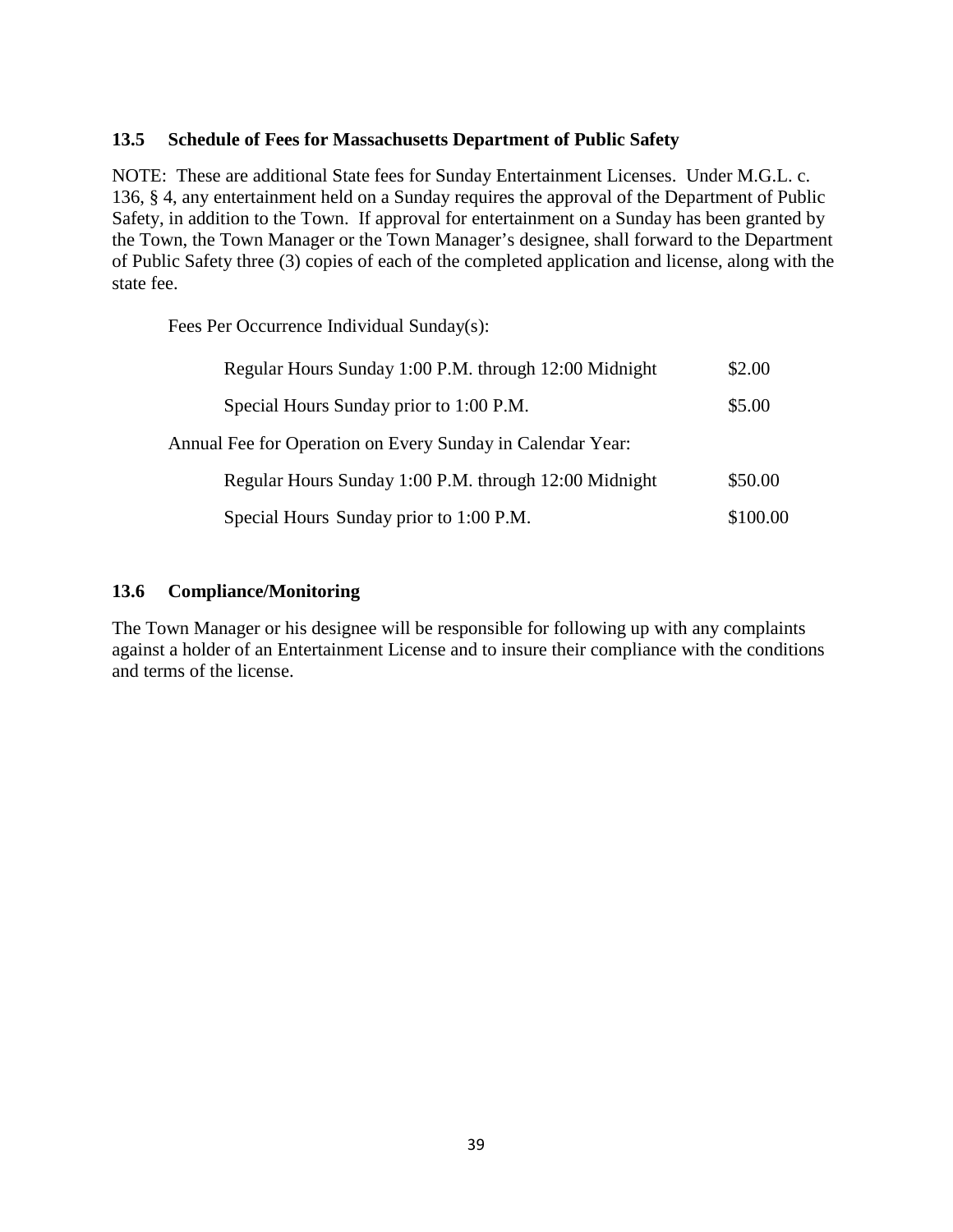#### **ARTICLE XIV AUTOMATIC AMUSEMENT DEVICES ANNUAL LICENSE**

#### **14.1 Provisions of General By-Laws, Section 5.08.010**

Any individual or business that is seeking to keep or operate Automatic Amusement Devices must have an approved license from the Selectmen and comply with the Town's General By-Laws Section 5.08.010 Automatic Amusement Devices Annual License which state as follows:

(The following language in italics is from the relevant Massachusetts General Law)

*In accordance with Massachusetts General Laws, Chapter 140, Section 177A, as amended from time to time, any individual or business desiring to keep and operate an automatic amusement device for hire, gain or reward shall secure an annual license from the Board of Selectmen. The Board of Selectmen shall not grant a license for any automatic amusement device, which presents a risk of misuse as a gaming device. Automatic amusement devices, which represent a risk of misuse as a gaming devices are those devices which have one or more of the following features: (1) the device accumulates more than twenty six (26) plays; (2) the device is equipped with a "knock off" switch, button or similar device; (3) the device has a mechanism for adjusting the odds; (4) the device has a remote control feature that can reset the device from another location; (5) the device is capable of returning money to the player, other than the change for the excess amount put in; (6) each game on the device does not cost exactly the same amount for each player, and a player may change any aspect of the game by paying a different amount than any other play before or after the game; and (7) there is a metering device that accounts for both money/points in and money/points out.*

*All licenses for automatic amusement devices granted by the Board of Selectmen shall be subject to inspection by the Tewksbury Police Department to insure conformance with submitted application and local by law requirements. Any unlicensed automatic amusement device shall be subject to immediate seizure by the Tewksbury Police Department. Any person found in violation of this by law shall be punished by a fine of \$200.00 for each offense.*

*If any sentence, clause or phrase of this by law is, for any reason, to be held*  invalid or unconstitutional, such decision shall not affect the validity of the *remaining portion. (Article 34, Annual Town Meeting 2000)*

#### **14.2 Fees**

The annual fee for an Automatic Amusement License is \$75.00 per machine. Fee shall not be pro-rated.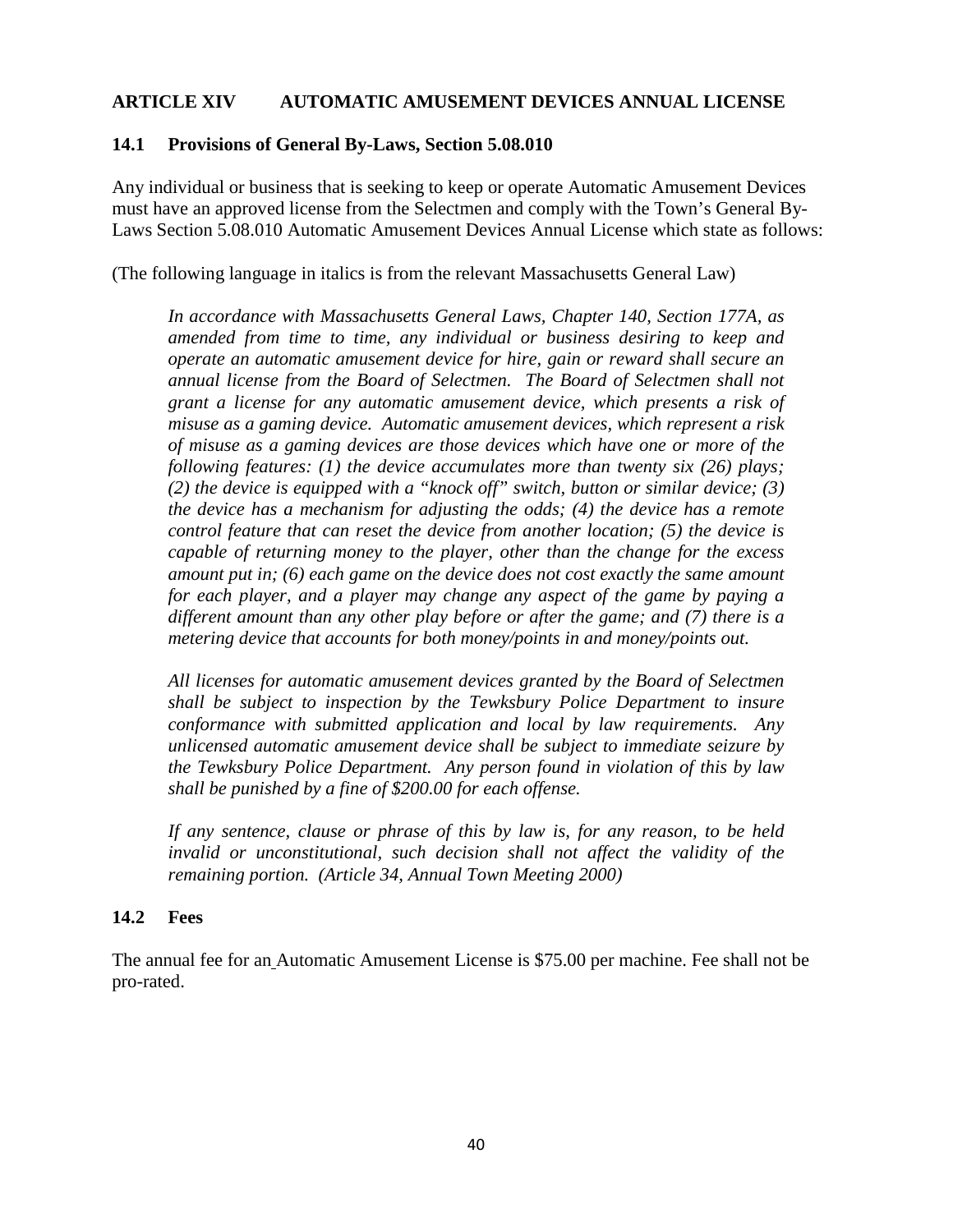## **ARTICLE XV REGULATIONS FOR OUTDOOR DINING LICENSES**

#### **15.1 Applications**

- a. Applications for outdoor dining licenses shall be made to the Selectmen by submission of an Application Form to the Town Manager. The application will include the name, address and telephone number of the owner of the building. The application shall be signed by the owner of the restaurant and shall be accompanied by a copy of the current Permit to Operate a Food Establishment issued by the Board of Health.
- b. The application shall also include eleven copies of a detailed plan showing the area and seating and shall also include a plan for outdoor lighting.
- c. Eleven copies of the application and all supporting materials shall be submitted to the, and Town Manager, who, upon determining that the application is complete, shall distribute the application to the Board of Selectmen, Police Department Public Safety Officer, Fire Department, Board of Health, Town Engineer, and Building Commissioner.

#### **15.2 Hearing on the Application**

The Town Manager shall establish a date for hearing on the application before the Selectmen and shall notify the applicant and the departments to whom the application has been submitted for comments. The departments shall submit comments to the Selectmen either in writing prior to the date of the hearing or in person at the hearing on the application.

#### **15.3 Applicant Holders of Alcoholic Beverages License**

a. Applicants who hold an alcoholic beverages license shall provide a detailed alcohol control plan/strategy as part of their Outdoor Dining application packet. The alcohol control plan shall include what steps the manager shall take to ensure alcohol remains only on the licensed premises, including signage, staff instructions, monitoring of the outdoor dining area, etc. The applicant shall also submit the TIPS or alcohol server training certificates for the manager and all shift managers as part of the application packet.

## **15.4 Workers Compensation Insurance**

The Licensee shall furnish a certificate of insurance to the Town evidencing coverage of Workers' Compensation Insurance.

#### **15.5 Comprehensive Public Liability and Property Damage Liability Insurance**

In addition, the licensee shall carry Comprehensive Public Liability and Property Damage Liability Insurance and, if applicable, Liquor Liability Insurance with limits to cover the licensee and its contractors and subcontractors against claims due to accidents which may occur or result from operators under this license with limits of \$1,000,000 per occurrence and \$3,000,000 in the aggregate. The Town shall be named as an "additional insured" in all policies of such insurance. The licensee (and its successors) shall hold harmless, defend and indemnify the Town and its employees and agents from any responsibility, liability and claims arising out of or related to the operations under this license. The licensee shall furnish a certificate of insurance to the Town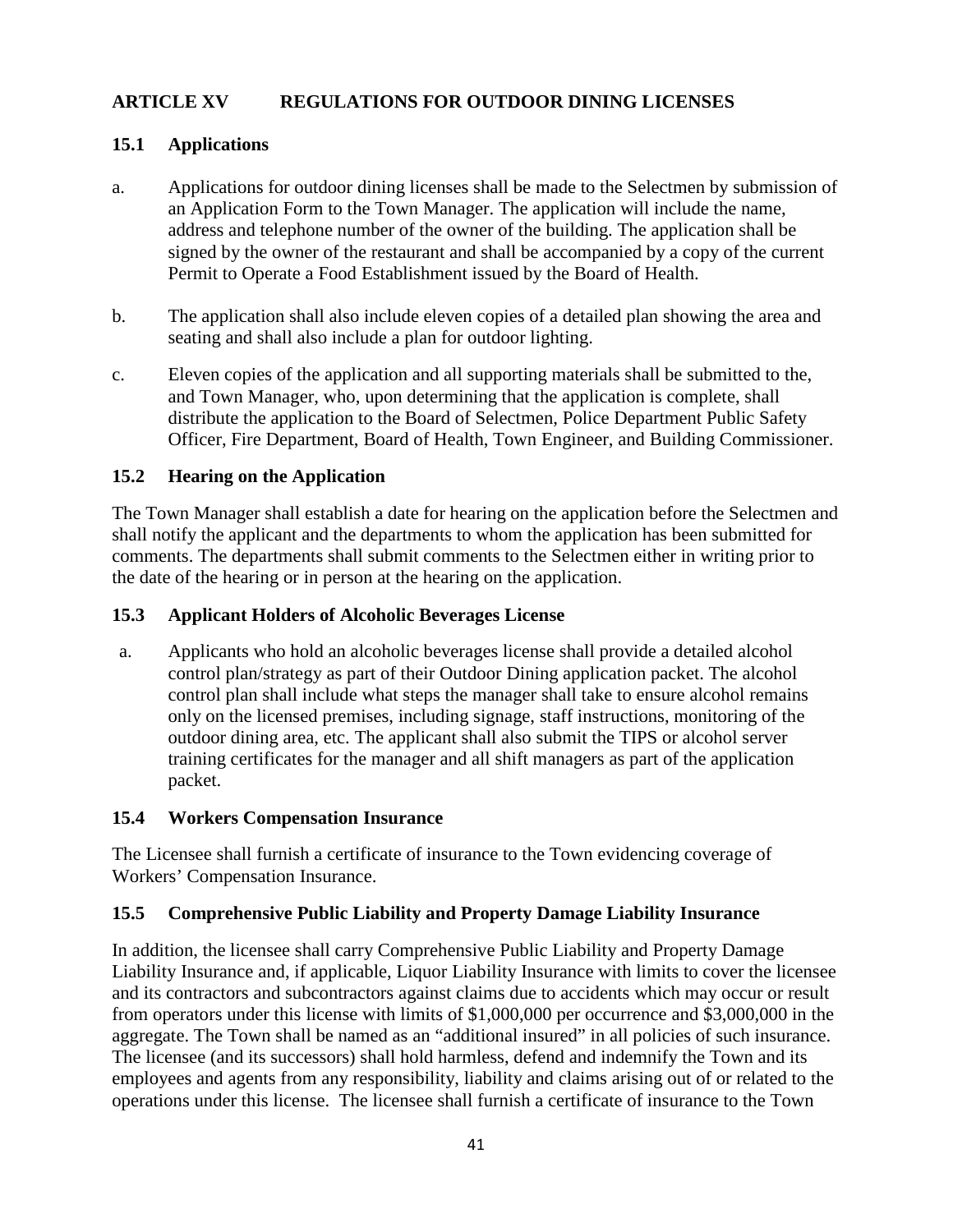prior to commencing provisions of the facilities and services authorized under the licensee. Where such insurance is renewed or replaced, the licensee shall furnish the Town with a certificate of such insurance

# **15.6 Removal of Outdoor Dining Furniture Notification by the DPW**

Upon notification from the DPW that weather conditions or work to be performed on the property of the Town requires removal of the outdoor dining furniture, the applicant shall immediately remove all of its property associated with the outdoor dining license from the public property.

## **15.8 License for Use of Town Property is Revocable**

The License is revocable at will by the Town for any reason whatsoever upon written notice to the licensee from the Town. The License Agreement shall stipulate that in the event of such revocation, the licensee shall have no recourse or claim against the Town for such revocation whether by way of monetary charges, a suit in equity or otherwise.

## **15.9 Compliance with Applicable Laws**

The licensee shall comply with all applicable laws, rules, regulations, and conditions of other licenses and permits.

## **15.10 Additional Conditions**

In granting a licensee, the Selectmen may impose such additional conditions as it determines to be appropriate.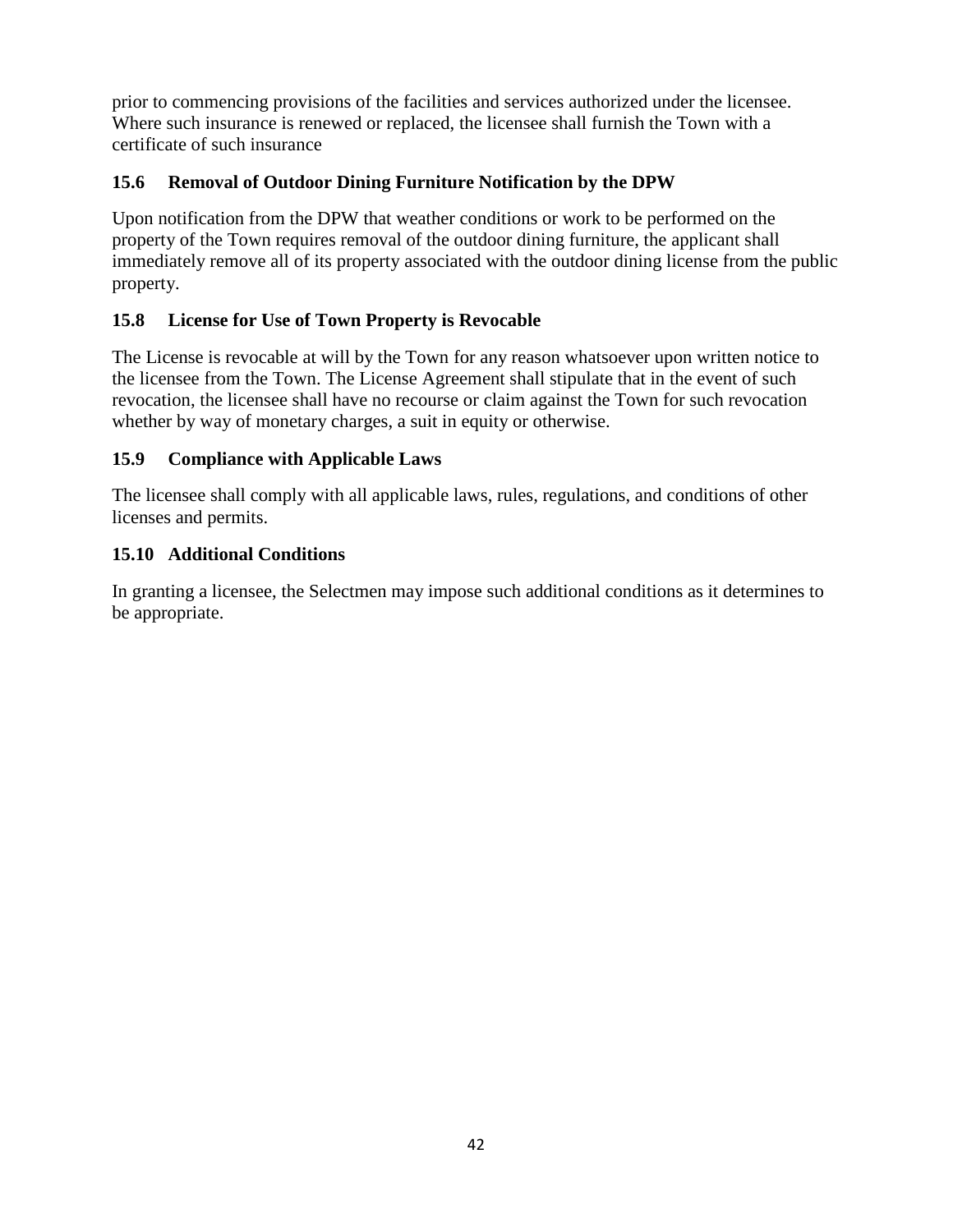# **ARTICLE XVI TRANSIENT VENDORS**

## **16.1 Definition**

Transient Vendor: A person who carries out any exhibition and sale of goods, wares, merchandise, flowers, food, which is carried or in any tent, booth, pushcart, towed trailer, temporary structure, building or other structure, unless such place is open for business during usual business hours for at least twelve consecutive months, vehicle(s) in any open area, parking lot, and along any way open to the public whereby the vendor exhibition and sale is not conducted by the same vendor who is the primary owner, tenant, or occupant of a bona fide commercial retail business on the site. See M.G.L. c. 101, § 1.

## **16.2 Permit and License Required**

No person shall act at any time or place within the Town as a Transient Vendor without first obtaining a license under the laws and further, such person shall not so act unless a license is granted in accordance with the provisions of these regulations. Town religious, non-profit, and fraternal organizations shall be exempt.

#### **16.3 Applications**

Applicants for a license must file with the Selectmen an application in writing, on the form furnished by the Town. The application fee of \$25.00 shall be paid to the Town at the time of filing of said application.

#### **16.4 Investigation and Issuance**

Upon receipt of an application by the Selectmen, the original shall be forwarded to the Chief of Police or his or her designee who shall cause an investigation of the applicant to determine the following:

- a. Whether any fraud, misrepresentation, or false statements have been made in the application for permit, and
- b. Whether the applicant has been convicted of any crime or misdemeanor involving moral turpitude.

If as a result of such investigation, the Chief of Police or his or her designee finds that either a. or b. above, is in the affirmative, he or she shall endorse on such application his or her disapproval and reasons for the disapproval.

## **16.5 Notice of Hearing**

Upon investigation and approval of the Chief of Police, the Selectmen shall proceed to advertise for hearing notice of the application for the Transient Vendor. Such notice shall be given by publication in a newspaper of general circulation for the Town in each of two successive weeks, the first notice not be less than fourteen days before the day of the hearing and by posting said notice in a conspicuous place in the Town Hall for a period of not less than fourteen days before the day of said hearing.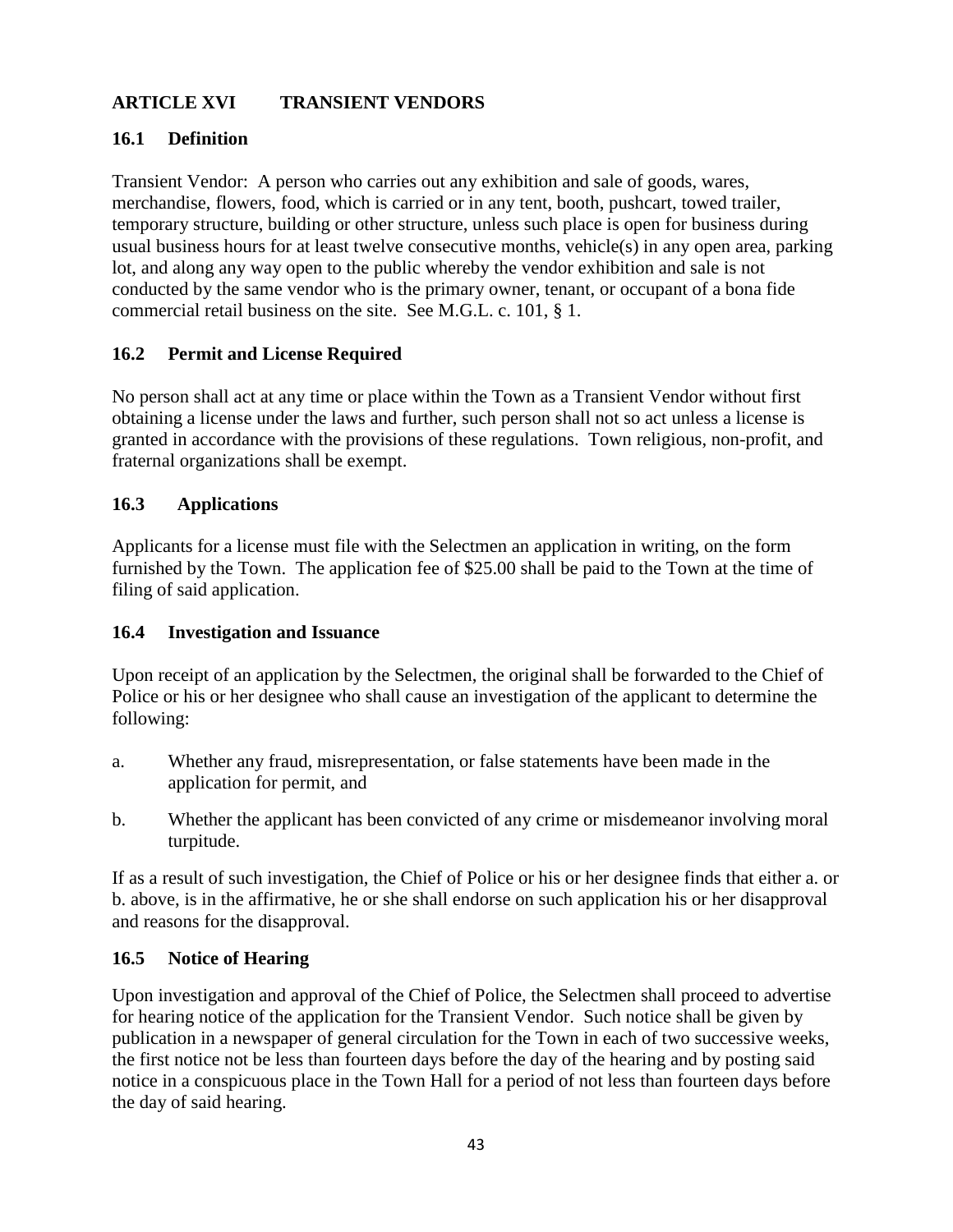## **16.6 Notice to Abutters**

The abutters, owners of land directly opposite on any public or private way, abutters to abutters within 300 feet of the property line, and the Planning Board and the Planning Boards of every abutting town or city shall be notified by certified mail, postage paid, by the applicant, to all abutters certified by the Board of Assessors.

## **16.7 Directive for Transient Vendors**

No Transient Vendor shall:

- a. Stand, stop, attempt to sell, solicit sales, or conduct business before 8:00 a.m. or after one half hour before sunset.
- b. Shall cry his or her wares to the disturbance of any peace and comfort of the inhabitants of the Town in selling or exposing for sale his or her wares.

## **16.8 Duty of Police to Enforce**

The duty of any Building Commissioner, Local Building Inspector, or Police Officer of the Town is to enforce the provisions of these Regulations. The Transient Vendor shall provide his or her license issued by the Selectmen to such officials and may only operate at such approved times as provided.

## **16.9 Right to Arrest and Warning**

Any Police Officer who finds that the Transient Vendor is in violation of these Regulations is notify such Vendor to immediately cease and desist. If such Vendor fails to cease and desist or if the Vendor is not duly licensed by the Selectmen, the police shall have the right to arrest such person.

## **16.10 Violation of License**

Any Transient Vendor found by a Police Officer of the Town in violation of these Regulations shall be reported in writing to the Selectmen. The Selectmen shall have the right to revoke said Vendor's license if the Selectmen find that the permit has been violated.

## **16.11 Revocation of License**

A license shall be revoked by the Selectmen upon report of a violation of these Regulations and after hearing as here provided.

## **16.12 Notice of Hearing**

Notice of hearing for revocation of a license shall be given in writing, setting forth specifically the grounds of the complaint and the date, time, and place of hearing. Such notice shall be mailed, postage paid, to the license holder at his or her last known address at least five days prior to the date set for the hearing.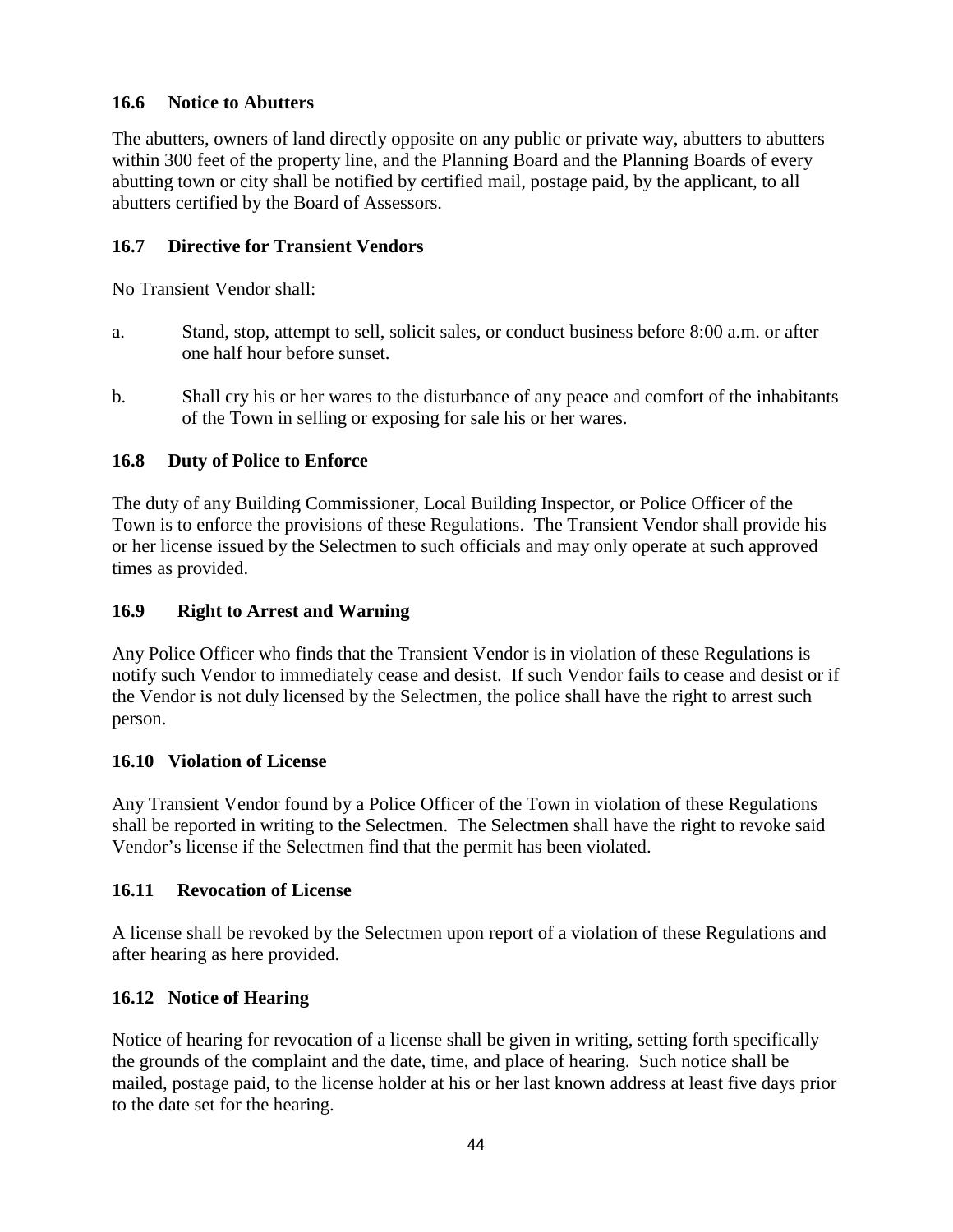## **16.13 Penalty**

Failure of a license holder to appear on the designated date of hearing shall constitute automatic revocation of the license.

Any person violating any provisions of these Regulations shall be punished by a fine not to exceed three hundred dollars (\$300.00).

The provisions of these Regulations shall for any reason be held invalid or unconstitutional, such decision shall not affect the validity of the remainder of these Regulations.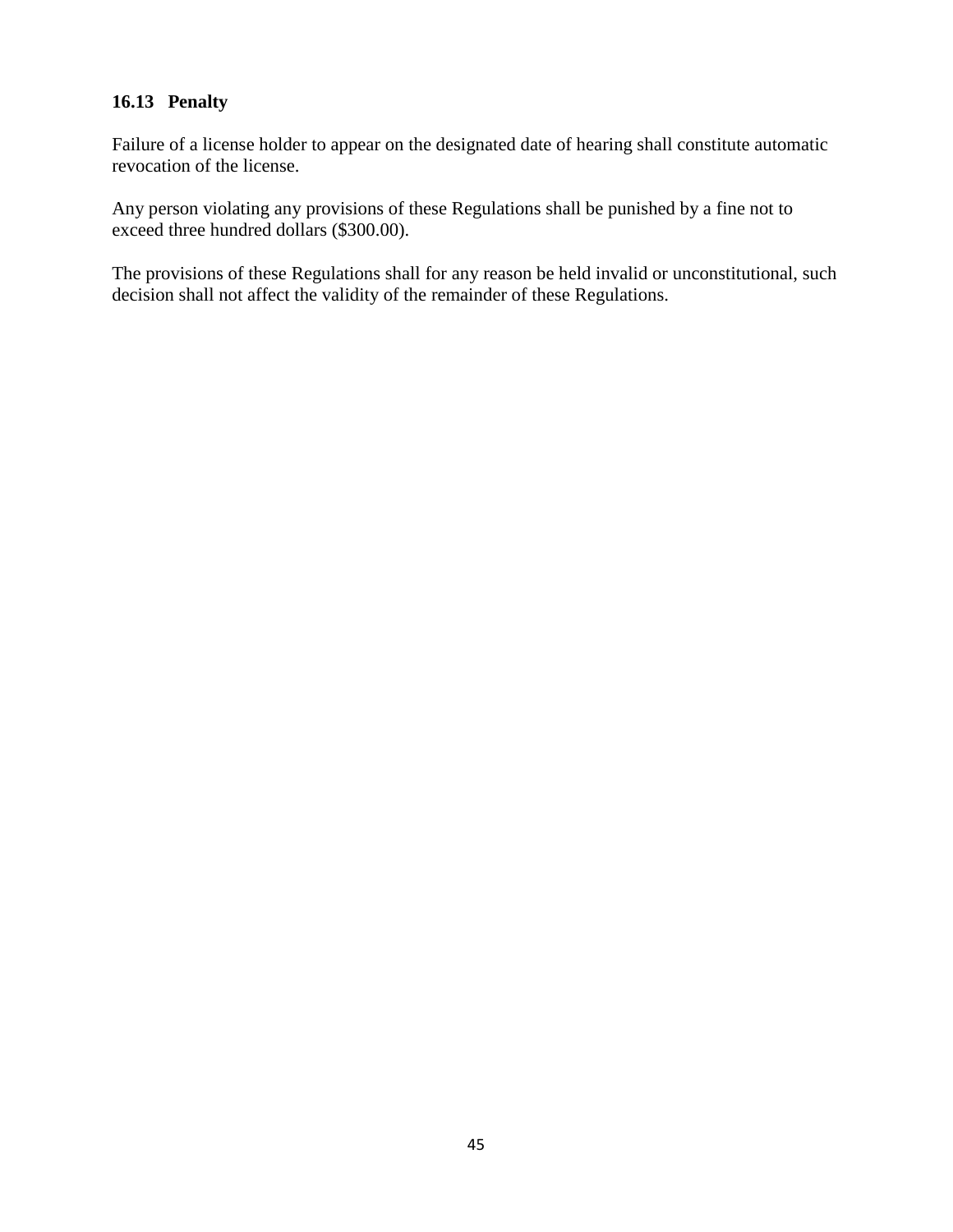# **ARTICLE XVII USE OF THE TOWN COMMON**

#### **17.1 Introduction**

The Common is a public park owned by the Town that is enjoyed on a daily basis by residents and their guests for passive recreation activities. The purpose of these Regulations is to provide a framework for requests to use the Town Common from non-profit organizations and individual residents of the Town.

#### **17.2 General Policies**

By virtue of its name, the Town Common, its land and features, are held in common by the residents of the Town for use and enjoyment. Permission will not be granted for exclusive use. Individuals, groups, and organizations wishing to use the Town Common for specific purposes are requested to make application to the Selectmen.

#### **17.3 General Use Policies**

The Use of the Town Common shall be regulated as follows:

- a. Permission for use of the Town Common may be granted to groups or private individuals by the Selectmen after review and recommendation by the Town Manager. Approval of a display or event does not imply endorsement by the Selectmen or the Town. The Town reserves the right to review and approve or disapprove each application on a case-by-case basis and to disallow any activity that it may deem as inappropriate with the intended use and purpose of the Town Common or which may cause harm to the inhabitants of the Town.
- b. These Regulations shall not apply to Town-sponsored events as approved by the Selectmen or to informal, non-repetitive gatherings of under twenty people whose activities are limited to passive recreation. Passive recreation shall include such things as picnics, walking, running and games. However, games shall not include the installation of standing equipment.
- c. A permit granted under these Regulations shall only apply for the use of the Town Common. The applicant shall be responsible for acquiring all other necessary permits. For example, temporary displays or structures may require approval by the Building Commissioner, and food sales may require obtaining a permit from the Board of Health. In order to prevent excessive damage to the Town Common, the number of events held or displays on the Town Common may be limited.
- d. The Town Common is a public area for use by the public. A permit to reserve the Common does not allow the permit holder to prevent anyone from entering onto the Town Common space. A fee shall not be required for anyone to enter the Town Common. Non-profit organizations and individuals may be allowed to use the Town Common for displays and events for a maximum of one day, not counting set up and take down, subject to permission from the Selectmen consistent with these Regulations.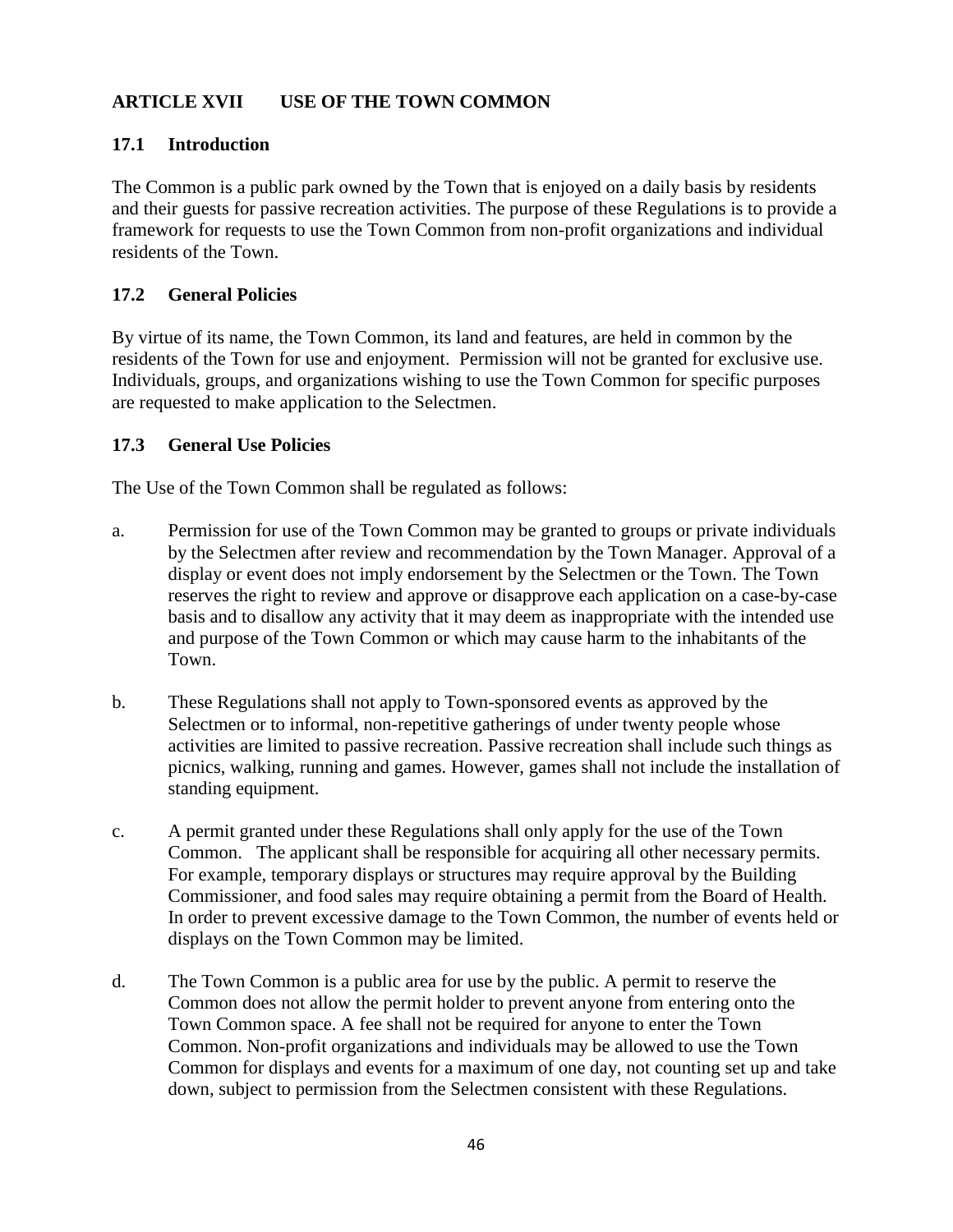Individuals or for-profit businesses or organizations may not hold events that are for the purpose of profit. The Town may require an organization to present a copy of their nonprofit status as approved by the Federal Government or the Commonwealth.

# **17.4 Application for Use of the Common**

The Town Manager shall develop the necessary application forms to be in compliance with this section. Applications will be available from the Town Manager's Office and may include, but not necessarily be limited to, the following information:

- a. Name of group or individual;
- b. Contact person(s) and phone number(s)
- c. For events only: The applicant must designate a person or persons responsible for the event who will be at the Town Common during the entire event. If several people will take shifts, these people and their times must be noted on the application form;
- d. Nature and purpose of display or event;
- e. Date desired;
- f. Area of Town Common to be used;
- g. Time of operation;
- h. Parking plan; and
- i. Clean-up plan

# **17.5 Review and Recommendation by the Town Manager**

Upon receipt of an application for permit, the Town Manager shall meet with the applicant to review the completeness of the application and its compliance with these Regulations. In conducting this review, the Town Manager shall seek the advice and recommendations from the Police, Fire, Public Works and other departments as the Town Manager deems necessary. After completion of the review of the application, the Town Manager shall make a written recommendation to the Selectmen to approve or not approve the application. The approval may be granted with conditions.

## **17.6 Prohibited Practices**

The below practices shall not be allowed:

- a. In accordance with Town By-laws, no alcoholic beverages shall be served or consumed on either the Town Common or the paved areas, unless appropriate licenses are granted by the Licensing Authority, the Selectmen
- b. Use of the Town Common by private groups or private individuals for private gain is not allowed.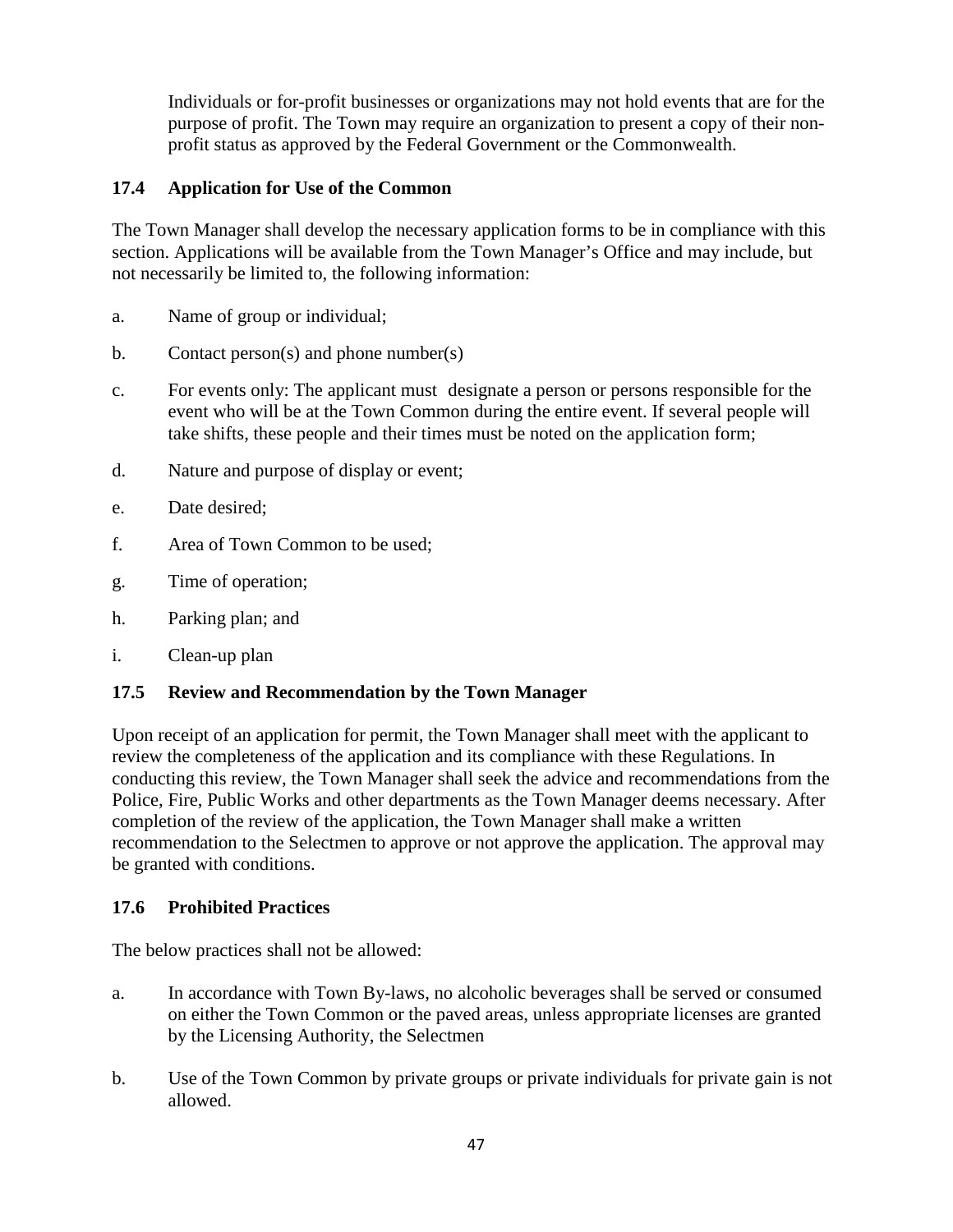- c. The charging of admission is not allowed. Access to any and all parts of the Town Common cannot be denied to any citizen except in the case of fees paid for specific services such as pony rides, road races, etc., if all or a portion of that fee goes to a charitable or non-profit entity.
- d. Wires, equipment, signs, tents, or other structures, or any other miscellaneous items, etc., shall not be hung from trees.
- e. Unless allowed as a condition to the permit, no vehicles shall be allowed on the Town Common at any time. For those events with conditions permitting vehicles on the Town Common, those vehicles will be allowed to enter and exit using only routes predetermined by the Town, for the purpose of dropping off or picking up equipment and displays but will not be allowed to remain parked on the Town Common during the event.

#### **17.7 Security Deposit**

A security deposit and/or restoration fee in a form acceptable to the Town Manager shall be posted at the time of issuance of the permit. Such deposit shall be determined based on the following formula:

| 20 to 100 attendees:      | \$300                              |
|---------------------------|------------------------------------|
| 101 to 500 attendees:     | \$600                              |
| $501$ to 1,000 attendees: | \$1,000                            |
| $1001$ and up:            | As recommended by the Town Manager |

The security deposit shall be used by the Department of Public Works to offset any cost necessary to restore the Town Common to its pre-event condition as determined by the Town Manager. The security deposit shall not be the limit of damages should significant damages occur. The applicant may be held responsible for additional amounts should the Town Manager determine that the damage exceeds the amount of the security deposit. Any amount of the security deposit not used for repairs shall be refunded to the applicant thirty days after a determination has been made that funds may be released.

## **17.8 Usage of Electricity**

There may be a fee for electrical usage. If the electricity has been deactivated for the season and there is a reactivation fee, the individual or organization shall be responsible to pay the reactivation fee, as well as any usage charge. The Town will bill these amounts to the individual or organization. The estimated amount of the cost of electricity may be added to the security deposit.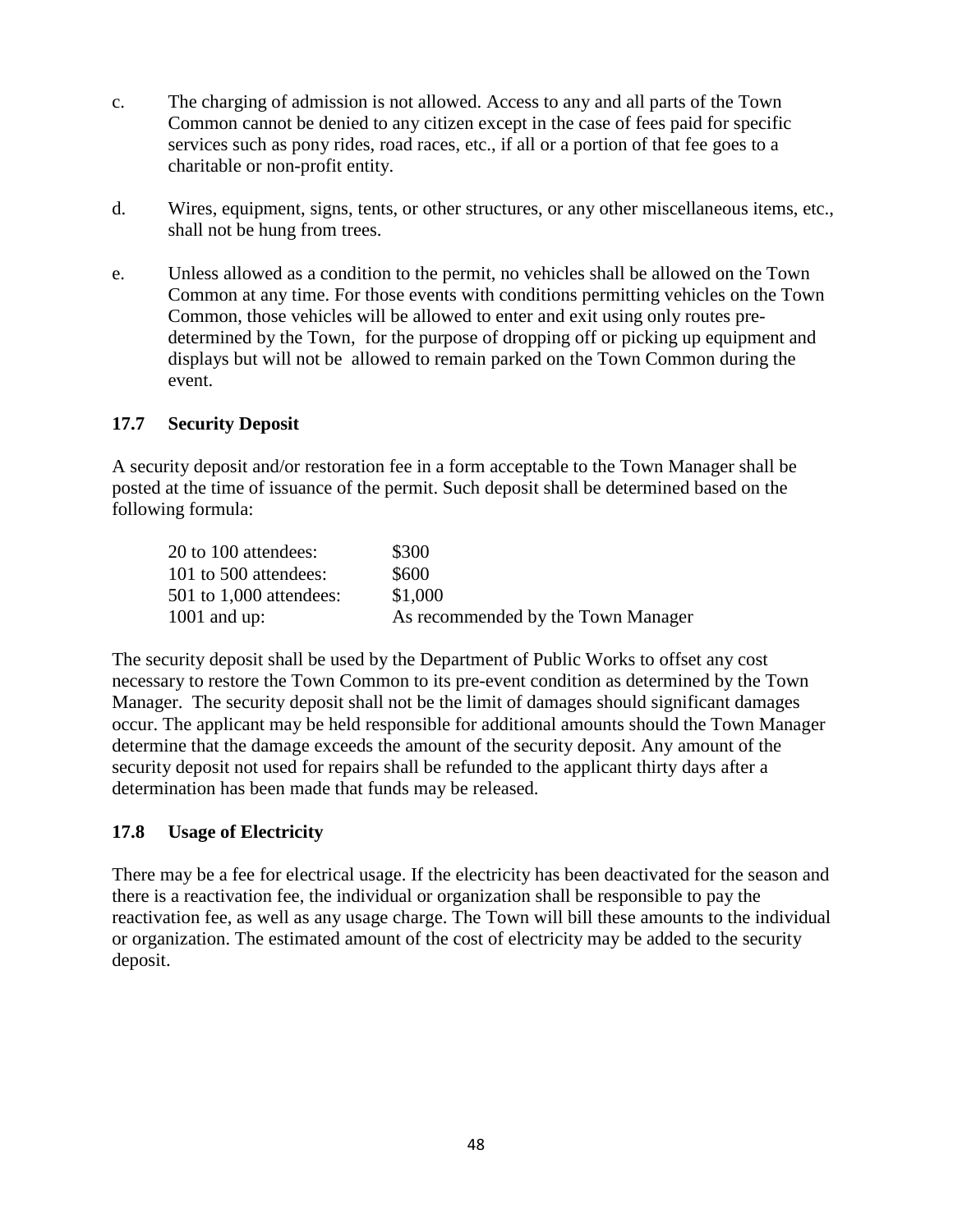# **17.9 Public Displays**

Displays shall be allowed only as follows:

- a. Except for holiday displays, public displays of art, banners, signs, symbols, etc., shall be limited to one day only with an allowance of one-half day in advance to set up the display and one-half day afterwards to remove the display.
- b. Holiday displays shall be allowed from Thanksgiving Day until the following January  $7<sup>th</sup>$ . The Selectmen's policy is to reasonably allow, in the Selectmen's sole discretion, holiday displays that combine a variety of symbols in such a way that the approval of the display is not an endorsement of any particular religion. The Selectmen shall allow holiday displays, so long as no particular display gives the impression (by size, location or otherwise) that the Selectmen endorse any particular religion.
- c. No display shall present a threat to the public safety, and the display shall be removed immediately by order of the Building Commissioner if he or she determines that the display is a threat to public safety.

## **17.10 Police Presence**

Depending upon the type of event and the number of people anticipated to attend, the Town may require the presence of one or more police detail officers during the event. The cost of these detail officers shall be paid in advance by the applicant.

## **17.11 Restroom Facilities**

Depending upon the type of event and the number of people anticipated to attend, the Town may require that portable toilet(s) be made available. The costs of these facilities are to be paid by the applicant.

## **17.12 Noise and Other Nuisances**

If at any time during the event the Police Department determines that noise or other nuisances emanating from the event is having a detrimental effect on public safety or welfare, the Police Department may order the noise or other nuisance be abated or eliminated.

## **17.13 Indemnification**

The applicant shall defend, indemnify, and hold harmless the Town from any and all claims, suits, causes of action, judgments and demands of any nature made or obtained by third parties which result from activities or actions of the applicant, its agents or servants under this permit and if judgment is entered against the Town, said judgment shall be paid by the applicant, together with all interest thereon, costs, and legal fees. In furtherance of this section, the Town may require that the applicant provide the Town with a certificate of insurance indicating appropriate levels of coverage for the type of event and/or display intended and with the Town named as an additional insured.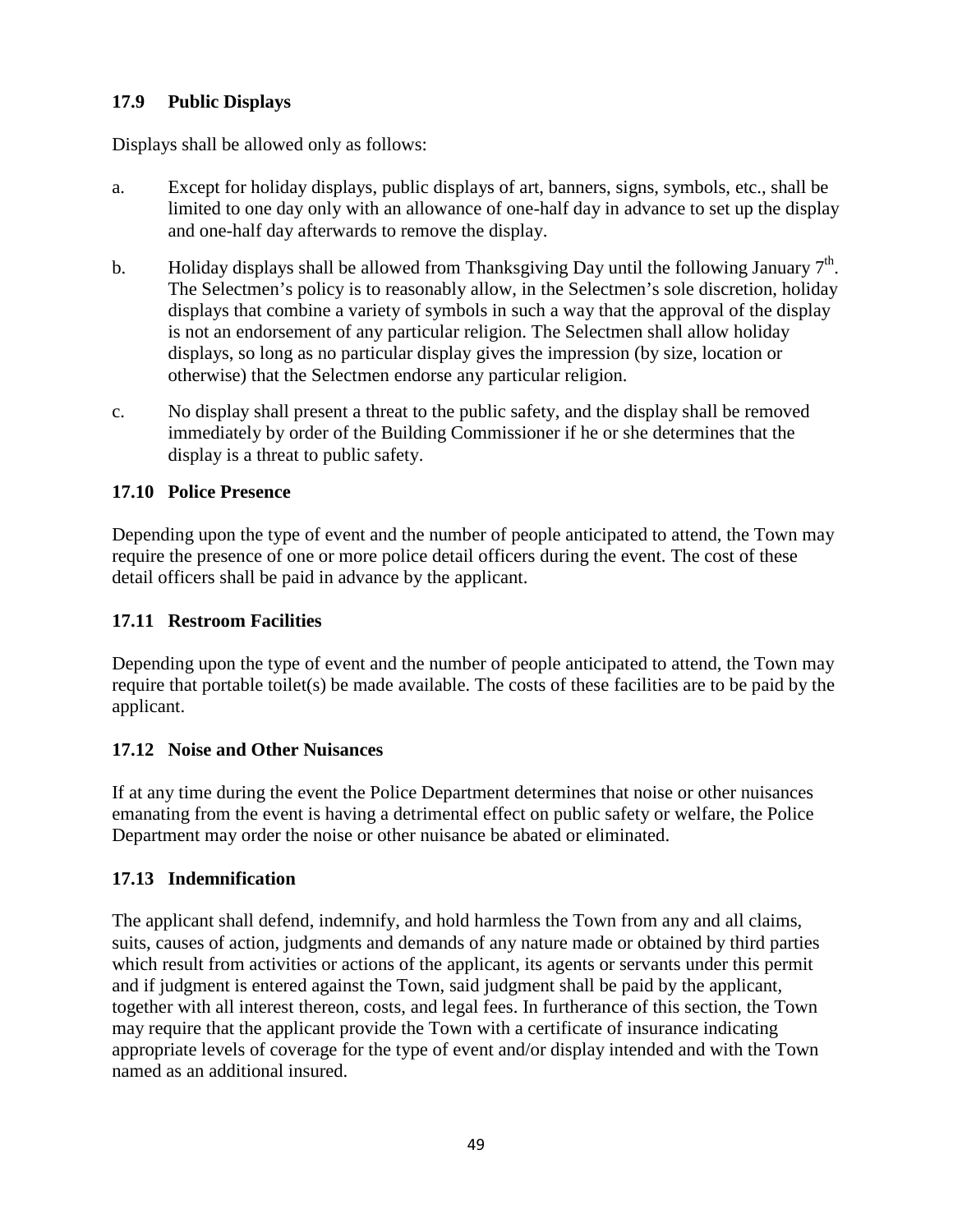# **ARTICLE XVIII LAND, STREET ACCEPTANCE, AND EASEMENTS**

#### **18.1 Acceptance of Land**

The policy of the Selectmen shall be to accept land offered as a gift to the Town for the purposes of returning it to the tax rolls at the earliest date or whatever is in the best interests of the Town.

#### **18.2 Gifts of Land**

At Town Meeting the Selectmen will recommend against the approval of any article involving gifts of land, street acceptances or easements unless all necessary legal descriptions, deeds and/or plans are correctly prepared and are in the actual possession of the Engineering Department or Town Counsel.

#### **18.3 Town Meeting Warrant Articles**

Selectmen shall place onto the Town Meeting Warrant the articles relative to gifts of land, street acceptances, and easements after all legal descriptions, deeds or plans are complete or in receipt by the Engineering Department or Town Counsel with the understanding that the period of time between the Warrant signing and Town Meeting will be used to fully complete all legal work. The placement onto a Warrant of such an article will not constitute endorsement of the proposed action. Parties seeking Town Meeting action on gifts of land, street acceptances, and easements are required to submit materials for review to the Engineering Department in sufficient time before the start of Town Meeting to ensure a timely review. Failure of the proponent of any such action to allow sufficient time for review will constitute non-compliance with this policy.

#### **18.4 General Provisions**

Selectmen has determined that the Town's best interest is served by causing land owned by the Town, for which there is no anticipated municipal use, to be returned to taxable status in an expeditious manner. Toward that end, and in compliance with applicable Massachusetts law and Town Bylaws, the following steps shall apply:

- a. Property taken by the Town for non-payment of property taxes (i.e. tax foreclosure land) may be returned to taxable status by auction as permitted under the Town By-Laws Chapter 3.12 Tax Title Procedures.
- b. The Selectmen shall not approve the acceptance of land for conservation purposes unless it finds that such acceptance is in the public's interest.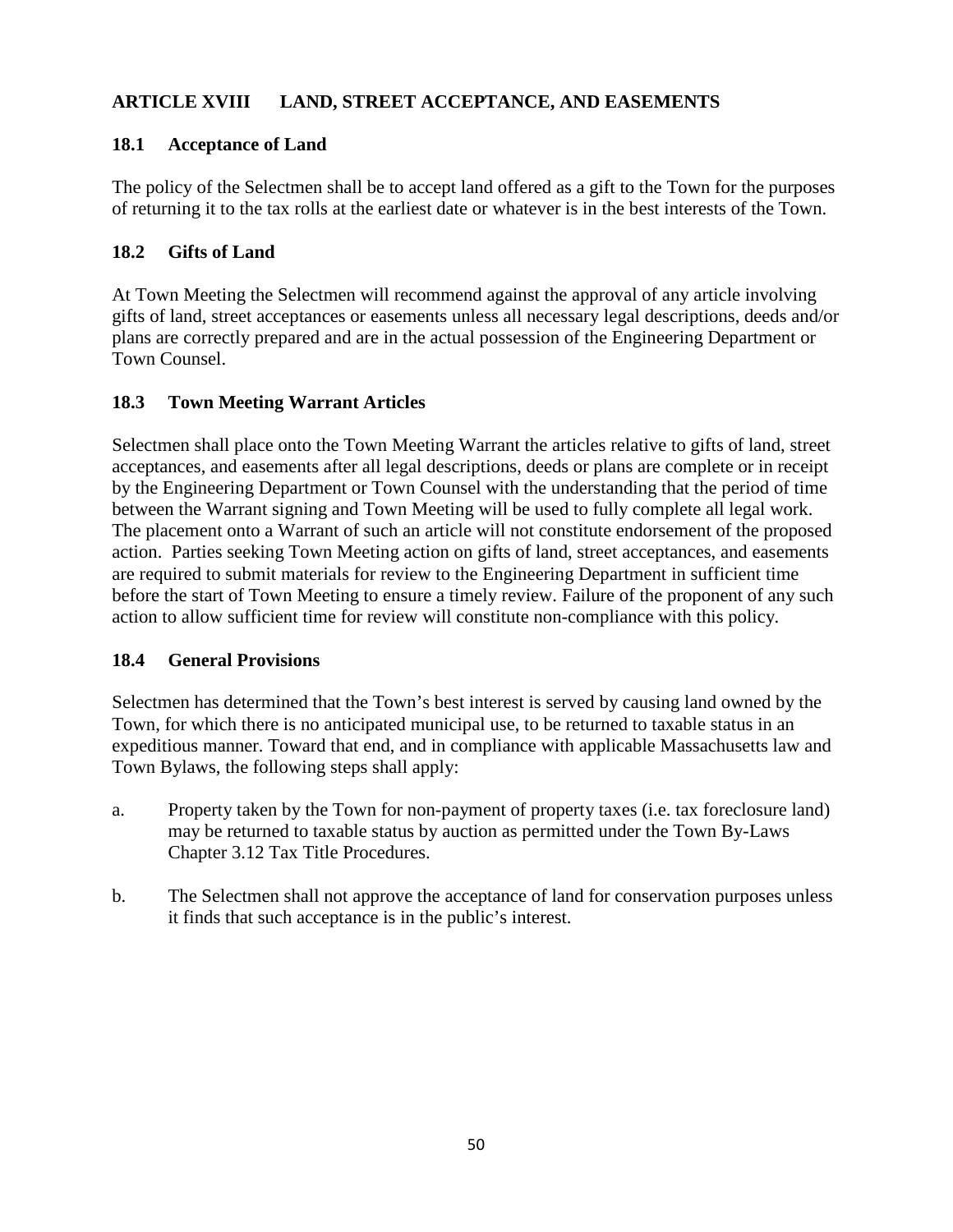## **ARTICLE XIX USE OF TOWN LAND, BUILDINGS & PROPERTY**

#### **19.1 Availability for Use**

All Town land, buildings, and property (Town Facilities) within the jurisdiction of the Town Manager, shall be available for use by all Town residents, individuals, groups, and organizations so entitled. No Town Facility will be used for any unlawful purpose or a purpose that involves any breach of the public peace or tranquility; nor shall any use be inconsistent with the reasonable use of the Town Facility. No Town Facility within the jurisdiction of the Town Manager shall be reserved for the exclusive use by any resident, individual, group, or organization.

#### **19.2 Application Requirements**

The procedure for requesting the use of Town Facilities is as follows:

- a. All individuals, groups, and organizations requesting to use Town Facilities shall submit a written application to the Town Manager not less than two weeks and not longer than three months in advance of the proposed use time. The application form may be obtained at the Town Manager's Office.
- b. Non-profit groups or organizations may be required to provide proof of their non-profit status with their application. If requested, a security deposit to the Town shall be provided.
- c. Each group or organization must provide documentation of insurance coverage at the time of application. If a local non-profit group or organization uses a meeting room for one day, documentation of insurance may be waived at the discretion of the Town Manager.

#### **19.3 Group Definitions**

Group 1, Governmental Use:

Town Departments, official Town Committees, and any group that is part of the Town government whose primary purpose is to provide local services and enhance the health, safety and well-being of local citizens and their property.

Group 2, Local Student and Local Non-Profit Groups:

Local student groups and groups that are part of the Tewksbury community and function on a non-profit basis, such as Scouts, youth groups, fraternal groups, recreation groups, or youth sports.

Group 3, Local For-Profit: Groups:

Local for-profit groups that are part of the Tewksbury community and request use of the Town Facilities on a for-profit basis.

Group 4, Non-Local, Non-Profit: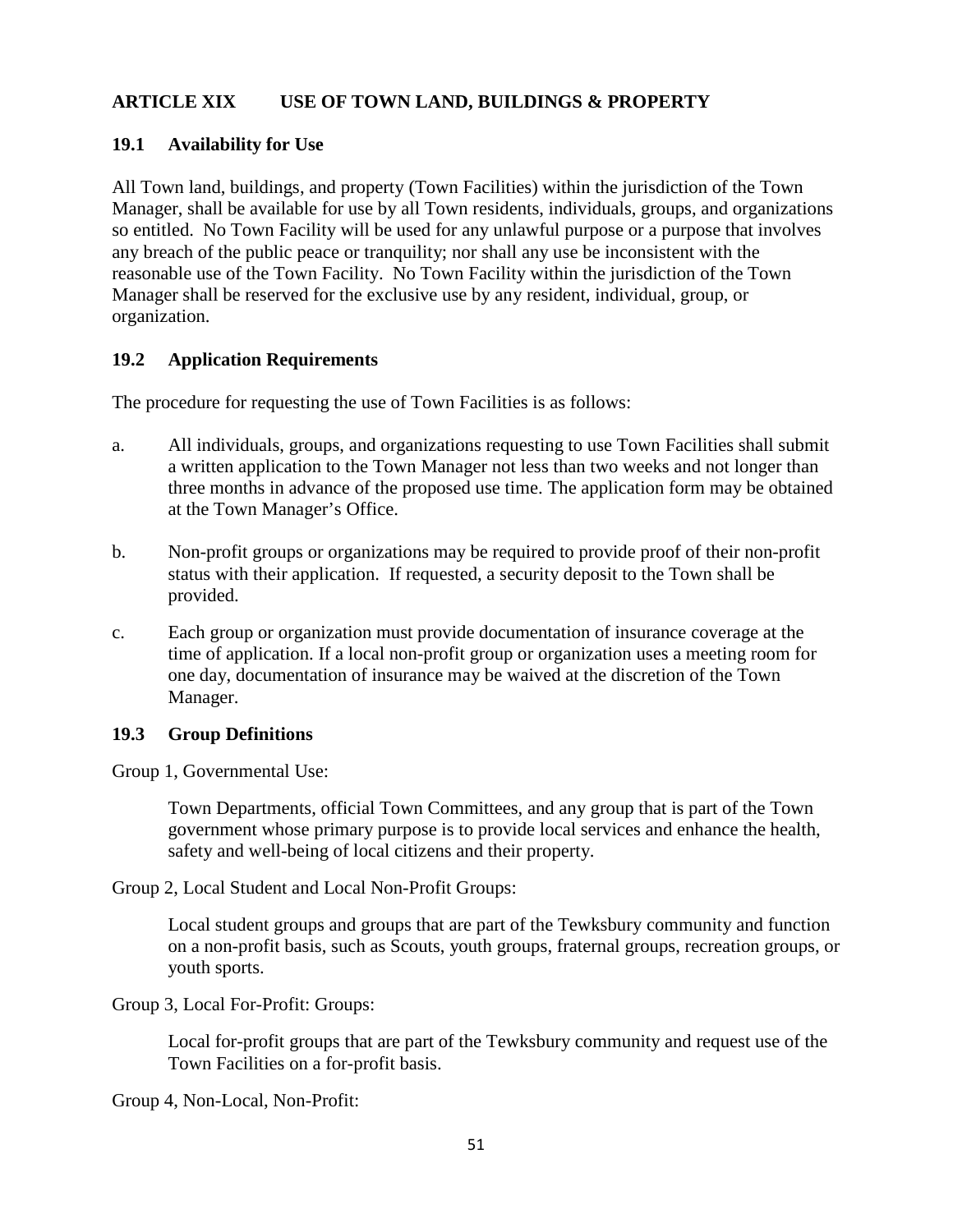Non-Local, Non-Profit: Groups that serve the public good and function on a non-profit basis but do not meet the local criteria noted above. Groups with fewer than 50% Tewksbury residents will be deemed non-local.

Group 5, Non-Local, For-Profit:

Non-Local, For-Profit: Groups that are not part of the Tewksbury community and request use of the facilities on a for-profit basis.

Permits may not exceed a twelve-month period and are subject to review before renewal.

# **19.4 User Fees and Security Deposit**

User fees may be charged to residents, individuals**,** groups or organizations who derive a profit as a result of using Town Facilities. The user fee will be determined by the Town Manager and approved by the Selectmen. The Town Manager has the authority to deny or prioritize use of any Town Facility. The Town Manager, at his or her discretion, may require a security deposit not to exceed \$500 from any resident, individual, group, or organization applying for use of a Town Facility if there is reason to believe that the use may result in the Town's incurring some expense.

# **19.5 Abuse of Privilege**

Any resident**,** individual, group, or organization that in any way abuses the privilege of using any Town Facility shall be denied use of a Town Facility for one year following the last use.

# **19.6 Denial of the Use**

Any resident, individual, group, or organization denied the use of any Town Facility by the Town Manager may appeal the denial to the Selectmen.

# **19.7 General Release**

The applicant shall agree to comply with all of the Town's Policies, Regulations, and Bylaws as a condition of access to a Town Facility, and the applicant shall agree to the following:

- a. To pay for and assume full liability for any and all loss or damages to person or property or claim resulting or arising from the use of the a Town Facility whether from an occurrence at the Town Facility itself during such use, before or after such use, going to and from such use, and/or within available parking areas.
- b. To indemnify, hold harmless, and defend the Town and its officers, agents, and employees from any loss, damage, claim or suit, including, but not limited to, its attorney's fees and costs.
- c. To pay any attorney's fees and costs paid or incurred by the Town to enforce any obligation imposed under this Policy or in the application.
- d. To pay for cleanup if the Town Facility and/or utilized equipment is/are not left in a clean and orderly condition. In the event there is a question as to whether or not the Town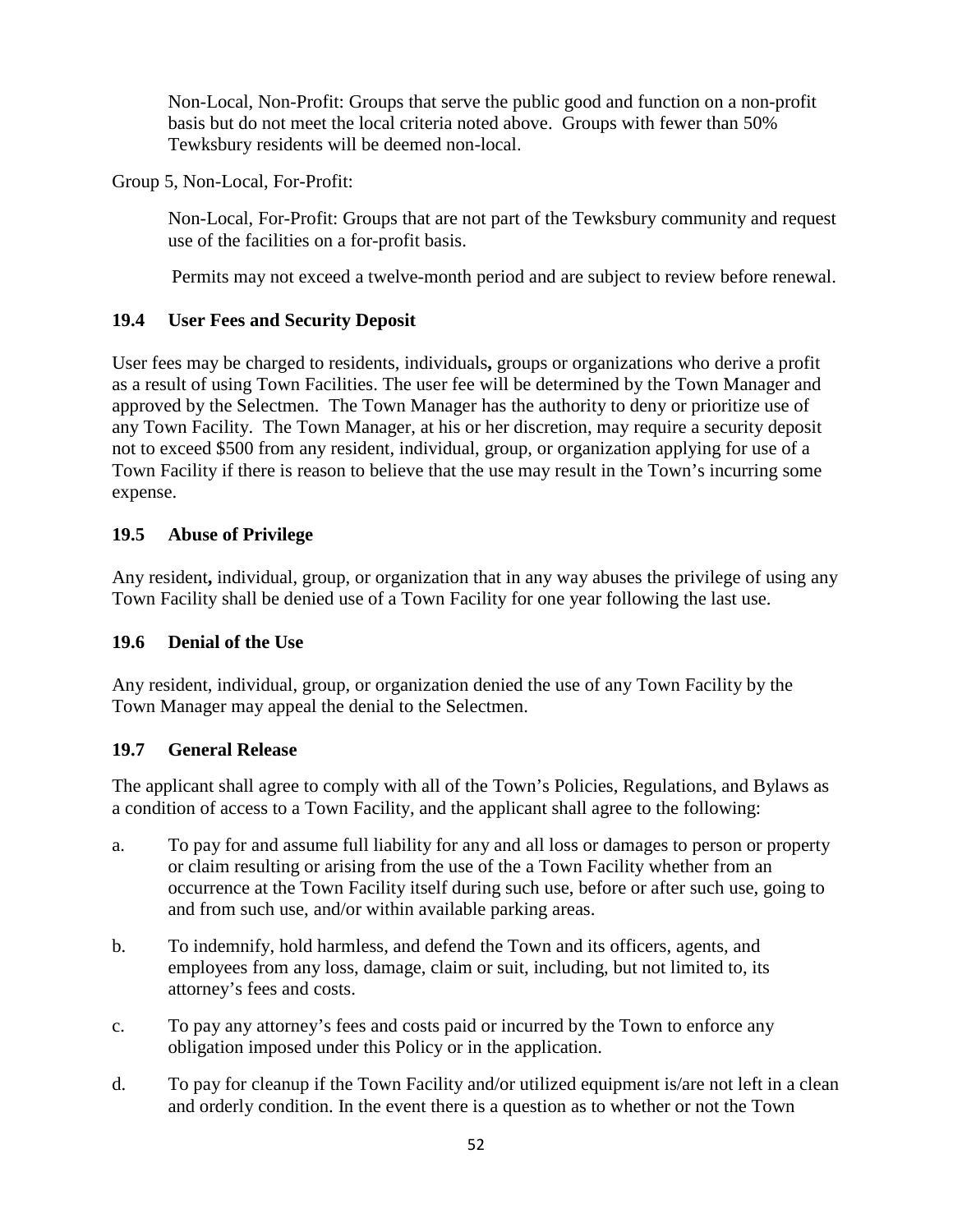Facility and/or utilized equipment was left in a clean and orderly condition, the Town Manager shall make, in his or her sole discretion, such determination.

## **19.8 Use of Town Hall**

Users of Town Hall facilities shall comply with the following:

- a. Use of the Selectmen's Meeting Room shall be booked through the Town Manager's Office.
- b. Use of the Selectmen's Meeting Room after 5:00 P.M. Monday through Friday or anytime on weekends shall be restricted to Town-appointed or elected multiple member bodies or to any Department Head, non-profit Town-based individuals, groups, and associations involved in educational cultural, civic, and/or recreational activities and shall be permitted use of the Town Hall facilities on a space-available basis. Exceptions shall be approved by the Town Manager.
- c. Users shall be responsible for their own set-up, break-down, and clean-up of all food and refreshments.
- d. The Selectmen shall have absolute priority for use of the Selectmen's Meeting Room and may revoke any use previously authorized if necessary. Town department activities and official Town committees shall have priority in the use of all facilities in the Town Hall.
- e. Granting of permission to use Town Hall facilities shall not be construed as an endorsement of any individual or group by the Town.
- f. The Town assumes no liability for injury to persons authorized to use the Town Hall facilities and assumes no liability for loss or damage to equipment, materials, or other property of the users. Groups using the facility shall sign a release of liability.
- g. The Town reserves the right to cancel any use by giving notice within seven days of the start of the use or without advance notice in the case of inclement weather conditions or emergency situations.
- h. Smoking or use of tobacco products, consumption of alcoholic beverages, and possession of illicit drugs are strictly prohibited on Town Hall property.
- i. Residents, **i**ndividuals, groups, or organizations using Town Hall facilities shall be responsible for controlling the behavior of persons entering the building or attending the function, by assuring the following:
	- (1) No one is to enter the building until the responsible person is present. The responsible person shall remain until everyone else has left the premises.
	- (2) Children under the age of 14 years old must be supervised at all times. One responsible adult shall be in charge and present at all times for every ten participants.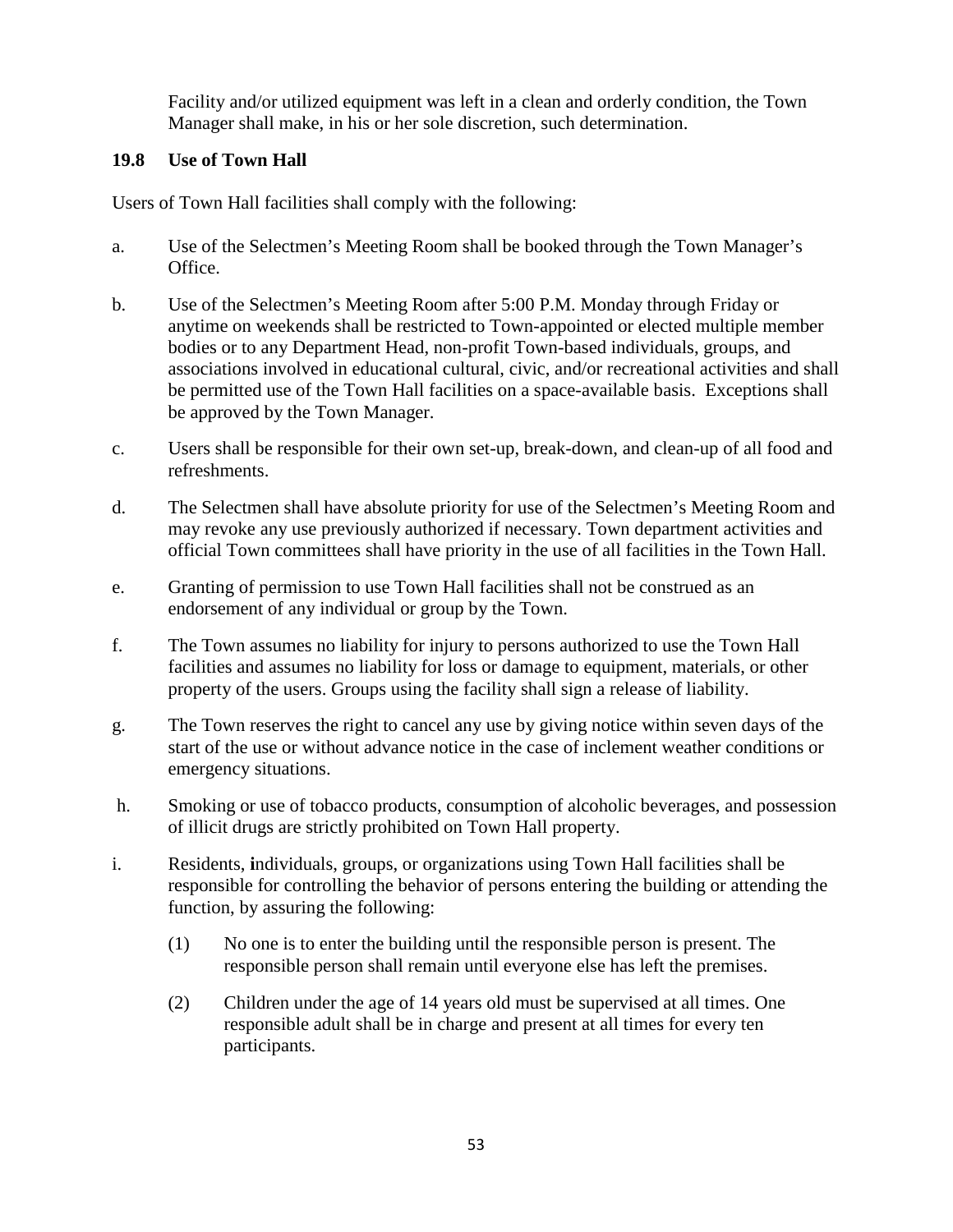## **19.9 Protection of Town Hall from Damage**

Residents, individuals, groups, and organizations using Town Hall shall protect it from damage by assuring the following:

- a. Use is confined to the specific area of Town Hall that was granted and/or approved. All access to other areas of Town Hall is strictly prohibited. Users shall use the restroom facilities on the basement level of Town Hall.
- b. No equipment is to be used, moved, altered, adapted, or adjusted without prior permission.
- c. Users of Town Hall shall make restitution for any vandalism or accidental damage to the facility or equipment.
- d. Nothing shall be pinned, taped, or fastened to the walls, curtains, or floors, etc., without prior written permission.
- e. All scenery, decorations, fixtures, etc., used in Town Hall shall comply with applicable fire safety laws, regulations, and procedures and shall be removed from the building immediately after use, unless previous arrangements have been made. Any needed lighting and sound equipment shall be provided by the user.
- f. The Town Hall shall be left in a clean and orderly condition. Users of the Town Hall facilities shall be responsible for clean-up with the aid of the custodian(s) on duty, and the used area must be returned to the state of cleanliness and order prior to its use for the event.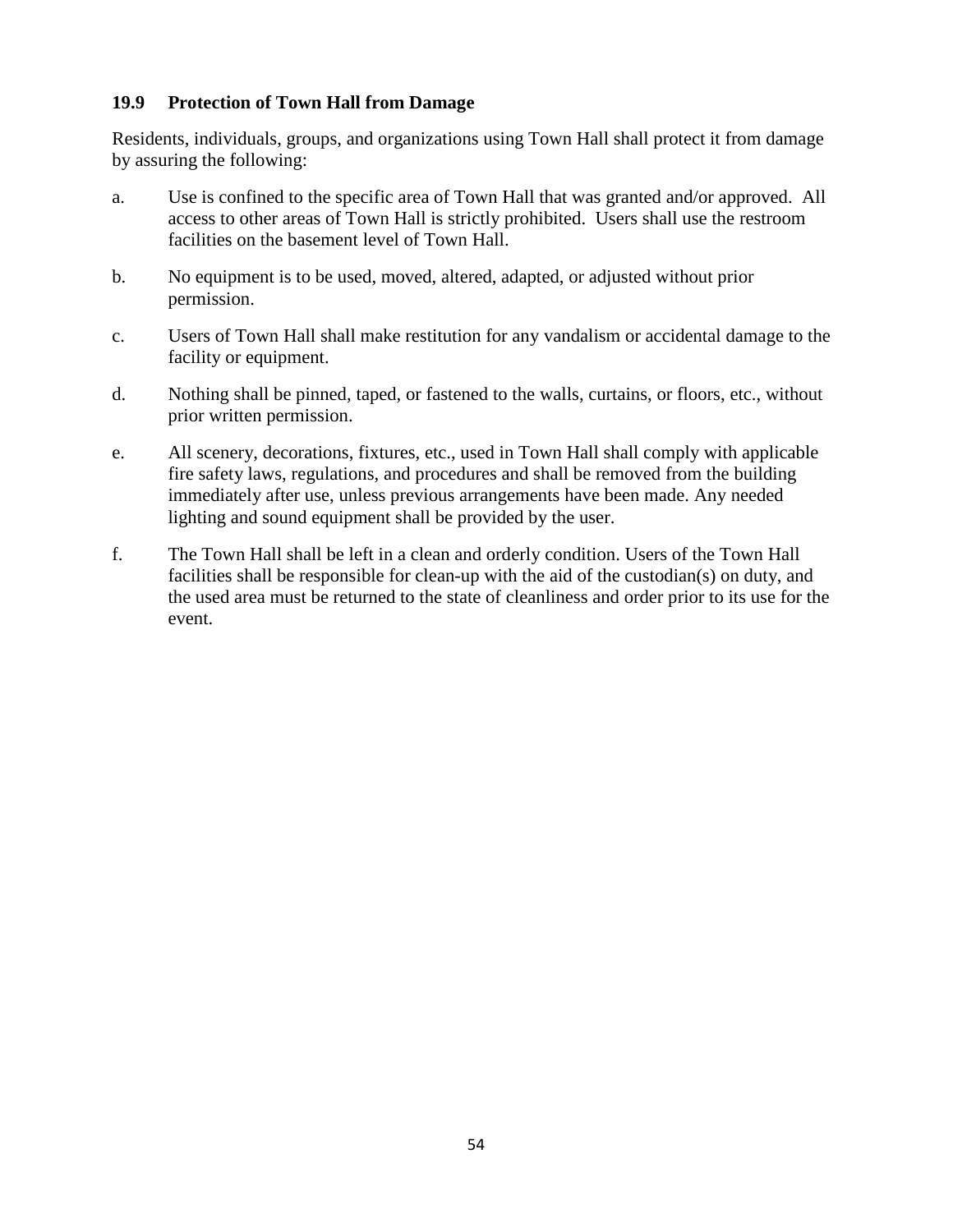## **ARTICLE XX HUNTING ON TOWN LAND (ARCHERY ONLY)**

#### **20.1 Hunting Laws and Regulations and Hunter Conduct**

All hunting laws and regulations of the Commonwealth shall be in force. There shall be no hunting on Sundays pursuant to Massachusetts law. In addition, the following Regulations are in effect for parcels under the custody of the Selectmen:

- a. Hunting is permitted by means of archery only. Firearms' hunting is not allowed.
- b. The hunter must contact the Police Department business line at phone number (978) 851- 7373 on the day before the day of hunting with his or her name, permit and license plate numbers, and hunting location.
- c. Permanent stands, or stands that permanently damage trees are not allowed. Portable stands or blinds must be removed within 31 days of the completion of the hunting season. Owner identification, (permit ID number) shall be affixed to any stand or blind left unattended. Stands or blinds not meeting these requirements may be removed by the Town.
- e. No hunter shall erect a tree stand or ground blind within 50 feet of a designated trail. No arrows shall be released that might reasonably be expected to cross a designated trail or impact within the boundary zone.
- f. The Town shall not responsible for loss or damage of tree stands or other hunting equipment, and is not responsible for any injuries resulting from their use.
- g. Hunters are responsible for the removal of their own litter, debris, and arrows. Hunters should be considerate of where they field dress their game.
- h. Hunters must stay at least 150 feet away from private property, roads, parking areas, and standing or flowing water while field dressing game.
- i. Hunting on Town property is allowed only from September  $1<sup>st</sup>$  through December  $31<sup>st</sup>$ .
- j. Any game species with an open season between September  $1<sup>st</sup>$  and December  $31<sup>st</sup>$ , inclusive, may be hunted as provided by Massachusetts General Laws. Information regarding seasons is available at<http://www.mass.gov/eea/agencies/dfg/dfw/>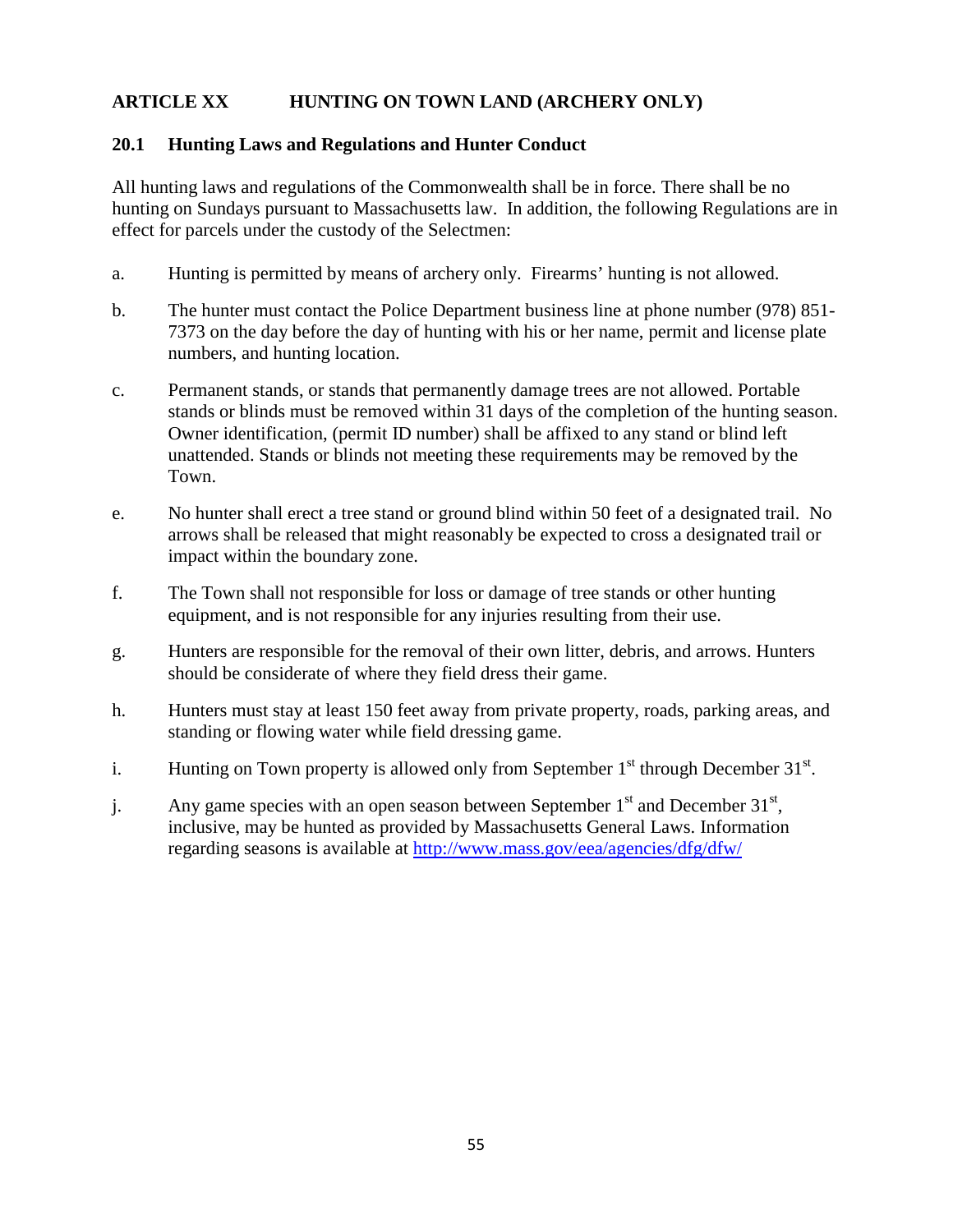# **ARTICLE XXI MOVING OF BUILDINGS**

#### **21.1 Permit**

Moving a building over public ways is not permitted without permission from the Selectmen. See M.G.L. c. 85, § 18. The Selectmen shall not issue a permit unless the following documents have been submitted to the Selectmen:

- a. Affidavit from the owner of record of a legal buildable lot at the point of destination and that the building is to be permanently installed on such buildable lot on a suitable, available foundation approved by the Building Commissioner.
- b. Approval from the Board of Health that such lot has an approved subsurface septic system plan or approval from the Department of Public Works of available public sewer.
- c. Copy of a valid building permit for the point of destination.
- d. Route map superimposed on a street map of the Town, showing time after departure at which all intersections will be crossed.
- e. Certification from all utilities operating in the Town (electric, gas, water, telephone, cable etc.) that either: the proposed move does not affect their installation and operation, or satisfactory arrangements have been made to prevent damage to their system and to give timely notice to those affected, of any anticipated interruption of service.
- f. Report form the Chief of Police and Fire Chief that the proposed move will cause no abridgment to the safety of the Town and of the public, either directly or indirectly, as a result of making some portion of the Town inaccessible to local law enforcement officials or firefighters.
- g. Report from the Town Engineer that the proposed route is structurally suitable for the move.
- h. Report from the Tree Warden indicating whether and where trees, limbs or shrubs must be removed to facilitate the move or protect the best interests of the Town.
- i. Bond or other acceptable surety in the amount of ten thousand dollars (\$10,000) to be returned after all requirements have been complied with.
- j. Copy of Massachusetts Rigger's license.
- k. Certificate of liability insurance for an amount no less than \$500,000 to \$1,000,000 for property damage and personal injury.
- l. Signed agreement authorizing the Town Manager to take whatever action is necessary to remove any incidental obstruction to a public way, if the move is not carried out in accordance with the submitted schedule.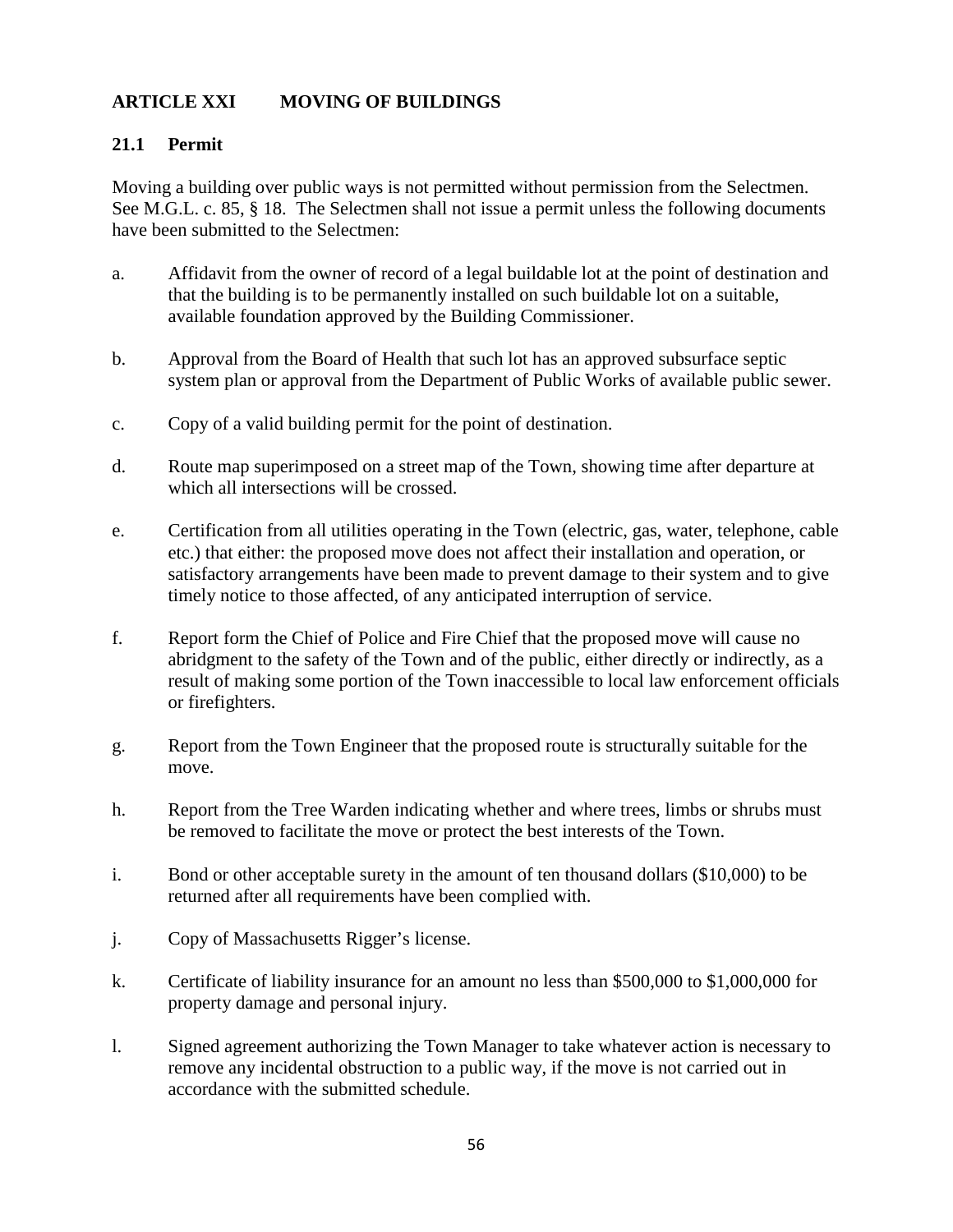#### **21.2 Additional Provisions**

The following must be complied with at the time of the move:

- a. The move must be executed during daylight hours at a time other than heavy traffic hours, as determined by the Chief of Police.
- b. A police officer must be on site at all times to direct traffic and any and additional police officers in the numbers and at the locations deemed necessary by the Chief of Police to assist directing traffic.
- c. The move must be expeditious and, as nearly as possible, performed in compliance with the submitted route and schedule.
- d. The submitted route, schedule, and time of departure must be prominently advertised at least once in a paper of local circulation within one week preceding the move.
- g. Incidental debris on Town ways and abutting property shall be removed within two hours after completion of the move.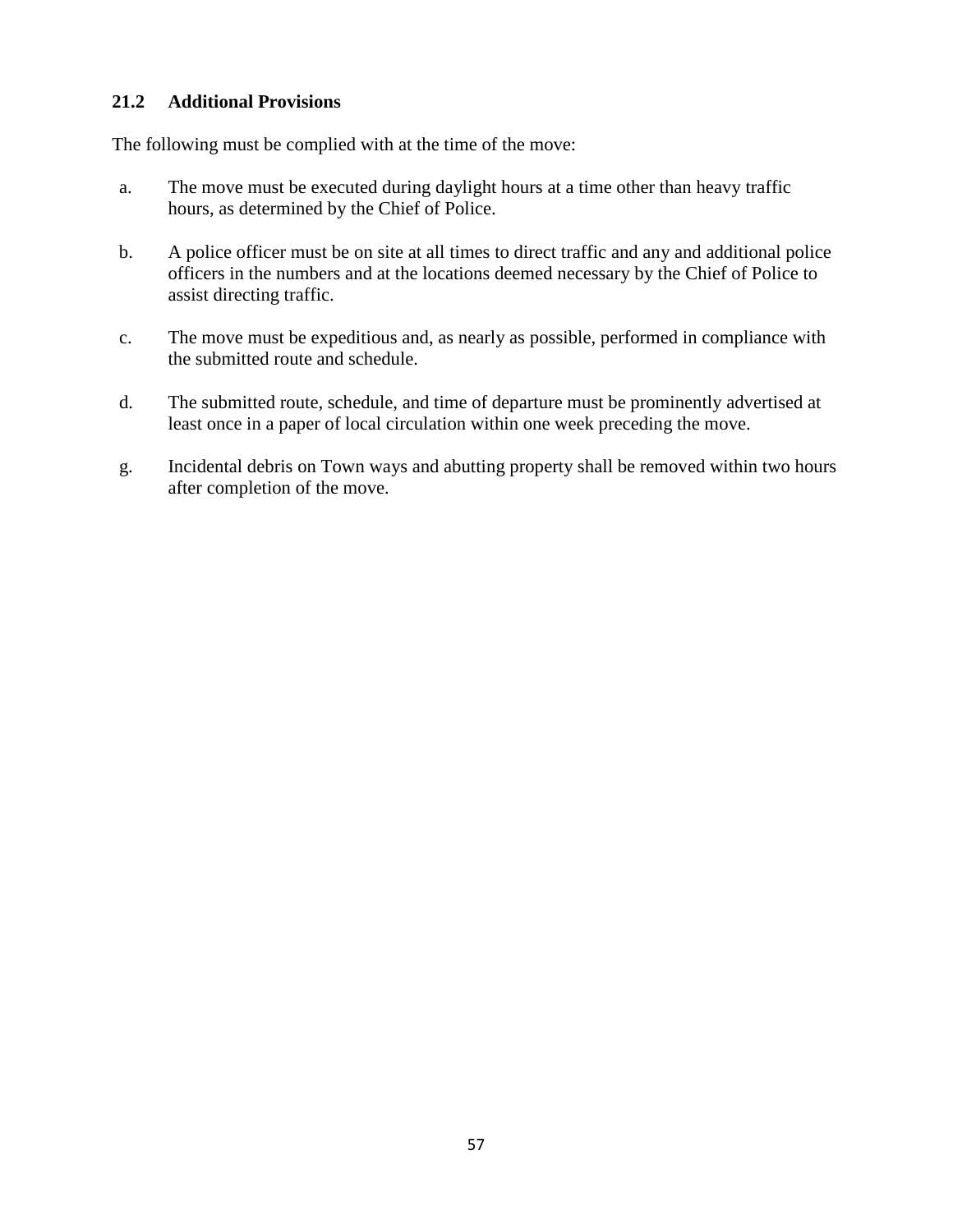# **ARTICLE XXII ACCEPTANCE OF GRANT OR GIFT OF FUNDS**

This Policy sets forth the procedures for the acceptance of monetary grants or gifts of funds.

#### **22.1 Deposit of Grant or Gift of Funds with the Treasurer**

Any employee or committee who receives a gift on behalf of the Town shall promptly deposit the gift with the Treasurer.

#### **22.2 Written Acknowledgement of Grants or Gifts of Funds**

Written acknowledgment of such funds shall be provided by the Town Manager to the grantor. The grantee shall also notify the Town Manager of the receipt of the gift.

#### **22.3 Acceptance and Expenditure of Grant or Gift of Funds**

The acceptance and expenditure of grants and gifts of funds shall be in compliance with M.G.L. c. 44, § 53A, or any other specific statute or law.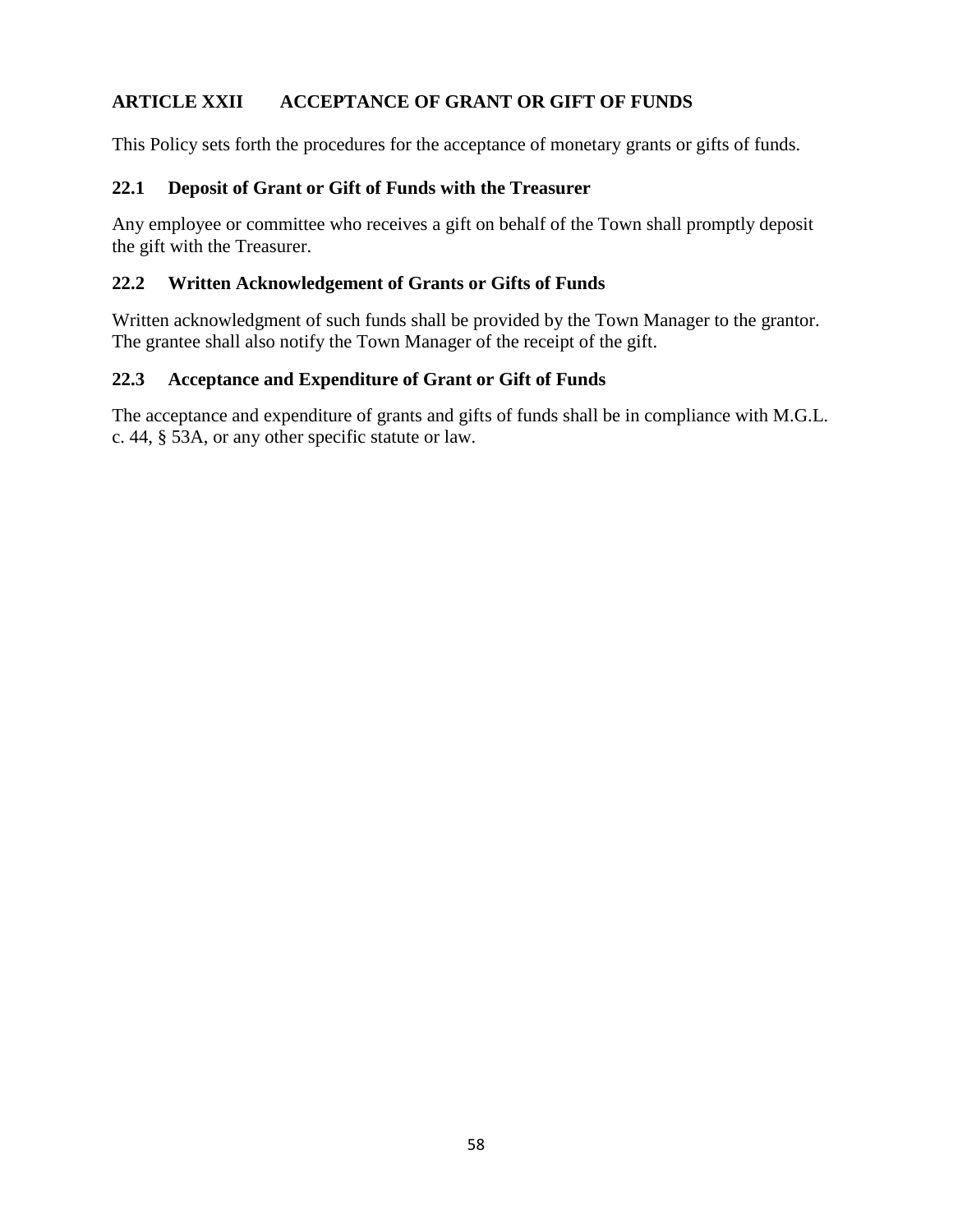# **XXIII USE OF THE TOWN SEAL**

The Town Seal constitutes a symbol to the general public of the Town.

#### **23.1 Provisions of M.G.L. c. 268, § 35**

The Town Seal may only be used for official purposes as determined by the Town Clerk or by the Selectmen.

#### **23.2 Policy**

The policy of the Selectmen is to prohibit all non-official uses of the Town Seal so that the Town Seal is used only to represent official purposes by the Town.

The Town Seal

- a. Shall be used on letterhead, forms, legal notices, and other official papers of the Town, as approved by the Town Manager.
- b. Is to be placed on municipality-owned or operated vehicles as may be determined by the Town Manager.
- c. May not be used for commercial purposes.

Any other use shall require approval by the Selectmen.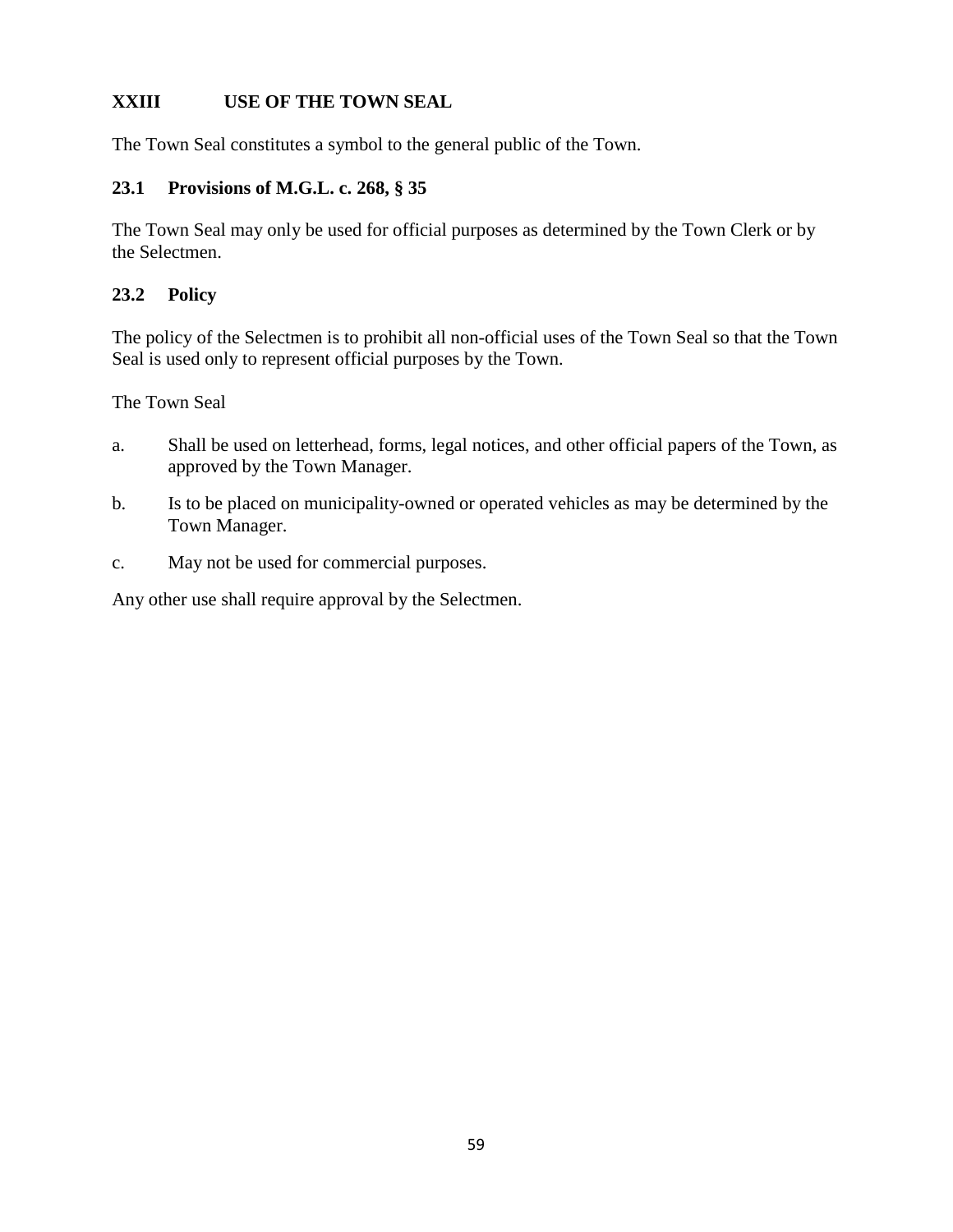# **ARTICLE XXIV STREET LIGHTING**

In the evaluation of the need for street lighting in a given location, the Town Manager will consider special requests only after the request has been reviewed by appropriate departments, especially the Police Department, as well as the utility company, for a determination of public safety, before a final determination.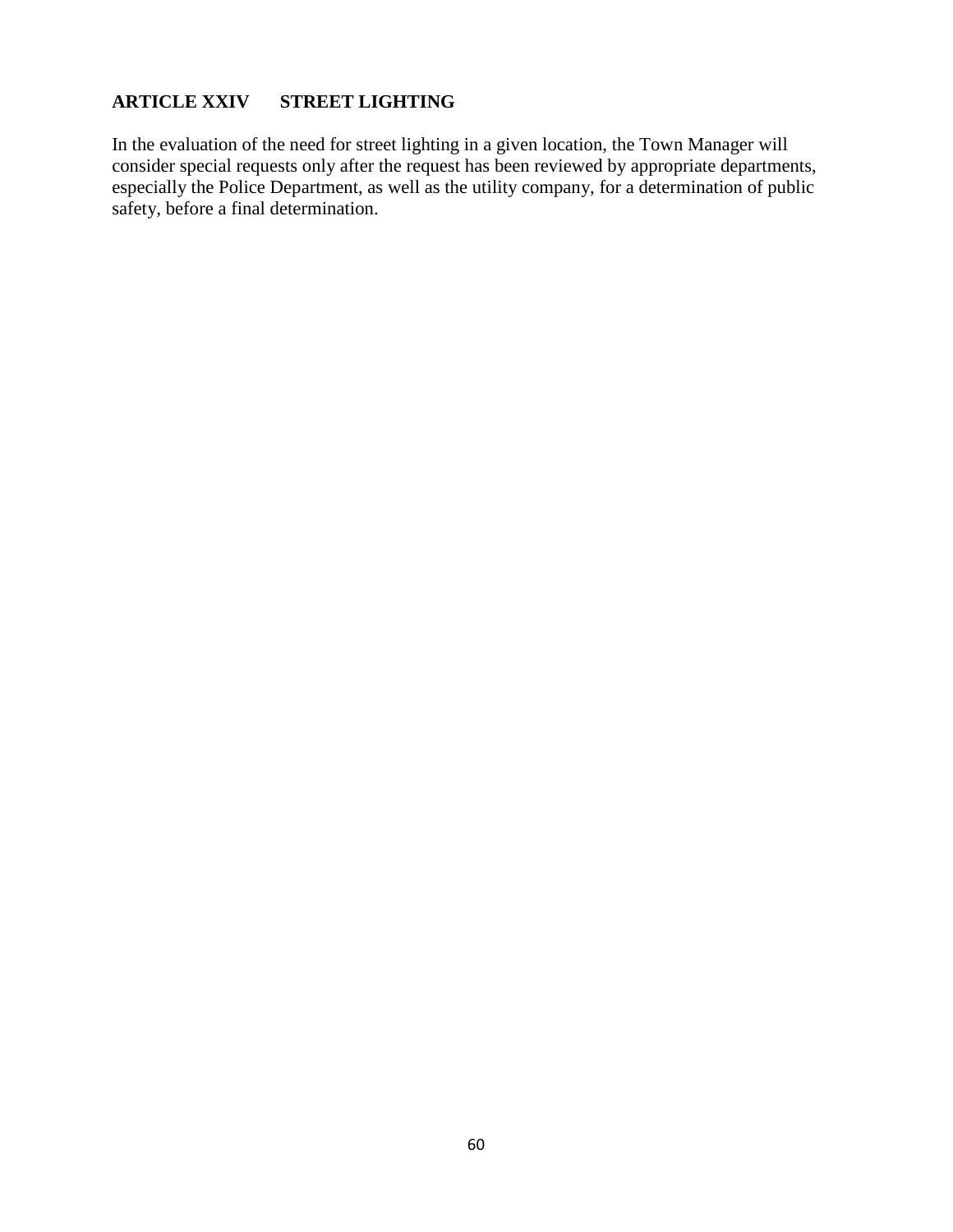# **ARTICLE XXV CHARITABLE AND POLITICAL SIGN PLACEMENT**

#### **25.1 General Purpose**

This policy is intended to be consistent with the intent of the Sign Zoning Bylaw to protect the character of the Town and is not intended to restrict in any manner the placement of Bylawexempt signs on private property, or within the public right-of-way immediately in front of the property of the sign owner as long as the sign does not cause damage, encroach upon a sidewalk or roadway, or otherwise create a hazard. This policy is not intended to restrict the carrying of signs in any public place where the signs are not otherwise restricted and is intended to be "content neutral" with respect to the placement of political and charitable signs on public property. As examples of "free speech", political signs enjoy the constitutional protections accorded under the First Amendment to the United States Constitution and under Article 16 of the Massachusetts Declaration of Rights. Towns may not impose restrictions on protected speech that are greater than those placed on other types of speech. By restricting the placement and proliferation of unattended political and charitable signs to a limited number of public locations for a specified time period, this policy shall remain content neutral while protecting the public interest in maintaining the Town's historic character.

#### **25.2 Permanent Signs Prohibited**

The policy of the Selectmen is to prohibit the installation of permanent political or charitable signs within the public right-of-way. The Selectmen acknowledge the good work performed by the Town's many charitable organizations and confirms the no-permanent-signs policy as a means of treating such organizations equitably, while upholding the goal of avoiding the proliferation of signs on public property.

#### **25.3 Policy Guidelines**

The placement of temporary political and charitable signs on public property in front of one's own home does not require Town Manager approval, with the following conditions:

- a. There is no protrusion into the public walkway or roadway; and
- b. Placement will not damage any plantings in the area; and
- c. Placement does not pose a hazard to passersby. The maximum allowable time for sign placement (60 days, as stated in the Bylaw) shall apply. All other requests to place political or charitable signs on municipal property shall be referred to the Town Manager's Office.
	- (1) Placement shall be allowed on an equitable basis with respect to approved locations, duration of placement, and maximum dimension of signs.
	- (2) Where space is limited, approval shall be on a first-come, first-served basis.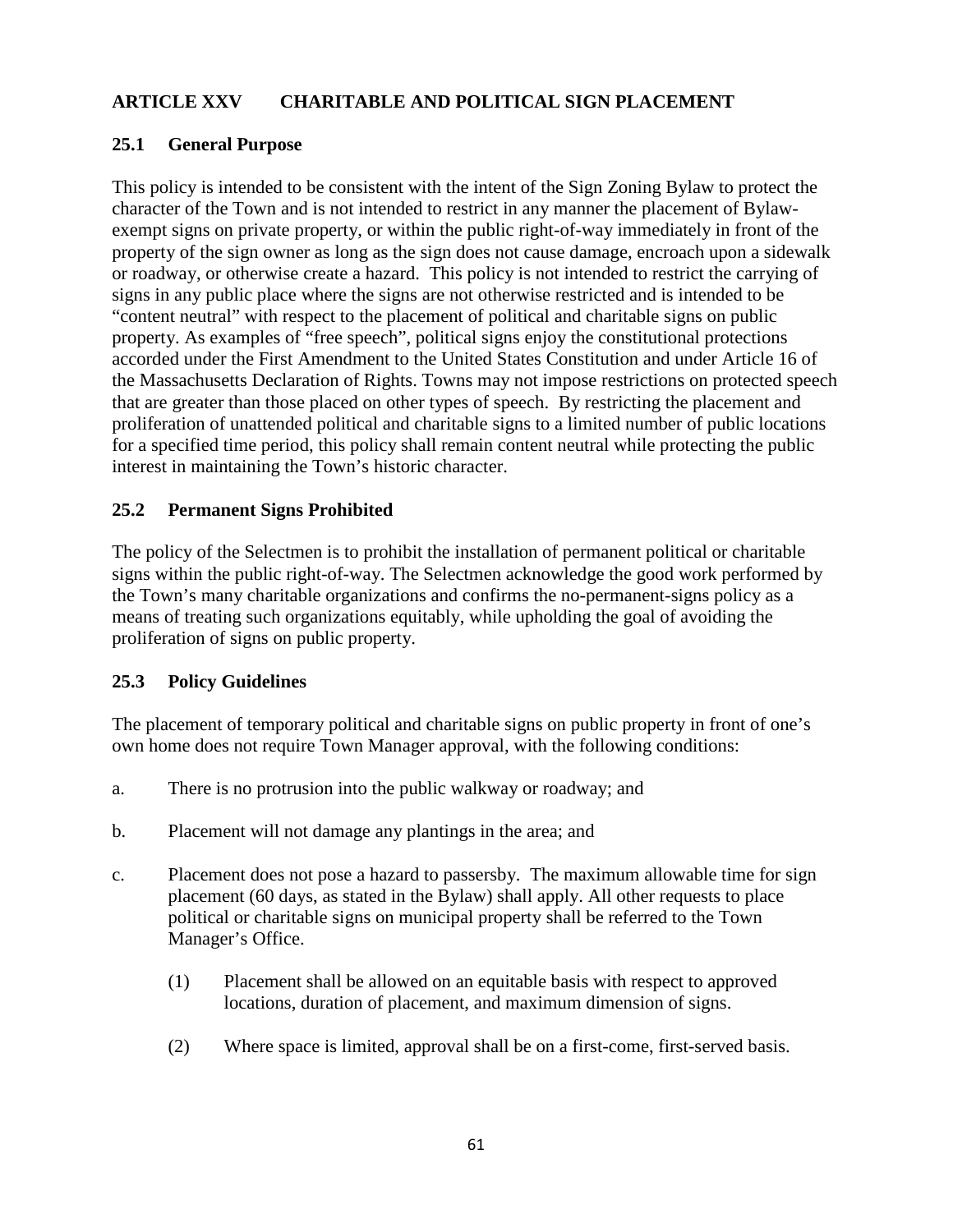(3) Approval shall be for one sign for each location (back-to-back signs and twosided "sandwich board" signs are acceptable).

# **25.4 Sign Locations**

This policy does not attempt to identify the relatively few specific locations which shall be approved for sign posting in the central areas of Town because these locations may need to be revised over time. Approved locations shall typically be away from historic places, monuments, memorial structures, and municipal buildings where the placement of such signs may provide an incorrect perception that the Town has taken an official position with respect to a cause, an issue, an organization, or a person.

## **25.5 Sign Dimensions**

Sign dimension requirements shall not be considered absolute, but generally signs shall be in the form of a freestanding "sandwich board", or attached to a stake driven into the ground (where the surface allows and there is no risk to shallow subsurface structures such as irrigation systems).

## **25.6 Time Allowed for Posting**

Sign owners shall be encouraged to make the most efficient use of time by limiting posting to one week before their event, and by removing all signs promptly at the end of the approved time. Posting time of up to two weeks is acceptable, but posting of more than two weeks shall generally not be approved for events that do not serve a specific Town department's functional purpose.

## **25.7 Contact Information**

All posted signs shall include the contact information of the sign owner attached in a visible manner to the sign. Signs that do not include such contact information may be removed at the Town's discretion.

## **25.8 Sign Removal**

In addition to signs that do not include the contact information of the owner, signs that are placed in disapproved locations as well as signs that are placed in approved locations without prior approval of the Town Manager's Office may be removed from the site and stored at a Town facility awaiting the owner's retrieval.

## **25.9 Violations**

Violation of this policy by a sign owner shall be considered grounds for suspension or revocation of the privileges outlined above.

# **25.10 Day-to-Day Administration**

The Town Manager is responsible for the day-to-day administration of this Policy.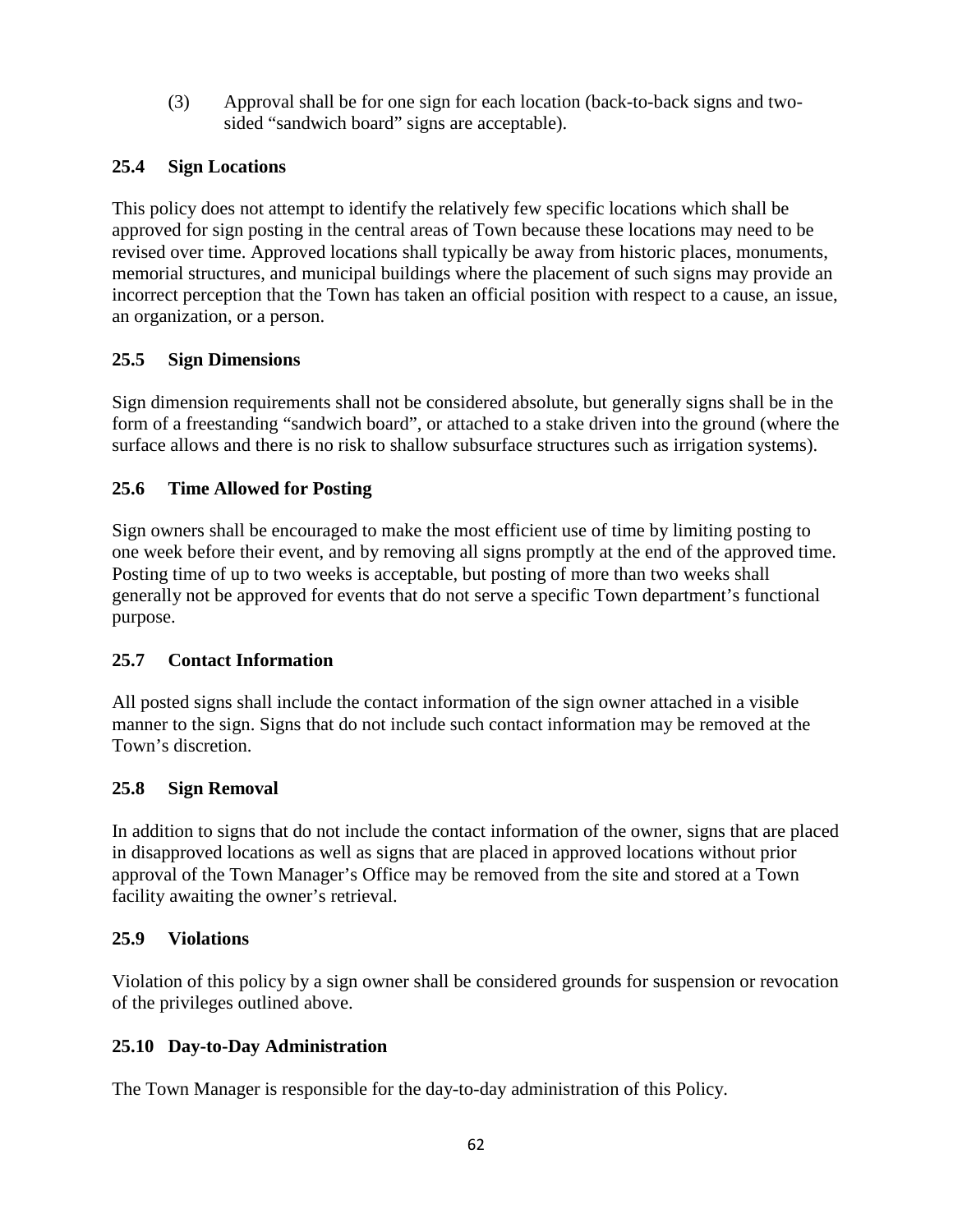## **ARTICLE XXVI RESIDENTIAL WASTE COLLECTION**

#### **26.1 Definitions**

Contractor: A residential solid waste collection firm with whom the Town contracts for this service and is licensed by the Board of Health to collect solid waste from residential units in the Town.

#### **Non-Recyclable: Non-recyclable materials include light bulbs, plate glass, auto glass, and ceramics.**

Recyclable: Recyclable materials include aluminum cans, deposit and non-deposit cans and glass-colored and clear bottles, steel/tin cans, aluminum pie plates and trays, plastic containers #1-7 including milk containers, water, soda, and juice bottles, shampoo, conditioner, laundry, bleach, and fabric softener bottles (all of which must be rinsed and cleaned), newspapers, magazines, office paper, phone books, and all cardboard.

Residential Waste Collection: All residential homes shall place all household waste in trash bags placed in the Town-issued residential blue trash cart. All residential trash carts shall be placed curbside for collection. Items not to be placed in the residential trash cart are: all recyclables, construction materials, tires, motor oil, oil based paint, medical waste, hot ashes, gasoline, hazardous materials, yard waste, leaves, grass clippings.

Single Stream Recycling: all recyclable materials shall be placed in Town-issued recycling cart for automated collection.

#### **26.2 Disposal of Large Household Items**

To dispose of white goods such as refrigerators, washing and drying machines, dishwashers, other appliances, televisions, computer monitors, water heaters, other metal items and tires, call Republic Services for disposal instructions and pricing.

#### **26.3 Trash Stickers**

All extra household trash that does not fit in the residential trash cart requires a sticker purchased from the Town. Excess trash that does not have a sticker will not be picked up. The cost of the sticker is \$5.00. Excess bags with a sticker shall not exceed fifty pounds.

#### **26.4 Duties of Contractor**

The Contractor shall, once each week on routes and days of collection agreed to by the Town Manager, collect and remove trash from residential trash carts placed curbside at the edge of the traveled way or sidewalk.Recyclables shall be collected on days agreed to by the Town Manager.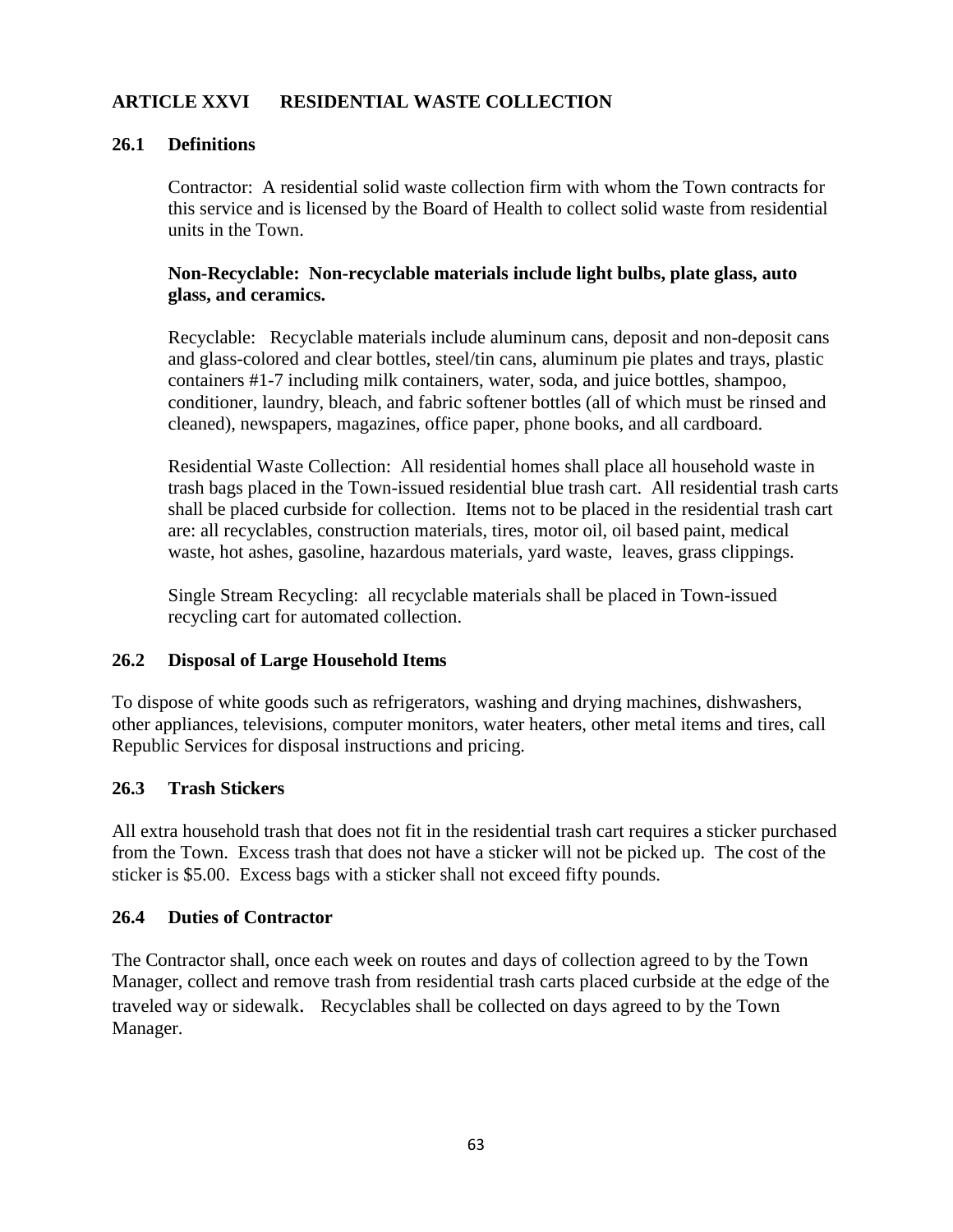## **26.5 Placement of Residential Trash Carts on Collection Day**

Residential trash carts shall be placed at least three feet away from the recycling cart or on the opposite side of the driveway or walkway.

## **26.6 Lost or Damaged Trash or Recycling Carts**

Lost or damaged residential trash or recycling carts will be replaced by the Town.

## **26.7 Collection that Falls on Holidays**

In the event of a Holiday, collection may be one day later depending on what day the Holiday falls on.

## **26.8 Tree Branches, Shrubs, and Leaves**

Tree branches and shrubs shall be no more than three feet in length and four inches in diameter.

Branches and shrubs shall be placed in separate barrels or tied and bundled. Leaves must be placed in paper bags or separate barrels for curbside collection.

Designated pickup dates for tree branches, shrubs and leaves will be established each year by the Town.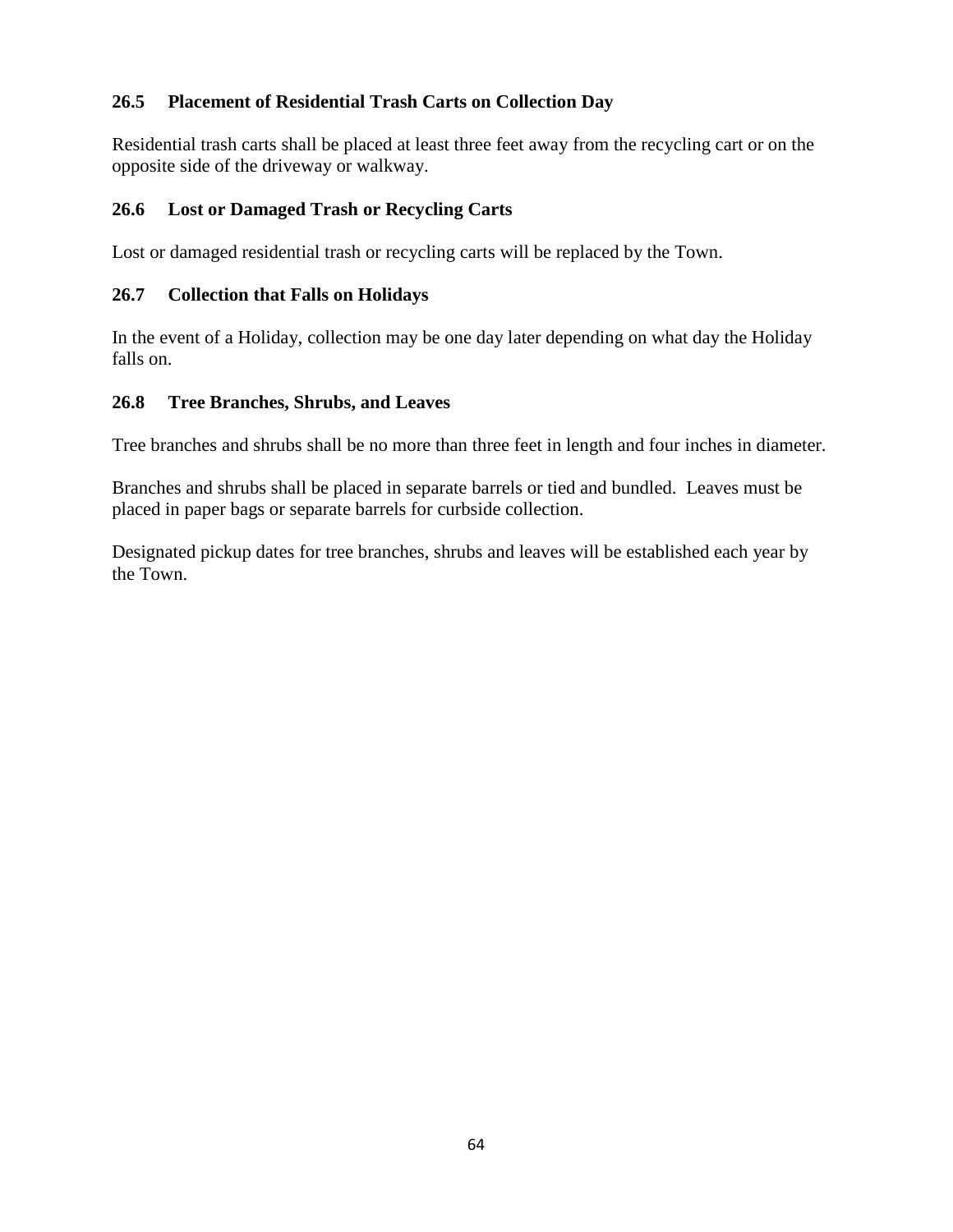# **ARTICLE XXVII HACKNEY VEHICLE REGULATIONS**

#### **27.1 Definitions**

Whenever in this Regulation the following terms are used, they shall have the meaning respectively ascribed to them in this section:

Chief of Police: The Chief of Police of the Town or the person authorized by the Chief to act in his or her behalf.

Hackney Board: the Selectmen or the person authorized by the Selectmen to act on its behalf.

Hackney Vehicle: A motor vehicle transporting passengers for hire, and including taxicabs, and public automobiles, but excluding school vehicles.

Public Automobile: A vehicle for hire for livery purposes without a taximeter.

Taximeter: A mechanical instrument or device by which charge for hire is mechanically calculated either for distance travelled or for waiting time or for both, and upon which such charges shall be clearly indicated by means of figures.

Convicted: When the term "convicted" is used for determining the number of years that have expired since a criminal conviction occurred, shall mean the later of the following: the date of conviction, the date of release from prison, or the date upon which the applicant's parole/probation terminates.

#### **27.2 Hackney Vehicle Licenses**

The Hackney Board is authorized, in accordance with this Regulation, to grant hackney vehicle licenses to suitable persons as determined by an appropriate background check conducted by the Police Department, All licenses shall be for a term of one year to expire at the end of the year. In addition to all other considerations, the Hackney Board is authorized to grant licenses when in its judgment the public convenience, needs and welfare will be substantially served by such grant.

#### **27.3 Fees for Licenses**

The fee for the first cab is \$500; each additional cab is \$200 and renewal shall be \$100 for each cab. A check made payable to the Town of Tewksbury in the amount of \$250 (one half of the first cab fee) must be submitted with the application. This fee is non-refundable.

#### **27.4 License approved by Hackney Board**

No license shall be sold, transferred or assigned without the prior written approval of the Hackney Board which shall, before granting such approval, determine that the proposed licensee is a suitable person, firm or corporation to receive such license.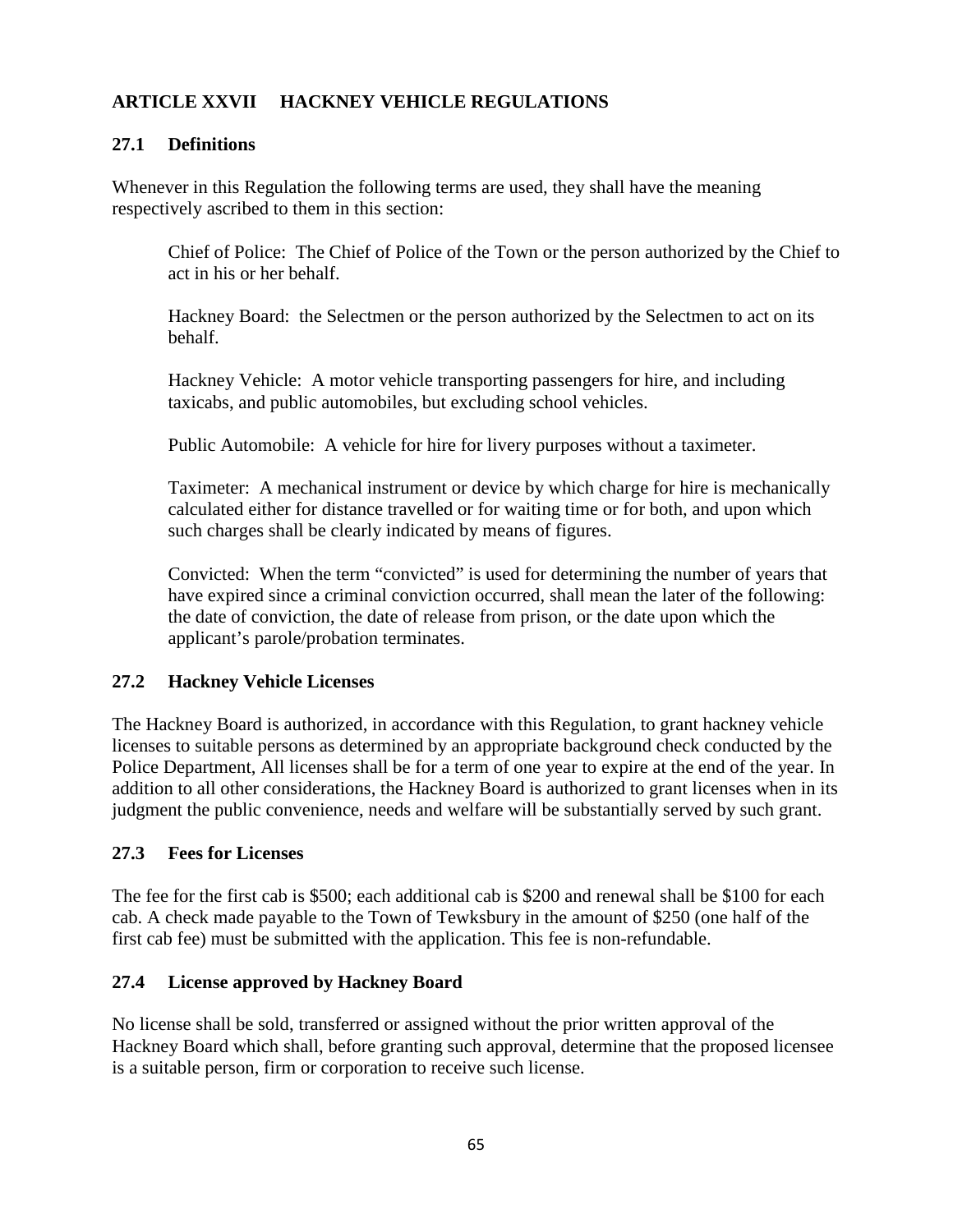# **27.5 Change in Certificate of Registration**

Upon change in the Certificate of Registration of a Hackney Vehicle issued by the Registrar of Motor Vehicles of the Commonwealth, the licensed owner shall within five days of such change present such certificate to the Chief of Police together with his or her Hackney Vehicle license for notation of such change.

## **27.6 Change of Address**

Changes of address of business and/or owner of Hackney Vehicle shall be reported to the Chief of Police and Hackney Board within five days of such a change.

## **27.7 Applications for Livery Licenses**

Applications for livery licenses (limousines) must be submitted upon proper form entitled

APPLICATION FOR LICENSE, and applicant must fill out CORI application and submit it to Chief of Police.

## **27.8 Inspection of Hackney Vehicles**

During the month of June on an annual basis and prior to filing application for Hackney Vehicle license, each owner shall cause its Hackney Vehicle(s) to be thoroughly inspected by the Chief of Police, or a qualified person designated by him or her, in regard to mechanical condition, general appearance and safety.

## **27.9 Other Conditions for Hackney Vehicles**

All Hackney Vehicles shall:

- a. Be kept in good condition, suitable for occupancy and mechanically fit for the safety of passengers. The exterior and interior shall be clean and sanitary at all times.
- b. Display the company name and phone number on the exterior of both the driver and passenger sides of the vehicle in letters and numbers at least three inches high. Such lettering and numbering shall be of a color sufficiently contrasting with the color of the vehicle so as to make them clearly visible.
- c. Display a unique unit number in digits at least two inches high on the exterior of both the driver and passenger sides and the rear of the vehicle. Such numbering shall be of a color sufficiently contrasting with the color of the vehicle so as to make them clearly visible.

## **27.10 Revocation or Suspension of License**

The Hackney Board shall revoke or suspend the license of any Hackney Vehicle found by it to be unfit or unsuited for public patronage.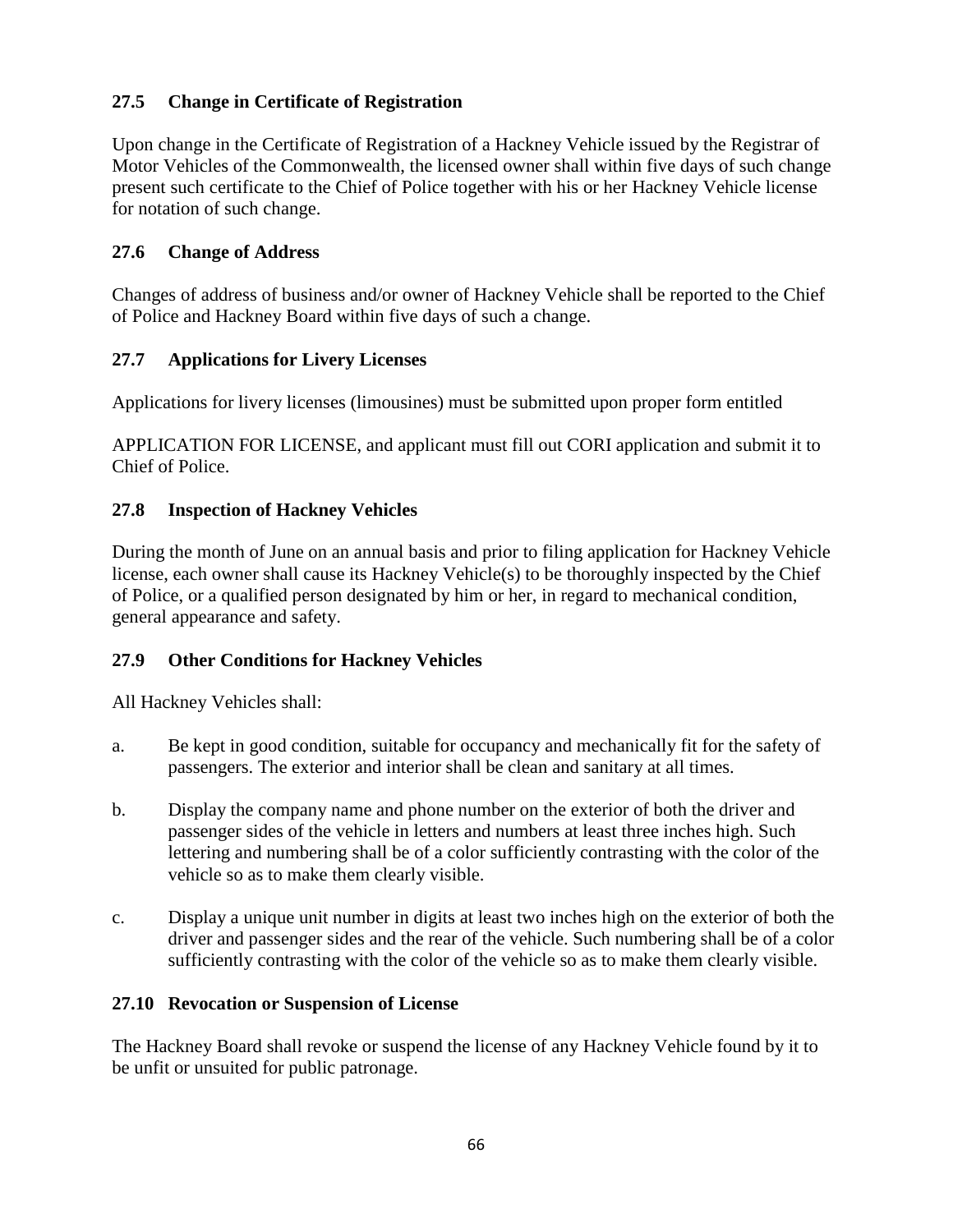# **27.11 Taximeters**

Taximeters are mechanical instruments or devices by which the charge for hire is mechanically calculated, either for distance travelled or for waiting time or for both and upon which such charge shall be clearly indicated by means of figures. Taximeters shall comply with the following:

- a. The size and design of every taximeter shall be approved by the Commonwealth's Division of Standards or by the Sealer of Weights and Measures of any municipality of the Commonwealth.
- b. Prior to the annual inspection of Hackney Vehicles or when vehicles are licensed for the first time, every taximeter shall be inspected and sealed by the Commonwealth's Division of Standards or by the Sealer of Weights and Measures of any municipality of the Commonwealth. All meters requiring repair and all new meters installed as replacement must be inspected and sealed prior to use. Taximeters shall also be subject to all regulations prescribed by the Director of Standards of the Commonwealth.
- c. After sundown the face of every taximeter shall be illuminated so as to throw a continuous steady light thereon.
- d. Every driver of a licensed taxicab shall place the flag of the taximeter in a recording position as soon as he or she takes on a passenger, and shall keep the flag in a recording position so long as the taxicab is engaged.

# **27.12 Hackney Vehicle Driver's License**

No person, including owners, shall operate a hackney vehicle for hire without first obtaining a Hackney Vehicle Driver's License.

The Chief of Police may issue Hackney Vehicle driver's licenses to suitable persons. Hackney Licenses may be renewed by the Chief of Police and shall be valid for two years. Each applicant shall submit a signed release authorizing access by the Chief to the applicant's criminal history from the Criminal History Systems Board.

Applicants shall be deemed unsuitable and will not qualify for a Hackney license if any of the following disqualifying factors apply:

- a. The applicant is not able to read and understand English.
- b. The applicant is under eighteen years of age.
- c. The applicant is addicted to or is a chronic abuser of intoxicating liquors or drugs.
- d. The applicant has been convicted of a criminal sex offense.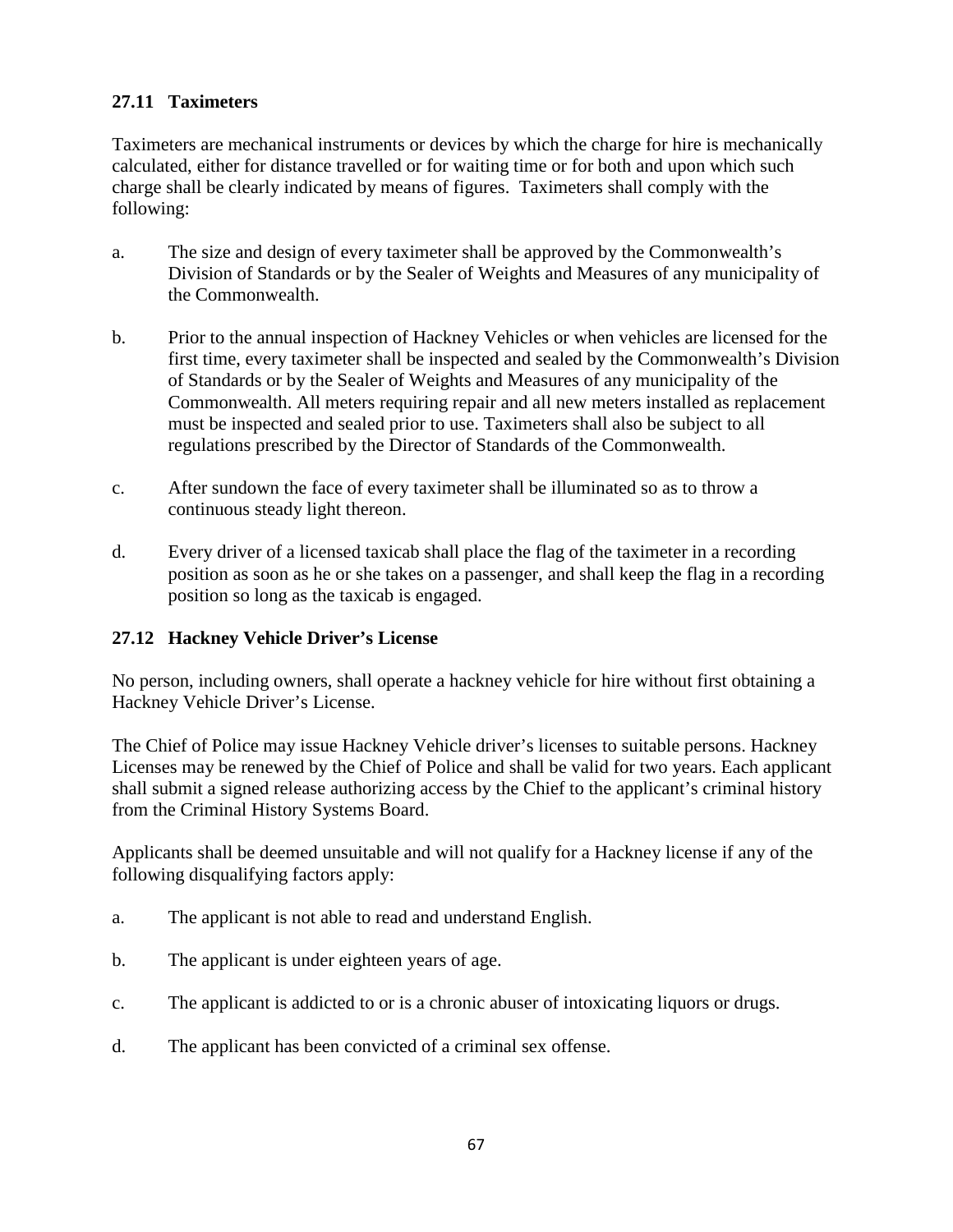- e. The applicant has been convicted of violating the Controlled Substance Act within the last ten years.
- f. The applicant has been convicted of an offense involving firearms within the last ten years.
- g. The applicant has been convicted of Assault and Battery on a police officer or a serious felony involving violence within the last ten years.
- h. The applicant has been adjudicated as a habitual traffic offender within the last ten years.
- i. The applicant has been involved in five or more incidents involving motor vehicle violations and/or motor vehicle accidents within the last five years.
- j. The applicant does not possess a current, valid Massachusetts driver's license.

## **27.13 Application Requirements**

- a. A non- refundable fee of \$125.00 for each license shall be shall be submitted with initial application. This fee is inclusive of the \$100.00 fee for civil fingerprinting. A license shall be valid for two years and shall expire on the anniversary of the date of issue. The renewal fee shall be \$50.00.
- b. Photographs will be required of new applicants, renewal applicants, and of applicants requesting to replace a lost or damaged license. A reasonable fee may be charged for the photographs.
- c. Applicants must present, at the time their applications are submitted, a valid driver's license issued by the Massachusetts Registrar of Motor Vehicles.

## **27.14 Change of Address, Employer**

When a licensed hackney driver changes his or her address or employer, he or she shall notify the Chief of Police in writing within twenty-four hours of such change.

## **27.15 Lost or Mislaid License**

If a license is lost, mislaid, or destroyed, the licensee shall immediately report the same to the Chief of Police and must apply for a replacement license subject to the terms and conditions of this section.

## **27.16 Refusal to Issue or Renew License**

The Chief of Police may revoke or refuse to issue or renew a license if the Police Chief is of the opinion that the licensee or prospective licensee is not a suitable person.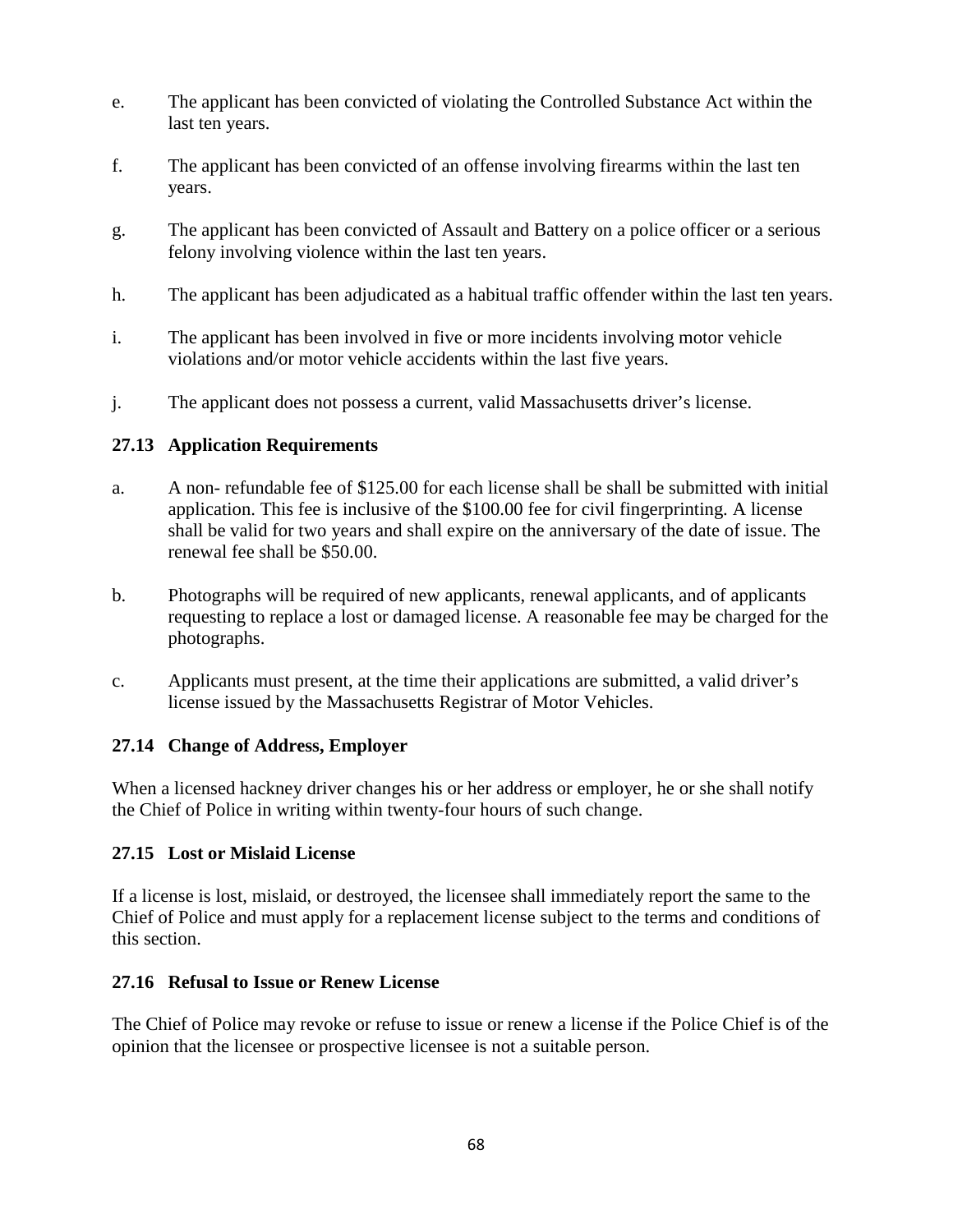## **27.17 New Hackney License Fee Schedule**

The fees for a Hackney licenses Hackney Driver's License are as follows:

- a. New Hackney License Fee: \$500.00 for the first cab. Each additional cab is \$200.00.
- b. Hackney Renewal Fee: \$100.00 which shall be paid prior to the expiration date.
- c. Hackney Driver's License Fees: Each Hackney Driver shall pay a non-refundable license fee of \$125.00 which includes fingerprinting and is valid for two years. The renewal fee is \$50.00.

#### **27.18 Rate of Fare for Taxicabs**

The rate of fare to be charged by taxicabs are as follows:

- a. Rate fare shall be uniform for all licensed taxicabs, namely: \$3.40 for the first  $4/5<sup>th</sup>$  of a mile; an additional \$0.60 for each additional fifth of a mile.
- b. All tolls (one way) for tunnels, bridges, roads, and turnpikes shall be assumed by the passenger or passengers.
- c. A flat rate may be charged for trips originating or terminating beyond the geographical limits of the Town. Proof of what shall appear to be an exorbitant charge for services will be regarded as reasonable grounds for believing that the owner or driver so charging is not a suitable person to be licensed.
- d. Waiting time shall include all time during which the vehicle is not in motion, beginning after its arrival at the place to which it has been called, and the party engaging same has been notified. A charge of \$24.00 per hour of each hour of waiting time shall be made. No charge shall be made for time lost through the inefficiency of the vehicle or its driver, or for time between premature arrival in response to a call and the hour for which the vehicle was ordered.
- e. Hand baggage may be carried by passengers without charge. The carriage of trunks shall be optional with the person in charge of the vehicle, but if carried the charge shall be \$1.00 for each trunk.
- f. When more than three passengers engage a taxicab an additional \$0.25 per trip may be charged for each passenger over three in number, except that no charge will be made for children under twelve years of age when accompanied by an adult.
- g. When more than one passenger is picked up and not discharged at the same destination, the fare charged to the first passenger will be according to the taximeter at the destination of the first passenger. After the departure of the first passenger the taximeter flag will be dropped again and the second passenger will then pay the fare according to the taximeter at the destination of the second passenger. The first passenger to be let off shall be the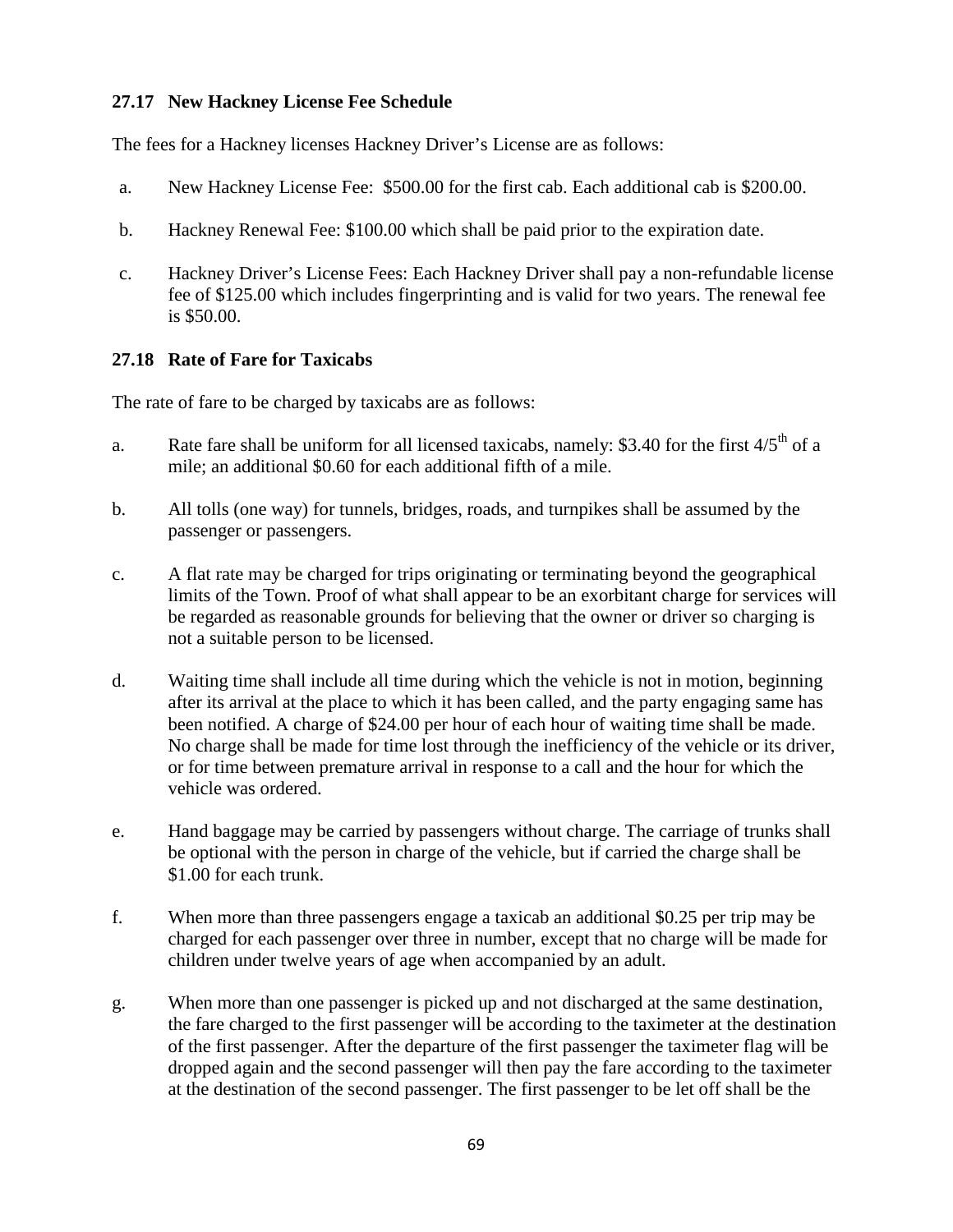one whose destination is nearest to the point of departure. The same process is to be followed for each passenger in the taxicab.

h. These rates are subject to change by the Hackney Board.

# **27.19 Waybills**

The driver of a licensed Hackney Vehicle must keep on a form approved by the Chief of Police and produce upon demand of the Chief of Police or any officer designated by him or her, a record of all trips made by said vehicle and containing all information requested on the such approved form for each calendar day, said forms to be kept by the licensed owner for a period of one hundred eighty days.

# **27.20 Lost Property**

Hackney drivers shall immediately, after delivering any passenger, search

said vehicle for any property which may have been left, and any such property found shall be delivered by the finder within twenty-four hours to the Chief of Police.

## **27.21 Display of Rate of Fare, Hackney Vehicle License, and Hackney Vehicle Driver's License**

The driver of a Hackney Vehicle shall display on the inside of the vehicle in a clear view of the passengers a card indicating the current rate of fare, his or her hackney driver's license, and a Hackney Vehicle license, except in the case of public automobiles where no rate card is to be displayed. If a company requires a minimum charge for a credit card, or does not accept credit cards, that fact must be clearly displayed for all passengers to see.

# **27.22 Conduct of Hackney Vehicle Drivers**

- a. No driver in charge of a licensed taxicab while awaiting the employment of passengers, shall stand the same in any public street or place other than at a stand, nor shall any driver of such taxicab interfere with the proper and orderly access to or egress from any public event; but any licensed taxicab driver may accept employment while driving through any public street or place without stops other than those due to obstruction of traffic and at such speed as not to interfere with or impede traffic.
- b. No driver of any licensed taxicab shall solicit and pick up passengers within one hundred feet of an established stand when there are Hackney Vehicles on the said stand.
- c. While at a designated taxi stand, a taxicab driver must remain in his or her taxi except for the purpose of assisting a passenger to or from the front door of a building. Should a taxicab driver need to leave his or her cab, such as to use a restroom, he or she must move his or her taxicab from the stand to a legal parking spot and forfeit his or her place in line.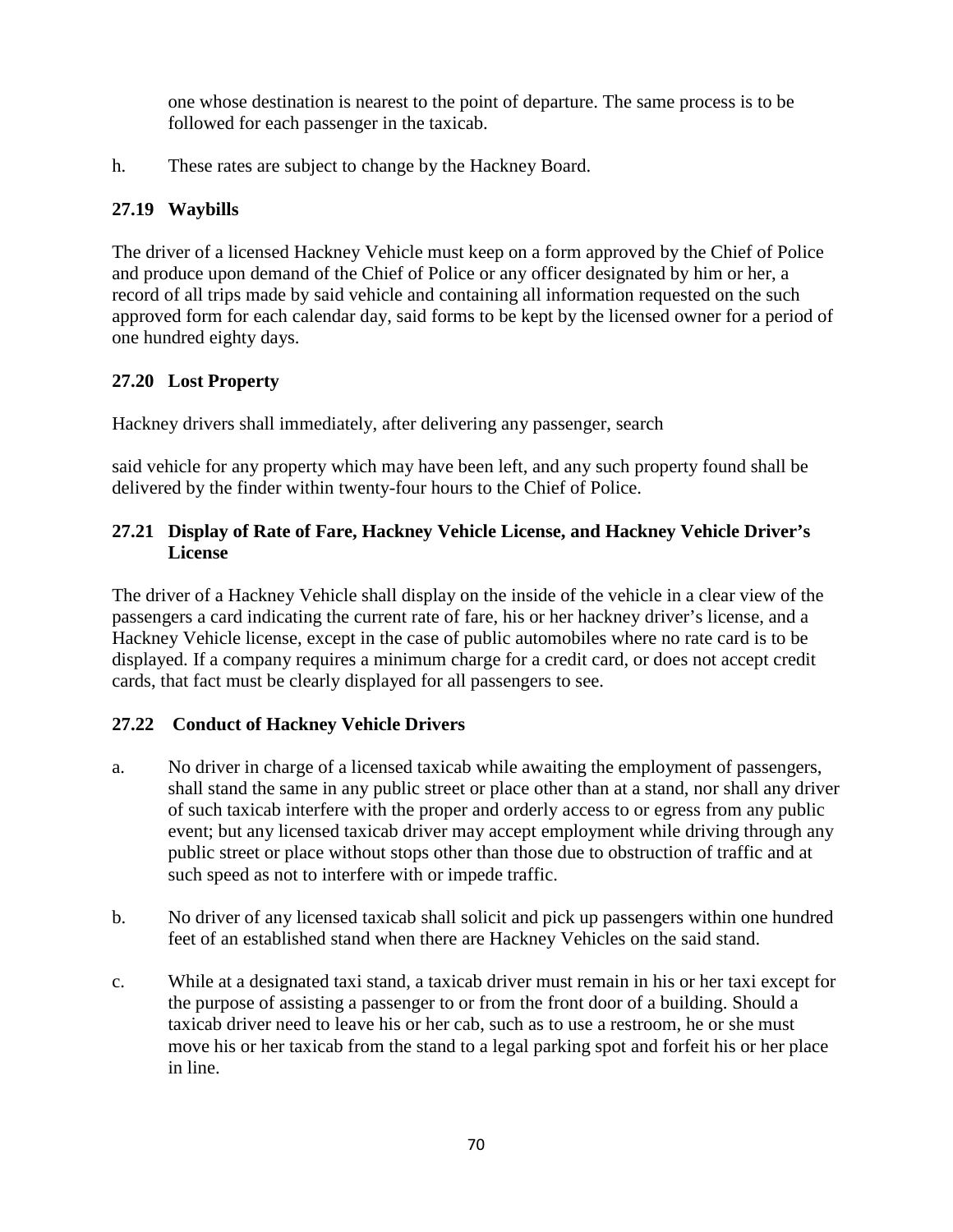- d. No taxicab driver shall park for a period of more than ten minutes or loiter within one thousand feet of a designated taxi stand.
- e. A driver of a licensed taxicab shall not refuse, unless previously under hire or unless the conditions are such as those described in this section, to carry any passenger lawfully entitled to be carried in a taxicab.
- f. Except as permitted by this Regulation, a taxicab driver shall not demand from any passenger more than the fare recorded on the taximeter, regardless of the number of passengers conveyed except as provided for elsewhere on these regulations; i.e. baggage, extra passenger, etc..
- g. No driver having charge of any licensed taxicab shall take up or carry any other passenger after the taxicab has been occupied or engaged by any prior passenger, until any such prior passenger shall have discharged said taxicab, without the consent of such prior passenger. Any such prior passenger shall not be obliged or requested to pay any extra fee or fare for refusing such consent.

## **27.23 Dress Code for Taxi Drivers**

Every driver having charge of a licensed taxicab in a public place shall be hygienically clean, well groomed, and neat and clean in appearance, suitably dressed.

## **27.24 Taxicab Service**

- a. Calls received for services inside the town limits of the Town shall be answered as soon as possible and if service cannot be rendered within a reasonable time, the prospective passenger shall be notified how long it will be before the said call can be answered.
- b. Any licensed owner who refuses to accept a call anywhere in the Town limits at any time when such owner has available taxicabs, or who shall fail or refuse to give over-all service, shall be deemed a violator of this by-law and licenses granted to such owner may be revoked at the discretion of the Hackney Board.

## **27.25 Out-of-Town Hackney Vehicles**

No person, firm, or corporation not having a Hackney Vehicle driver's license issued by the Chief of Police of the Town shall drive or have charge of a Hackney Vehicle, nor shall any person, firm, or corporation set up and use a Hackney Vehicle in the Town without a Hackney Vehicle license, provided, however, that nothing here contained shall be construed as prohibiting a driver of a Hackney Vehicle licensed outside the Town from driving through the Town or from delivering in the Town a passenger accepted outside Town or from accepting within the Town passengers for hire if summoned by or at the request of said passengers by radio or telephone to do so.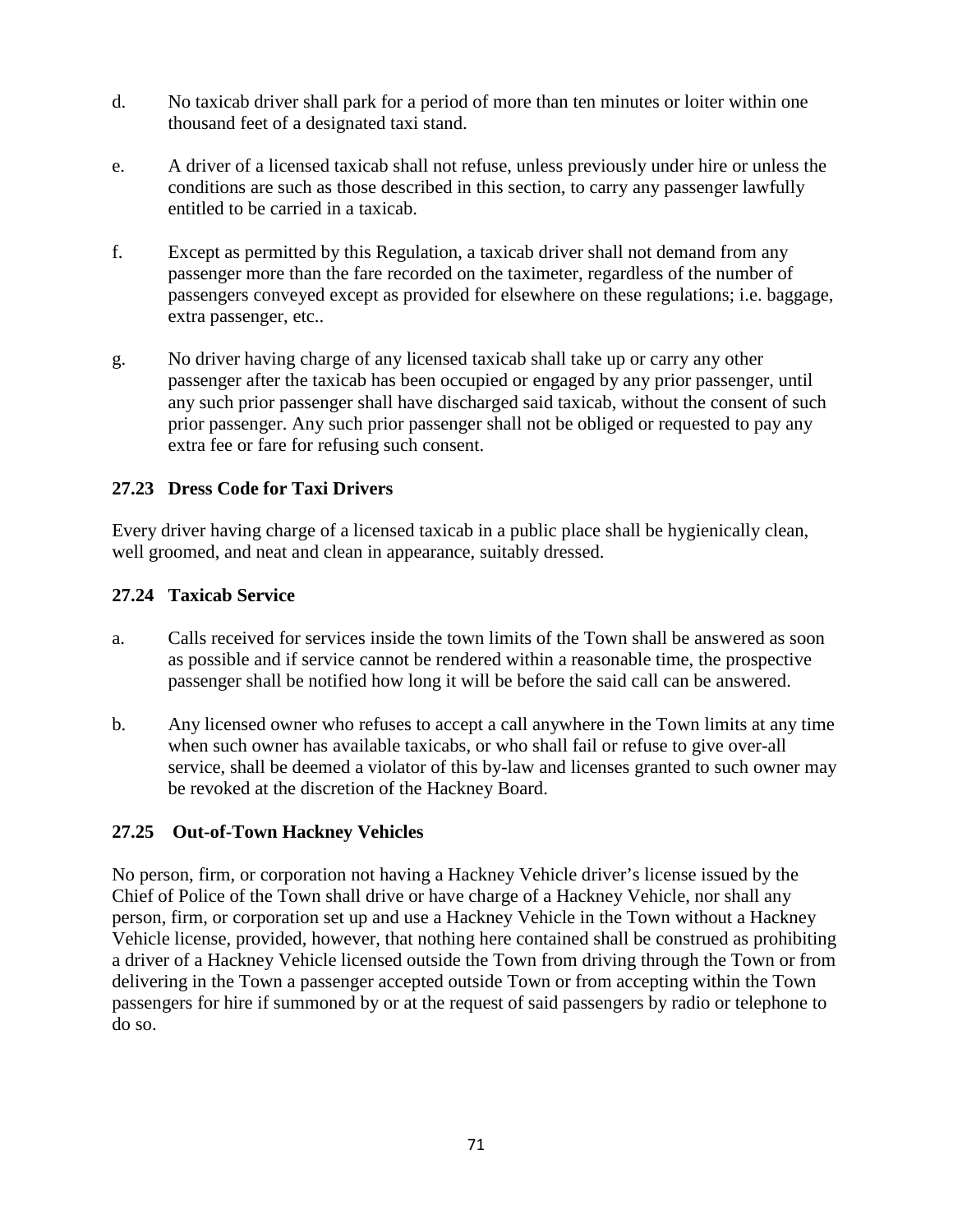## **27.26 Number of Hackney Licenses**

In order to provide adequate coverage to the Town and ensure healthy competition, the Hackney Board may limit the number of licensed Hackney Vehicles. The Hackney Board may also limit the number of Hackney Vehicle licenses issued to any one company.

## **27.27 Violations and Penalties**

- a. Violations enforced by means of a non-criminal citation will follow the appeals process as outlined in M.G.L. c. 40, § 21D.
- b. All other complaints and violations of these Regulations against Hackney Vehicle drivers and owners shall be brought before the Chief of Police or his or her designee who shall hear the facts, and render a decision within fourteen days of said hearing. If the Hackney Vehicle driver or owner is found in violation of the complaint or violation, the Chief of Police may suspend or revoke the license of the offending owner or driver.
- c. Any person or corporation violating any of the provisions of these Regulations shall forfeit and pay a fine not exceeding one hundred dollars for each offense.
- d. Any Tewksbury Police Officer may stop a licensed Hackney Vehicle to verify Hackney Vehicle and Driver's License status.
- e. These Regulations may be enforced by any Tewksbury Police Officer.

## **27.28 Insurance**

All hackney business owners must at all times maintain bodily injury and property damage insurance at the minimum amounts required by the State. On an annual basis the owner must submit Certificates of Insurance to the Chief of Police.

# **27.29 Appeal**

Any Hackney Vehicle driver or owner or any person or persons claiming to be aggrieved by a finding of the Chief of Police shall have the right to appeal to the Hackney Board, as follows:

- a. The appeal shall be filed in writing within five days of the date of the finding. Pending a final determination of said appeal, no decision of the Chief of Police shall be put into effect.
- b. Appeals shall be heard by the Hackney Board which shall hold a hearing within fourteen days of the filing of the appeal.
- c. The appellant shall have the right to be represented by counsel at said hearing, to introduce such evidence as he or she may desire, and to cross examine all witnesses. The Hackney Board shall file its report and findings with the Chief of Police within fortyeight hours of the termination of the hearing, said report and finding to be final and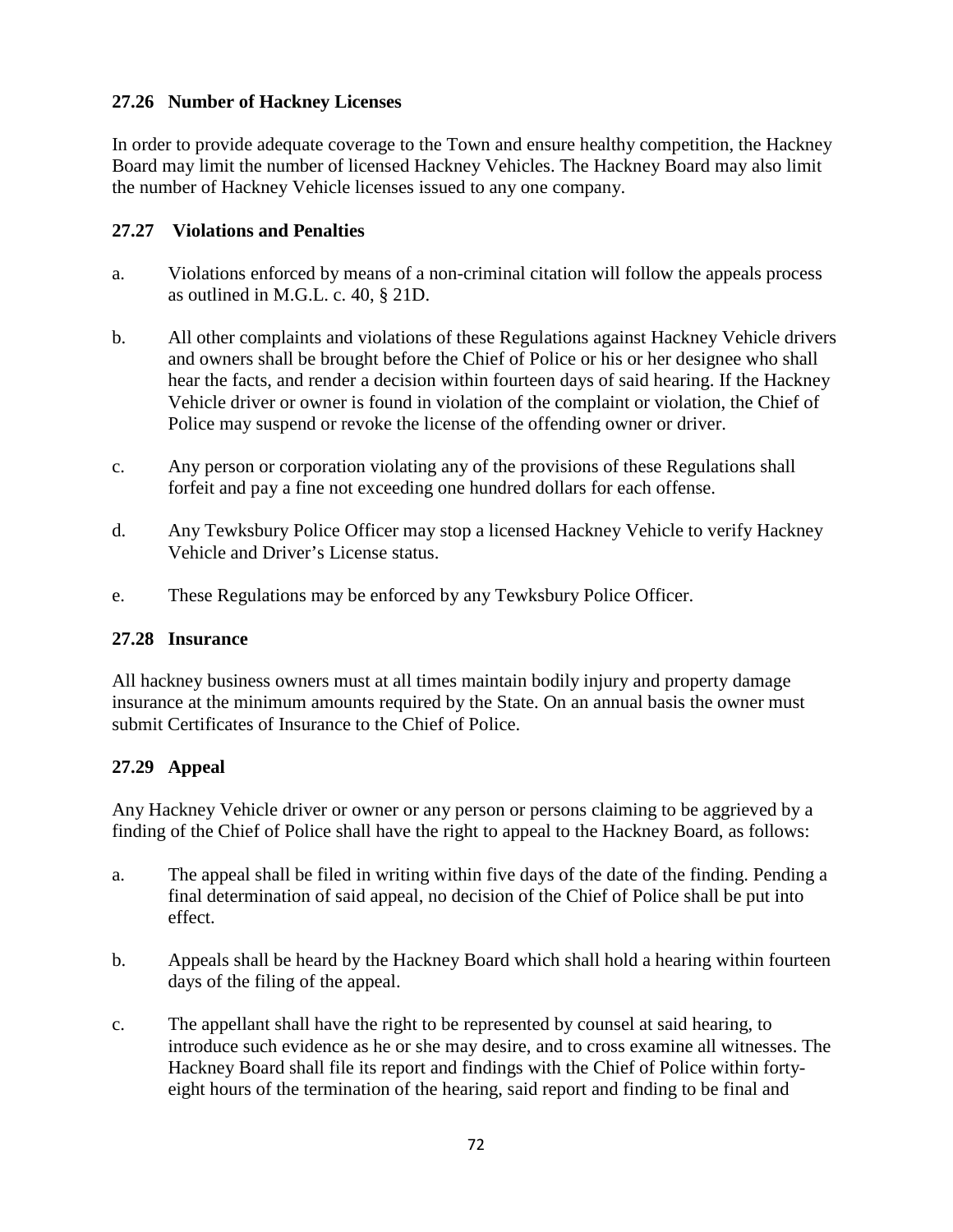binding on all the parties. The Chief of Police shall act pursuant to such report and findings, and immediately notify all parties involved.

## **27.30 Suspension or Cancellation**

The Chief of Police may either suspend or cancel any license granted pursuant to these Regulations if the Chief of Police in his or her sole discretion determines that such suspension or cancelling is warranted to protect public safety.

### **27.31 Provisions Severable**

If any part, section, or subdivision of these Regulations, or their application shall be held invalid, unconstitutional, or inoperative as to any particular person, persons, or conditions, such invalidity shall not affect other provisions or applications of these Regulations which can be given effect without the invalid provision or application, and to this end the provisions of these Regulations are declared to be severable.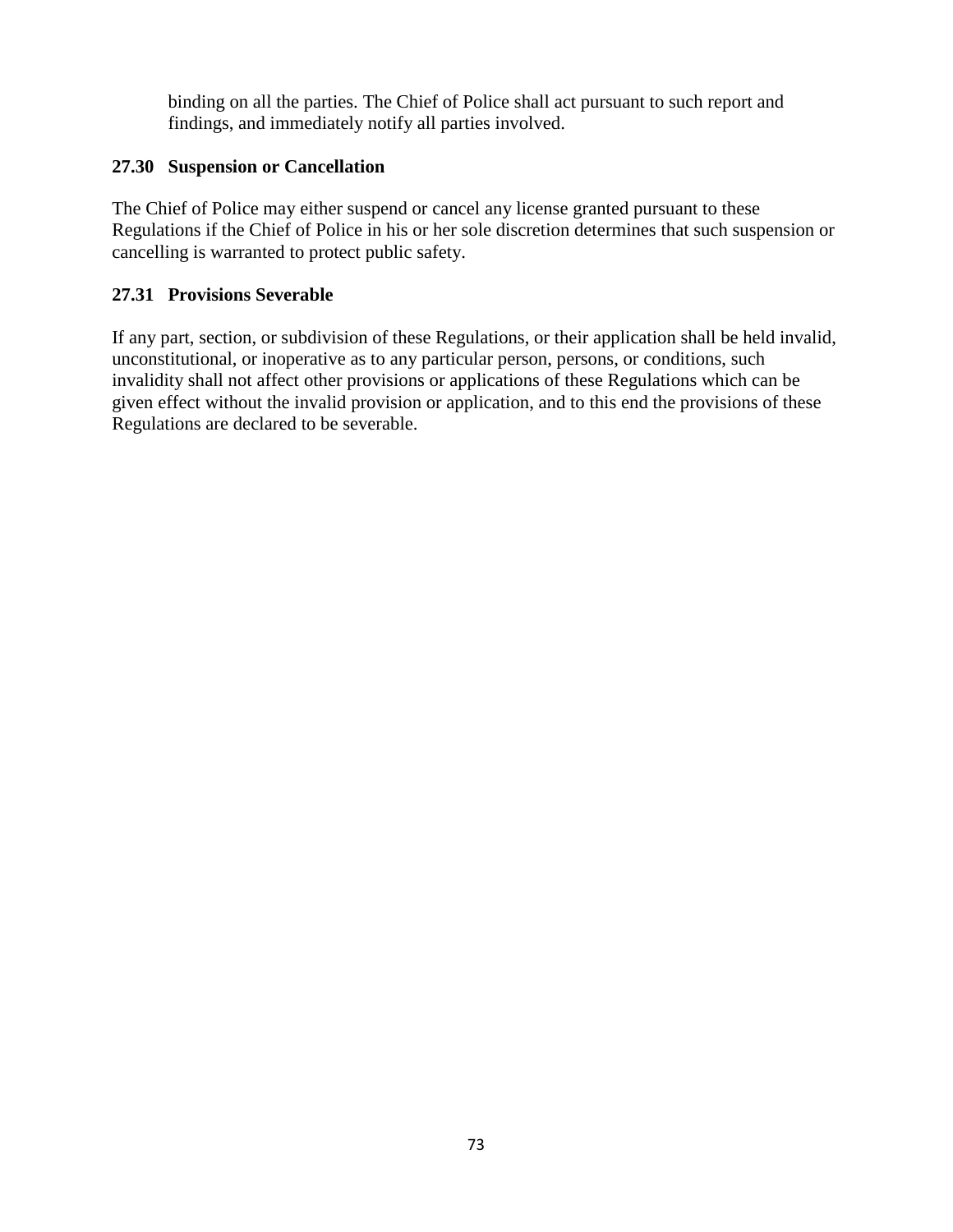# **ARTICLE XXVIII FRAUD RISK ASSESSMENT POLICY**

#### **28.1 Applicability**

This Policy applies to all employees of the Town.

#### **28.2 Fraud**

Fraud can cover many activities; however this Policy is directed primarily at financial matters. It may include, but is not limited to:

- a. Misappropriation of Assets
	- (1) Forgery, alteration or misappropriation of checks, drafts, promissory notes or securities.
	- (2) Unauthorized use, or disposition of funds or property (for example, misuse of Town-owned computer hardware, software, data and other records; use of Townowned equipment, vehicles or work time for non-town purposes).
	- (3) Embezzlement.
	- (4) Theft.
	- (5) Falsifying time sheets or payroll records.
	- (6) Falsifying travel or entertainment expenses and/or utilizing Town funds to pay for personal expenses or for personal benefit
	- (7) Fictitious reporting of receipt of funds.

#### b. Fraudulent Financial Reporting

- (1) Improper revenue recognition.
- (2) Improper expense/expenditure recognition.
- (3) Overstatement of assets.
- (4) Understatement of liabilities.
- c. Expenditures and Liabilities for Improper Purpose

Payments in money or other property, including but not limited to such things as jobs for families and friends, discounted or free services in exchange for benefits and other things of value, bribes and kickbacks.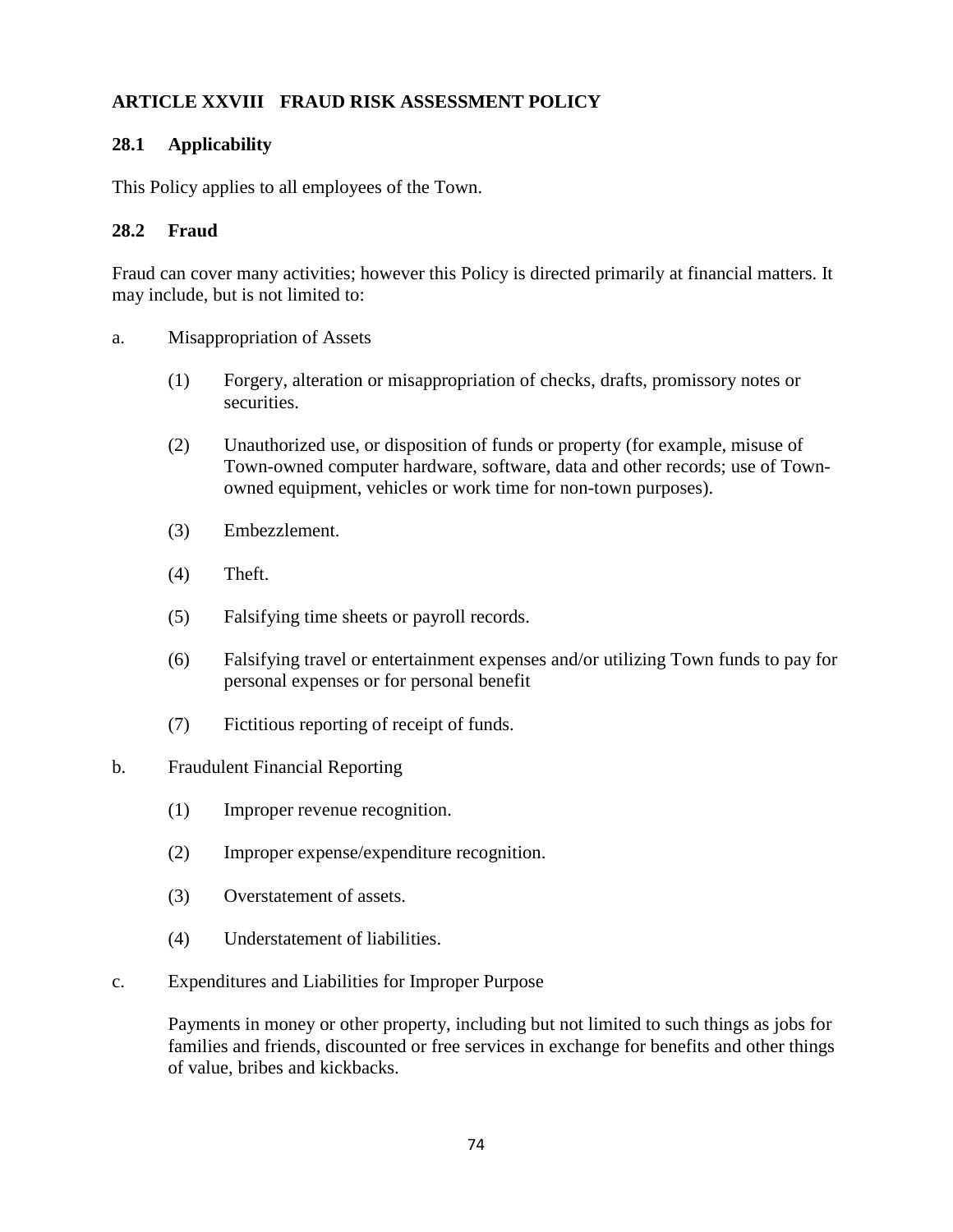## **28.3 General Policy and Responsibilities**

The Town will investigate any suspected acts of fraud, or misappropriation of property. An objective and impartial investigation will be conducted regardless of the position, title, and length of service or relationship with the Town of any person, group or organization reasonably believed to have committed fraud. Each Department Head is responsible for instituting and maintaining a system of internal control to provide reasonable assurance for the prevention and detection of fraud, misappropriation and other irregularities. Management should be familiar with the types of improprieties that might occur within their area of responsibility and be alert for any indications of such conduct.

The Town Manager has the primary responsibility for overseeing the investigation of all suspected fraudulent acts defined in this policy. The Town Manager will immediately notify the Selectmen.

All department heads or individuals, upon discovery of any violation of this policy, must notify the Town Manager of the violation. If it is determined that corrective action may be able to be provided internally within the department, the department head or individual will notify the Town Manager as to the steps taken to correct the violation.

Upon conclusion of the investigation, the results will be reported to the Selectmen. Where there are reasonable grounds to believe that a fraud may have occurred, the Town Manager may report the incident to the appropriate authorities, which shall include the Selectmen and the Chief of Police, in order to pursue appropriate legal remedies. The Town Manager will pursue every reasonable effort to obtain recovery of the assets.

# **28.4 Procedures for Reporting**

Any employee who has knowledge of any occurrence of fraudulent conduct, or has reason to suspect that a fraud has occurred, shall immediately notify the Town Manager in writing. The written report should be sufficiently detailed and inclusive to ensure a clear understanding of the issues raised. In cases where the employee has a reason to believe that the Town Accountant and/or Finance Director may be involved, the employee shall immediately notify the Town Manager orally, unless the Town Manager is also believed to be involved, then the Chairman of the Selectmen should immediately be notified. Such oral notification shall be followed by a written report. However, in certain circumstances, it may be appropriate for employees to report suspected instances of fraud or irregularity directly to the Chief of Police.

## **28.5 Investigation**

Upon notification or discovery of a suspected fraud, the Town Manager shall immediately investigate the fraud. The Town Manager will make every reasonable effort to keep the investigation confidential. When deemed necessary, the Town Manager shall coordinate the investigation with the internal auditor and/or appropriate law enforcement officials. Legal Counsel will be involved in the process, as deemed appropriate.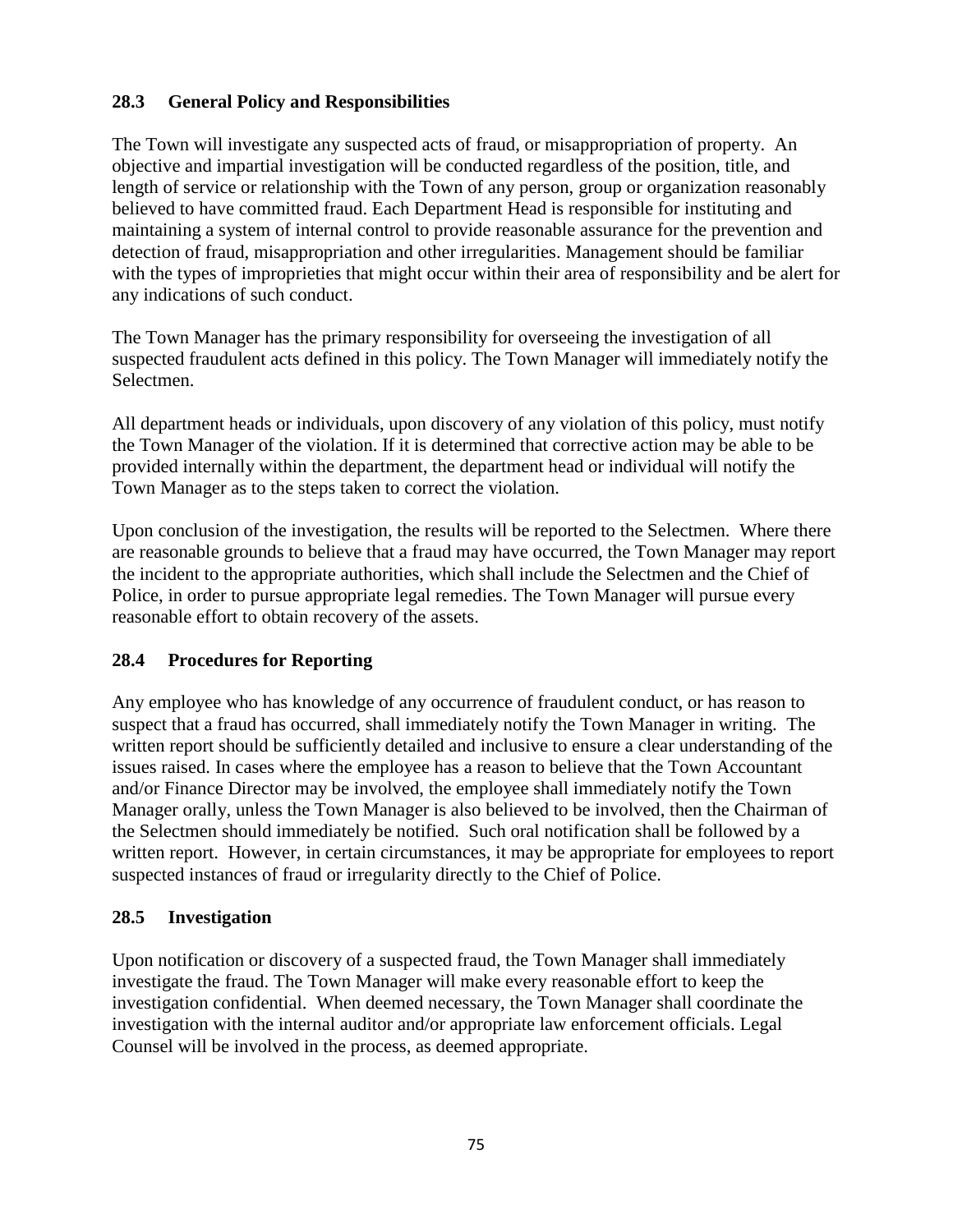## **28.6 Security of Evidence**

Once a suspected fraud is reported, immediate action to prevent the theft, alteration, or destruction of relevant records shall be initiated. Such actions may include, but are not limited to, removing the records and placing them in a secure location, limiting access to the location where the records currently exist, and preventing the individual suspected of committing the fraud from having access to the records. The records shall be adequately secured until the investigation is complete.

# **28.7 Confidentiality**

All participants and all persons questioned in a fraud investigation shall keep the details and results of the investigation confidential so as not to violate an individual's expectation of privacy. The employee will be notified of his or her right to inform the union representative about the findings of the investigation.

#### **28.8 Personnel Actions**

If a suspicion of fraud is substantiated by the investigation, disciplinary action, up to and including dismissal and appropriate legal action, shall be taken by the Town Manager.

#### **28.9 Whistle-Blower Protection**

No employee of the Town or person acting on behalf of the Town in attempting to comply with this policy shall:

- a. Be dismissed or threatened with dismissal;
- b. Be disciplined, suspended, or threatened with discipline or suspension;
- c. Be penalized or any other retribution imposed, or
- d. Be intimidated or coerced.

Violation of this section may result in a disciplinary action, up to and including dismissal.

If an allegation is made in good faith, but it is not confirmed by the investigation, no action will be taken against the originator. If, however, the allegations were made in bad faith or without a justifiable basis, appropriate disciplinary action up to and including termination from employment may be taken against the originator making the erroneous allegation.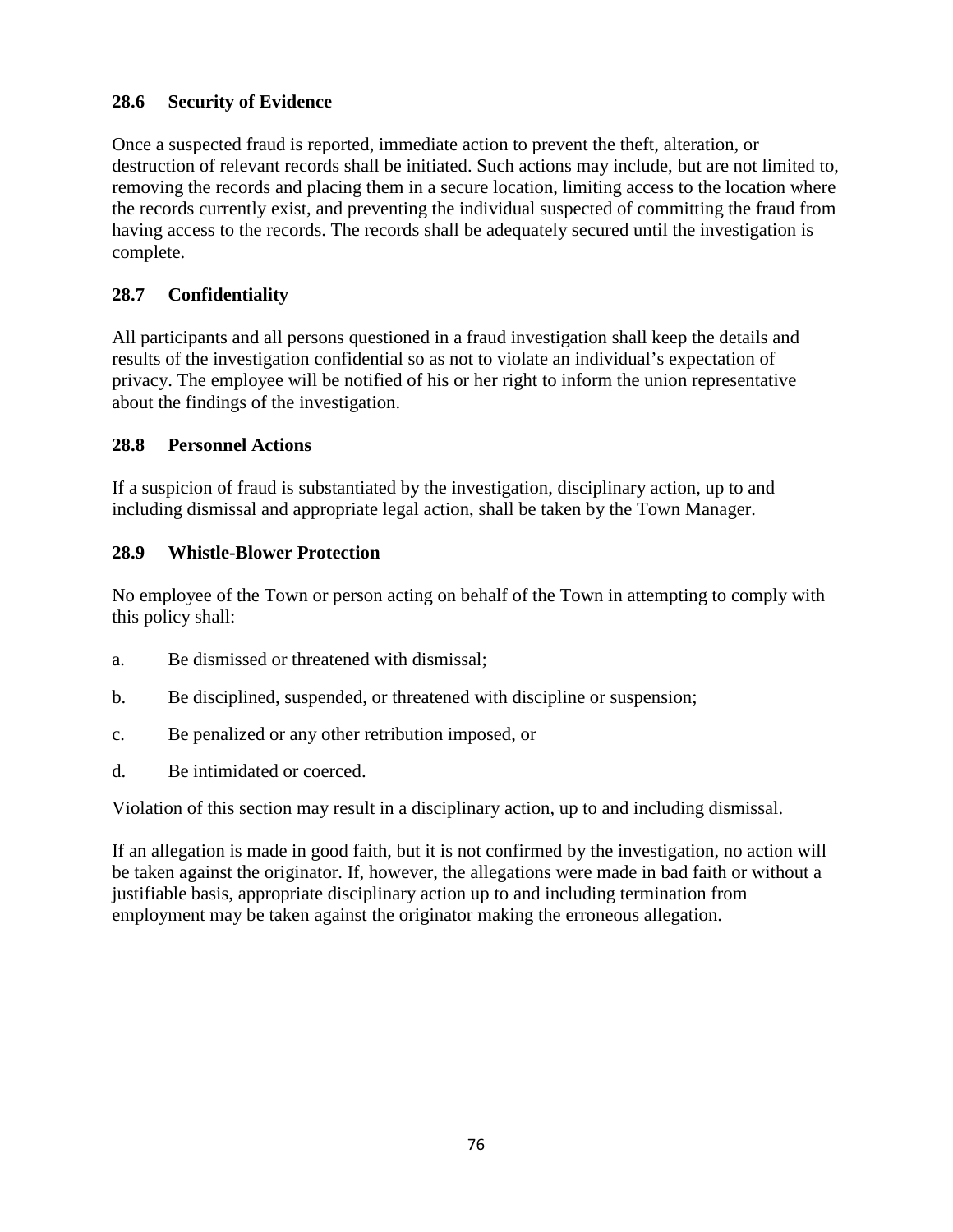# **ARTICLE XXIX INVESTMENT POLICY**

#### **29.1 Purpose**

The purpose is to establish guidelines that oversee the management of the Town's investments being defined as cash, cash equivalents, short-term investments and long-term investments. These guidelines shall include:

- a. Identifying the Town's cash management strategies,
- b. Identifying the Town's investment goals, including its investment strategies and objectives, and
- c. Establishing and maintaining appropriate internal controls encompassing effective operational procedures.

#### **29.2 Scope**

This guideline shall apply to all funds maintained by the Town Treasurer including the general fund, special revenue funds, debt service funds, capital project funds, trust and agency funds, the Town's enterprise funds, and other funds unless specifically exempt.

#### **29.3 Investment Objectives**

Short Term Operating Funds - General Funds:

- a. M.G.L. c. 44, § 55B, requires the Town Treasurer to invest all public funds except those required to be kept liquid for purposes of immediate distribution.
- b. Funds are to be placed at the highest possible rate of interest reasonably available, taking account safety, liquidity and yield. Therefore, these guidelines are intended to further the objective of securing the highest return that is consistent with safety of principal while meeting the daily cash requirements for the operation of the Town's business.
- c. The primary objectives, in priority order, shall be:
	- (1) Safety: Safeguarding principal is the primary objective of the Town's investment policy. Investments shall be made in a manner that preserves the portfolio's capital/principal investment. In consideration of maximizing safety objectives; the Town shall minimize both credit and interest rate risks. The Town will minimize interest rate risk by diversifying in a "laddered" type of investment to spread out maturities of Certificates of Deposit, Treasuries and Government Agency Bonds.
	- (2) Liquidity: The investment portfolio shall remain sufficiently liquid to meet all operating requirements. The Treasurer shall consider both static and dynamic liquidity when measuring liquidity. Additionally, a portion of the portfolio shall be maintained in money market and local government investment pools, e.g. the Massachusetts Municipal Depository Trust (MMDT).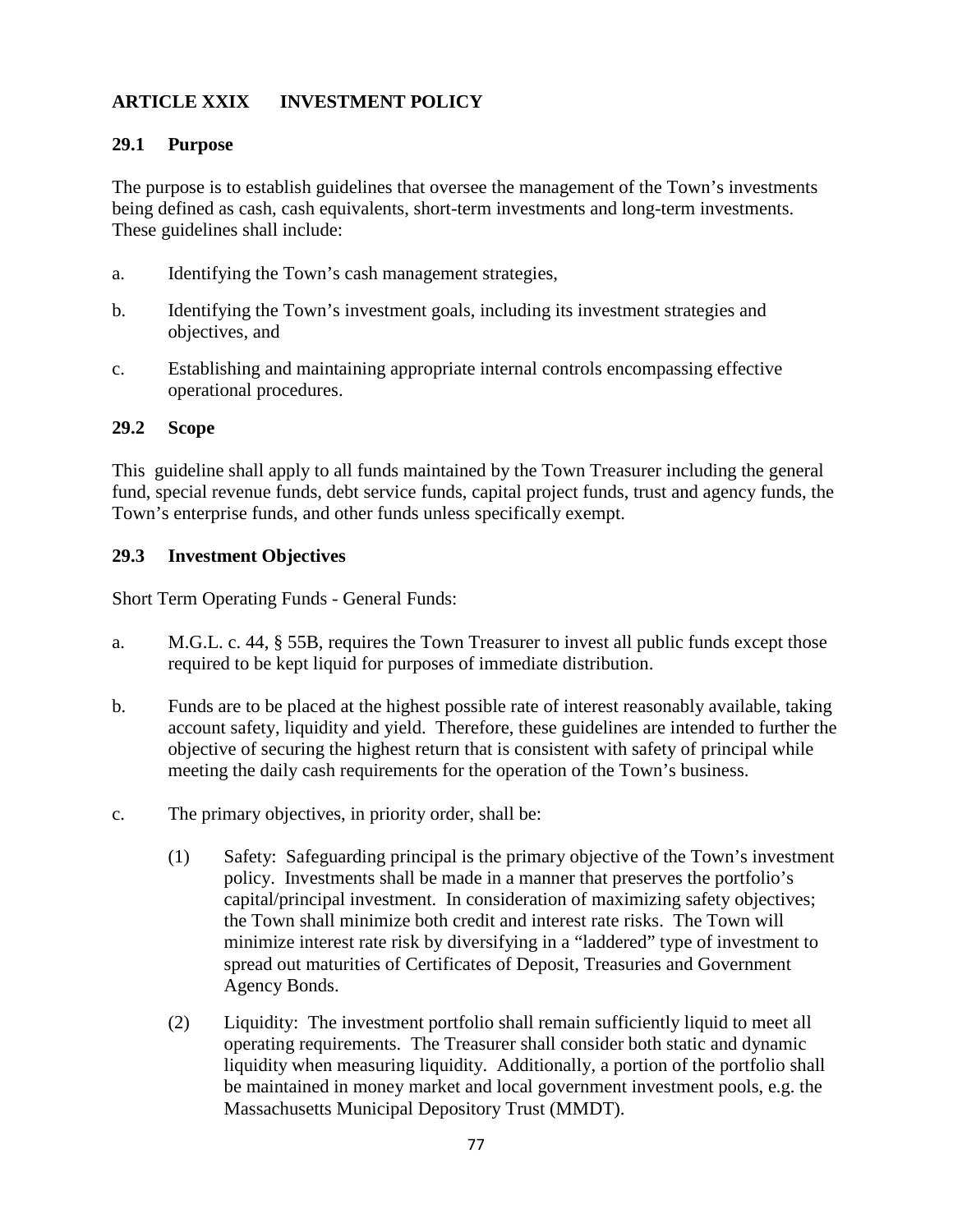- (i.) Static Liquidity; structuring the portfolio in order to match investment maturities with anticipated uses.
- (ii.) Dynamic Liquidity; maintaining investments with active secondary and resale markets.
- (3) Yield: The investment portfolio shall be designed with the objective of attaining a market rate of return taking into account the investment risk constraints and liquidity needs. The Town's investments shall be restricted to the list of legal investments as maintained by the Division of Banks as proscribed by M.G.L. c. 167, § 15A and 15B for Trust and Agency Funds and M.G.L. c. 44, § 55, for the General Fund. No exceptions to this list shall or can be approved.
- (4) Local Considerations: Funds may be invested for the betterment of the local economy provided that such investments provide, and can demonstrate, a direct community benefit.

Short Term Investment Instruments - General Funds:

- a. Public investments in Massachusetts are not protected through provisions in State law. Therefore, they are largely uncollateralized. Many banking institutions are willing to put up collateral, although at a cost to the Town of a lower interest rate. The Treasurer negotiates for the highest rates possible, consistent with safety principles.
- b. The Treasurer may invest in the following instruments:
	- (1) Massachusetts State Pooled Fund: Unlimited amounts.
	- (2) U.S. Treasuries that will be held to maturity: Unlimited amounts (up to one year maturity from date of purchase).
	- (3) U.S. Agency obligations that will be held to maturity: Unlimited amounts (up to one year maturity from date purchased).
	- (4) Bank accounts of Certificates of Deposit: Unlimited amounts (up to one year insured by F.D.I.C. and in some cases also the Depository Insurance Fund of Massachusetts).
	- (5) Unsecured bank deposits of any kind such as checking, savings, money market, or Certificates of Deposit accounts at banks that do not fit the above categories. These investments are subject to the following limitations: These investments will be limited to no more than five percent of an institution's assets and no more than ten percent of a municipality's cash. Their credit worthiness will be tracked by Veribanc or other bank credit worthiness reporting systems, and they will be diversified as much as possible. Exceeding these limits will place the excess amounts on a watch list.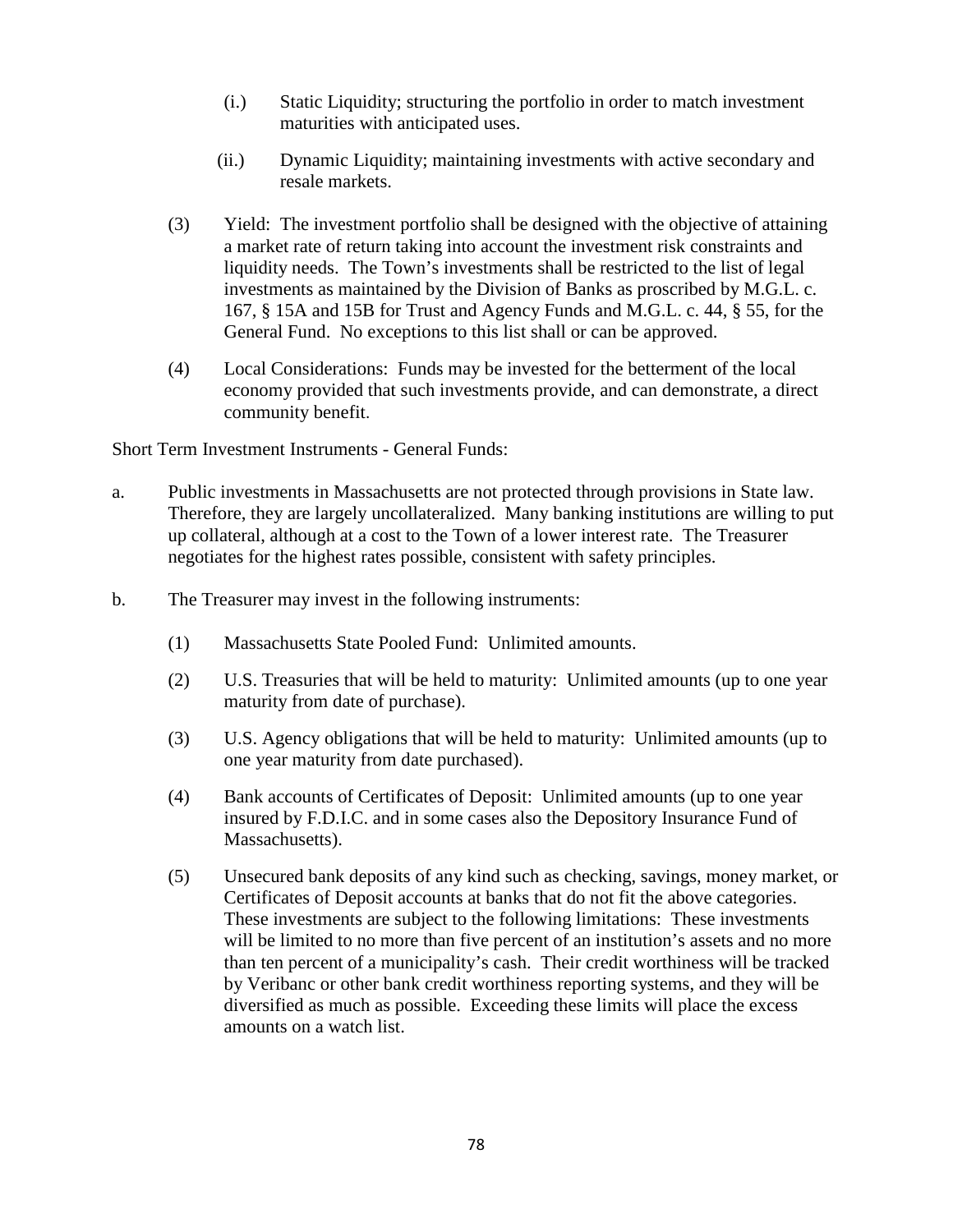Trust and Stabilization Funds:

Trust Funds may be co-mingled and invested in any instrument allowed by the Legal List issued by the Banking Commissioner. Each trust fund must be accounted for separately. Stabilization funds shall not exceed ten percent of the equalized valuation of the Town, and any interest shall be added to and become a part of the fund. The Treasurer may invest the proceeds in the following:

- a. National Banks,
- b. Savings Banks,
- c. Cooperative banks or trust companies organized under Massachusetts laws,
- d. Securities legal for savings banks as described on the Legal List,
- e. Federal Savings and Loan Associations situated in the Commonwealth,
- f. Massachusetts Municipal Depository Trust, and
- g. Equity Holdings from Division of Banks-List of Legal Investments.

#### **29.4 Investment Parameters**

The Town's policy is to diversify its investment portfolio. To eliminate risk of loss resulting from an over-concentration of assets, all investment securities shall be diversified by asset class, maturity, issuer, and class of security. Diversification and asset classification strategies shall be determined, reviewed at least quarterly, and revised when appropriate. In establishing asset allocation strategies, the following components shall be considered:

- a. Equities, fixed income, and cash investments,
- b. Equity holdings will adhere to Division of Banks-List of Legal Investments,
- c. Bond maturities shall be staggered and provide stability of income and liquidity, and
- d. Risks of market volatility shall be controlled through equity and maturity diversification.

#### **29.5 Equity Allocation**

Equity holdings will be permitted in Pooled Trust funds (including Stabilization). Holdings shall be selected from the Division of Banks-List of Legal Investments. The Treasurer will work with the Town's financial advisor to determine appropriate allocations.

#### *Equity Allocation Parameters*

| <u>Account</u>        | Minimum $(\%)$ | Target $(\%)$ | Maximum $(\%)$ |
|-----------------------|----------------|---------------|----------------|
| <b>Cemetery Funds</b> |                |               |                |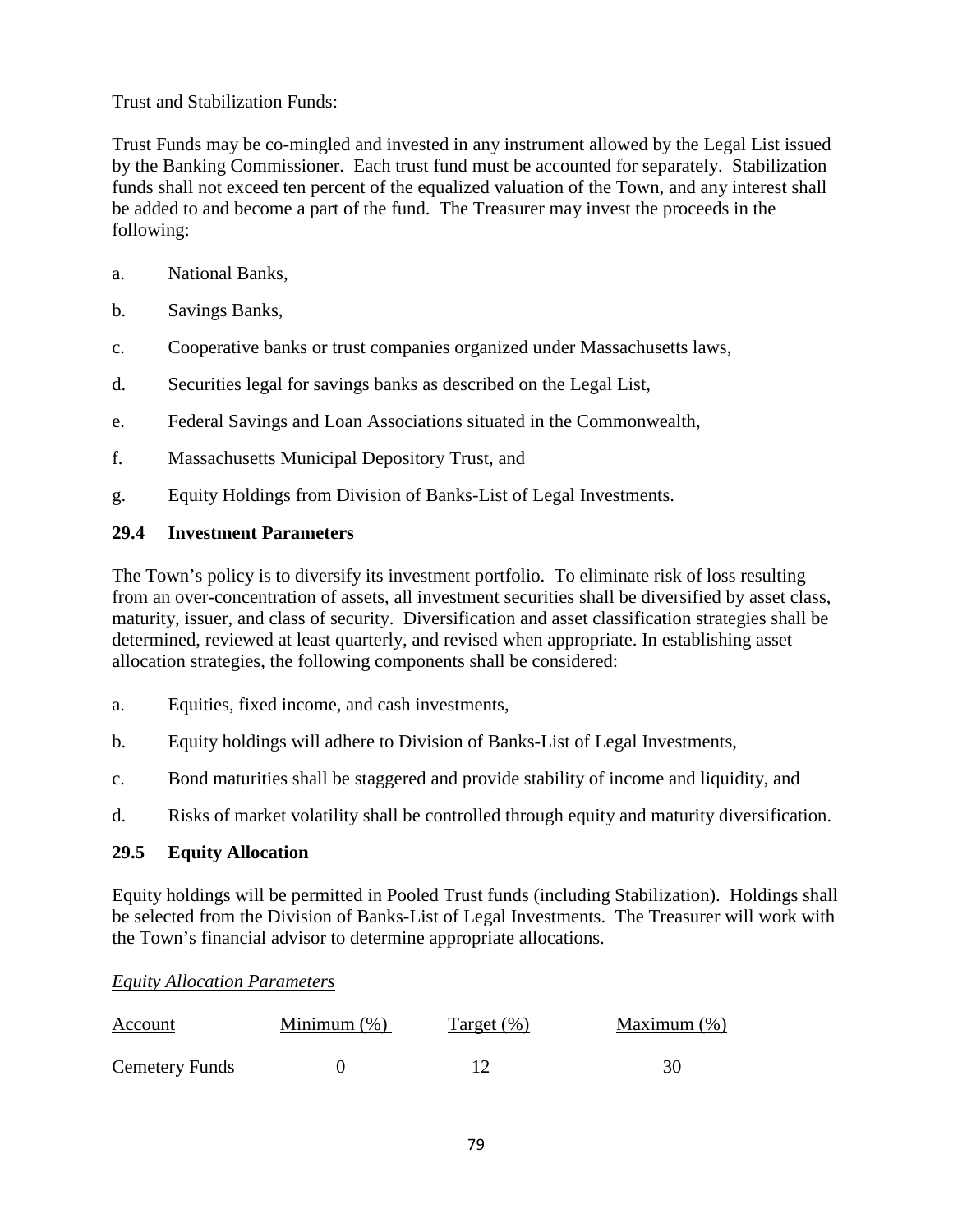| <b>Conservation Funds</b>     | 0        | 12 | 30 |
|-------------------------------|----------|----|----|
| <b>Escrow Accounts</b>        | 0        | 12 | 30 |
| Library Funds                 | 0        | 12 | 30 |
| Miscellaneous Funds           | 0        | 12 | 30 |
| <b>Planning Board</b>         | 0        | 12 | 30 |
| <b>Scholarship Funds</b>      | 0        | 12 | 30 |
| <b>Stabilization Funds</b>    | 0        | 12 | 30 |
| <b>Community Preservation</b> | $\theta$ | 12 | 30 |

# **29.6 Operational Procedures and Internal Controls**

Authorized Financial Institutions: The Town shall only conduct business with qualified/authorized financial institutions as recommended by GFOA best practices.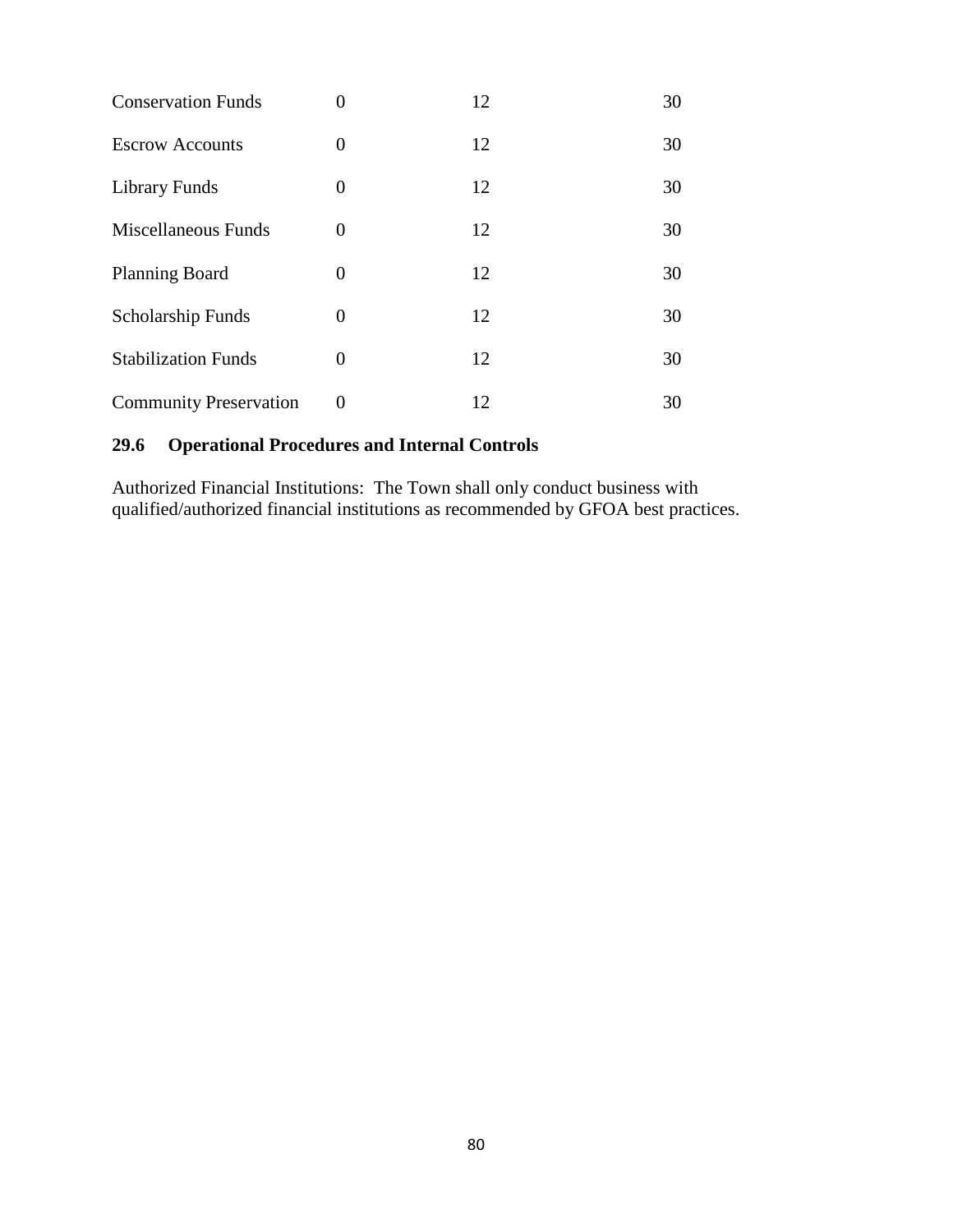## **ARTICLE XXX OVERALL FINANCIAL MANAGEMENT POLICIES**

#### **30.1 Introduction**

The following financial principles set forth the broad framework for overall fiscal planning and management of the Town's resources. In addition, these principles address both current activities and long-term planning. The principles are intended to be advisory in nature and serve as a point of reference for all policy-makers, managers, and advisors. Town Meeting retains the full right to appropriate funds and incur debt at levels it deems appropriate, subject of course to statutory limits such as Proposition 2 ½. The principles outlined in this policy are designed to ensure the Town's sound financial condition now and in the future. Sound Financial Condition may be defined as:

- a. Cash Solvency the ability to pay bills in a timely fashion,
- b. Budgetary Solvency the ability to annually balance the budget,
- c. Long Term Solvency the ability to pay future costs, and
- d. Service Level Solvency the ability to provide needed and desired services.

Equally important is that the Town maintain flexibility in its finances to ensure that the Town is in a position to react and respond to changes in the economy and new service challenges without measurable financial stress.

#### **30.2 Definitions**

Fund Balance: The difference between assets and liabilities reported in a governmental fund. Also known as fund equity.

Undesignated Fund Balance: Monies in the various government funds as of June 30 that are neither encumbered nor reserved, and are therefore available for expenditure once certified as part of free cash.

Stabilization Fund: A fund designed to accumulate amounts for capital and other future spending purposes, although it may be appropriated for any lawful purpose (M.G.L. c. 40, § 5B). Communities may establish one or more stabilization funds for different purposes and may appropriate into them in any year an amount not to exceed ten percent of the prior year's tax levy. The total of all stabilization fund balances shall not exceed ten percent of the community's equalized value, and any interest shall be added to and become a part of the funds. A two-thirds vote of Town Meeting is required to establish, amend the purpose of, or appropriate money into or from the stabilization fund.

Free Cash (Also Budgetary Fund Balance): Remaining, unrestricted funds from operations of Policy Statements the previous fiscal year including unexpended free cash from the previous year, actual receipts in excess of revenue estimates shown on the tax recapitulation sheet, and unspent amounts in budget line-items. Unpaid property taxes and certain deficits reduce the amount that can be certified as free cash. The calculation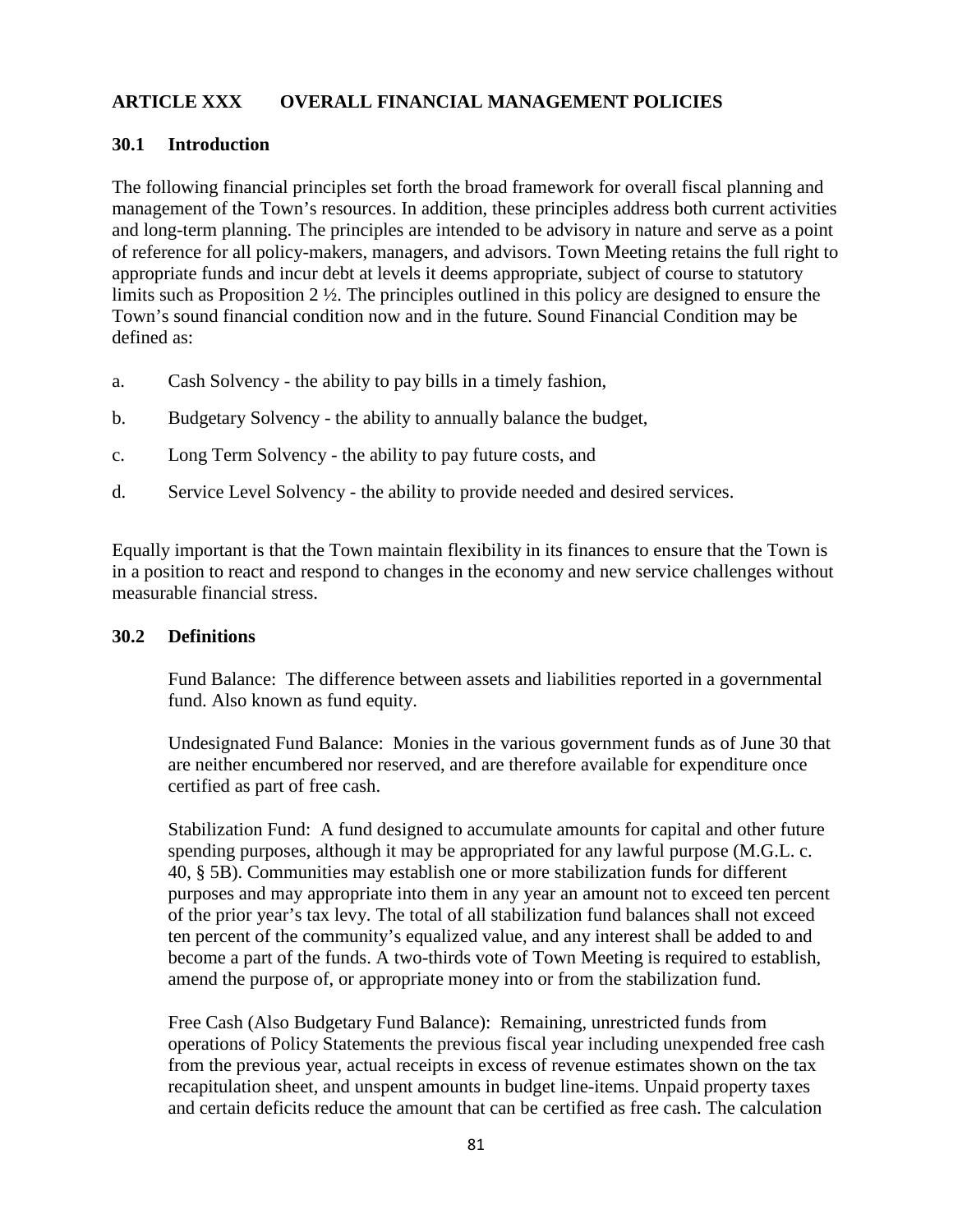of free cash is based on the balance sheet as of June 30, which is submitted by the Town's accountant. Important: free cash is not available for appropriation until certified by the Director of Accounts.

Overlay Surplus: Any balance in the overlay account of a given year in excess of the amount remaining to be collected or abated can be transferred into this account. Within ten days of a written request by the Town Manager, the assessors shall provide a certification of the excess amount of overlay available to transfer, if any. Overlay surplus may be appropriated for any lawful purpose. At the end of each fiscal year, unused overlay surplus is "closed" to surplus revenue; in other words, it becomes a part of free cash.

Net Assets Unrestricted (formerly Retained Earnings): An equity account reflecting the accumulated earnings of an enterprise fund that may be used to fund capital improvements, to reimburse the general fund for prior year subsidies, to reduce user charges and to provide for enterprise revenue deficits (operating loss).

Recurring Revenue Source: A source of money used to support municipal expenditures, which by its nature can be relied upon, at some level, in future years.

Non-Recurring Revenue Source: A one-time source of money available to the Town. By its nature, a non-recurring revenue source cannot be relied upon in future years. Therefore, such funds should not be used for operating or other expenses that continue from year-to-year.

#### **30.3 Policy Statements**

- a. The Town Manager shall annually prepare a balanced budget and comprehensive Budget Message as required by state law, Town Charter, and/or By-laws.
- b. Budgets will be established, and funds managed, using "generally accepted" accounting principles.
- c. Finances will be managed to maintain financial stability over the long term.
- d. Maintain facilities and provide services at a level that will ensure the public well-being and the safety of residents.
- e. The Town will avoid budgetary procedures that balance current expenditures at the expense of meeting future years' expenses, such as postponing expenditures, accruing future years' revenues, or rolling over short-term debt.
- f. Ongoing operating costs will be funded by ongoing operating revenue sources. This protects the Town from fluctuating service levels and avoids concern when one-time revenues are reduced or removed. In addition: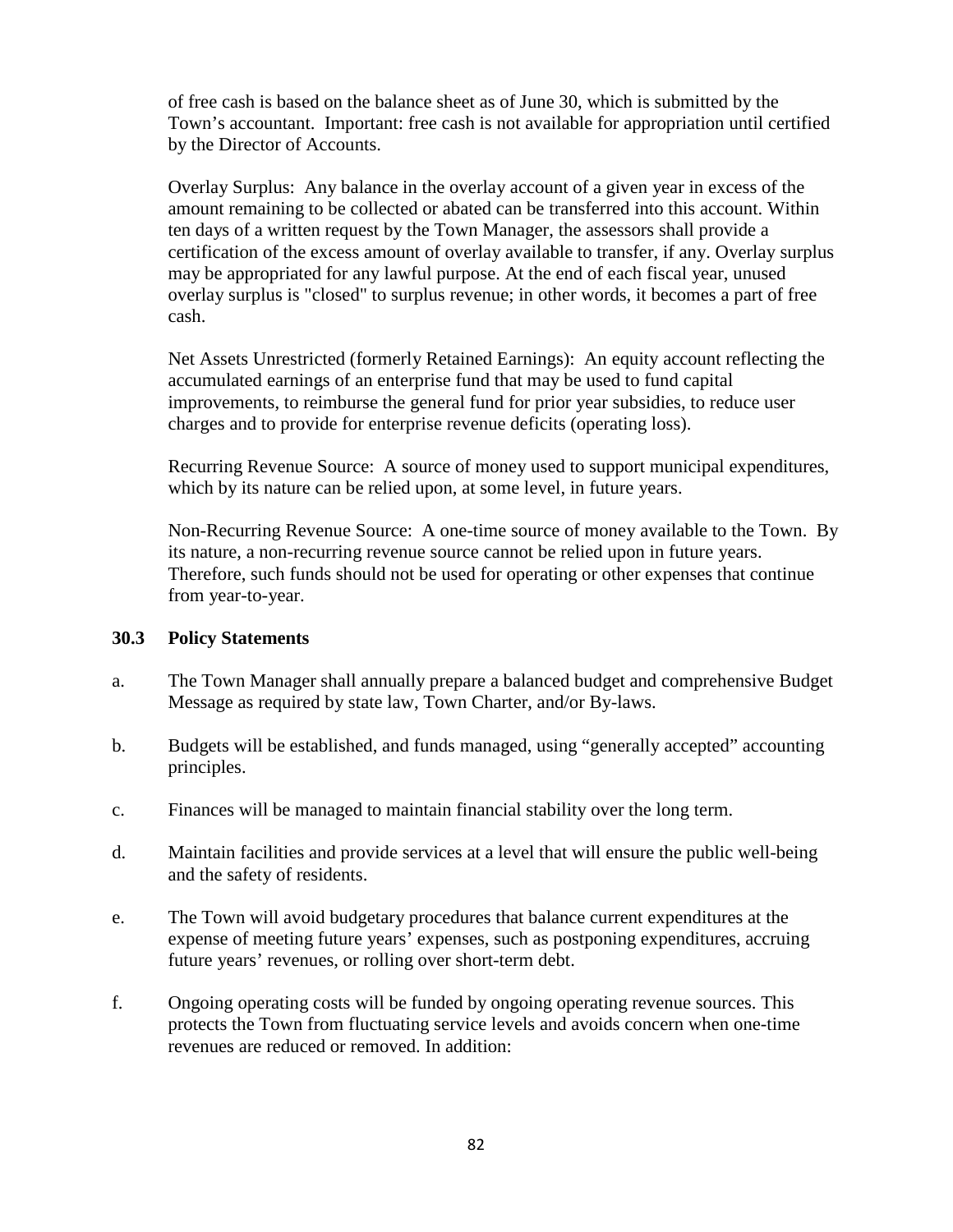- (1) Fund Balances such as Certified Free Cash, Stabilization Fund, Overlay Surplus and Water and Sewer Net Assets Unrestricted (formerly Retained Earnings) should be used only for one-time expenditures such as capital improvements, capital equipment and unexpected or extraordinary expenses. In all cases, use of Fund Balances should be avoided for routine and recurring operational expenses.
- (2) Annually, after Free Cash Certification:
	- (i) At least \$600,000 will be set aside for potential snow and ice deficit,
	- (ii) At least \$650,000 will be appropriated in the General Fund Budget, at least \$163,947 will be appropriated in the Water Enterprise Fund and at least \$38,785 will be appropriated in the Sewer Enterprise Fund to be transferred into the Other Post-Employment Benefits Trust Fund,
	- (iii) At least twenty-five percent of the remaining certified free cash will be used to fund the capital budget and one-time capital expenditures, and
	- (iv) At least twenty-five percent of the remaining certified free cash will be placed in to the Stabilization Fund.
- g. New operating costs associated with capital projects should be funded through the operating budget but reflected in the capital improvement plan.
- h. Fiscal conditions may affect the implementation of this guideline. The allocations here stated do not mean that additional funds cannot be allocated to the Stabilization Fund from Free Cash but means that these are minimum amounts recommended for the certified Free Cash.
- i. The Town will maintain a Stabilization Fund as its main financial reserve in the event of an emergency or extraordinary need and to be used to fund on-time expenses, capital projects or capital equipment. The Town's goal is to achieve and maintain a balance in the Stabilization Fund of three percent to five percent of its operating budget.
- j. Enterprise Funds pursuant to M.G.L. c. 44, § 53F 1/2, shall be designed to generate sufficient revenues to support the full cost (direct and indirect) of operations and debt and provide debt service coverage, if applicable, and to ensure adequate and appropriate levels of working capital. Fees should be reviewed annually in relation to the cost of providing the service. Ongoing routine, preventive maintenance should be funded on a pay-as-you go basis. The term of debt for enterprise funds generally shall not exceed the useful life of the asset and in no case shall the term exceed thirty years. All enterprise funds shall maintain a reserve of Net Assets Unrestricted which is at a minimum from three percent to five percent of its operating budget.
- k. Debt service payable, when taking into consideration debt, exempt from Proposition 2  $\frac{1}{2}$ and financed directly with additional taxes, on an annual basis should be no more than ten percent or less than two percent of the annual operating budget. The Town should strive to issue debt for shorter periods than the maximum allowable when the statutory limit exceeds ten years. The requirements for debt financing shall be an expenditure of at least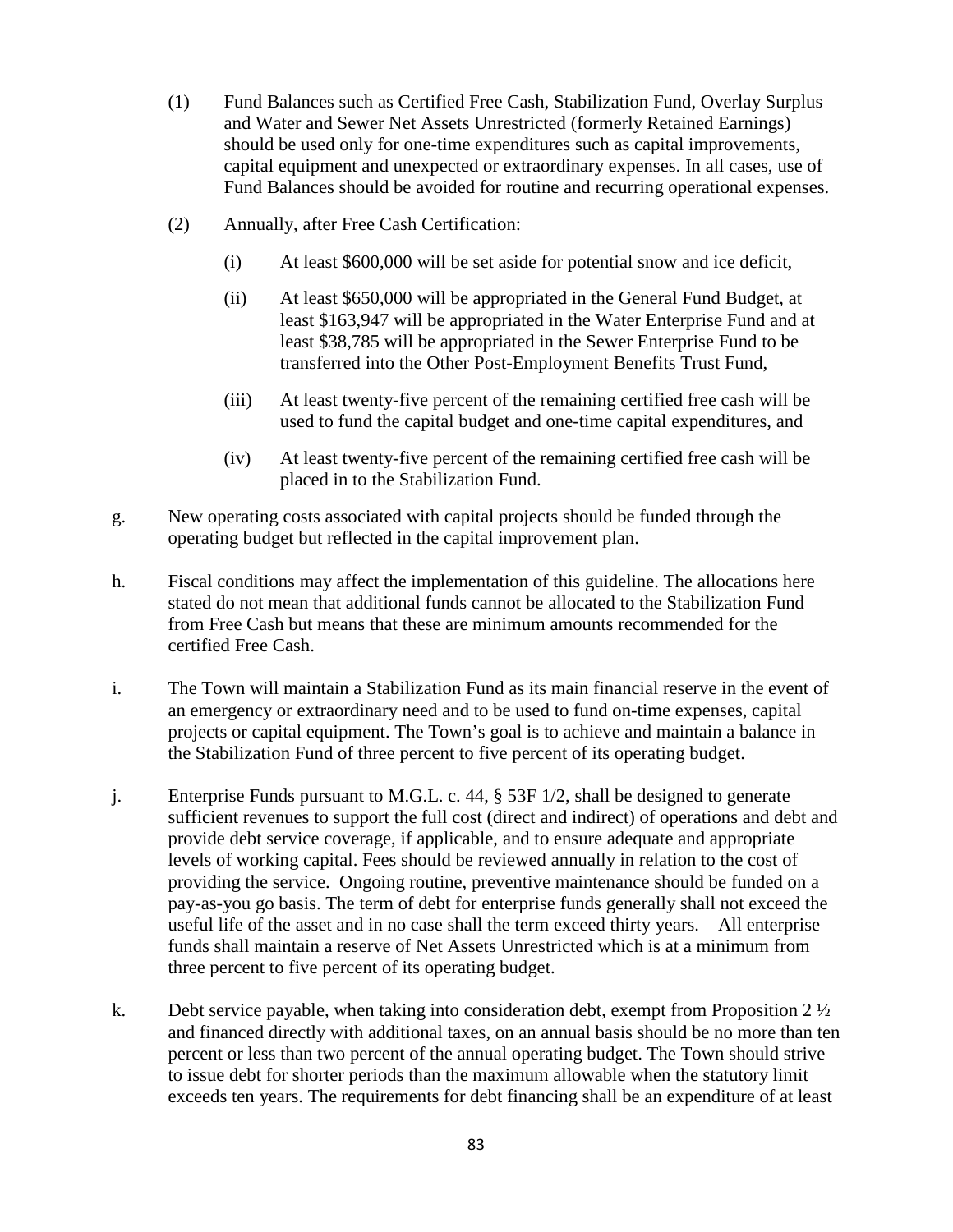\$25,000 and a useful life in excess of five years. The term of long-term debt generally shall not exceed the expected useful life of the capital asset being financed and, in no case, shall it exceed twenty years. Long-term debt should not be incurred without a clear identification of its financing sources. The General Fund Non-exempt Debt Service shall not exceed ten percent of General Fund Revenues. Excess appropriated bond issues shall remain in the Capital Projects Fund at the end of a project completion until appropriated out by Town Meeting vote. Betterments may be assessed on all capital projects where applicable. The Town will attempt to maintain a long-term debt schedule so that at least fifty percent of outstanding principal will be paid within ten years.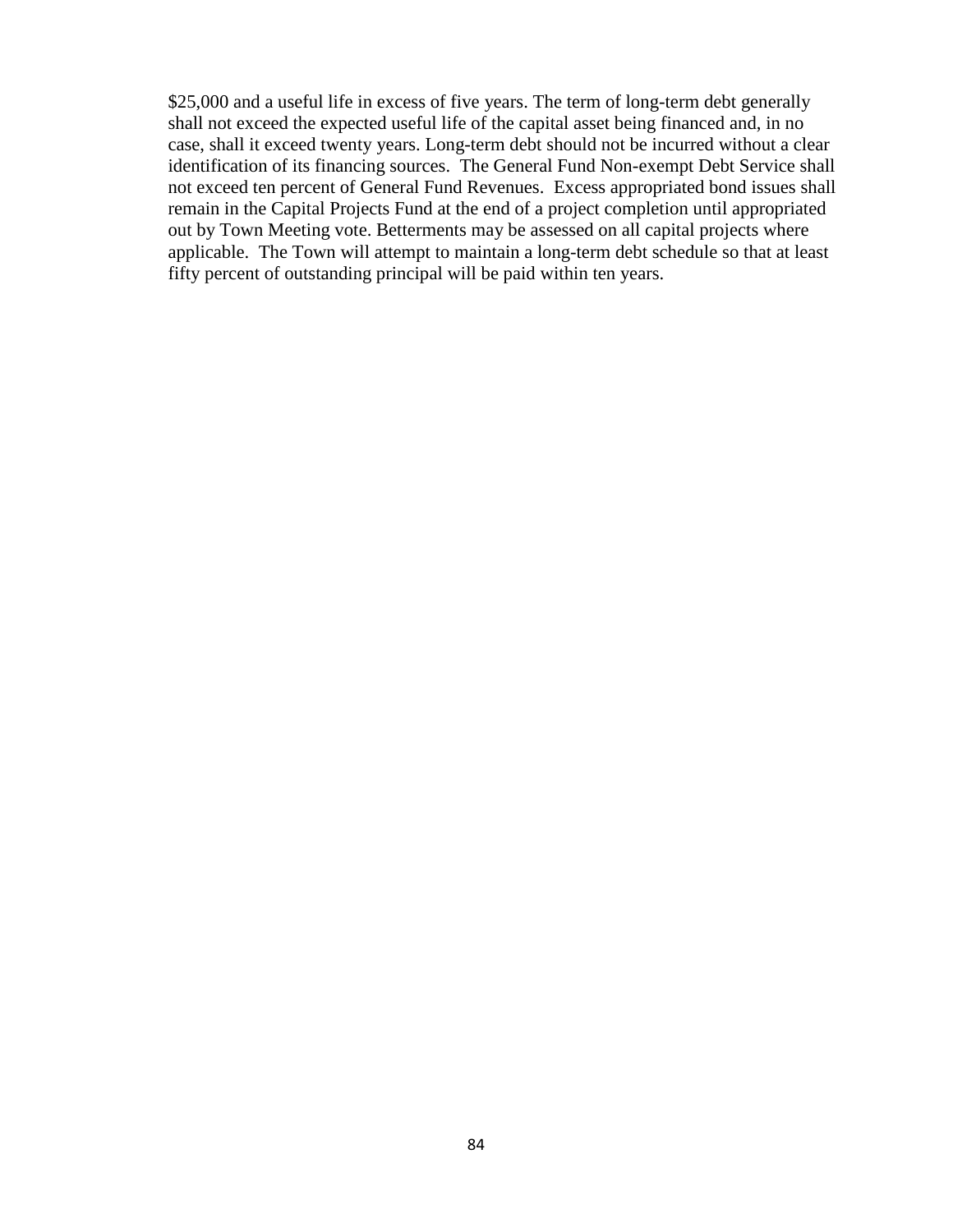## **ARTICLE XXXI TOWN BOARD REMOTE PARTICIPATION POLICY**

### **31.1 Introduction**

The Selectmen authorize remote participation for all appointed and elected Town Committees, in accordance with the requirements of the Massachusetts Open Meeting Law, M.G.L. c. 30A, § 20(d), and 940 CMR 29.10: Remote Participation, in the following manner. The Selectmen emphasize that, pursuant to the requirements of the Remote Participation provisions of the Regulations issued by the Attorney General, a quorum of the public body, including the chair or, in the chair's absence the person authorized to chair the meeting, must be physically present at the meeting location, as required by M.G.L. c. 30A, § 20(d); and members of public bodies who participate remotely may vote and shall not be deemed absent for the purposes of M.G.L. c. 39, § 23D.

Members of a public body who participate remotely and all persons present at the meeting shall be clearly audible to each other.

#### **31.2 Reasons for Remote Participation**

Only if the member's physical attendance would be unreasonable difficult. See 940 CMR 29.10(5).

#### **31.3 Approved Technology for Remote Participation**

The following media are acceptable methods for remote participation. Remote participation by any other means is not permitted. (Accommodation shall be made for any public body member who requires TTY service, video relay service, or other forms of adaptive telecommunications).

- a. Telephone, internet, or satellite enabled audio or video conferencing.
- b. Any other technology that enables the remote participant and all persons present at the meeting location to be clearly audible to one another.
- c. When video technology is in use, the remote participant shall be clearly visible to all persons present in the meeting location.
- d. The chair, or in the chair's absence, the person chairing the meeting, may decide how to address technical difficulties that arise as a result of utilizing remote participation, but is encouraged, wherever possible, to suspend discussion while reasonable efforts are made to correct any problem that interferes with a remote participant's ability to hear or be heard clearly by all persons present at the meeting location. If technical difficulties result in a remote participant being disconnected from the meeting, that fact and the time at which the disconnection occurred shall be noted in the meeting minutes.
- e. The amount and source of payment for any costs associated with remote participation shall be determined by the Selectmen.
- d. The public body using remote participation may determine which of the foregoing acceptable methods will be used by its members.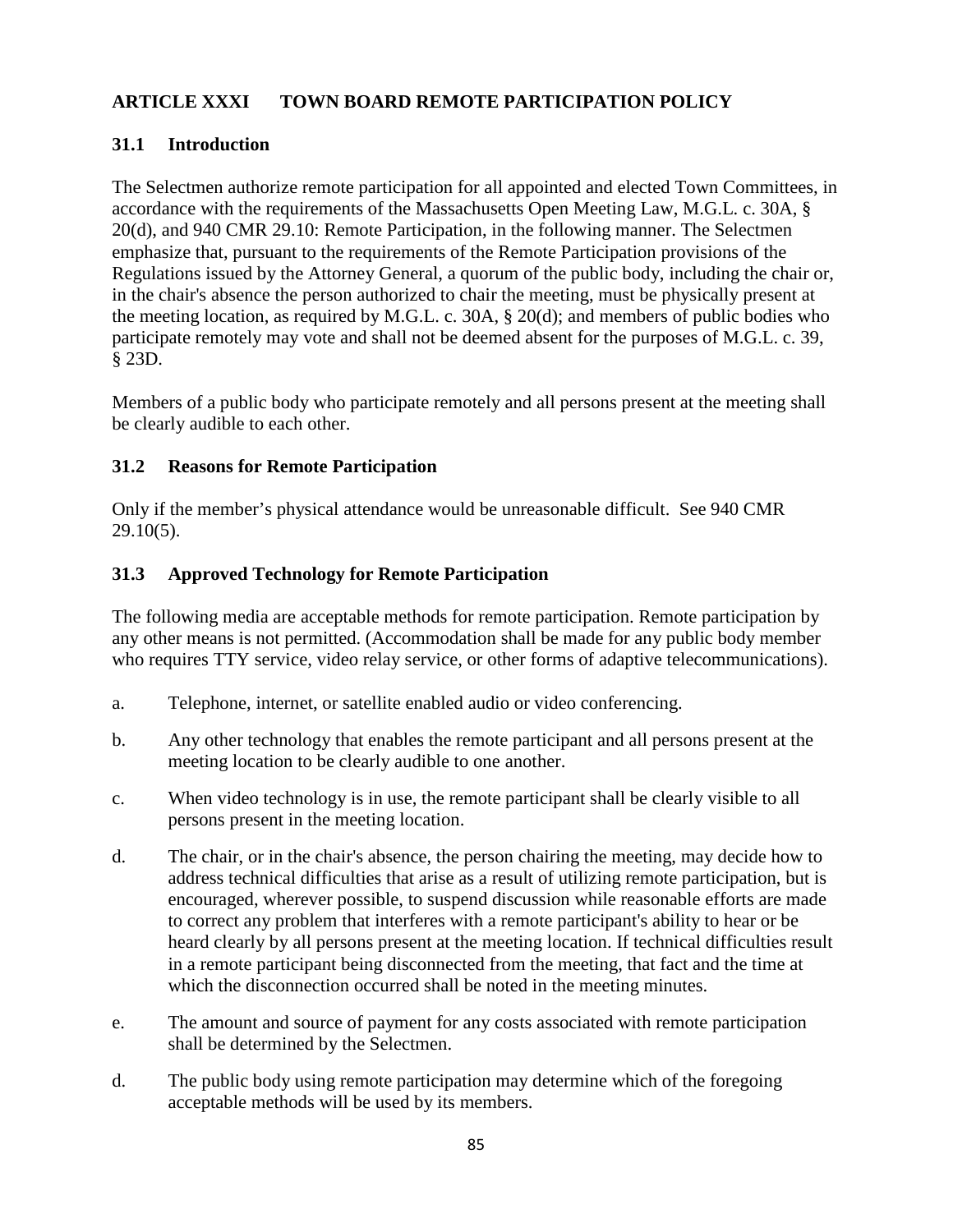# **31.4 Procedure for Utilizing Remote Participation**

Step 1: Any member of a public body who wishes to participate remotely shall, as soon as reasonably possible prior to a meeting, notify the chair or, in the chair's absence, the person chairing the meeting, of his or her desire to do so and the reason for and facts supporting his or her request.

Step 2: At the start of the meeting, the chair shall announce the name of any member who will be participating. This information shall also be recorded in the meeting minutes.

Step 3: All votes taken during any meeting in which a member participates remotely shall be by roll call vote.

Step 4: A member participating remotely may participate in an executive session, but shall state at the start of any such session that no other person is present and/or able to hear the discussion at the remote location, unless the presence of that person is approved by a simple majority vote of the public body.

Step 5: When feasible, the chair or, in the chair's absence the person chairing the meeting, shall distribute to remote participants, in advance of the meeting, copies of any documents or exhibits that he or she reasonably anticipates will be used during the meeting. If used during the meeting, such documents shall be part of the official record of the meeting, and shall be listed in the meeting minutes and retained in accordance with M.G.L. c. 30A, § 22.

## **31.5 Revocation of Right**

The Selectmen reserves the right to revoke Town Board remote participation at any time under 940 CMR 29.10(3).

## **31.6 Remedy for Violation**

If the Attorney General determines after investigation, that 940 CMR 29.10 has been violated, the Attorney General may resolve the investigation by ordering the public body to temporarily or permanently discontinue its use of remote participation.

This policy shall be reviewed within one year of implementation.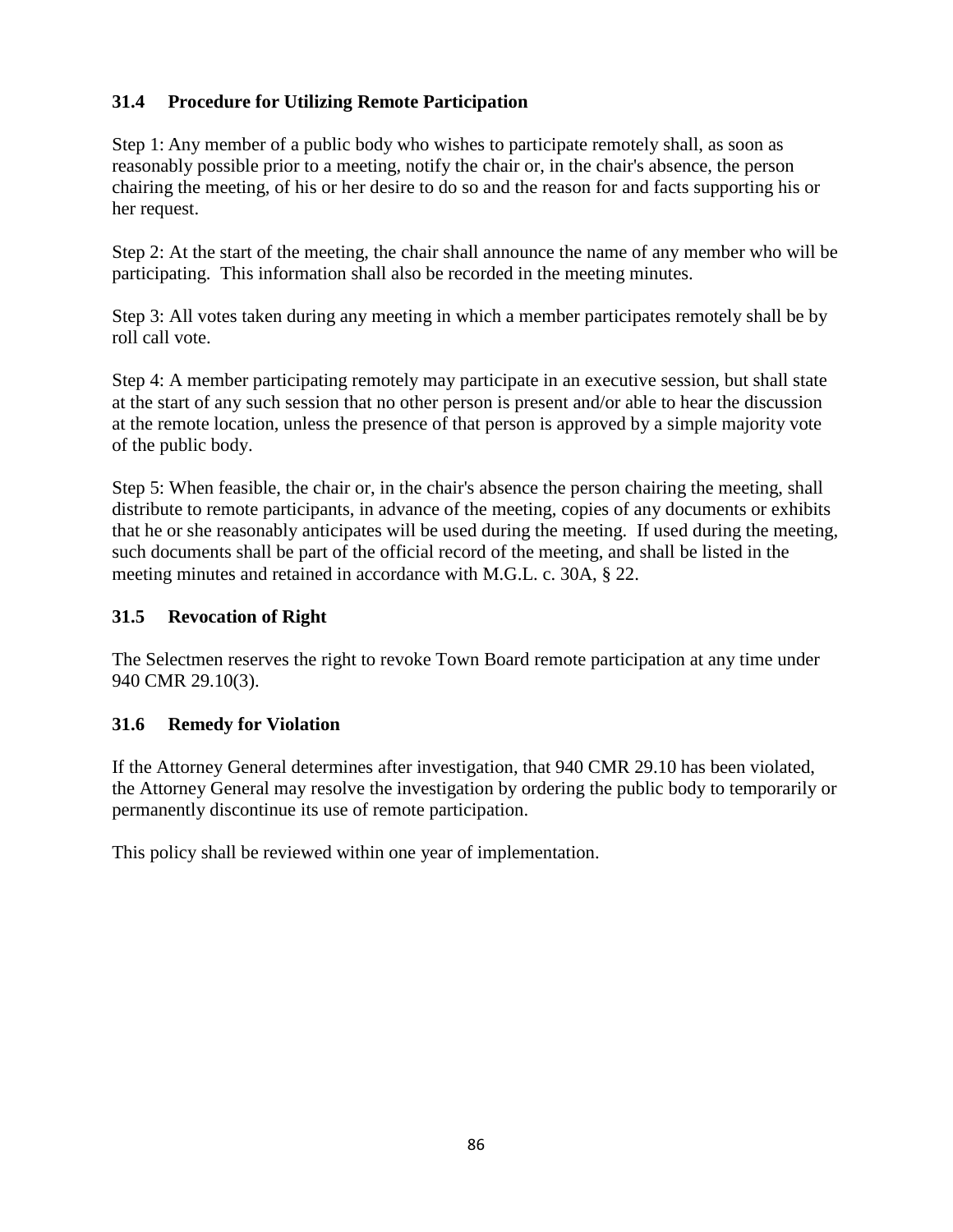# **ARTICLE XXXII DESIGNER SELECTION PROCEDURES**

## **32.1 Selection of Designers**

These procedures govern the selection of designers for any municipality or local public agency building project subject to the state designer selection law, M.G.L. c. 7, §§ 38A½ - 38O. Any other local law governing the procurement of services shall be inapplicable to these procurements.

## **32.2 Authority to Conduct Designer Selection Process**

The Town Manager (Approving Body) has the authority to conduct the designer selection process for the Awarding Authority. The Approving Body may delegate any duties described herein to the extent such delegation is permissible by law.

## **32.3 Designation of Committee**

The Approving Body shall designate the individual or group of individuals (the Committee) who will conduct the designer selection process. No member of the Committee shall participate in the selection of a designer for any project if the member, or any of the member's immediate family:

- a. Has a direct or indirect financial interest in the award of the design contract to any applicant;
- b. Is currently employed by, or is a consultant to or under contract to, any applicant;
- c. Is negotiating or has an arrangement concerning future employment or contracting with any applicant; or
- d. Has an ownership interest in, or is an officer or director of, any applicant.

# **32.4 Advertising a Request for Qualifications (RFQ)**

An RFQ for each contract subject to these procedures shall be advertised in a newspaper of general circulation in the locality of the building project, in the Central Register published by the Secretary of the Commonwealth, and in any other place required by the Approving Body, at least two weeks before the deadline for filing applications.

The advertisement shall contain the following information:

- a. A description of the project, including the specific designer services sought, the time period within which the project is to be completed, and, if available, the estimated construction cost;
- b. If there is a program for the building project, a statement of when and where the program will be available for inspection by applicants;
- c. When and where a briefing session (if any) will be held;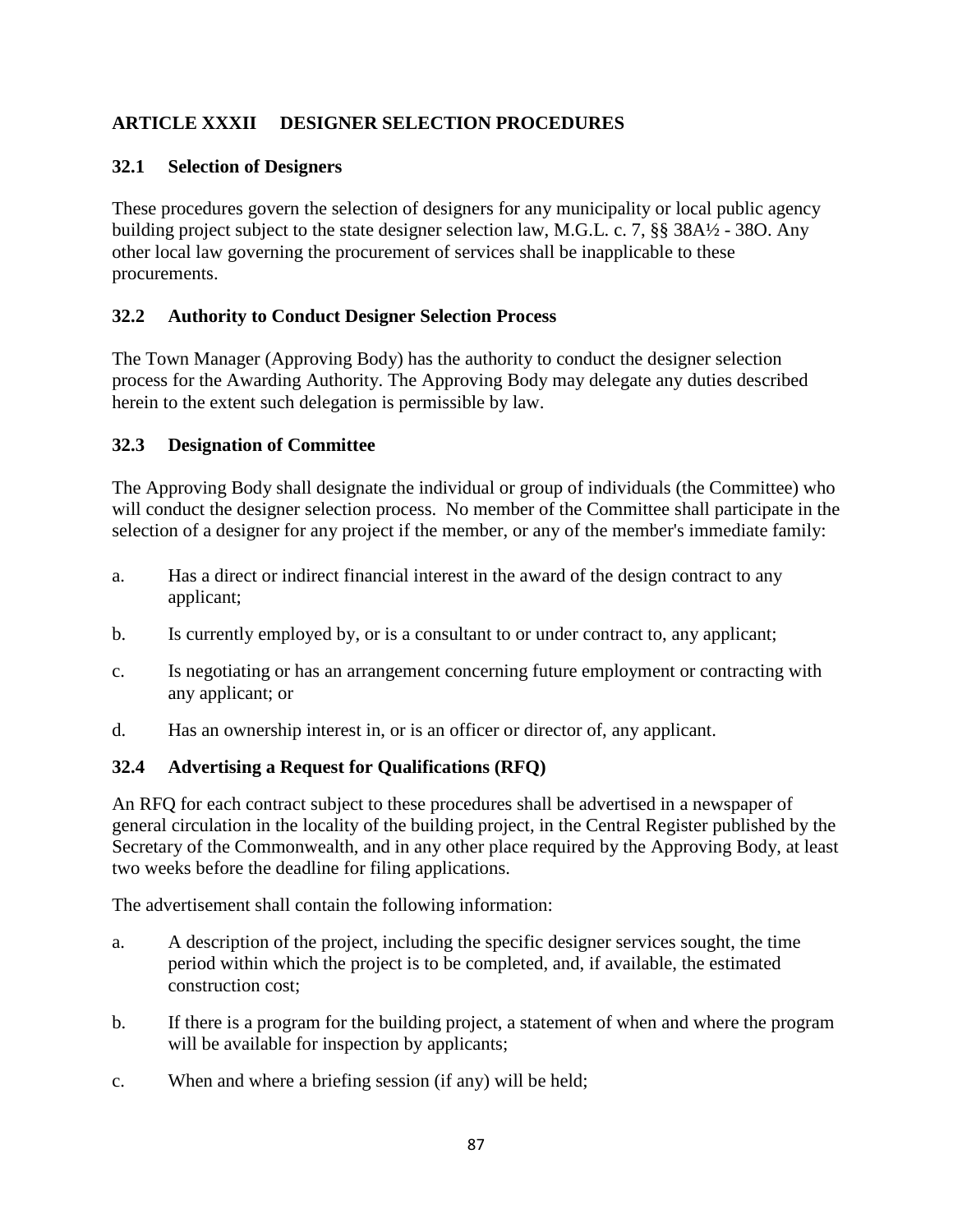- d. The qualifications required of applicants;
- e. The categories of designers' consultants, if any, for which applicants must list names of consultants they may use;
- f. Whether the fee has been set or will be negotiated; if the fee has been set, the amount of the fee must be listed in the advertisement;
- g. When and where the RFQ can be obtained and the applications must be delivered.

## **32.5 Standard Designer Application Form**

The RFQ shall include the current "Standard Designer Application Form for Municipalities and Public Agencies not within DSB Jurisdiction" forms. The Application Form may be amended to include additional information on a project-specific basis.

## **32.6 Evaluation of Applicants**

The Committee shall evaluate applicants based on the following criteria:

- a. Prior similar experience;
- b. Past performance on public and private projects;
- c. Financial stability;
- d. Identity and qualifications of the consultants who will work with the applicants on the project; and
- e. Any other criteria that the Committee considers relevant to the project.

## **32.7 Selection of Finalists**

The Committee shall select finalists as follows:

- a. The Committee shall select at least three finalists. Finalists may be required to appear for an interview or provide additional information to the Committee, provided that all finalists are afforded an equal opportunity to do so.
- b. The Committee shall rank the finalists in order of qualification and transmit the list of ranked finalists to the Approving Body. No person or firm, including applicants' listed consultants, debarred pursuant to M.G.L. c. 149, § 44C, shall be included as a finalist on the list.
- c. The selection shall be accompanied by a written explanation of the reasons for selection including the recorded vote, if any. The written explanation and recorded vote, if any, shall be public records and shall be maintained in the contract file.
- d. If the fee was set prior to the selection process, the Approving Body shall select a designer from the list of finalists. If the Approving Body selects a designer other than the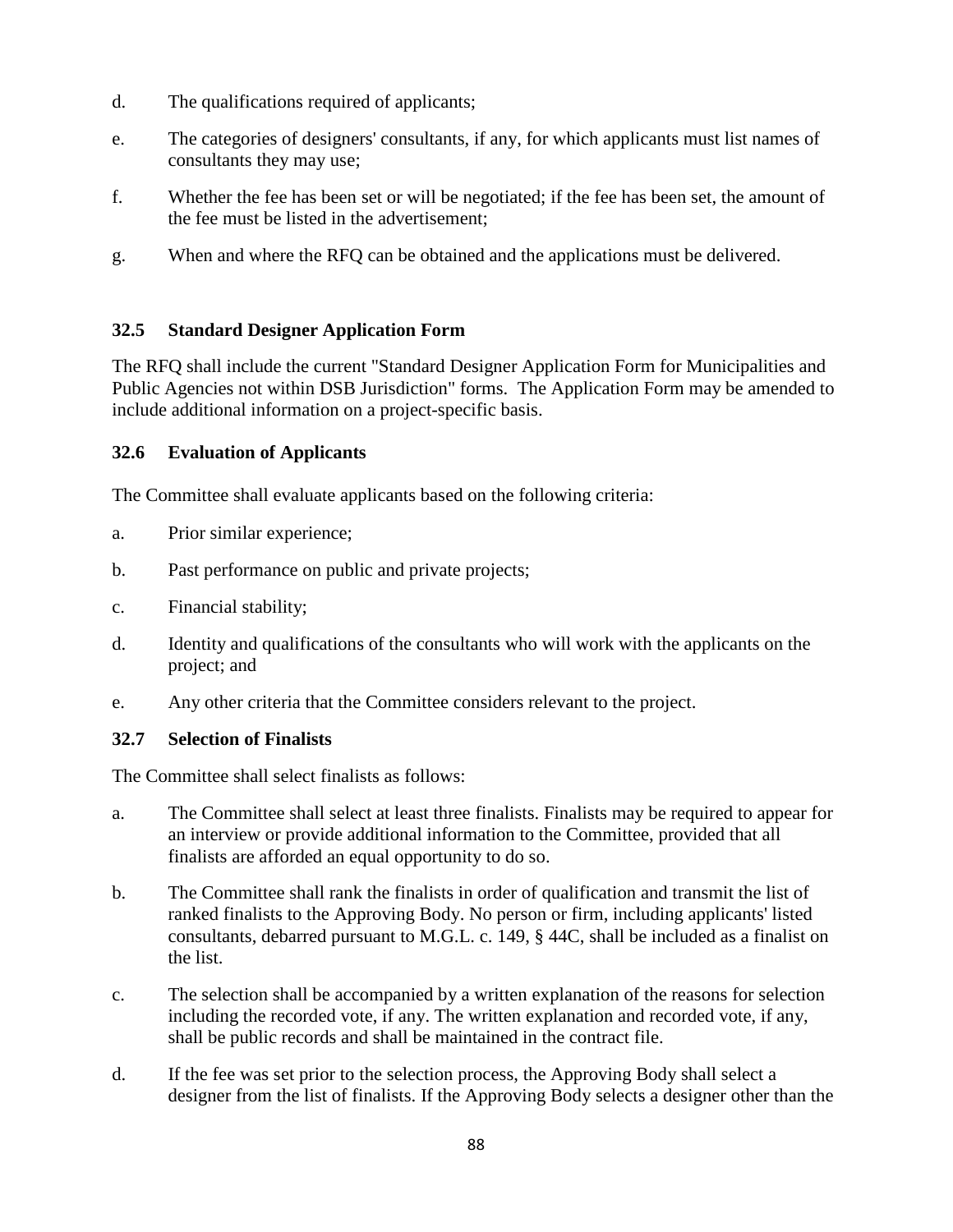one ranked first by the Committee, the Approving Body shall file a written justification for the selection with the Committee and maintain a copy in the contract file.

- e. If the fee is to be negotiated, the Approving Body shall review the list of finalists and may exclude any designer from the list if a written explanation of the exclusion is filed with the Committee and maintained in the contract file. The Approving Body shall request a fee proposal from the first ranked designer remaining on the list and begin contract negotiations. If the Approving Body is unable to negotiate a satisfactory fee with the first ranked designer, negotiations shall be terminated and undertaken with the remaining designers, one at a time, in the order in which they were ranked by the Committee until agreement is reached. In no event may a fee be negotiated which is higher than the maximum fee set by the Approving Body prior to selection of finalists.
- f. If the Approving Body is unable to negotiate a satisfactory fee with any of the finalists, the Approving Body shall recommend that the Committee select additional finalists.
- g. The Awarding Authority may allow a designer who conducted a feasibility study to continue with the design of a project. However, the Awarding Authority may commission, at its discretion, an independent review, by a knowledgeable and competent individual or business doing such work, of the feasibility of the designer's work to insure its reasonableness and its adequacy before allowing the designer to continue on the project, provided the Awarding Authority otherwise complies with the statutory requirements for selecting a designer under M.G.L. c. 7, including those set forth in M.G.L. c. 7, § 38K(a)(1).

### **32.8 Contract for Design Services**

Every contract for design services shall include the following:

- a. Certification that the designer or construction manager has not given, offered, or agreed to give any person, corporation, or other entity any gift, contribution, or offer of employment as an inducement for, or in connection with, the award of the contract for design services;
- b. Certification that no consultant to, or subcontractor for, the designer or construction manager has given, offered, or agreed to give any gift, contribution, or offer of employment to the designer or construction manager, or to any other person, corporation, or entity as an inducement for, or in connection with, the award to the consultant or subcontractor of a contract by the designer or construction manager;
- c. Certification that no person, corporation, or other entity, other than a bona fide full-time employee of the designer or construction manager, has been retained or hired by the designer or construction manager to solicit for or in any way assist the designer or construction manager in obtaining the contract for design services upon an agreement or understanding that such person, corporation, or other entity be paid a fee or other consideration contingent upon the award of the contract to the designer; and
- d. Certification that the designer has internal accounting controls as required by M.G.L. c. 30, §39R(c), and that the designer has filed and will continue to file an audited financial statement as required by M.G.L. c. 30, § 39R(d).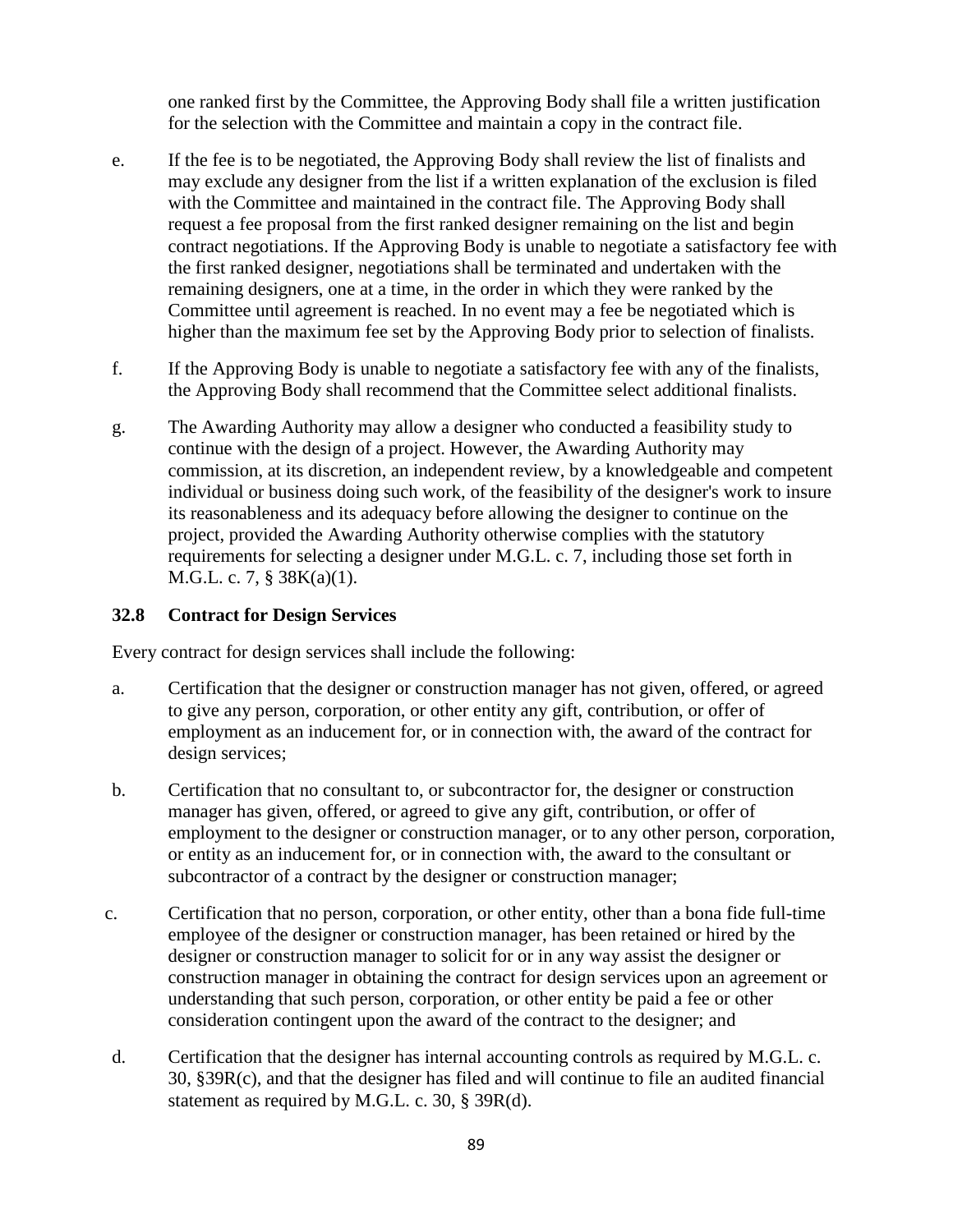e. All fees shall be stated in design contracts and in any subsequent amendments as a total dollar amount. Contracts may provide for equitable adjustments in the event of changes in scope or services.

## **32.9 Insurance**

The Awarding Authority shall not enter into a contract for design services unless the Awarding Authority or the designer has obtained professional liability insurance covering negligent errors, omissions, and acts of the designer or of any person or business entity for whose performance the designer is legally liable arising out of the performance of the contract. The total amount of such insurance shall at a minimum equal the lesser of one million dollars or ten percent of the project's estimated cost of construction, or such larger amounts as the Awarding Authority may require, for the applicable period of limitations. A designer required by the Awarding Authority to obtain all or a portion of such insurance coverage at its own expense shall furnish a certificate or certificates of insurance coverage to the Awarding Authority prior to the award of the contract.

## **32.10 Changes in Contract**

Every contract for design services shall include a provision that the designer or its consultants shall not be compensated for any services involved in preparing changes that are required for additional work that should have been anticipated by the designer in the preparation of the bid documents, as reasonably determined by the individual responsible for administering the design contract.

## **32.11 Emergency Precluding Normal Use of These Procedures**

In the event of an emergency that precludes the normal use of these designer selection procedures, the Approving Body may elect to authorize expedited procedures to address the emergency. The Approving Body shall document in writing the reasons for the emergency declaration, the proposed scope of work, the estimated cost of construction, the established fee for the needed design services, and any other relevant information.

## **32.12 Selecting Finalist from Standing List of Designers**

The Approving Body may select three finalists from any standing list of designers who have applied for projects of a similar nature, or may otherwise select three designers to be considered as finalists for the project. The Approving Body shall rank the finalists in order of qualification and select the designer for the emergency work.

## **32.13 The Central Register**

The Awarding Authority shall publish the name of any designer awarded a contract in the *Central Register*.

# **32.14 Awarding Authority Records**

The following records shall be kept by the Awarding Authority:

- a. All information supplied by or obtained about each applicant;
- b. All actions taken relating to the project; and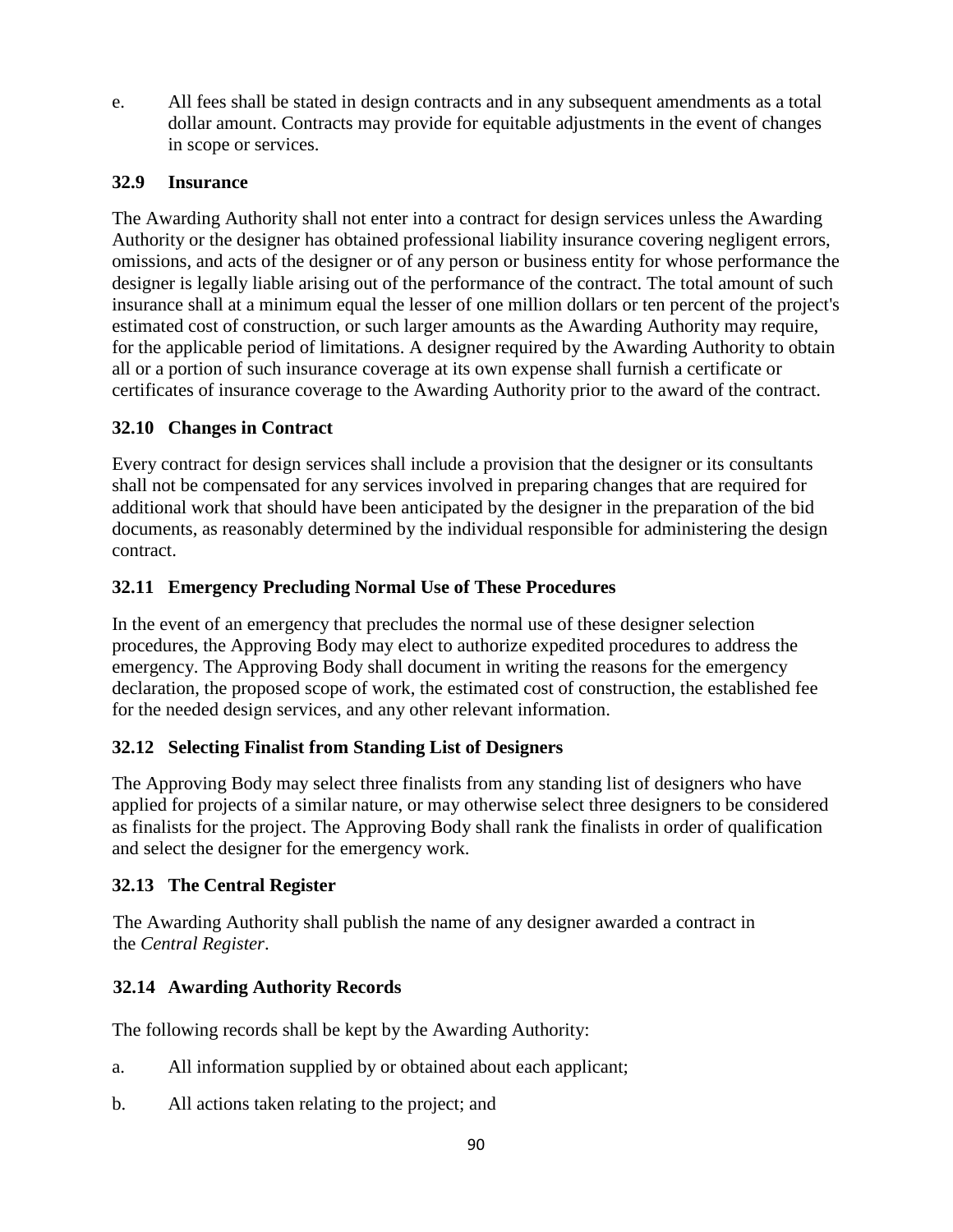c. Any other records related to designer selection.

All records shall be available for inspection by the state Designer Selection Board and other authorized agencies.

### **32.15 General Provisions**

The Awarding Authority shall evaluate designers' performance on contracts using the Designer Selection Board evaluation form(s) in accordance with M.G.L. c. 7, § 38E(g), and file completed evaluations with the Board and any other agency named in M.G.L. c. 7,  $\S 38E(g)$ .

Nothing in these Procedures shall be interpreted to require the establishment of a board or waive or reduce the requirements of any other applicable law or regulation.

For any municipal design or construction project that includes funding provided by the Commonwealth, in whole or in part (such as reimbursements, grants and the like), the Town shall incorporate minority-owned business enterprise and women-owned business enterprise participation goals. If applicable, the Awarding Authority shall take steps to assure that it complies with all State Office of Minority and Women Business Assistance requirements.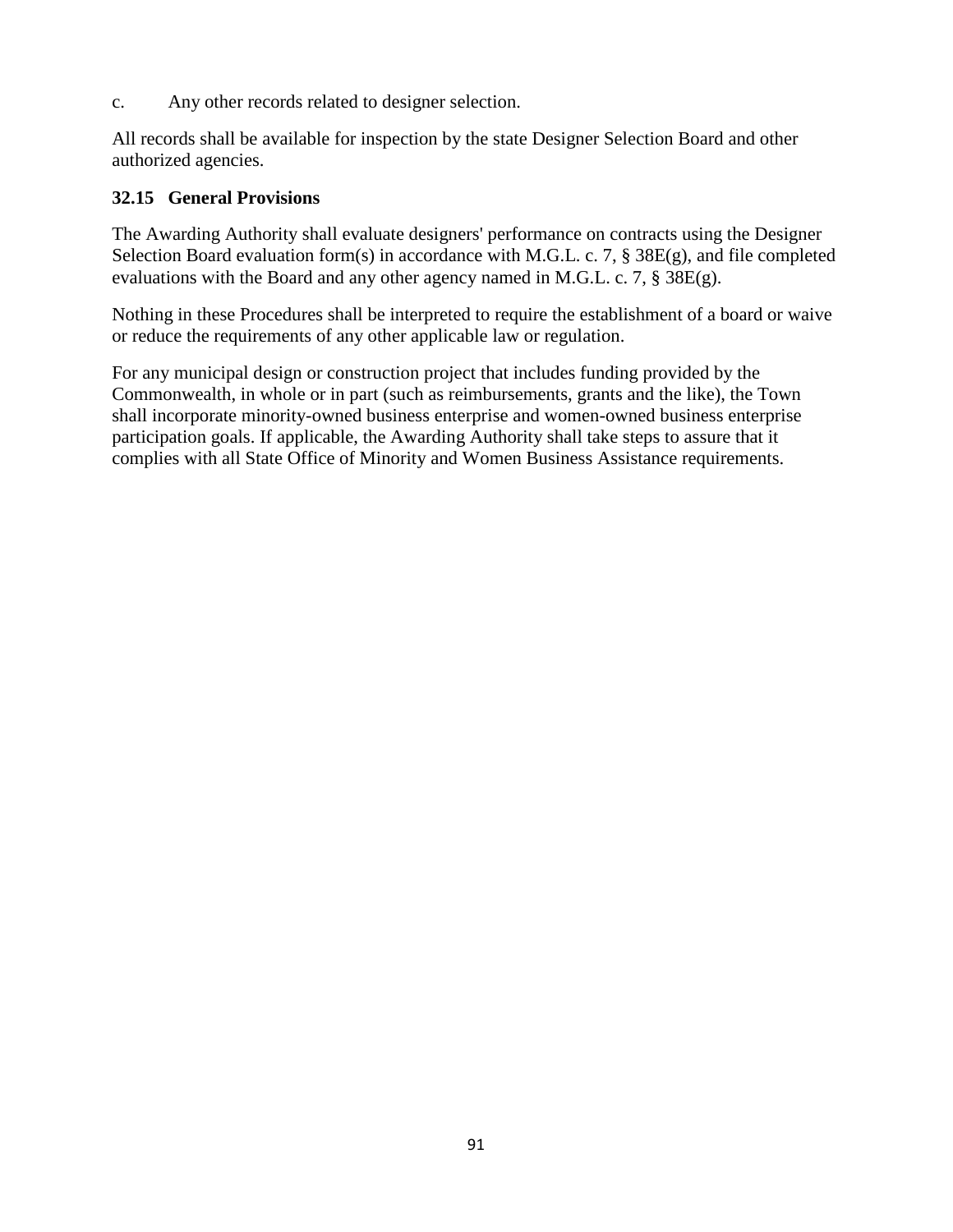# **ARTICLE XXXIII FIXED ASSEST CAPITLIZATION POLICY**

# **33.1 Definitions**

Capital is defined as a tangible asset with a useful life greater than 3 years and a value of \$35,000 or more.

A 5 year capital plan, including both Town and Schools capital needs, will be maintained, and such Plan will be reviewed by the Town Manager at least semiannually before the Annual May Town Meeting and October Special Town Meeting.

All fixed assets (excluding land) should be depreciated using an acceptable and practical form of depreciation, which should not extend beyond an asset's useful life.

| <b>Fixed Assets</b>                  | <b>Useful Life</b> |
|--------------------------------------|--------------------|
| Furniture and Equipment              | 3-5 Years          |
| <b>Police Cruisers</b>               | 3-5 Years          |
| Other Vehicles (Truck, Fire Engines) | $10-20$ Years      |
| Building and Land Improvements       | $10-20$ Years      |
| Fire Hydrants                        | $20-25$ Years      |
| Roads                                | 40 Years           |
| Sidewalks                            | 40 Years           |
| Sewer and Water Pipes and Tanks      | $40-50$ Years      |

## **33.2 Fixed Assets and Useful Life**

## **33.3 Accounting of Fixed Assets**

An Asset fully depreciated, with the exception for Infrastructure Assets, should remain in the Fixed Asset Ledger until such asset is no longer in the Town's possession. The Accounting Department will remove the fixed asset as long as it can be proven that it was properly discarded (e.g. Sold, Traded-in, Scrapped, etc…).

-Infrastructure Assets (Roads, Sidewalks, and Sewer & Water Pipes) similar to other fixed assets, should be recorded and depreciated in the Fixed Asset Ledger, but will be removed for tracking purposes as soon as they become fully depreciated.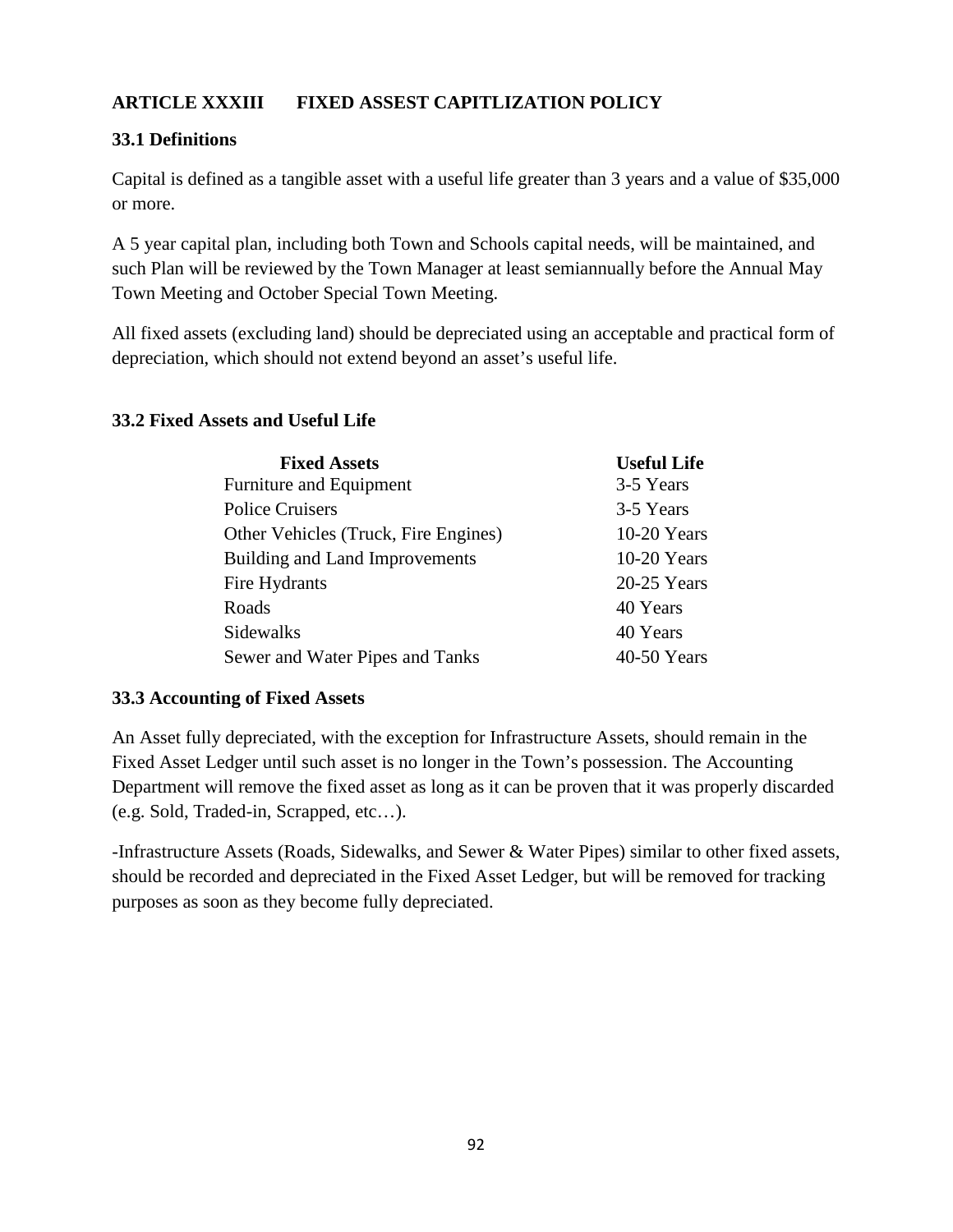# **ARTICLE XXXIV FUEL EFFICIENT VEHICLE POLICY**

## **34.1 Policy Statement**

In an effort to reduce the Town of Tewksbury's fuel consumption and energy costs, the Tewksbury Board of Selectmen hereby adopts the Tewksbury Fuel Efficiency Vehicle Policy which will result in reduced fuel consumption, energy costs and carbon emissions. Under the policy, all Town of Tewksbury's department and divisions shall purchase Fuel Efficient Vehicles when they are available and financially viable and meet the operational needs of the Town.

## **34.2 Applicability**

This policy applies to all Town of Tewksbury vehicles with the noted exemptions below.

## **34.3 Guidelines**

The Town of Tewksbury will maintain an annual vehicle inventory for non-exempt vehicles and a plan for replacing these vehicles with vehicles that meet, at a minimum, the fuel efficiency ratings contained in the most recent guidance for Criteria 4 published by the MA Department of Energy Resources' Green Communities Division. The fuel efficiency ratings contained therein are based on the most recently published US Environmental Protection Agency combined city and highway MPG ratings for vehicles. The Green Communities' Guidance for Criteria 4 must be checked for updates prior to ordering new vehicles.

## **34.4 Inventory**

The Tewksbury Department of Public Works will maintain a vehicle inventory list for nonexempt vehicles, updated on an annual basis, and shall develop a plan for replacing these vehicles with vehicles that meet the minimum combined MPG requirements of the Green Communities Program.

See Appendix for current inventory.

## **34.5 Fuel Efficient Vehicle Replacement Plan**

The Town of Tewksbury, under this policy, will develop a fifteen year plan to replace nonexempt vehicles with fuel efficient vehicles as these vehicles are removed from service. The annual Capital Budget is the process that will be used to replace vehicles, and set goals for when the existing fleet will be replaced.

## **34.6 Questions and Enforcement**

All other inquiries should be directed to the Tewksbury Superintendent of Public Works as the party responsible for fleet management and/or fleet procurement. This policy is enforced by the Tewksbury Town Manager.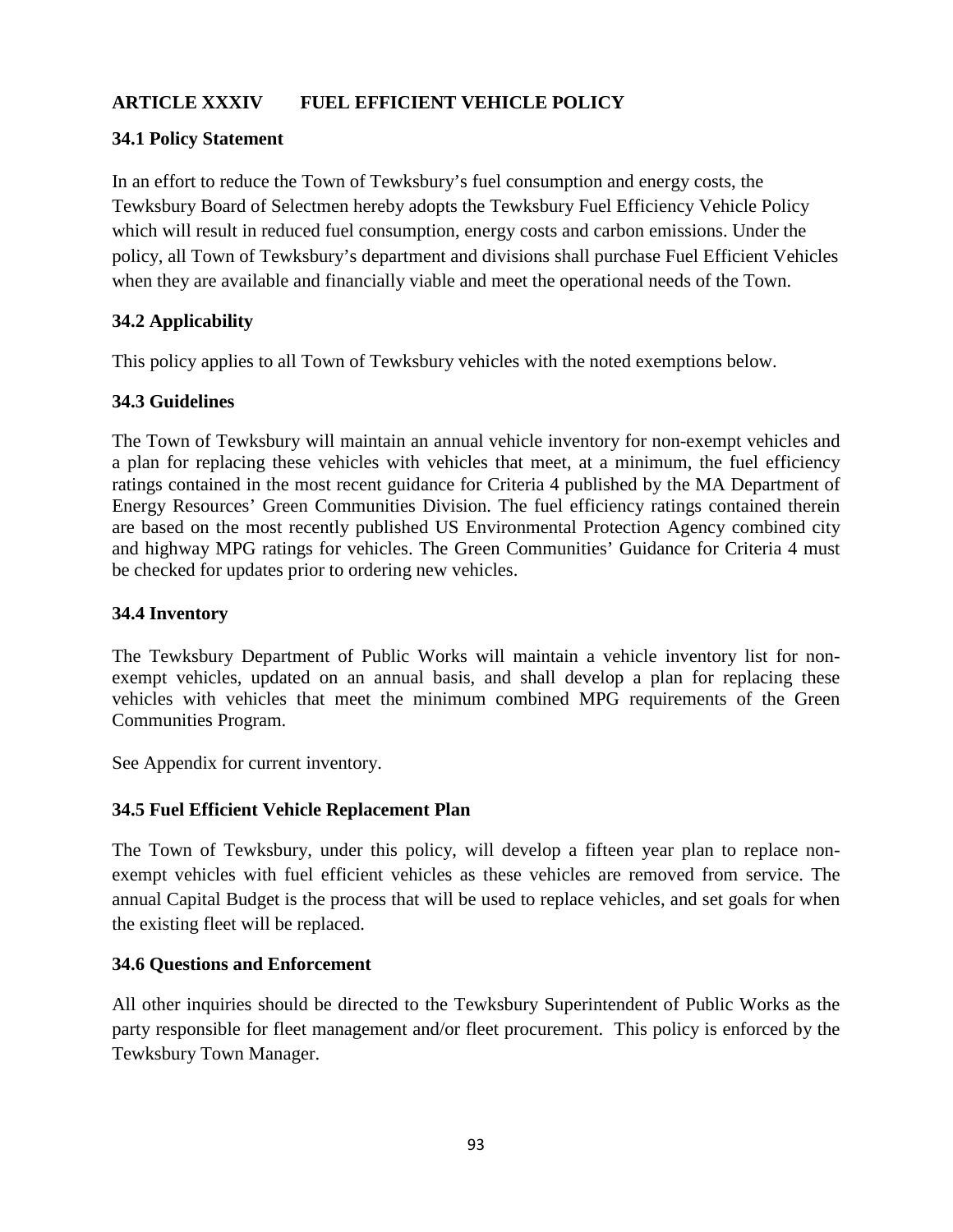# **34.7 Definitions**

Combined city and highway MPG (EPA Combined fuel economy): Combined Fuel Economy means the fuel economy from driving a combination of 43% city and 57% highway miles as is calculated as follows: $=1/((0.43/\text{City MPG})+(0.57/\text{highway MPG}))$ 

Drive System: The manner in which mechanical power is directly transmitted from the drive shaft to the wheels. The following codes are used in the drive field:

- AWD = All Wheel Drive: four-wheel drive automatically controlled by the vehicle powertrain system
- $\bullet$  4WD = 4-Wheel Drive: driver selectable four-wheel drive with 2-wheel drive option
- $2WD = 2$ -Wheel Drive
- •

Heavy-duty vehicle: A vehicle with a manufacturer's gross vehicle weight rating (GVWR) of more than 8,500 pounds. By definition, all trucks over  $\frac{1}{2}$  ton are exempt from this policy.

Vehicle Exemptions:

- Heavy-duty vehicles such as fire-trucks, ambulances, and some public works trucks that meet the definition of Heavy-duty vehicle
- Police cruisers, passenger vans and cargo vans are exempt from this criterion as fuel efficient models are not currently available. However, we commit to purchasing fuel efficient police cruisers, passengers vans and cargo vans when they become commercially available. Police and fire department administrative vehicles are not exempt and must meet fuel efficient requirements.

# **34.8 Related Information**

United States Environmental Protection Agency, Green Vehicle Guide

• http://tiny.cc/greenEPA

Massachusetts Department of Energy Resources, Green Communities Program

- Green Communities Criteria:<http://tiny.cc/criteria>
- List of Fuel Efficient Vehicles:<http://tiny.cc/vehicles>
- Fuel Efficient comparisons: http://fueleconomy.gov/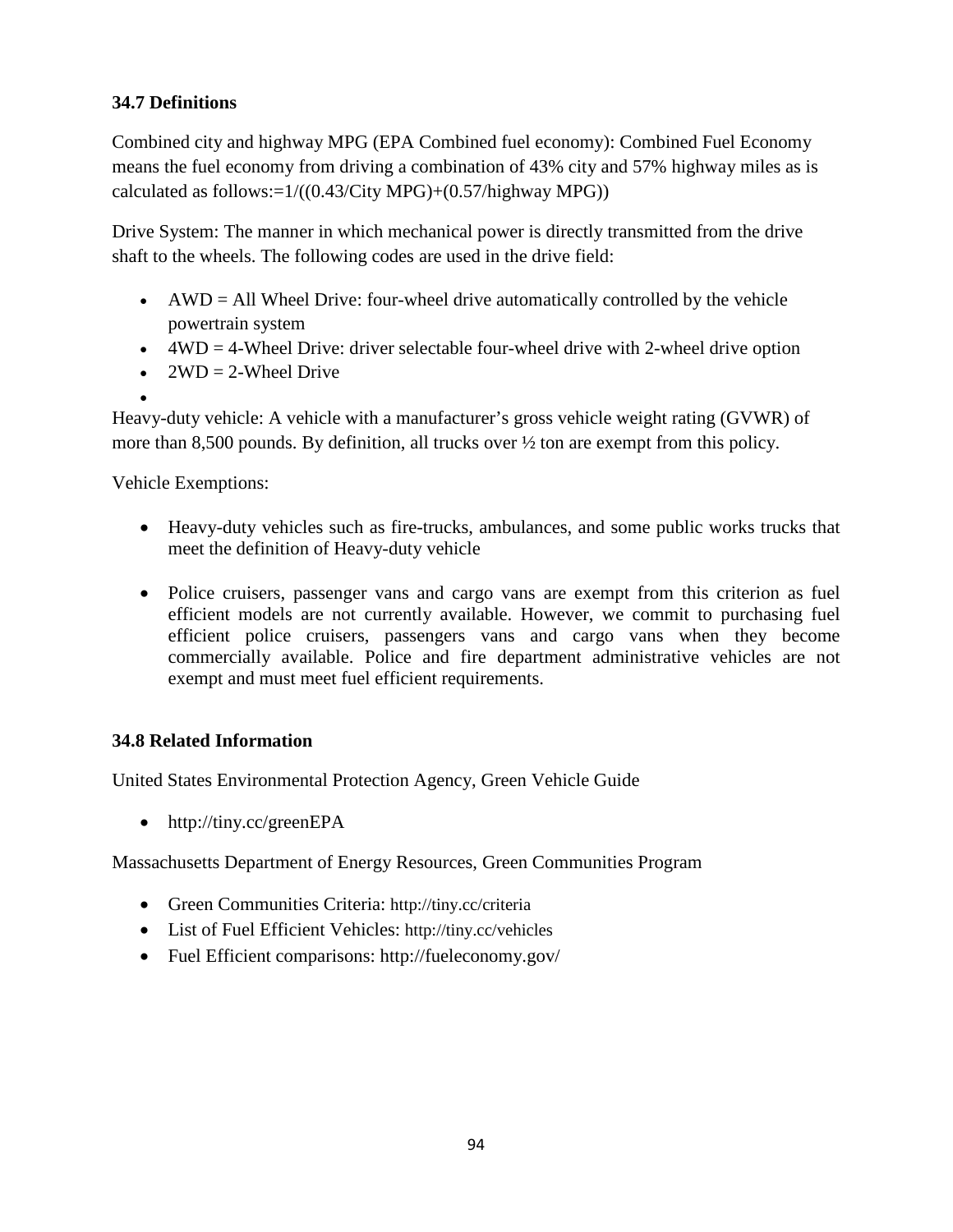## ARTICLE XXXV ELECTIONEERING DURING EARLY VOTING AND ABSENTEE VOTING

## **35.01 Policy**

Chapter 54, Section 65 of the General Laws of Massachusetts prohibits "electioneering" (the display or distribution of material intended to influence the actions of voters) at or within 150 feet of the entrance of polling places at an election of federal, state or local officers. In keeping with the requirements of this General Law, during the period designated for in-person absentee voting and the State's Early Voting Period no signs or attempts to influence voters in any manner will be allowed within 150 feet of the Tewksbury Town Hall or any other location where Early Voting or in-person Absentee Voting is taking place.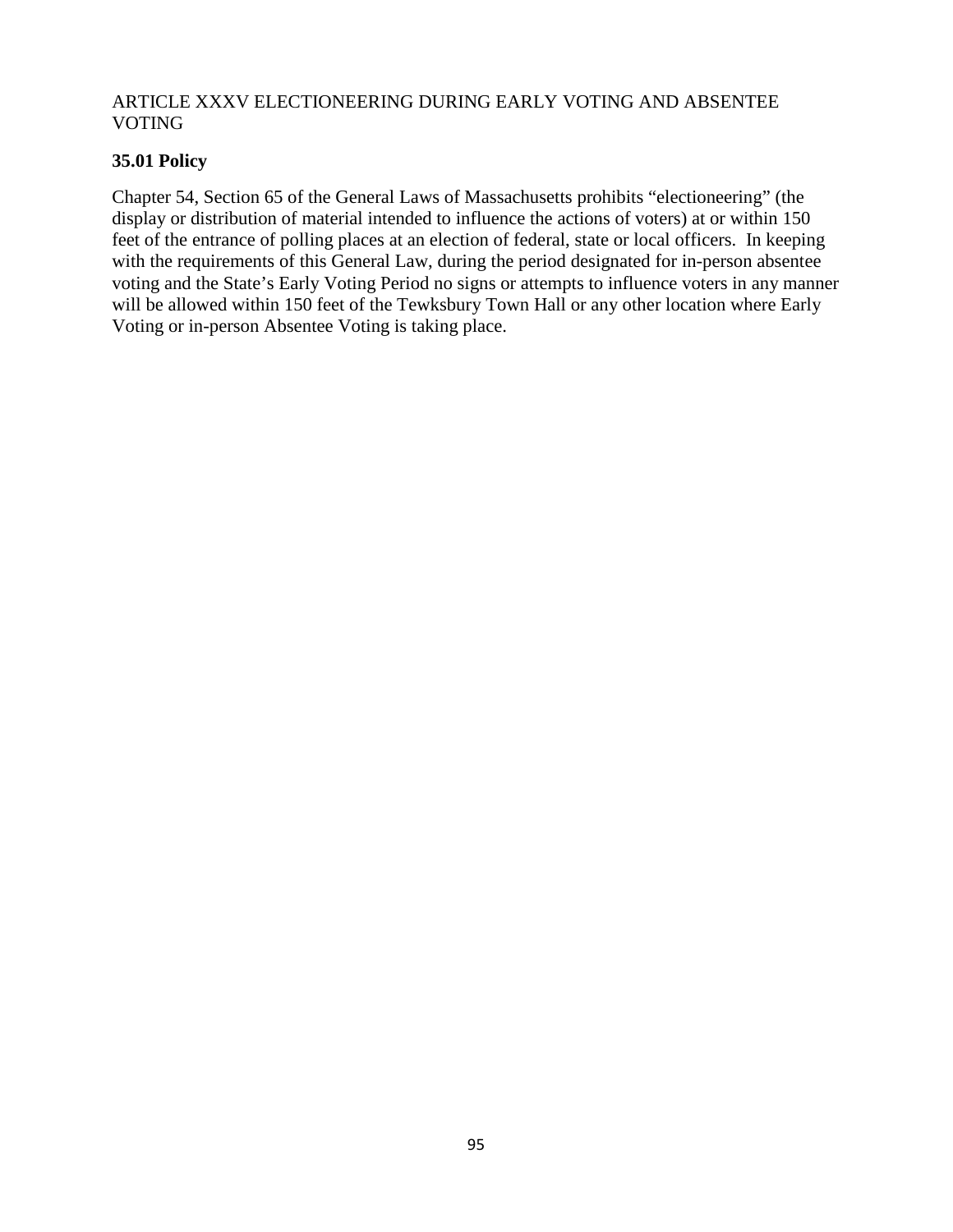### ARTICLE XXXVI DEVELOPER PROCEDURE TO APPLY FOR A LOCAL INITIATIVE PROGRAM (LIP) PROJECT

- 36.1 A Project Application, defined below, shall be submitted to the Board of Selectmen for consideration as a Local Initiative Program (LIP) project under Massachusetts General Laws Chapter 40B ("Chapter 40B"), Sections 20-23, 760 CMR 56.00 and DHCD Local Initiative Program (LIP.)
- 36.2 Once the Chairman of the Board of Selectmen determines that the Project Application is sufficiently complete for review by the entire Board, there shall be a hearing at the next Board of Selectmen's meeting to determine the next steps.
- 36.3 The Project Application to the Board of Selectmen shall include the following, unless the Chair as above or the Board members at the hearing, determine less information is sufficient or more information is needed:
	- a. The name and address of the Developer and proof of site control;
	- b. the address of the proposed site and site description (to include wetlands, waterways, easements and land holding any conservation, recreation or other restrictions. It should also include a description of any existing buildings and their uses;
	- c. a locus map identifying the site within a plan of the neighborhood, accompanied by photographs of the surrounding buildings and features that provide an understanding of the physical context of the site to include wetland boundaries;
	- d. a tabulation of proposed buildings with the number, size (number of bedrooms, floor area), and type (ownership or rental) of housing units proposed;
	- e. conceptual design drawings of the site plan and exterior elevations of the proposed buildings, along with a summary showing the percentage of the land to be occupied buildings, parking and other paved areas, and by open areas. Also included in the summary shall be the number of parking spaces, and the ratio of parking spaces to housing units;
	- f. a narrative description of the approach to building massing, the relationships to adjacent properties, and the proposed exterior building materials;
	- g. a tabular analysis comparing existing zoning requirements to the Waivers requested for the Project;
	- h. Preliminary soil testing results and locations; as well as estimated or determined wetlands locations to support the viability of the proposed development;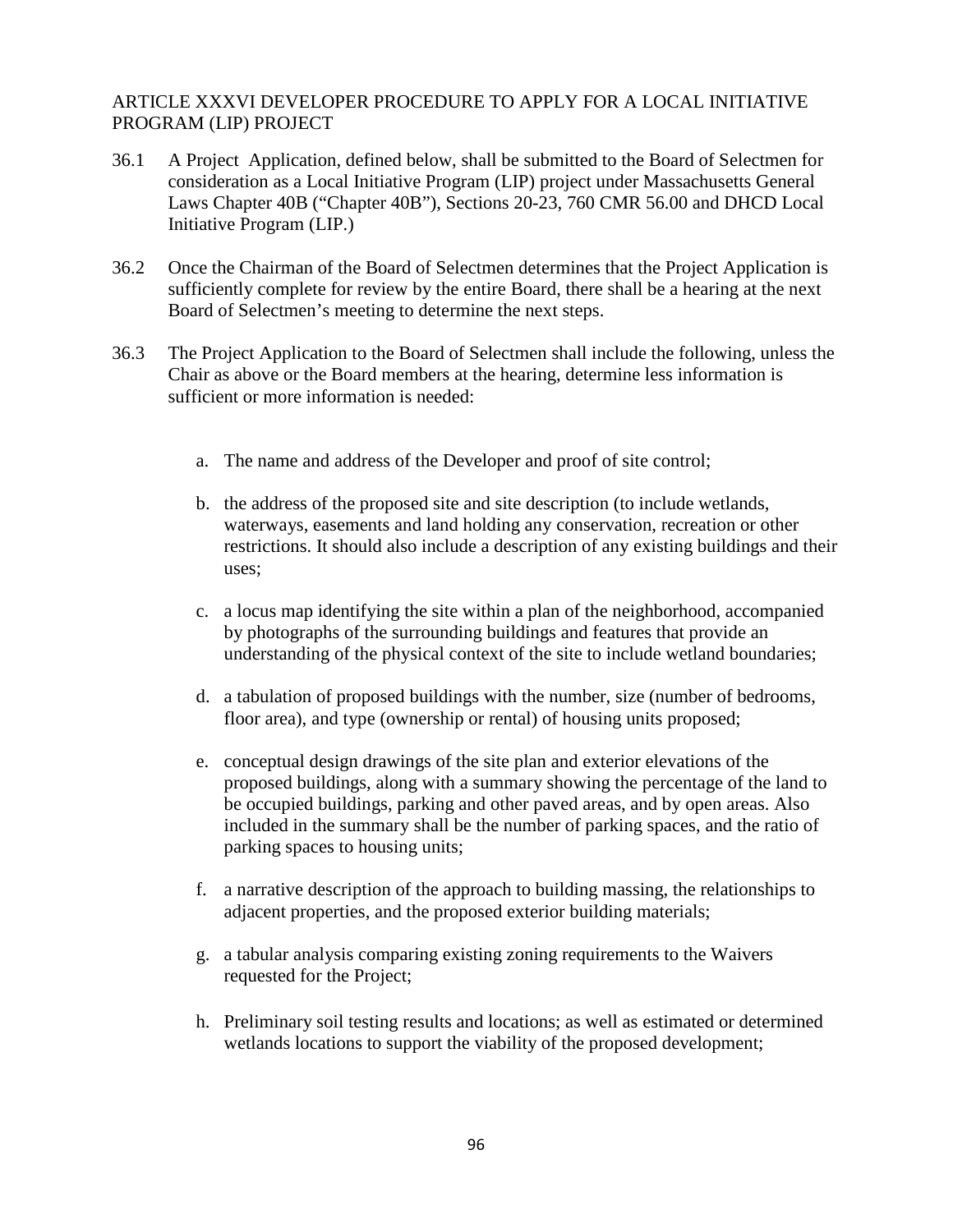- i. Traffic impact/study statements
- j. qualifications and past projects of the Developer, particularly those built under Chapter 40B and/or as a LIP, any past or current litigation involving 40B or LIP projects as well as a list of references that includes contact name, address and telephone number. All qualifications, past projects, references and results of reference checks shall be documented and made available as a matter of public record.
- k. a LIP application, completed as best as feasibly possible due to timing, from the State's Department of Housing and Community Development (DHCD).
- l. a narrative describing the clear benefits to the community the Project offers. In order to be considered as a LIP project, it is required that the Project be consistence with the State of Massachusetts, Sustainable Development Principles. With that in mind, below are examples of benefits that may be considered:
	- o a larger percentage of affordable units (in excess of the mandatory 25%);
	- o building density that does not maximize development of the site;
	- o a financial contribution from the sale of "market rate units" to the Tewksbury Affordable Housing Trust Fund, or other organization identified by the Board of Selectmen.

Other benefits include, but are not limited to:

- o a location that provides convenient access to public transportation, jobs, services and the like for the residents served in the project;
- o architecture and building mass which blends in with and compliments the immediate neighborhood;
- o provision for enhancements to site and surrounding neighborhood (landscaping, parks, walking paths, drainage, etc.);
- o ability to meet other town housing needs (such as: senior housing, workforce housing, rental housing);
- o Energy efficient design and construction;

All benefits shall be clearly identified before a preliminary agreement is entered into between the Town of Tewksbury and the Developer and made available as a matter of public record.

The Developer shall provide eight(8) copies of the Project Application to the Board of Selectmen for distribution to the Board and other town entities.

NOTE: All submittals shall also be provided electronically so that the Town will be able to provide this information on the Town of Tewksbury website, enabling residents that may be unable to make such a hearing to be able to view and provide written comments.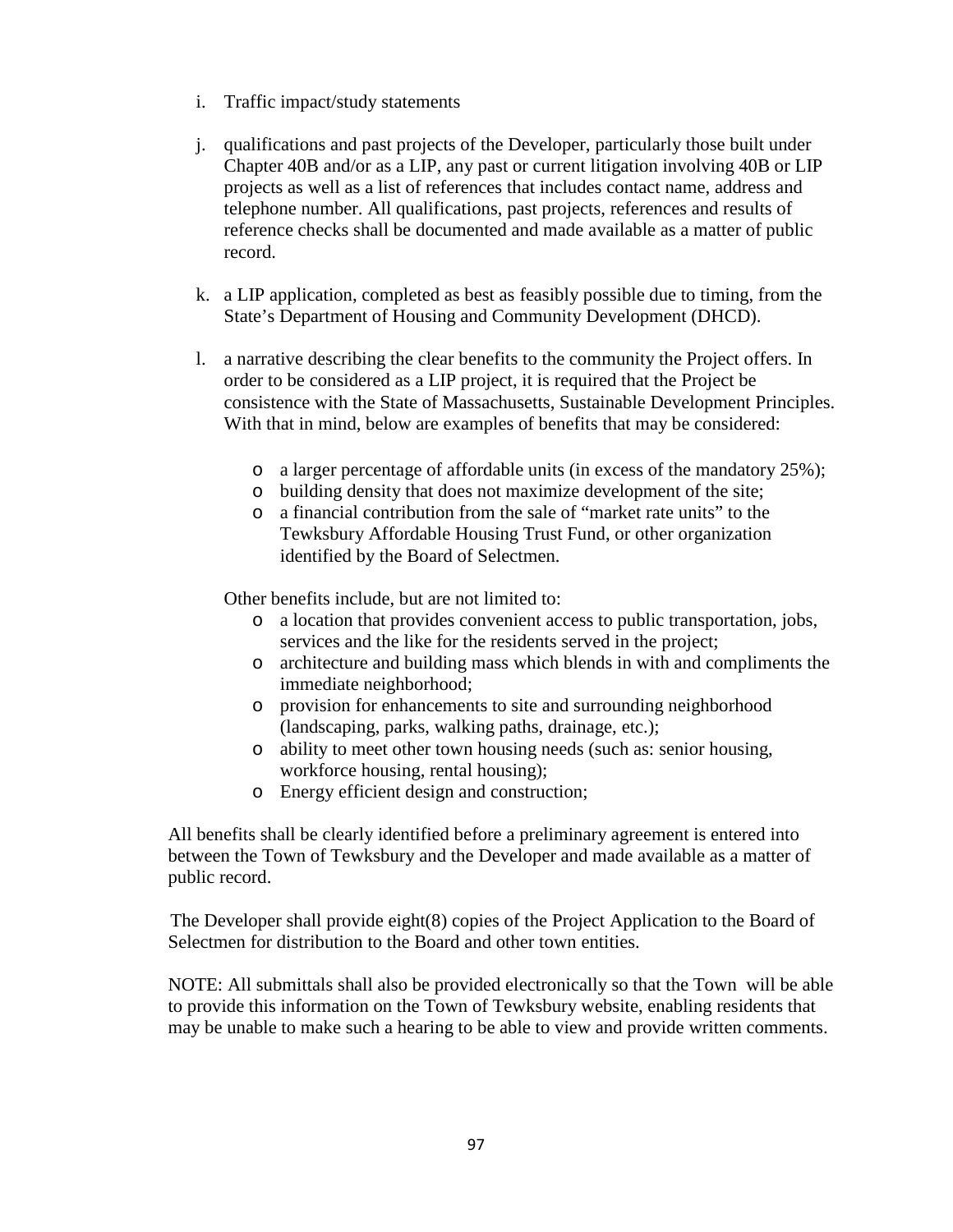- 36.4 At the Board of Selectmen hearing, the Board shall meet with the Developer to review the information presented in the Project Application. Public comment shall be at the discretion of the Chairman and the Board. Based upon the discussion at the hearing and information provided, the Board shall determine the next steps of the process. The Board may;
	- a. require more information, to be presented for review at a later meeting, or
	- b. decide that the project is not suitable for endorsement as a LIP and end the process, or
	- c. decide to endorse the project based on the information at hand and move directly to the Zoning Board of Appeals phase; or
	- d. decide to move ahead with a public input phase as described below: The Board of Selectmen may choose to omit the Planning Board hearing process and move ahead only with the Local Housing Partnership Public Workshop at their sole discretion.

NOTE: The Board of Selectmen shall be kept informed of the public input processes and the Chairman may choose to re-meet with the Developer should a need arise, due to significant changes or as determined by the Chairman or the Board of the Selectmen.

- 36.5 The Local Housing Partnership shall hold a Public Workshop allowing for resident input within 45 days of the Selectmen's hearing. At the Developer's cost, abutters within 300 feet shall be notified by mail, no later than one week prior to the workshop. Within 30 days of the Public Workshop the Local Housing Partnership shall submit a summary of the public comments and a recommendation to the Planning Board and Board of Selectmen in writing.
- 36.6 The Planning Board will hold a duly posted public hearing, (including legal abutters notice), within 30 days after receipt of all the information indicated in the above paragraphs for the Developer to present the proposed project and for the public, other Town Boards and other Town entities to comment and/or raise concerns. All information and documents, as described in paragraphs 1 through 5, shall be made available for that public hearing. The Planning Board shall allow a minimum of 30 days following the close of the public hearing for all interested parties to submit written comments, which shall be accepted and made part of the public record.
- 36.7 The Zoning Board of Appeals shall be excluded from this process in order to preclude any potential issues of prejudice or bias should the project result in an Application for a Comprehensive Permit.
- 36.8 Within thirty (30) days following the close of the public hearing, the Planning Board shall decide whether or not to recommend a LIP endorsement and within 10 business days, submit their recommendation and supporting information to the Board of Selectmen.